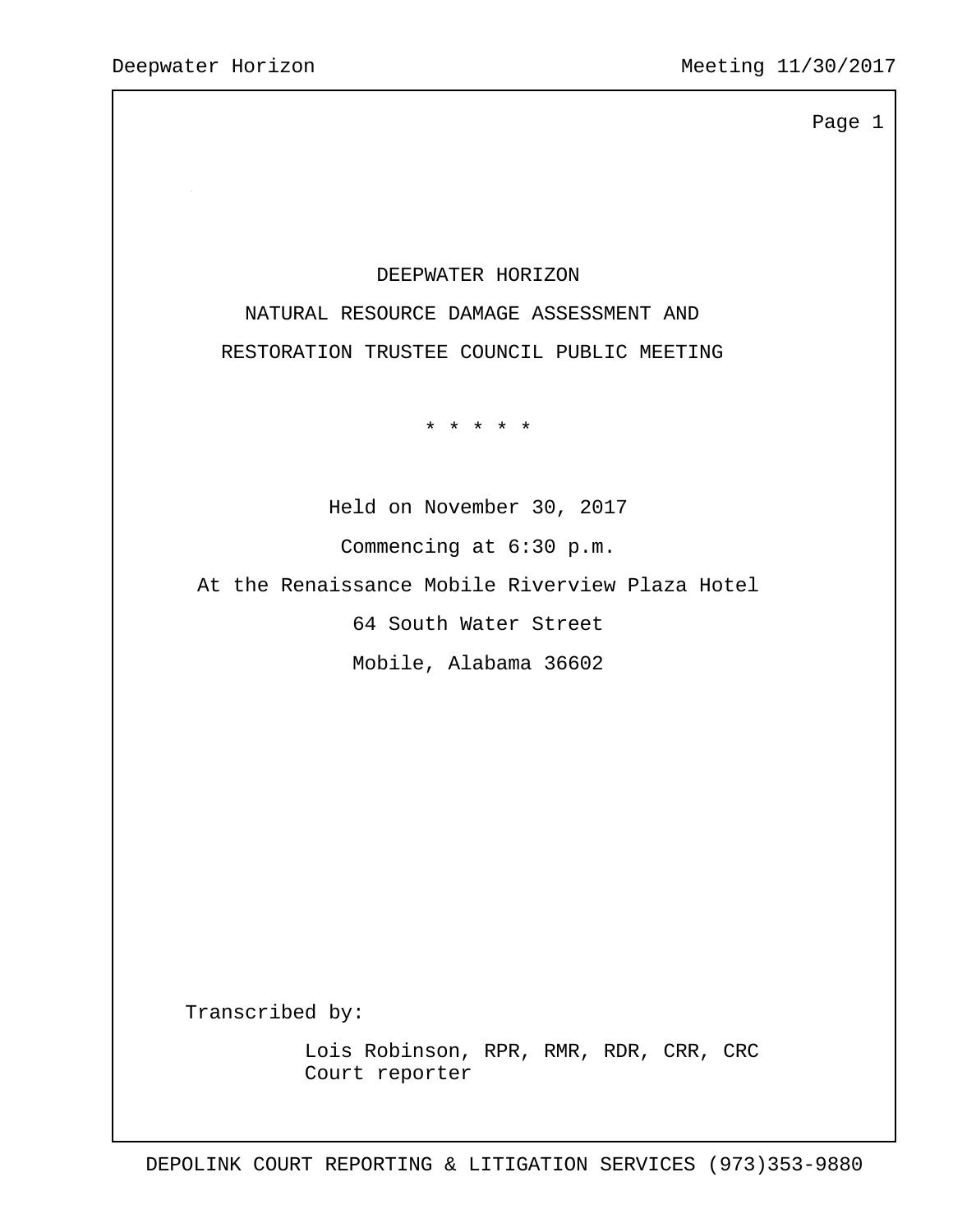MR. FRANKLIN: 2 Okay. I think we're at that moment, 6:30 p.m. on my watch. And I'd like to ask everyone to go ahead and come on in and make themselves comfortable. 6 So good evening. My name is Perry Franklin, and I will serve as your facilitator for the Deepwater Horizon Natural Resource Damage Assessment Trustee Council's Second Annual Meeting. This meeting also serves as an annual meeting for the region-wide Trustee Implementation Group. 13 I'd like to ask each of you, if you would indulge me, to silence your cell phones, as we have a full house and it will also allow us to move forward with the AV. 17 So we're here tonight for the second public meeting of the Deepwater Horizon Trustee Council since the settlement with BP was finalized. 21 The trustees and their staff will present lots of useful information to you, and then you will have the opportunity to give the trustees your feedback. 25 Tonight's meeting is in two portions.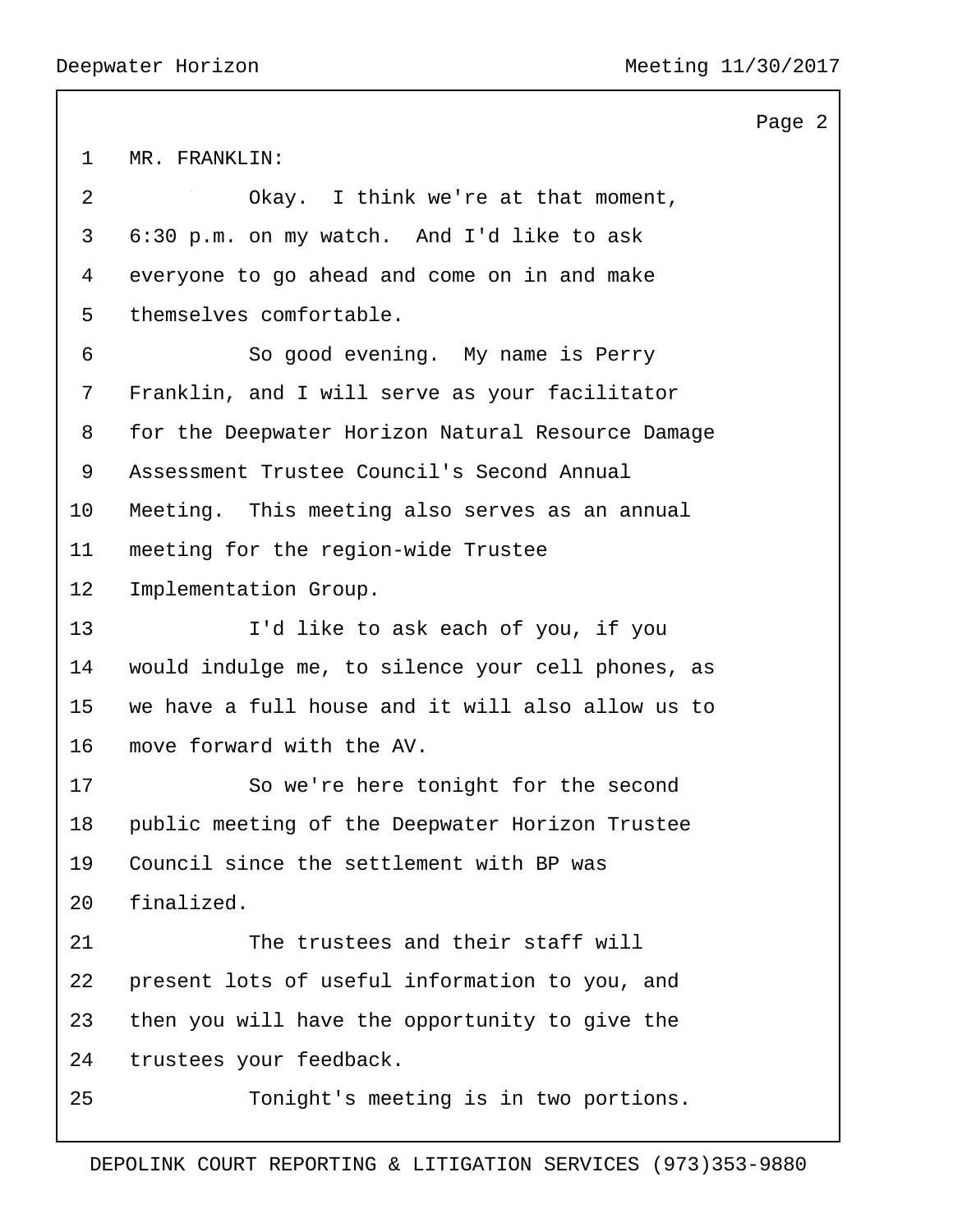|                 |                                                   | Page 3 |  |
|-----------------|---------------------------------------------------|--------|--|
| $\mathbf 1$     | First you will receive several presentations, and |        |  |
| $\overline{2}$  | then the second half of tonight's meeting will be |        |  |
| 3               | the public comment portion. So as you listen to   |        |  |
| 4               | tonight's presentation, think about what it is    |        |  |
| 5               | that you would want to comment, as the comment    |        |  |
| 6               | portion is going to be three minutes maximum.     |        |  |
| 7               | We have a court reporter with us here             |        |  |
| 8               | tonight who will record the entire meeting,       |        |  |
| 9               | including your comments. The PowerPoint           |        |  |
| 10              | presentation and the transcript will be posted to |        |  |
| 11              | the trustees' website.                            |        |  |
| 12 <sup>°</sup> | We also have with us two American Sign            |        |  |
| 13              | Language interpreters. They will interpret the    |        |  |
| 14              | entire meeting.                                   |        |  |
| 15              | The trustees want me to point out, just           |        |  |
| 16              | in case you missed it, that there are many fact   |        |  |
| 17              | sheets at the tables around the room. Please, I   |        |  |
| 18              | invite you to stop by one of those tables         |        |  |
| 19              | following tonight's meeting if you do not have    |        |  |
| 20              | the opportunity to talk with a subject matter     |        |  |
| 21              | expert and to receive that information.           |        |  |
| 22              | We also have a quest with us tonight,             |        |  |
| 23              | Miss Keala Hughes, who is the RESTORE Council's   |        |  |
| 24              | Director of Internal Affairs and Tribal           |        |  |
| 25              | Relations.                                        |        |  |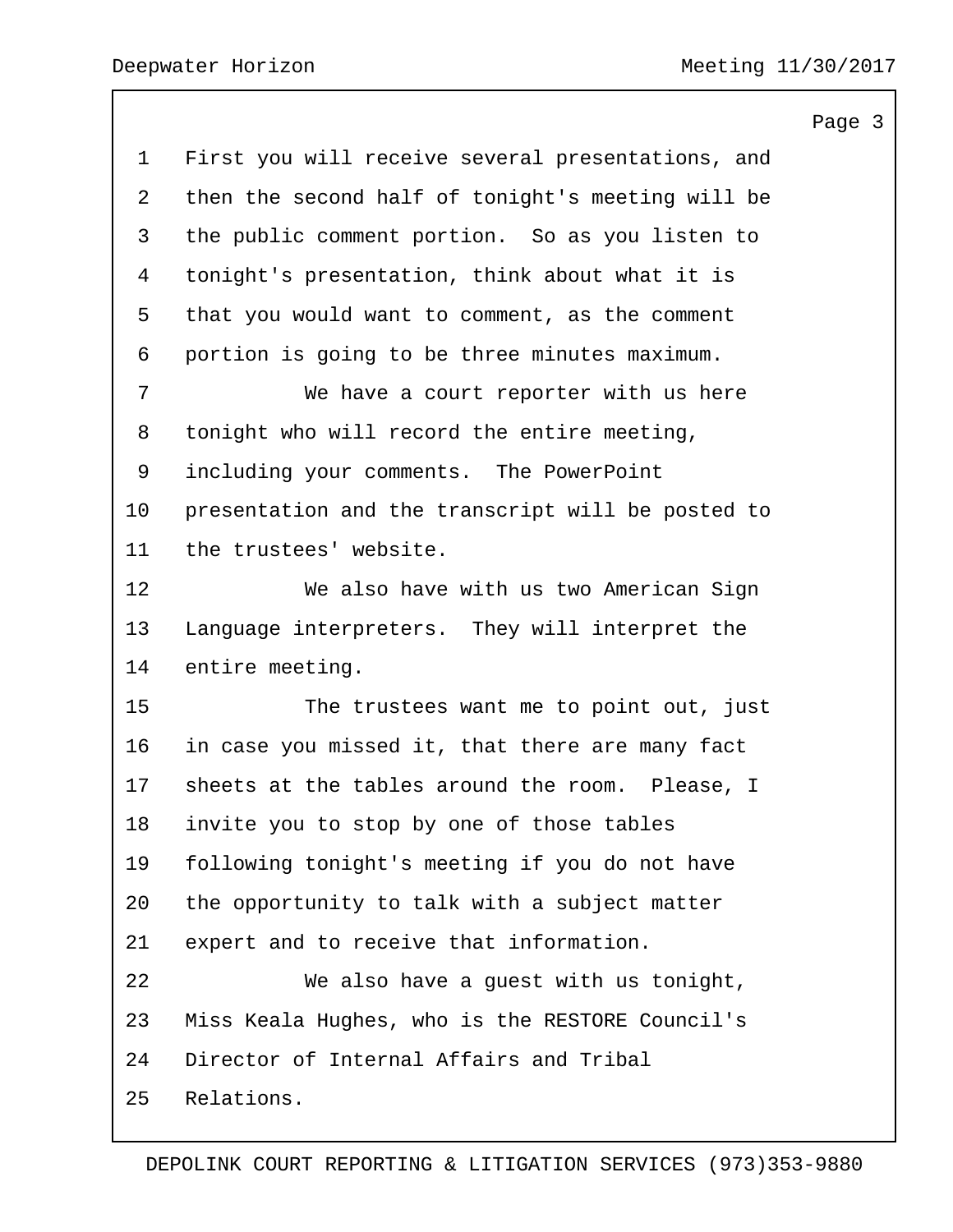| $\mathbf 1$    | Miss Hughes.                                      |
|----------------|---------------------------------------------------|
| $\overline{a}$ | Miss Hughes has a table right behind              |
| 3              | her to help explain what the RESTORE Council does |
| 4              | and the difference between the RESTORE Council    |
| 5              | and the Trustee Council. There's many questions   |
| 6              | about that, so we have Miss Hughes here at this   |
| 7              | first table. And, so, if you'd like to get        |
| 8              | additional clarification between those two, I     |
| 9              | invite you to stop by and speak with Miss Hughes  |
| 10             | following tonight's presentation.                 |
| 11             | As you came in, you were asked to fill            |
| 12             | in a blue card. That blue card is very            |
| 13             | important. It not only allows us to track         |
| 14             | attendance but it allows you the opportunity to   |
| 15             | check if you want to come up and give public      |
| 16             | comment. It also allows me to receive those       |
| 17             | cards and call you forward in the order in which  |
| 18             | you filled those cards out.                       |
| 19             | So there's a blank on here that says,             |
| 20             | "Do you wish to make a statement at this          |
| 21             | meeting?" If you left it blank and you change     |
| 22             | your mind during the presentation, no problem.    |
| 23             | Just raise your hand, and someone will come and   |
| 24             | give you a blue card and they'll bring it up to   |
| 25             | me to formally introduce you during that portion  |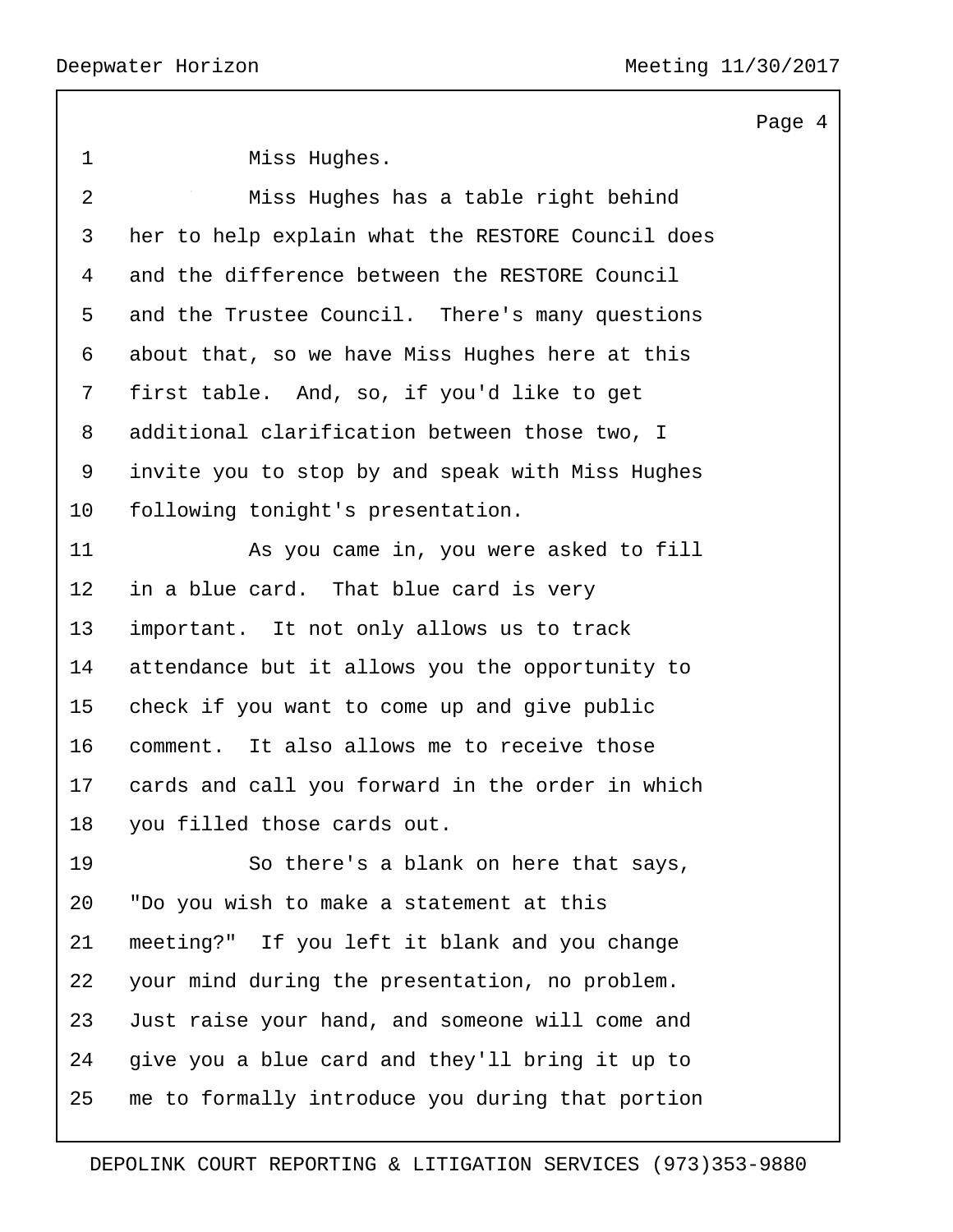of tonight's meeting. 2 So at this time, let's go ahead and get started with tonight's meeting. I'd like to introduce you to Mr. Chris Blankenship, Commissioner of the Alabama Department of Conservation and Natural Resources, who will get us underway. 8 Mr. Blankenship? MR. BLANKENSHIP: 10 Thank you, Perry. 11 11 I just want to take this moment just to thank you all for taking time out of your day to come to the meeting here, the Natural Resource Damage Assessment Trustee Council. I'm glad that we were able to host this meeting in Alabama. I hope that you'll have a little time after the meeting to enjoy some time downtown, visit some of the restaurants and facilities down in our area and in our somewhat revitalized downtown. 20 I also would like at this time to recognize some of our elected officials that have taken time out of their busy schedules to join us as well. 24 I see representative Randy Davis from Baldwin County. Thank you, Representative Davis.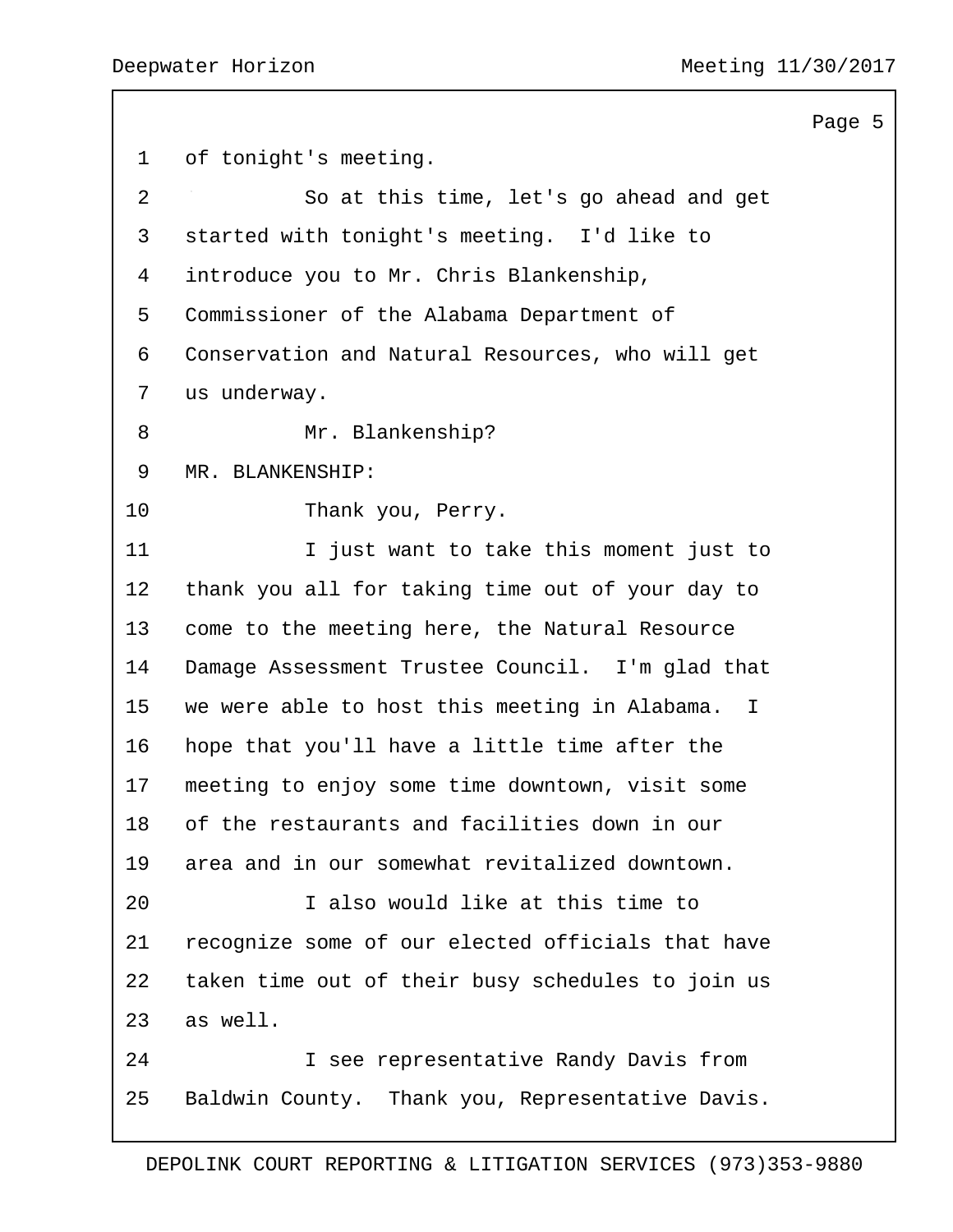|                |                                                   | Page 6 |
|----------------|---------------------------------------------------|--------|
| $\mathbf 1$    | Representative David Sessions from                |        |
| $\overline{2}$ | south Mobile County. Thank you, Representative    |        |
| 3              | Sessions.                                         |        |
| 4              | Mayor Jeff Collier from Dauphin Island.           |        |
| 5              | Thank you, Mayor.                                 |        |
| 6              | And Councilman Steve Love from the                |        |
| 7              | Perdido Town Council. Councilman, thank you for   |        |
| 8              | being here.                                       |        |
| 9              | Have I missed any of our other elected            |        |
| 10             | officials?                                        |        |
| 11             | Thank you four for joining us.                    |        |
| 12             | It was a very good crowd. We have a               |        |
| 13             | good crowd here tonight. Thank you for the        |        |
| 14             | people that came and spent a little bit of time   |        |
| 15             | at the tables during the open house. I had some   |        |
| 16             | great conversation with people from our state and |        |
| 17             | from other states, and I think it's going to be a |        |
| 18             | very, very good meeting, and I'd like to just     |        |
| 19             | welcome you here to Alabama.                      |        |
| 20             | At this time, I'll turn it over to Gary           |        |
| 21             | Rikard, the Chairman of the National Resource     |        |
| 22             | Damage Assessment Trustee Council, to operate the |        |
| 23             | meeting from here. Thank you.                     |        |
| 24             | MR. RIKARD:                                       |        |
| 25             | Thank you, Chris. I appreciate it and             |        |
|                |                                                   |        |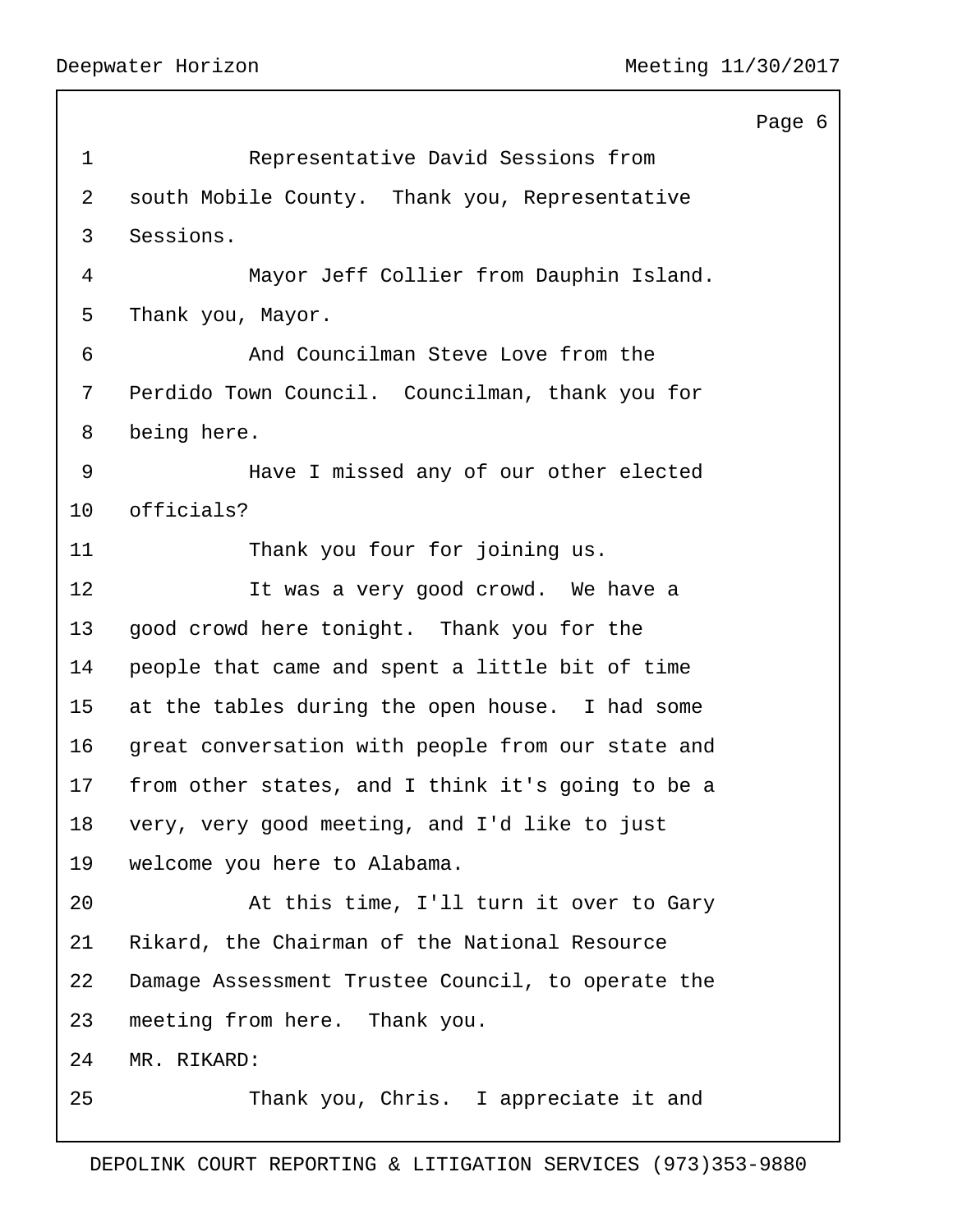I appreciate the State of Alabama hosting the meeting. I'm not real sure what I was supposed to say, War Eagle or Roll Tide, but I'll say I hope they both make the playoffs. How's that? 5 I -- and I appreciate each one of you taking the time to be with us here tonight and for us to get your input. 8 I'll get started with the meeting. So the first thing I'd like to do, if I can, is to briefly go over the agenda for tonight. So what'll happen is that in just a minute we'll introduce the other Trustee Council meeting -- members. Then we'll go over some information about what the Trustee Council has done since our meeting last year. 16 After that, you'll hear an update from each of the Trustee Implementation Groups, and then we will take time to hear from you on the public comment period that Perry mentioned earlier. 21 And then, after that concludes, we'll be around for some time afterwards to hopefully have any questions and some more conversation with you once the public comment period is over. 25 So, with that, let me give you a little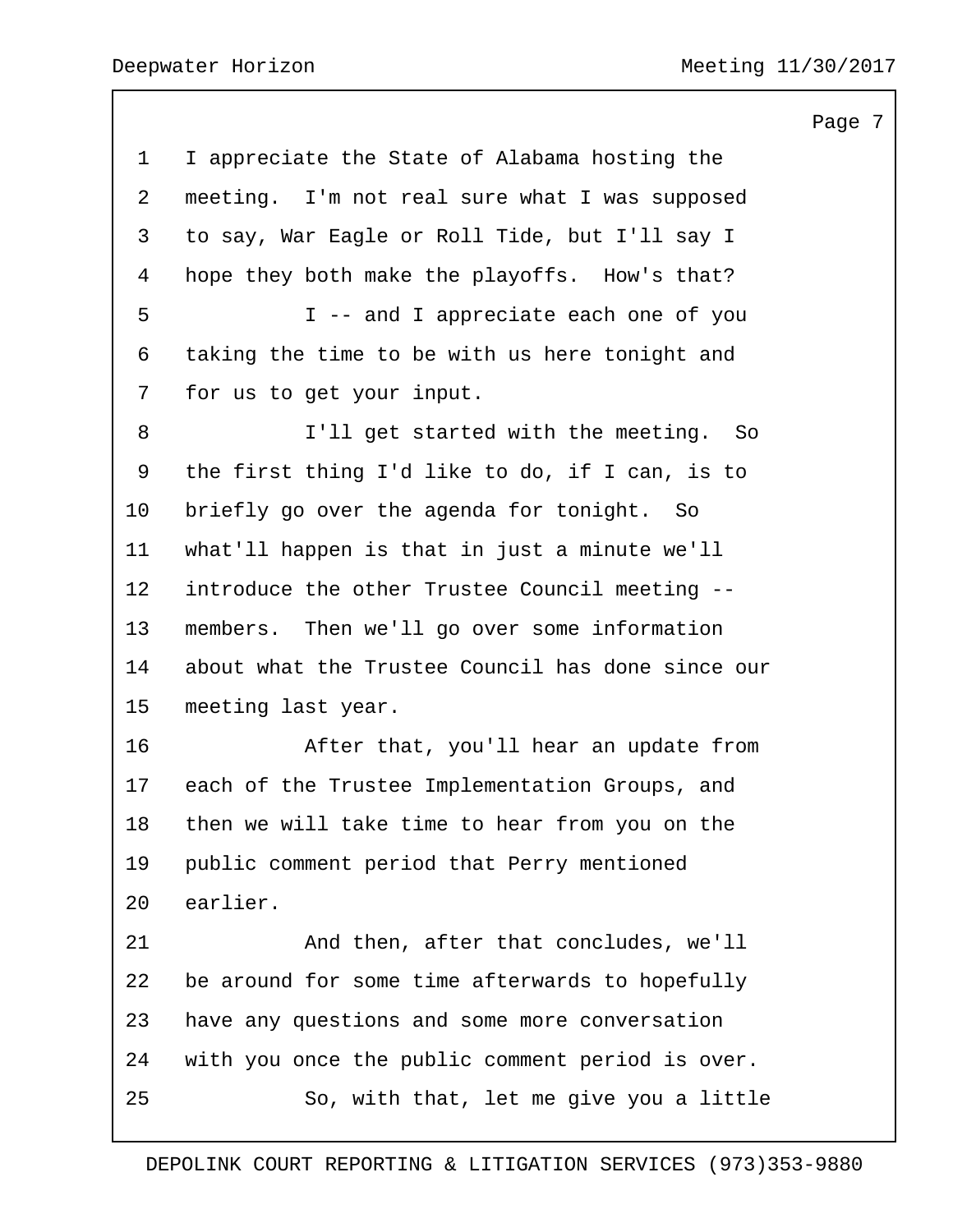|                |                                                   | Page 8 |  |
|----------------|---------------------------------------------------|--------|--|
| $\mathbf 1$    | background just to get -- just to get up to date. |        |  |
| $\overline{2}$ | And, before we do that, though, I'll              |        |  |
| 3              | start with the trustee introductions. With that,  |        |  |
| 4              | I'll start with Commissioner Blankenship for      |        |  |
| 5              | Alabama, and then we can just go down the row     |        |  |
| 6              | there. That's fine.                               |        |  |
| 7              | MR. FRANKLIN:                                     |        |  |
| 8              | Can you reverse it and start down --              |        |  |
| 9              | MR. RIKARD:                                       |        |  |
| 10             | Oh. That's fine. I'm sorry.                       |        |  |
| 11             | MR. DOLEY:                                        |        |  |
| 12             | Hi. My name is Chris Doley. I                     |        |  |
| 13             | represent the U.S. Department of Commerce and     |        |  |
| 14             | NOAA. And, as Gary said, I'm looking forward to   |        |  |
| 15             | the TIG presentations and comments from the       |        |  |
| 16             | public. Thank you for being here.                 |        |  |
| 17             | MS. BONANNO:                                      |        |  |
| 18             | I'm Gail Bonanno. I'm with the<br>Hi.             |        |  |
| 19             | U.S. Environmental Protection Agency, and I truly |        |  |
| 20             | appreciate you all being here this evening, and I |        |  |
| 21             | look forward to hearing all of your comments.     |        |  |
| 22             | MR. ELLIS:                                        |        |  |
| 23             | Hello. I'm Michael Ellis. I'm                     |        |  |
| 24             | representing Louisiana with the Coastal           |        |  |
| 25             | Protection Restoration Authority, and I have the  |        |  |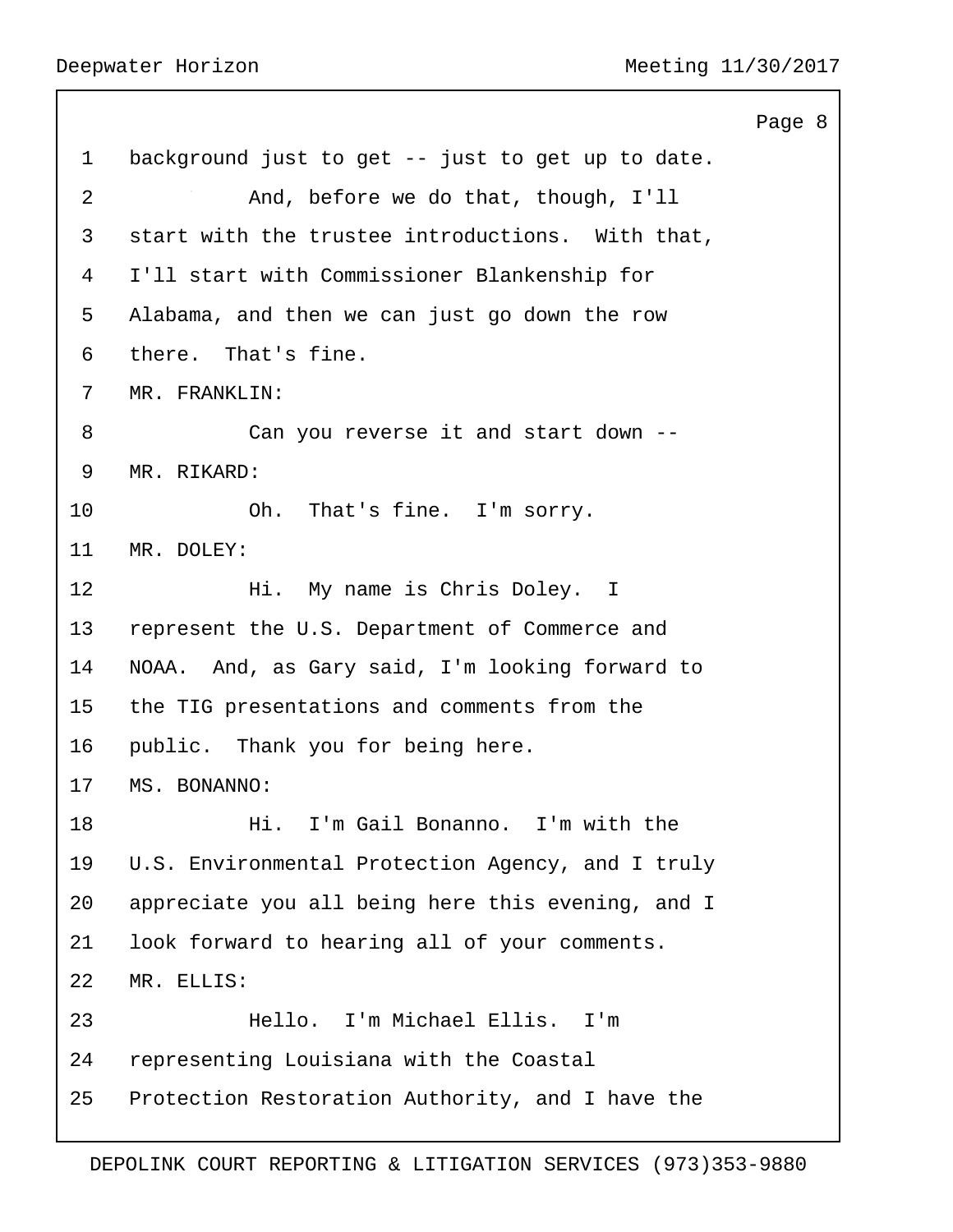same sentiments. I look forward to y'all's input. This is a very important meeting to us. So please, you know, provide as many comments as you'd like to. Thank you. MR. LEONARD: 6 I'm Gareth Leonard. I represent the State of Florida. And, as my colleagues say, I'm completely looking forward to all of your comments and having conversations with y'all afterwards, if necessary. Thank you. MR. WILKES: 12 My name is Homer Wilkes. I represent the U.S. Department of Agriculture. Thanks for coming out, and looking forward to your comments. MR. REICHERS: 16 And I'm Robin Reichers, and I represent the Texas trustee agencies on the Trustee Council. And, again, like everyone else, I want to express my gratitude to you-all for taking the time out of your busy schedules to come out and visit with us tonight. MS. BLANCHARD: 23 I'm Mary Josie Blanchard. I'm from the Department of the Interior. I'm director of the Gulf of Mexico Restoration, and I'm here to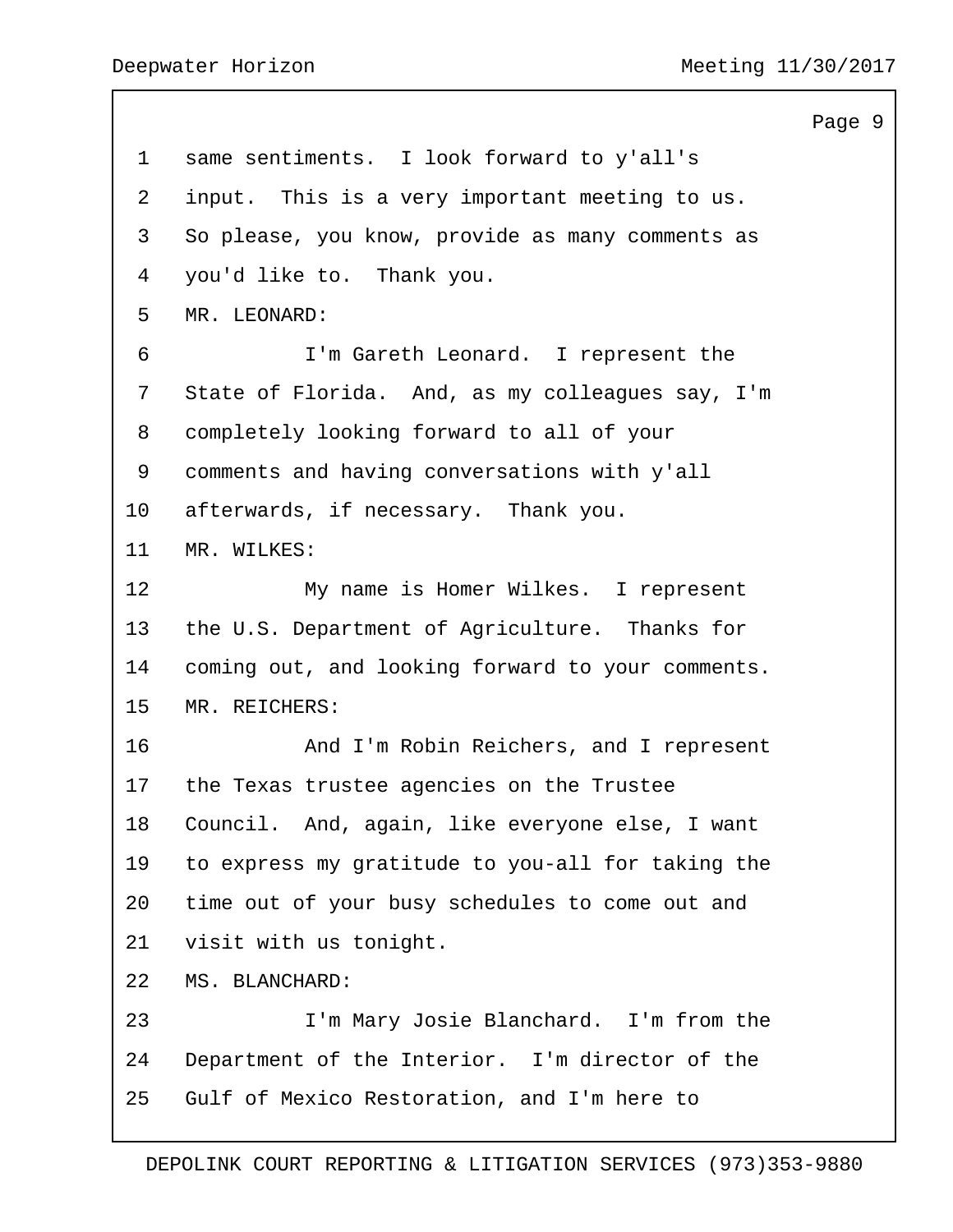|             |                                                   | Page 10 |  |
|-------------|---------------------------------------------------|---------|--|
| $\mathbf 1$ | listen and learn, as we all are.                  |         |  |
| 2           | MR. BLANKENSHIP:                                  |         |  |
| 3           | And, again, I'm Chris Blankenship, the            |         |  |
| 4           | Commissioner of the Department of Conservation    |         |  |
| 5           | and Natural Resources here in Alabama.<br>Look    |         |  |
| 6           | forward to hearing your public comments during    |         |  |
| 7           | the public comment time and after the meeting     |         |  |
| 8           | sometime around the table with any other          |         |  |
| 9           | questions you might have. Thank you.              |         |  |
| 10          | MR. RIKARD:                                       |         |  |
| 11          | Great. Thank you.                                 |         |  |
| 12          | So just a quick update on, basically,             |         |  |
| 13          | what is the Trustee Council and what do we do?    |         |  |
| 14          | So the trustees are responsible for               |         |  |
| 15          | restoring the environment and compensating the    |         |  |
| 16          | public for the natural resource injuries that     |         |  |
| 17          | resulted from the Deepwater Horizon oil spill.    |         |  |
| 18          | We use, in order to do that, formulated a Natural |         |  |
| 19          | Resource Damage Assessment to determine the       |         |  |
| 20          | extent of the injuries to the natural resources   |         |  |
| 21          | and to seek restoration or compensation from the  |         |  |
| 22          | parties responsible.                              |         |  |
| 23          | The goal is to restore injured natural            |         |  |
| 24          | resources, such as wetlands, fish, and birds, to  |         |  |
| 25          | the condition that they would have been but for   |         |  |
|             |                                                   |         |  |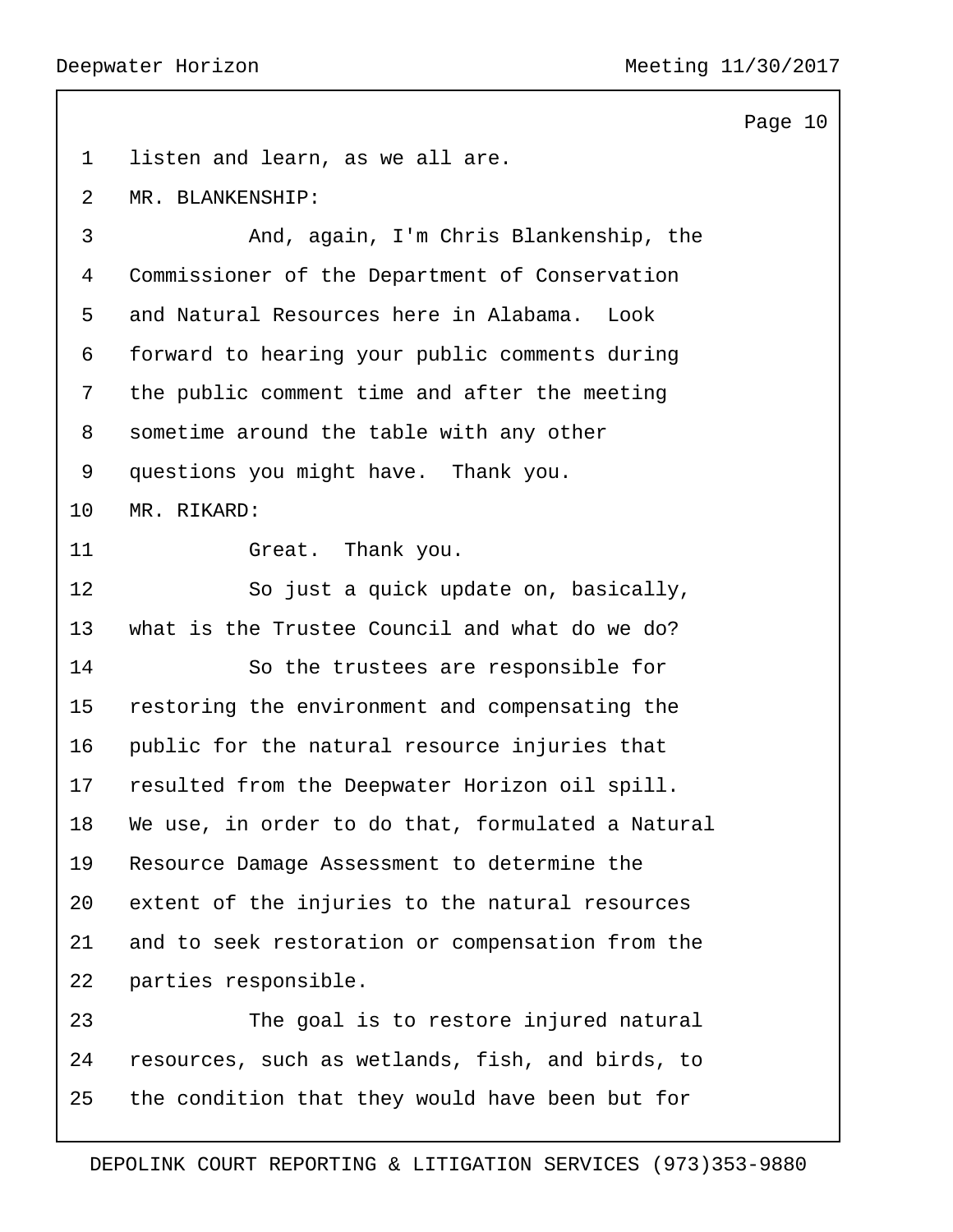the spill. We're also responsible for addressing lost recreational uses, such as boating and swimming, that were affected by the spill. 4 So this is a short timeline of key events. And what the timeline shows is that beginning in April of 2010, the oil flowed for 87 days. I think it's important to note, though, that even during the time that the oil was flowing, that we were busy in assessing the injury, so we didn't wait until the oil actually stopped in order to start doing the work of assessing what the natural resource damages were. 13 Of course, in April of 2010, BP agreed to put up a billion dollars that was available for restoration even before the injury and assessments were complete. And most in the room know that that was referred to as the early restoration monies. So, with that, we were able to get a jump start on restoration. 20 Then from 2011 to '16, we approved the total of five restoration plans and 65 projects, with a combined cost of \$866 billion. And, generally speaking, those projects restored marshes, beaches, shorelines, sea grasses, oysters, fish, wildlife, and then also addressed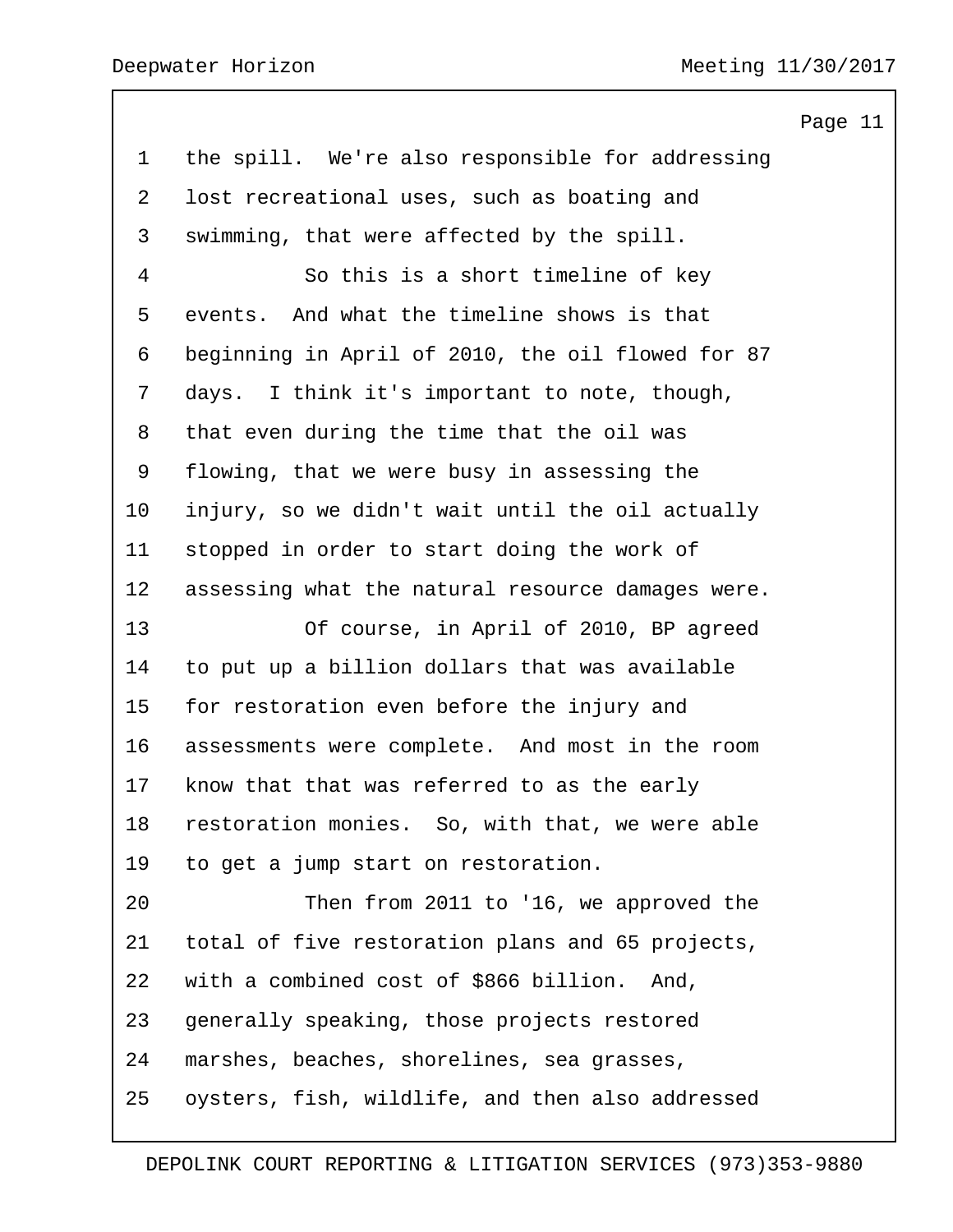```
Page 12
```
lost recreational uses.

| 2  | Then, on April 4th, 2016, the five Gulf           |
|----|---------------------------------------------------|
| 3  | states with the Federal Government reached a      |
| 4  | settlement with BP that totaled approximately     |
| 5  | \$20.8 billion. And of that \$20.8 billion, up to |
| 6  | \$8.8 billion was to go to natural resource       |
| 7  | restoration. That figure includes \$1 billion     |
| 8  | that was set aside for early restoration and then |
| 9  | \$7.1 billion for additional restoration          |
| 10 | activities, along with \$700 million for adaptive |
| 11 | management of unknown conditions.                 |
| 12 | Since the settlement, obviously, we've            |
| 13 | continued working hard to advance restoration in  |
| 14 | the Gulf. And you'll hear a little bit more       |
| 15 | about those efforts a little later in the         |
| 16 | presentation.                                     |
| 17 | So this slide shows that we finalized             |
| 18 | the programmatic restoration plan in              |
| 19 | February -- February of 2016. And you'll note     |
| 20 | that the plan doesn't address specific projects   |
| 21 | but, rather, it's an overarching plan that sets   |
| 22 | forth restoration goals to restore the Gulf       |
| 23 | ecosystem in broad restoration types to help      |
| 24 | guide the development for the trustees to use in  |
| 25 | selecting restoration projects.                   |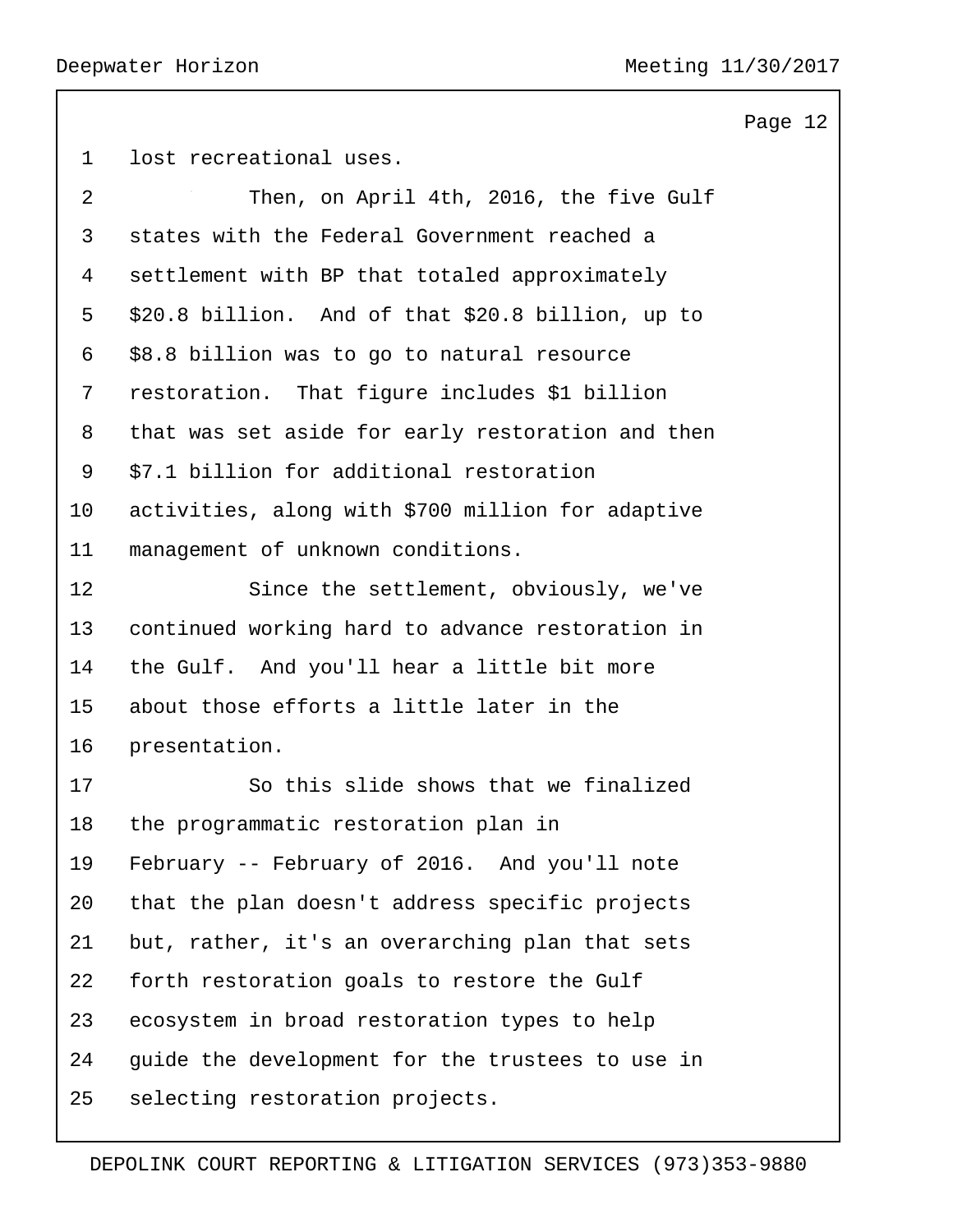| $\mathbf 1$    | So this next slide, I apologize. I                |
|----------------|---------------------------------------------------|
| $\overline{2}$ | know it's a little hard to see, but it shows how  |
| 3              | the restoration funds were broken down in the     |
| 4              | settlement. And I believe that we've got some     |
| 5              | copies of these at one of the tables back there,  |
| 6              | so I encourage you to get a copy if you have      |
| 7              | trouble reading this.                             |
| 8              | So what it does, though, as you can see           |
| 9              | on the top category, it breaks down the funding   |
| 10             | into geographical areas, the basic groups of the  |
| 11             | states, Alabama, Florida, Louisiana, as well as   |
| 12             | Region-Wide and Open Ocean were the areas, and    |
| 13             | then it breaks them down into categories for each |
| 14             | different type of restoration area, such as       |
| 15             | oysters, marine mammals, and so forth.            |
| 16             | So how do we go about accomplishing the           |
| 17             | restoration effort? And this shows -- slide       |
| 18             | shows the governance of how -- how it's set forth |
| 19             | with the various Trustee Implementation Groups.   |
| 20             | So what we did was we established those groups,   |
| 21             | the Trustee Implementation Groups, known as TIGs, |
| 22             | and what that allowed us to do was focus on       |
| 23             | different restoration areas and provide           |
| 24             | flexibility and accountability for the            |
| 25             | differences between restoration areas and         |
|                |                                                   |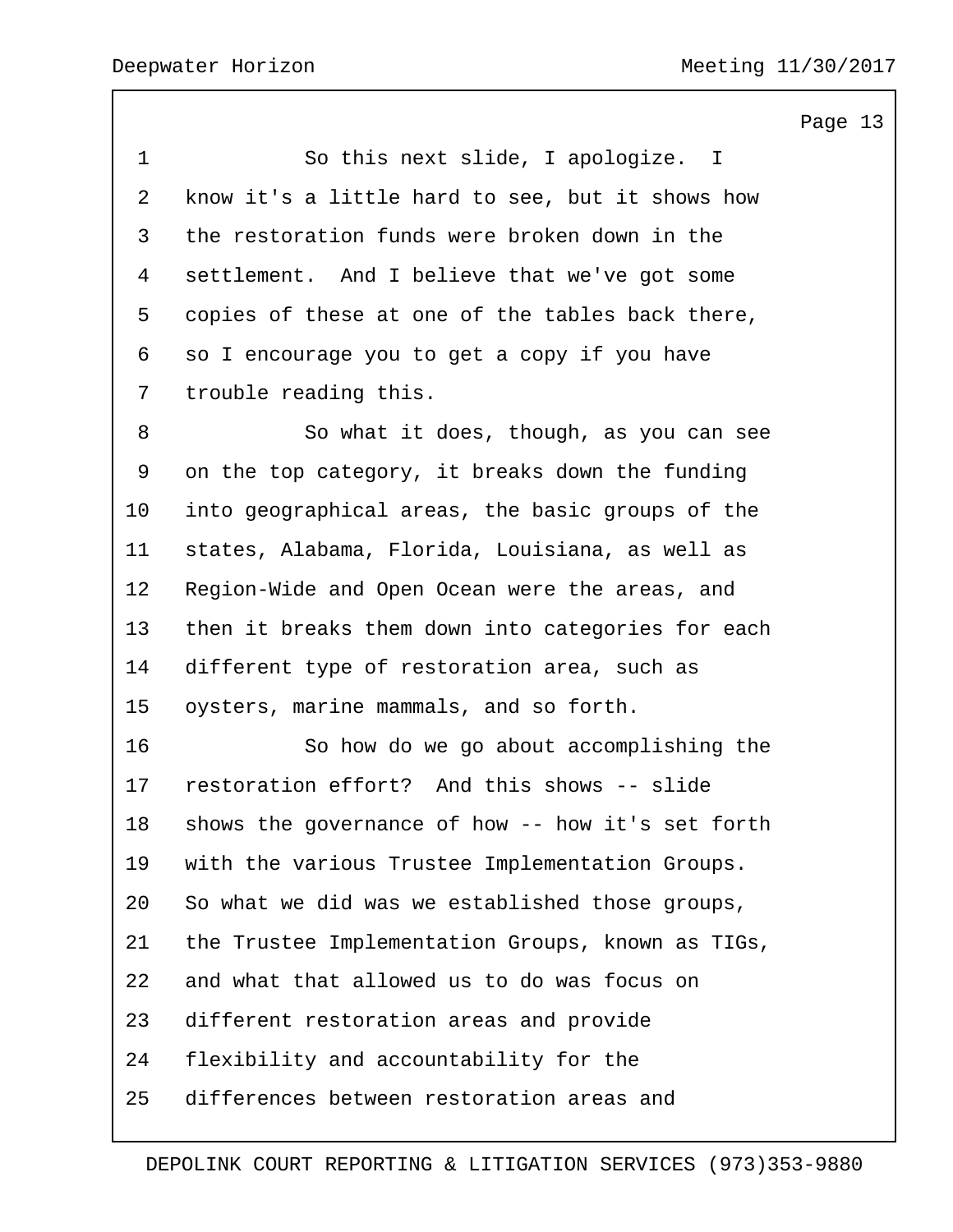trustees.

| $\overline{2}$ | What the Trustee Council does is to                |
|----------------|----------------------------------------------------|
| 3              | ensure coordination among the Trustee              |
| 4              | Implementation Groups. And, specifically, our      |
| 5              | role is to provide coordination and true           |
| 6              | transparency, both fiscal and scientific, across   |
| 7              | all of the implementation groups.                  |
| 8              | So what have we done in the last year?             |
| 9              | Well, we've released our first annual report, and  |
| 10             | the content of that is available on our website    |
| 11             | in the DIVER system. We've also received the       |
| $12 \,$        | first of 15 annual payments from the settlement    |
| 13             | with BP. And we released standard operating        |
| 14             | procedures from the council, which is also         |
| 15             | available on the website.                          |
| 16             | In addition to that, we worked on                  |
| 17             | restoration frameworks to show that                |
| 18             | consistency -- a consistent approach to track our  |
| 19             | progress in the restoration areas.                 |
| 20             | We also had cross-TIG work group that              |
| 21             | has been working hard with the individual TIGs to  |
| 22             | address our monitoring and adaptive management     |
| 23             | They have continued to work on the<br>matters.     |
| 24             | Trustee Council's Monitoring and Adaptive          |
| 25             | Management procedures and guideline manual.<br>The |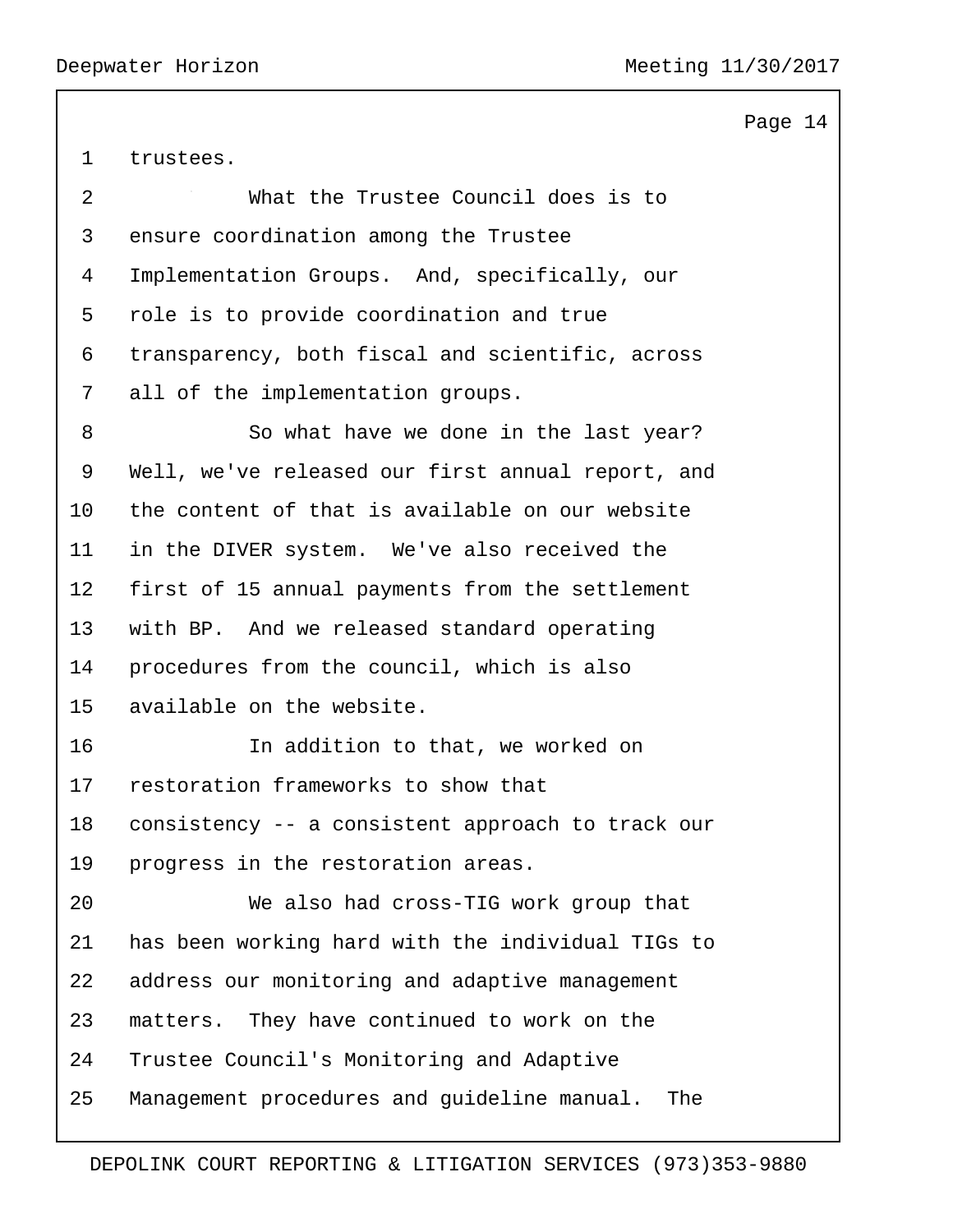Page 15 manual includes project level guidance, such as a template for MAM plans and guidance for monitoring of wetlands, beaches and dunes, barrier islands, water quality, and recreational use restoration approaches. 6 They're also in the process of developing a data management system in DIVER and mechanisms for coordinating with other Gulf restoration programs regarding monitoring and adaptive management matters. 11 So, with that, we'll start with the updates from each of the Trustee Implementation Groups. And what you'll find, I believe, when each of the TIGs makes a presentation, is that common themes of accepting public input early in the process. And I guess, most importantly, you'll hear what projects are taking shape and are ready to be implemented. 19 I guess now I'll turn it over to Chris to give the update for Alabama. Thank you. MR. BLANKENSHIP: 22 Thank you, Gary. I would much rather talk about football, I guess. I'm more knowledgeable about that than some of these other things. But I do appreciate the opportunity to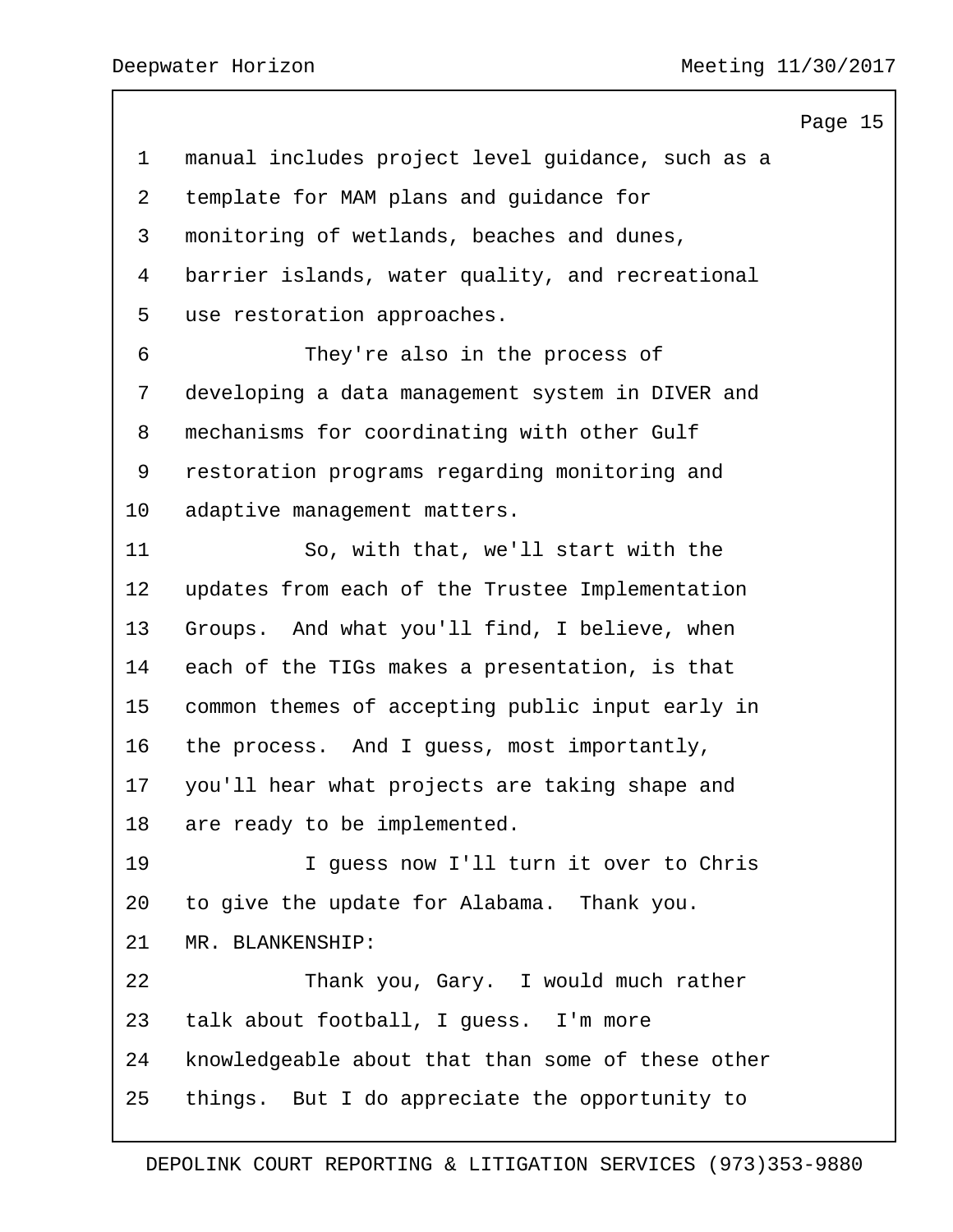Page 16 1 be here to share with you the work that's been 2 done by the Alabama TIG on the Natural Resource 3 Damage Assessment work. 4 So, at this time, I would like to 5 recognize our Alabama TIG members that are here. 6 Amy Hunter with the Department of 7 Conservation and Natural Resources. Amy 8 represents us on the Alabama TIG. 9 Seth Newton is with the Geological 10 Survey of Alabama. Seth is not able to be here 11 tonight, but he's been an integral part of the 12 work that's being done. 13 Dan van Nostrand with NOAA, Dan is in 14 the back there. 15 Dianne Ingram with the Department of 16 Interior. Good to see you, Diane. 17 Chris Parker with the EPA. 18 And Ron Howard with the Department of 19 Agriculture. 20 So those are the agencies that are 21 represented on the Alabama TIG. And that was 22 them. 23 Many of you have probably seen this 24 representation of the settlement funds and how 25 they are allocated for restoration in Alabama.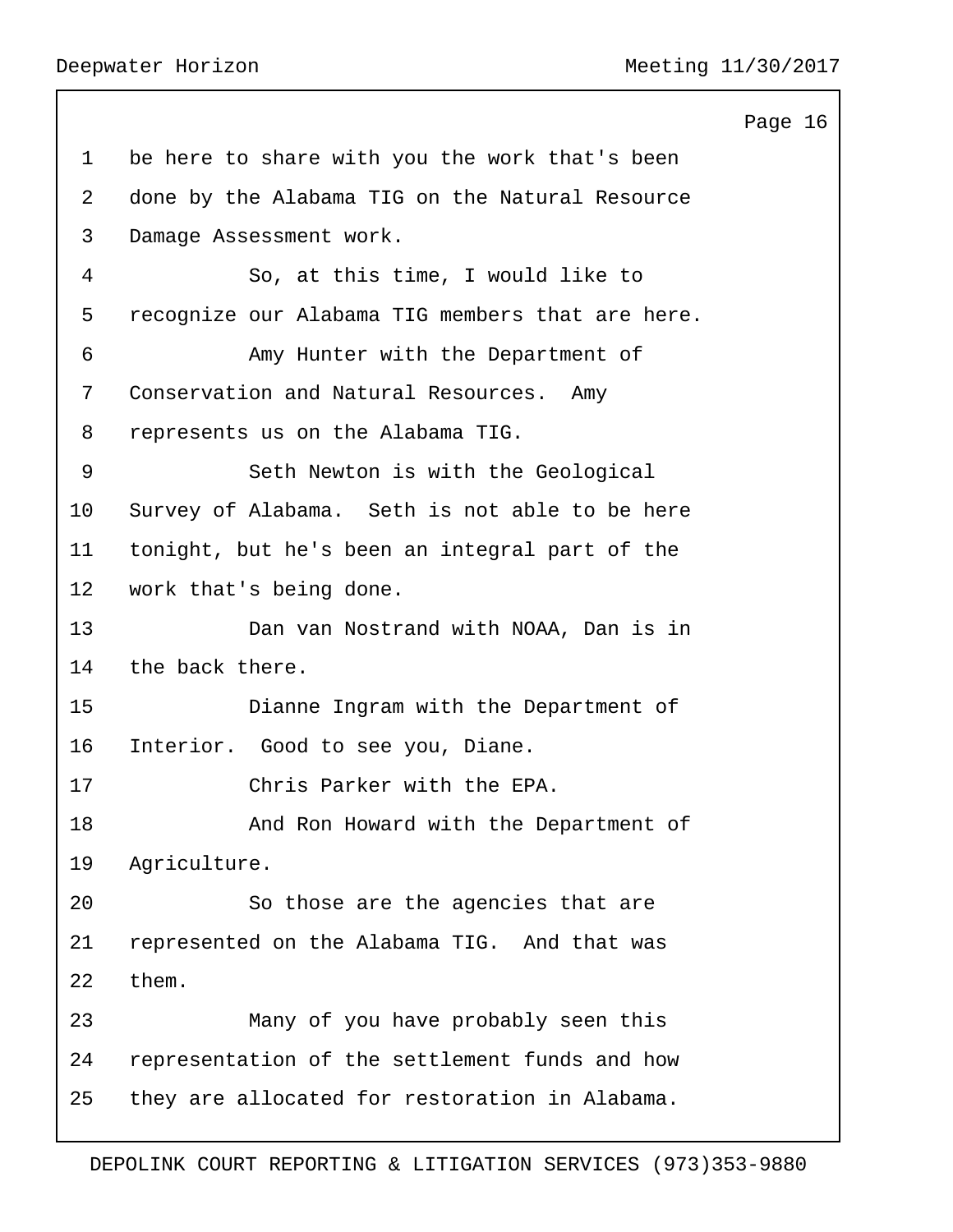|                |                                                     | Page 17 |
|----------------|-----------------------------------------------------|---------|
| $\mathbf 1$    | They have a chart in the back. We have a handout    |         |
| $\overline{2}$ | that has that on it because I know it's probably    |         |
| 3              | a little bit difficult to see from here.            |         |
| 4              | The settlement funds that are allocated             |         |
| 5              | to the Alabama TIG are for the following            |         |
| 6              | restoration types: The largest portion was          |         |
| 7              | for -- to provide an enhanced recreational          |         |
| 8              | opportunities, about \$111 million. The             |         |
| 9              | second-most bucket was to restore and conserve      |         |
| 10             | habitat, about \$96 million. There's \$54 million   |         |
| 11             | to replenish and protest coastal and marine         |         |
| 12             | resources, about \$5 million to restore water       |         |
| 13             | quality, and about \$30 million for monitoring and  |         |
| 14             | adaptive management.                                |         |
| 15             | So this chart not only represents the               |         |
| 16             | approved or future activities with the settlement   |         |
| 17             | funds but also includes the early restoration       |         |
| 18             | dollars and projects that were approved for         |         |
| 19             | Alabama.                                            |         |
| 20             | This slide represents the current and               |         |
| 21             | future work that the Alabama TIG has done in the    |         |
| 22             | past year and will continue to do into the          |         |
| 23             | To begin with, you know, we started this<br>future. |         |
| 24             | with the early restoration projects that were       |         |
| 25             | done, as Gary pointed out in his slide.<br>Those    |         |
|                |                                                     |         |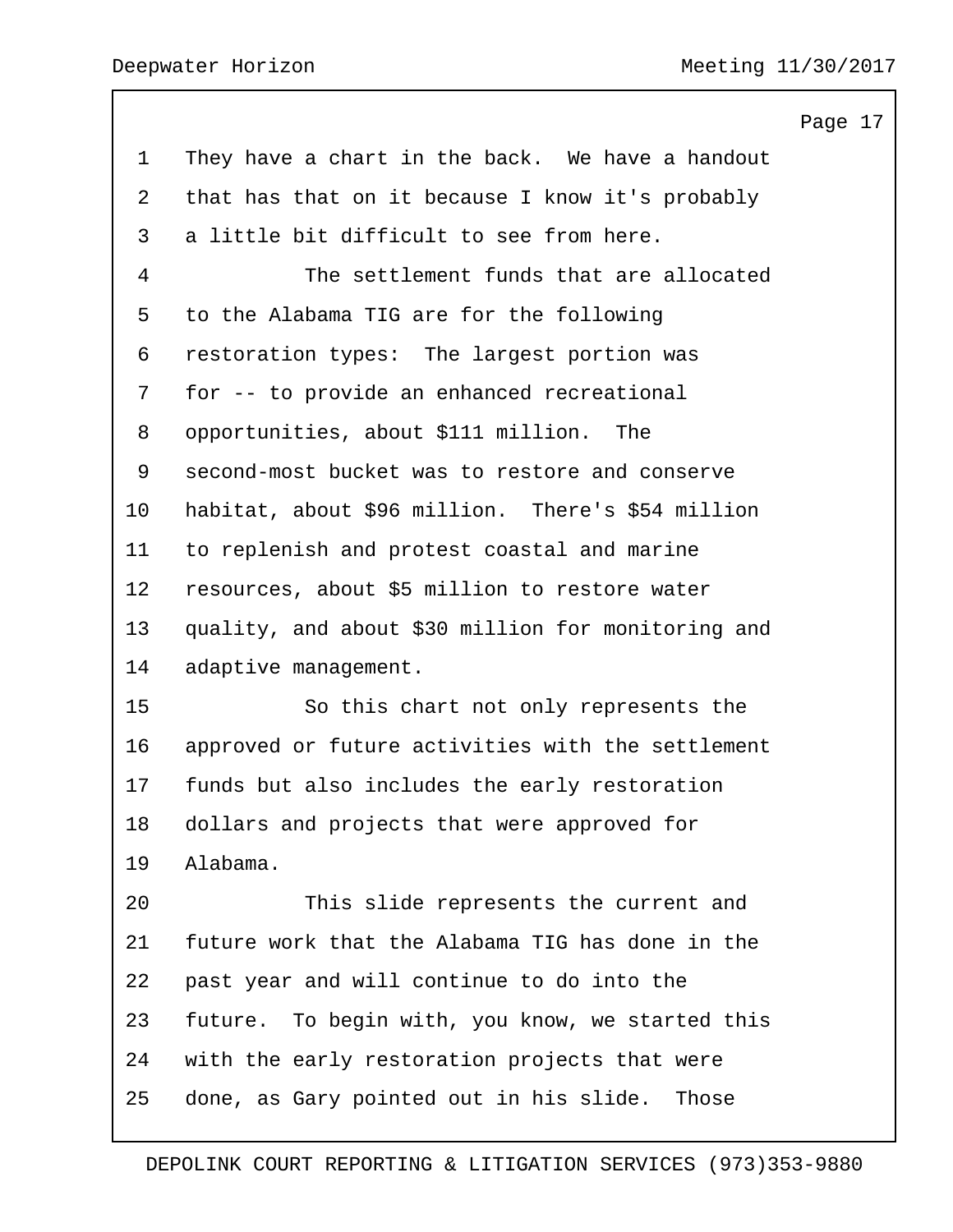projects in Alabama included some oyster -- oyster cultch restoration, Alabama dune restoration, a swift track shoreline project that was done in Baldwin County, and several other projects that are in the implementation phase, such as an Osprey restoration project in coastal Alabama and a Point -- the Point of Pines Living Shoreline Project that is being done. 9 There are some handouts and fact sheets on our table that explain where those are in the process. Some of those have been completed, some of them are in the monitoring phase, and some of them are just now being implemented. 14 When we met last year at this meeting, we discussed restoration plan 1 for Alabama and we asked for input from the public to compensate for the recreational -- loss of recreational use in Alabama. So restoration plan 1 was a plan that was -- strictly dealt with the loss of recreational use. 21 Last year, the Alabama TIG was in the process of reviewing and considering comment during the scoping period. And since the last meeting, we've released a draft plan for public comment. After consideration of the comments,

Page 18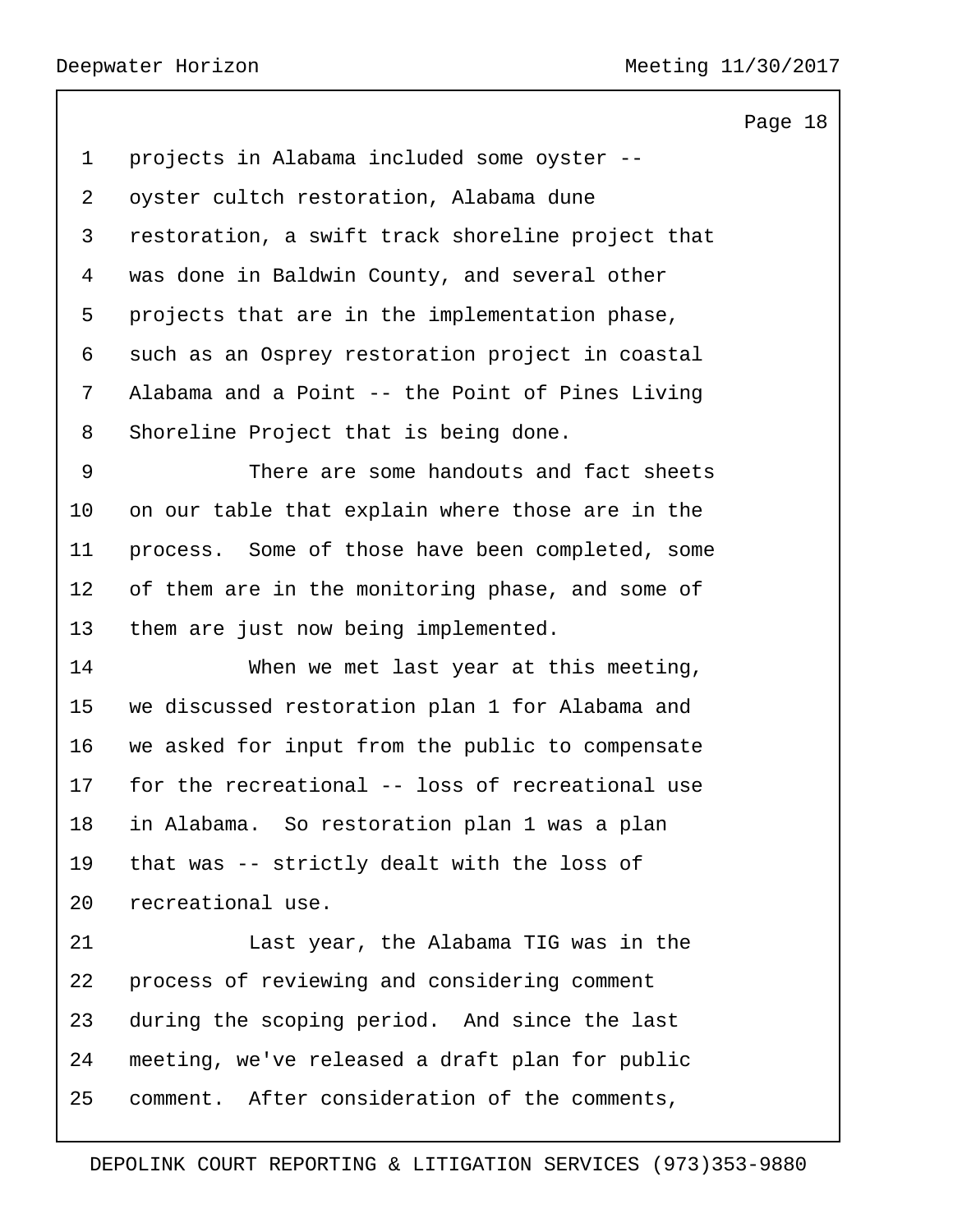| $\mathbf 1$    | the preferred recreational use projects were     |
|----------------|--------------------------------------------------|
| $\overline{2}$ | selected, and the total estimated cost of those  |
| 3              | projects was about \$70.7 million.               |
| $\overline{4}$ | The TIG is now working to implement              |
| 5              | those projects, and those projects include the   |
| 6              | Gulf State Park Lodge and associated public      |
| 7              | access amenities, about \$56 million, the Fort   |
| 8              | Morgan Pier rehabilitation, about \$3 -- little  |
| 9              | over \$3 million, the Laguna Cove Little Lagoon  |
| 10             | Natural Resource Protection Project, about \$4.4 |
| 11             | million, the Bayfront Park Restoration           |
| 12             | improvement in south Mobile County -- this is    |
| 13             | just for engineering and design only -- of a     |
| 14             | million dollars, and then the Dauphin Island     |
| 15             | Ecotourism and Environmental Education area,     |
| 16             | \$4 million, and the Mid-Island Parks and Public |
| 17             | Beach Improvements on Dauphin Island, Parcels B  |
| 18             | and C, about \$1.9 million.                      |
| 19             | So those were the products that were             |
| 20             | included in restoration plan 1 that has been     |
| 21             | approved by the trustees. And those projects are |
| 22             | all in different stages of implementation now.   |
| 23             | Since our last meeting, we've also               |
| 24             | worked on restoration plan 2. Restoration plan 2 |
| 25             | will focus on all of the other restoration types |
|                |                                                  |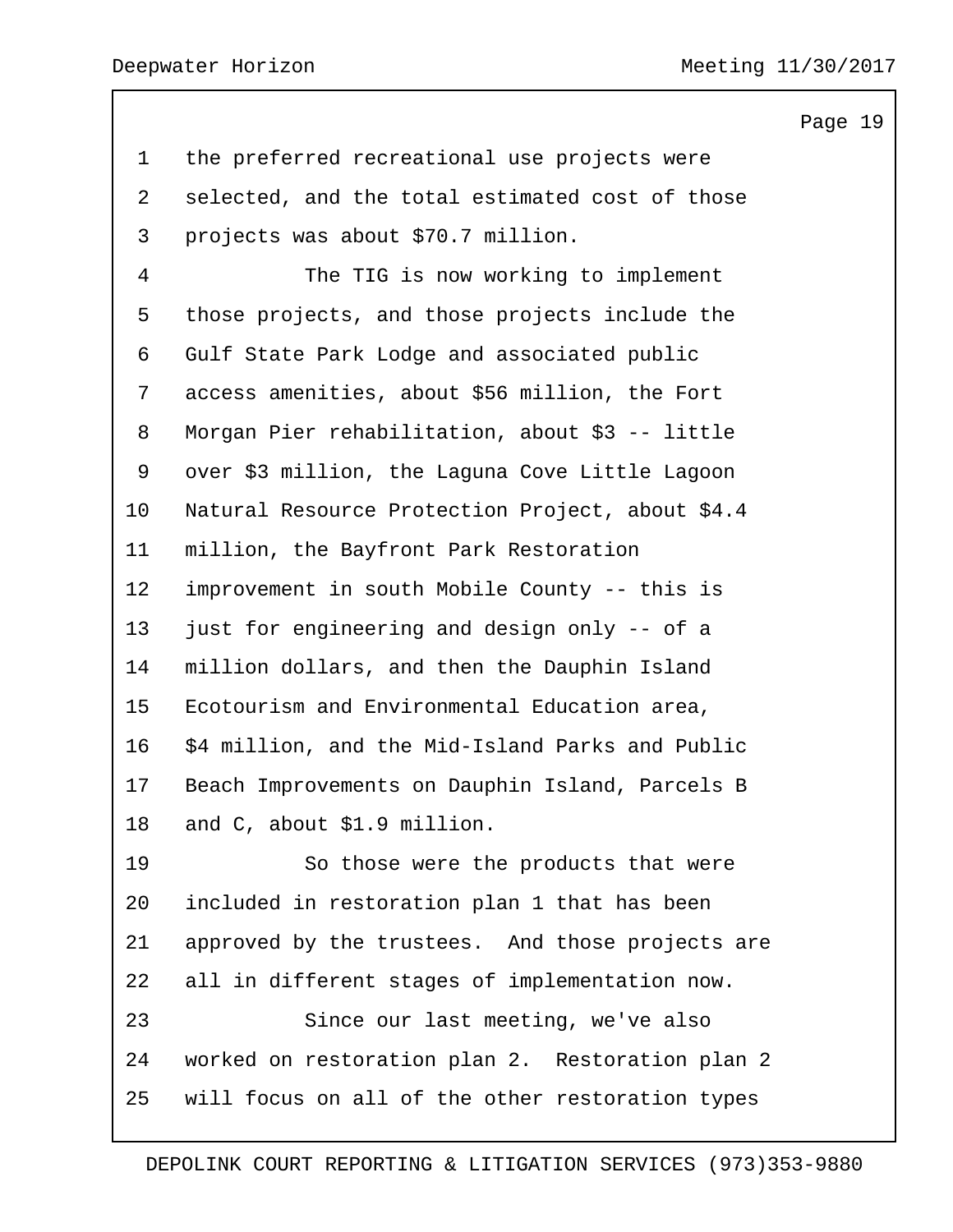Page 20 beside loss of recreational use, and that includes wetland, coastal and near shore habitats, habitat protection on federally managed land, nutrient production for non-point sources, oysters, sea turtles, marine mammals, and birds. 6 So it is a very comprehensive plan that has been worked on extensively over the past year. Once the draft is completed, it will be released for public review and comment, and we look forward to your comments on the plan. I would like for that to be early spring. I'm sorry. I would like for that to be winter. It may be early spring. But we will -- we are moving that along as fast as we can through this process, and we want to make sure that we get plenty of public input when that plan is released. 18 While the future will involve continuing the ongoing work that we have described here tonight, we intend to continue to develop restoration plans that will compensate for the losses that Alabama suffered due to the oil spill. 24 The restoration type listed on the slide represents some of the restoration types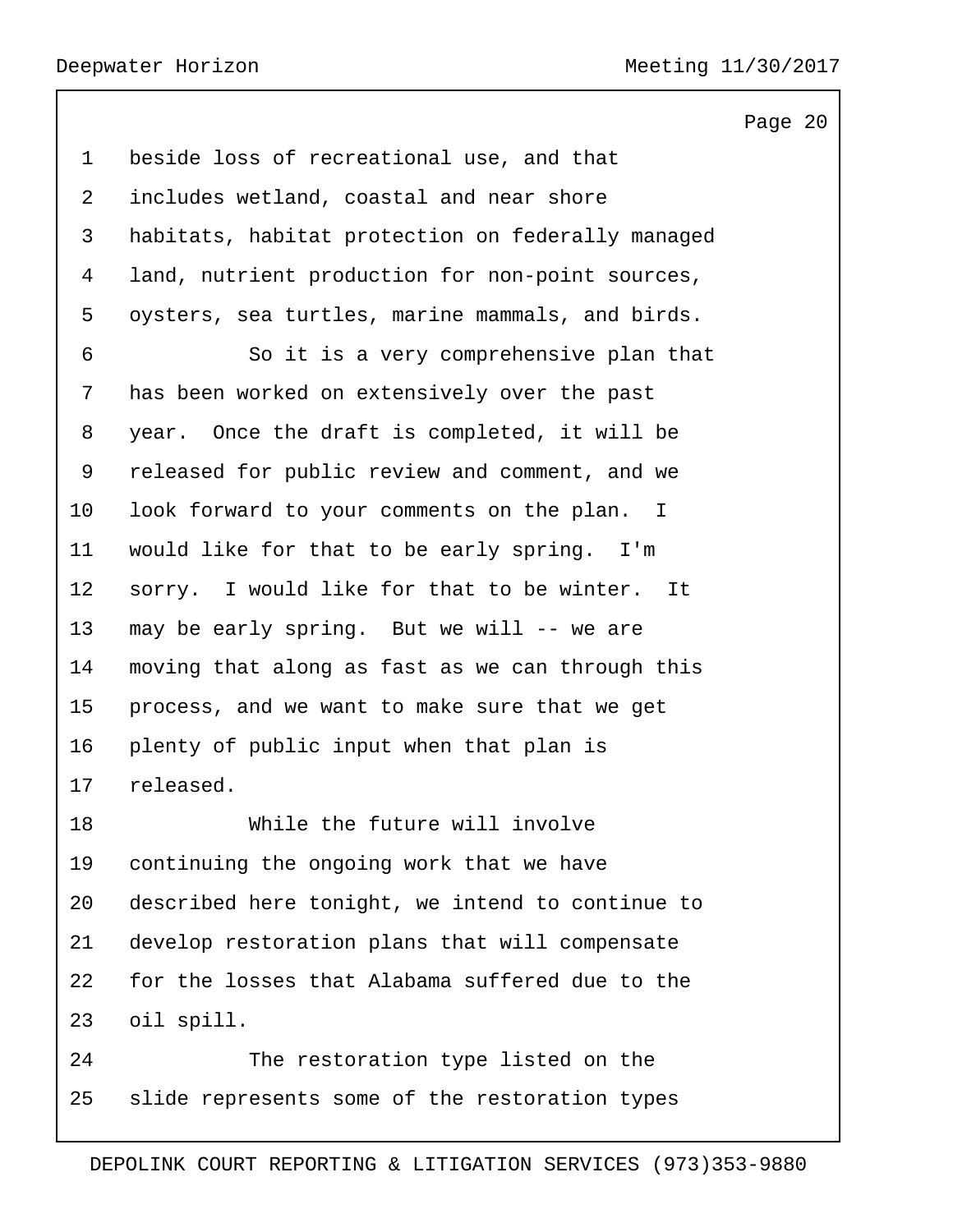which Alabama was allocated funding in the settlement. 3 As we proceed with restoration planning, we will continue to engage with the public, as we have done since the beginning of the settlement. So we encourage you to please continue to submit your project ideas to the project portal on the Trustee Council website or the Alabama website, Alabamarestoration.org, where you can also find updates on restoration activities for the state. 12 And, again, appreciate your participation tonight. Being involved and hearing from you is the way that we can put together the best projects to restore Alabama. 16 So, with that, I'll turn it over to Gareth Leonard from Florida. MR. LEONARD: 19 Appreciate that, Chris. 20 As Chris says, I'm Gareth Leonard. I am the Gulf Restoration coordinator for the Florida Fish and Wildlife Conservation Commission, and I'm the current chair of the Florida TIG. 25 For those of y'all who are familiar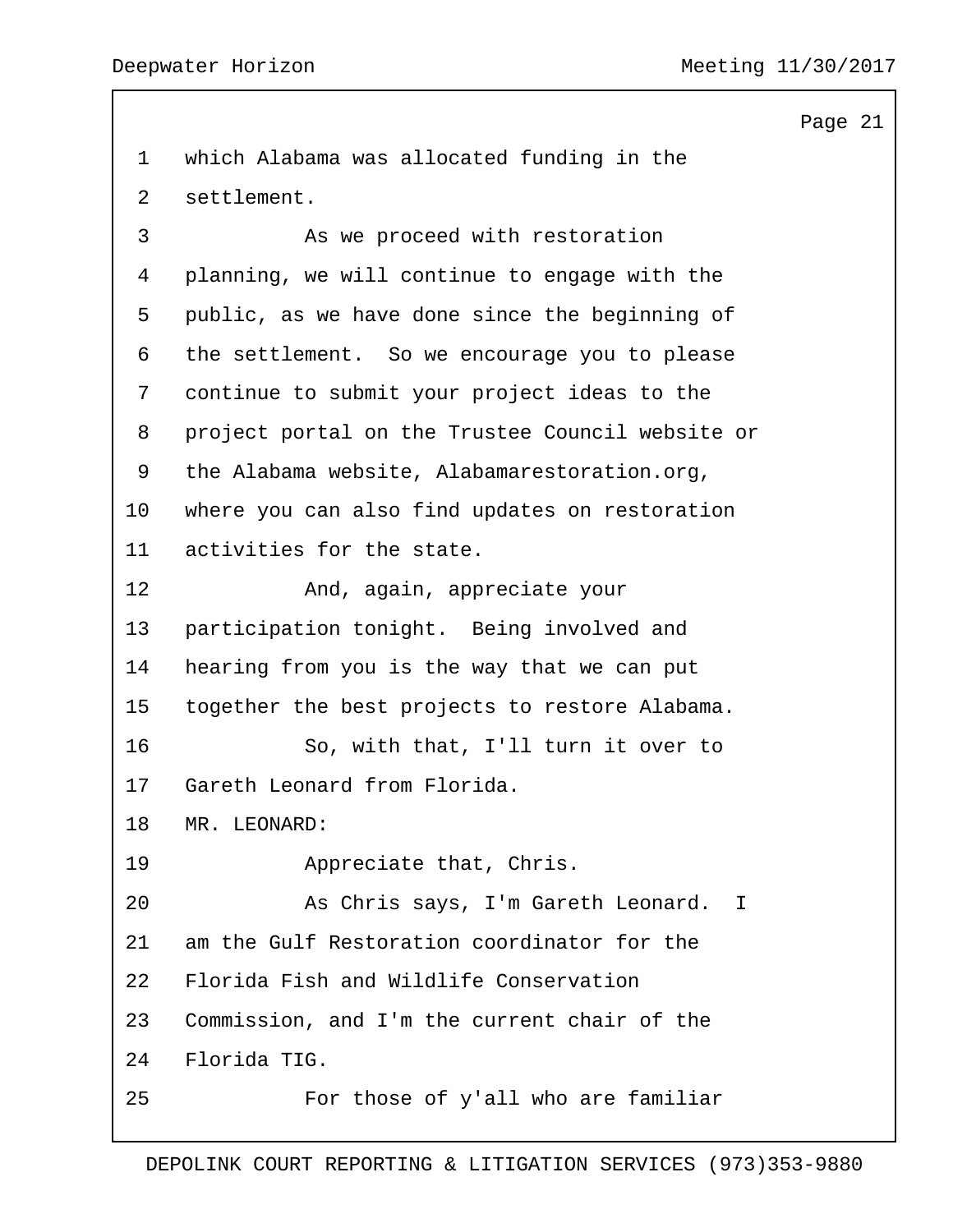with us, we've had a little bit of a turnover at the state level. Mimi Drew with DP has left us, and she's now been replaces with Trina Vielhauer, who, unfortunately, can't be here tonight, and Kelly Samek, who moved on to join NOAA. 6 The feds, we have Ben Frater for DOI right there, Amy Newbold with EPA, Laurie Rounds with NOAA, and Ron Howard with USDA. 9 In the State of Florida, we were allocated approximately \$680 million in the settlement. Approximately \$144 million of that came through early restoration projects that remain, 536 in final. And what you'll notice on this chart and what's unique to Florida is that a good lion's share of that, \$300 million, was allocated to water quality, which is unique to Florida. We made the -- took the innovative approach that to restore our large recreational use injury, we wanted to address water quality with -- working under the thought that by improving water quality, you could help reduce beach closures and fishing closures and also do some preventative work through some land acquisition to help prevent future injury. 25 So we had the unique opportunity to

## DEPOLINK COURT REPORTING & LITIGATION SERVICES (973)353-9880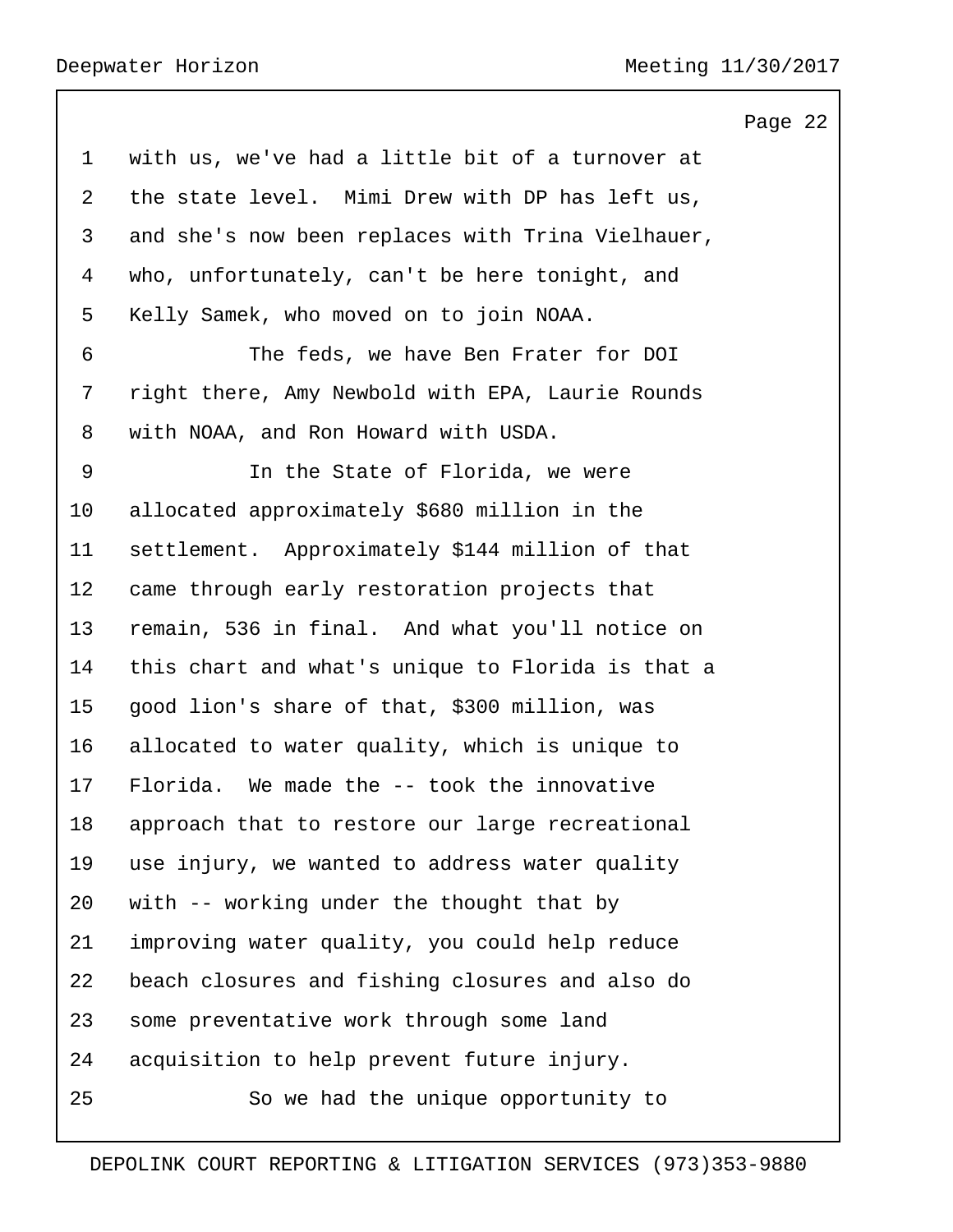|                |                                                   | Page 23 |  |
|----------------|---------------------------------------------------|---------|--|
| $\mathbf 1$    | address recreational injury through water quality |         |  |
| $\overline{2}$ | infrastructure projects, as well as some land     |         |  |
| 3              | acquisition and other techniques.                 |         |  |
| 4              | And then we have the traditional, also,           |         |  |
| 5              | through living coast marine resources, as well as |         |  |
| 6              | some traditional recreational use projects.       |         |  |
| 7              | Since our last meeting, we are --                 |         |  |
| 8              | Florida has 33 recreational --                    |         |  |
| 9              | No.<br>Sorry.                                     |         |  |
| 10             | -- 33 early restoration projects that             |         |  |
| 11             | we're in the process of implementing. To date,    |         |  |
| $12 \,$        | we've completed four and had to withdraw one due  |         |  |
| 13             | to unforeseen circumstances. So we are currently  |         |  |
| 14             | in the process of implementing 28, and we hope to |         |  |
| 15             | have majority of them through construction by the |         |  |
| 16             | end of 2018.                                      |         |  |
| 17             | For the ones that have been finished,             |         |  |
| 18             | we are in the process of doing monitoring and     |         |  |
| 19             | we'll be uploading those results to DIVER so that |         |  |
| 20             | the public will be able to see how those projects |         |  |
| 21             | are progressing along.                            |         |  |
| 22             | We did have a little bit of further               |         |  |
| 23             | restoration money left over from our bayside      |         |  |
| 24             | projects, which is a port and coast access        |         |  |
| 25             | project, is to buy land and create coastal parks  |         |  |
|                |                                                   |         |  |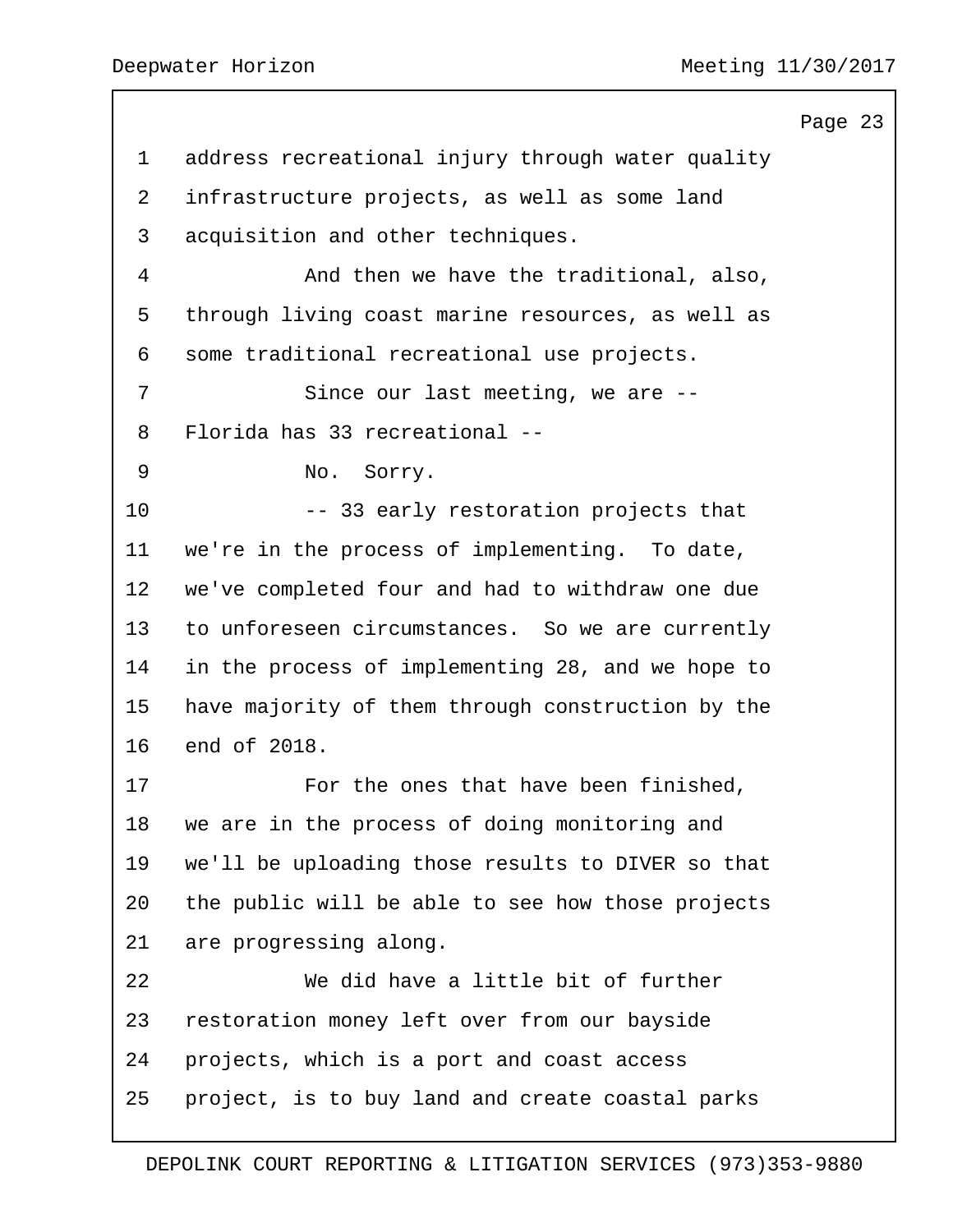that will then be run by local government. 2 So we recently released, on November 8th, a plan for a park in Gulf County, Florida. The public comment period expires on December 8th. We have our meeting, a public meeting, on November 16th. So we welcome everyone to review that plan and provide us any public comments by that deadline through the trustee website, and we hope to have that plan finalized by end of January, beginning of February so we can get the money out the door and get working on that park for the local community. 13 Moving forward, end of last year we put out a call for projects in four other restoration types, nutrient reduction, water quality -- sorry -- recreational use, and as well as habitat projects in federally managed lands. We spent the last year going through a screening process, and we now hope to initiate that restoration planning by the end of this year and then have a draft plan out for the public to review by first half of 2018.

23 We anticipate this plan covering the first two to three years of BP funding, and then once that plan is done, we will then follow up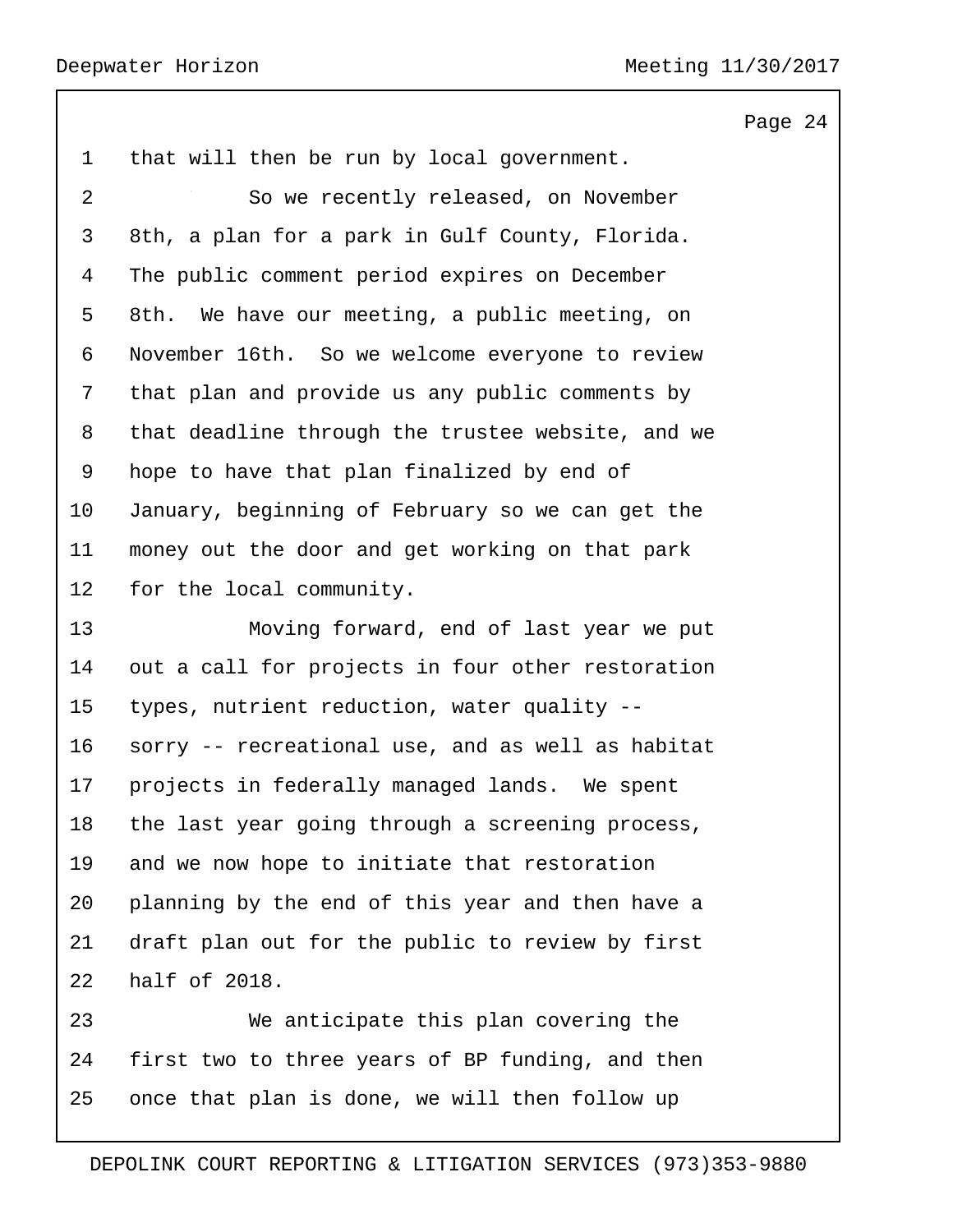Page 25 with another plan to focus more on the living coast marine resources. 3 And, as said earlier, we're looking to hopefully finish up majority of our approved restoration projects by the end of 2018. 6 So I look forward to hearing your comments. And, with that, I will invite Chris Wells up here. 9 Oh, sorry. It's Louisiana. Sorry. MR. ELLIS: 11 Thank you, Gareth. 12 I'd like to start out by saying that, from Louisiana, we -- we've -- one thing I've observed over the last year and a half or so is we think because of, you know, where we are in the state and things that have happened to us, that we're working on the largest ecosystem restoration project in the world, and part of that is because of historical things that we're dealing with but also because of the oil spill. 21 But what has put this in perspective for me the last two years I've come here is the other efforts that are going on in the Gulf Coast. I want to commend those efforts, first off.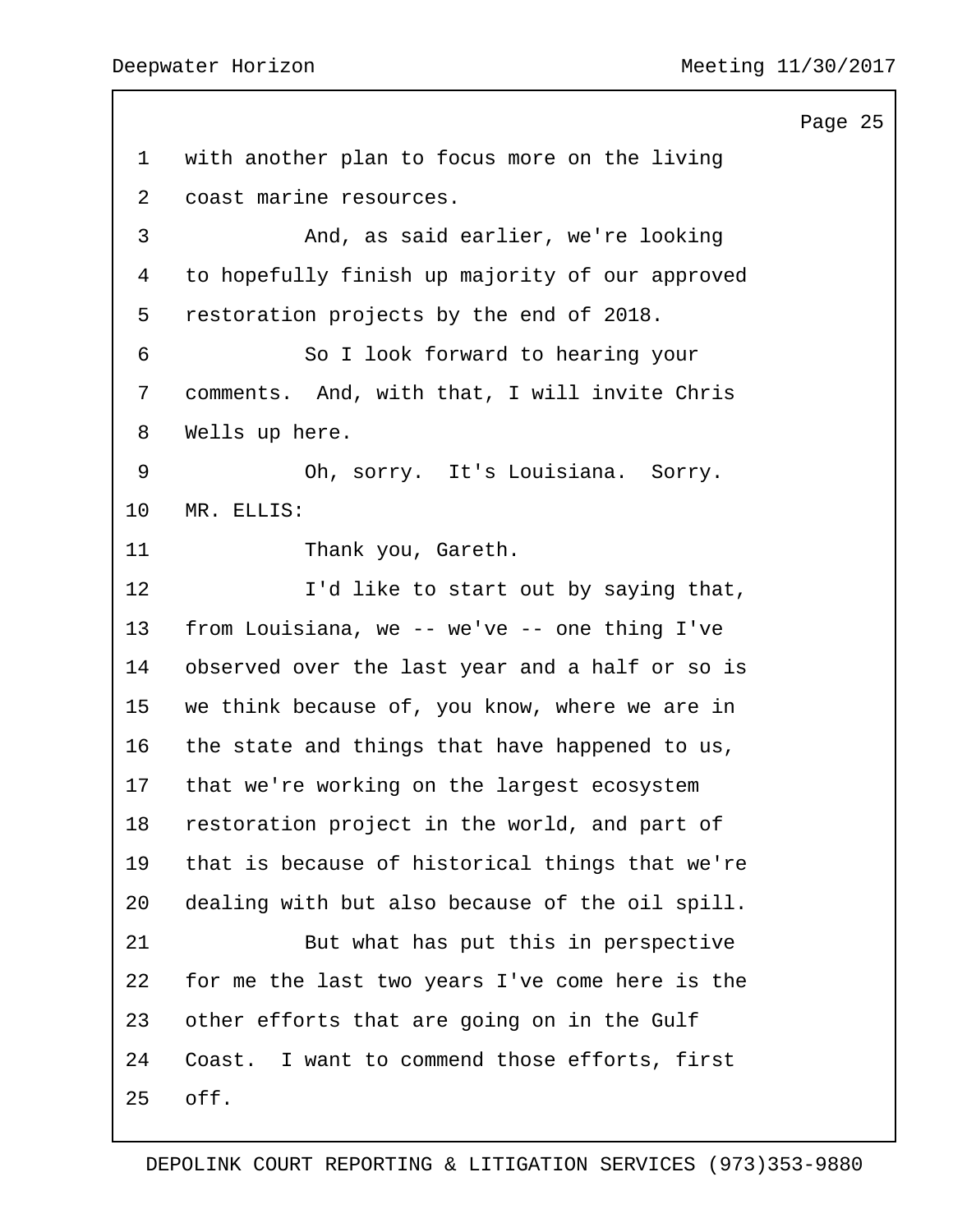Page 26 1 And, also, in addition to that, I've looked at some of the names from the federal -- federal family and the federal partners, and I see a lot of duplication. So I understand there's a lot of effort. So that's one thing. The comments that I'm hearing tonight that will benefit me is just the effort that the federal families put out for all five of our states. So I just wanted to call that out. 10 A little bit about our representatives. From the State of Louisiana is Johnny Bradberry, who's the governor's executive for Coastal Affairs, as well as from the federal family is John Tirpak with the Department of Interior, Mel Landry from NOAA, Doug Jacobson from USEPA, and Ron Howard from the Department of Agriculture. 17 So I want to appreciate -- I appreciate their efforts and the many long hours that they've put in to support us in Louisiana. 20 Okay. This is our pie or, some people say, our doughnut. It's how we break out our allocations. And Louisiana is set to receive a total of \$5 billion from the Deepwater Horizon oil spill as it relates to natural resource damage funds.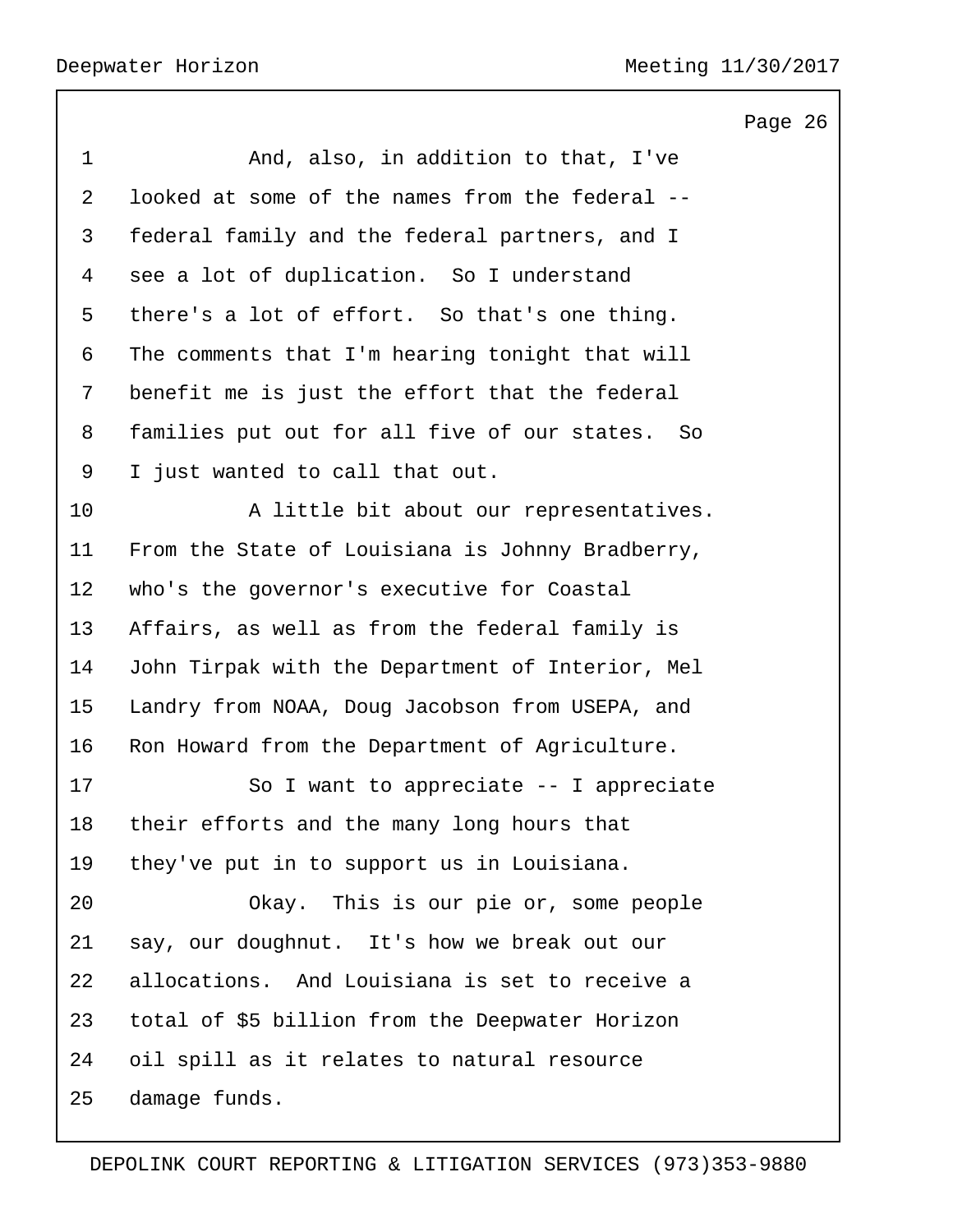|             |                                                    | Page 27 |  |
|-------------|----------------------------------------------------|---------|--|
| $\mathbf 1$ | And, of that, 4.3 billion is allocated             |         |  |
| 2           | for restoring and conserve habitat, 20 million     |         |  |
| 3           | for restoring water quality, 343 million for       |         |  |
| 4           | replenish and protect living coastal and marine    |         |  |
| 5           | resources, 60 million for enhancement of           |         |  |
| 6           | recreational opportunities, and 258 million for    |         |  |
| 7           | monitoring adaptive management, as well as         |         |  |
| 8           | administrative oversight.                          |         |  |
| 9           | Little bit -- I want to touch a little             |         |  |
| 10          | bit on where we've been. We think we were able     |         |  |
| 11          | to accomplish quite a bit in the early             |         |  |
| 12          | restoration phase. But, obviously, there's quite   |         |  |
| 13          | a bit to go. So I'm going to touch a little bit    |         |  |
| 14          | on the early restoration and where we -- what      |         |  |
| 15          | we've accomplished, and also kind of some of the   |         |  |
| 16          | things that we have to look forward to in the      |         |  |
| 17          | future.                                            |         |  |
| 18          | The -- through early restoration we                |         |  |
| 19          | were able to complete three restoration projects.  |         |  |
| 20          | The first project was the Lake Hermitage Marsh     |         |  |
| 21          | Creation Project, which was around \$13.2 million, |         |  |
| 22          | which was $--$                                     |         |  |
| 23          | What's important to us is we had                   |         |  |
| 24          | another ongoing quicker project at the same time,  |         |  |
| 25          | so we were able to gain some efficiency and add    |         |  |
|             |                                                    |         |  |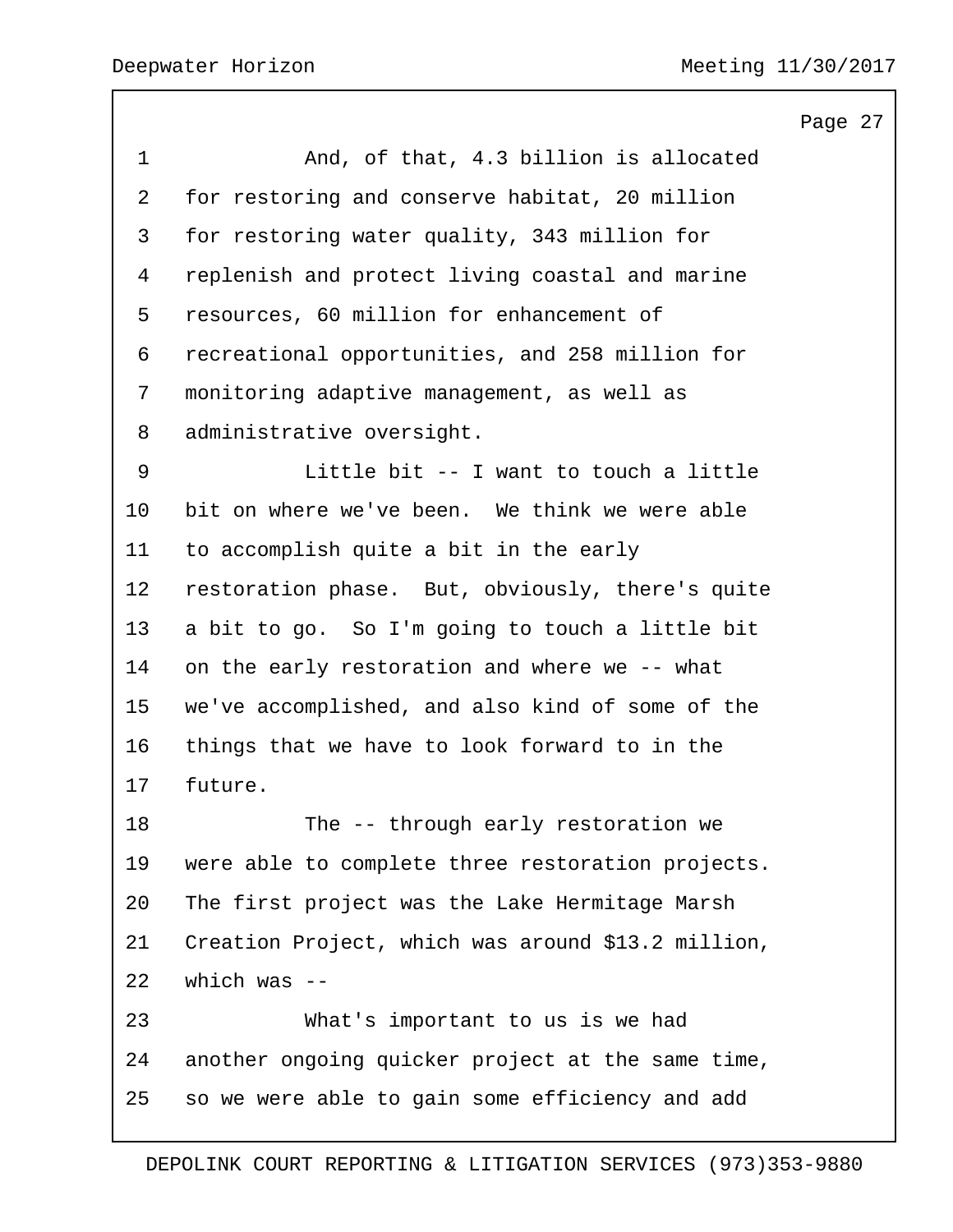some acreage for a much better -- or much lower cost than we would have if that would have been a standalone project.

4 The second of the early restoration projects was an oyster hatchery and cultch placement project for around \$15 million. And, so, those are two very important projects for us to get on the ground. And both of those projects have been completed as well. It's the oyster cultch, and I think it was six areas across coastal Louisiana, as well as a hatchery in Grand Isle.

13 The last of the three early restoration projects was our -- part of our barrier island program, or the Louisiana Outer Coast Project, for around \$318 million, and it included restoration of four barrier islands from, basically, from Terrebonne Parish to the east side of Plaquemines Parish. It was Shell Island, which was -- the construction was completed in 2017, and we anticipate the vegetation to begin in the spring of 2018. And, of course, some monitoring is ongoing as well. 24 The County Lake Headland Project, or

also known as Whiskey Island, it's currently in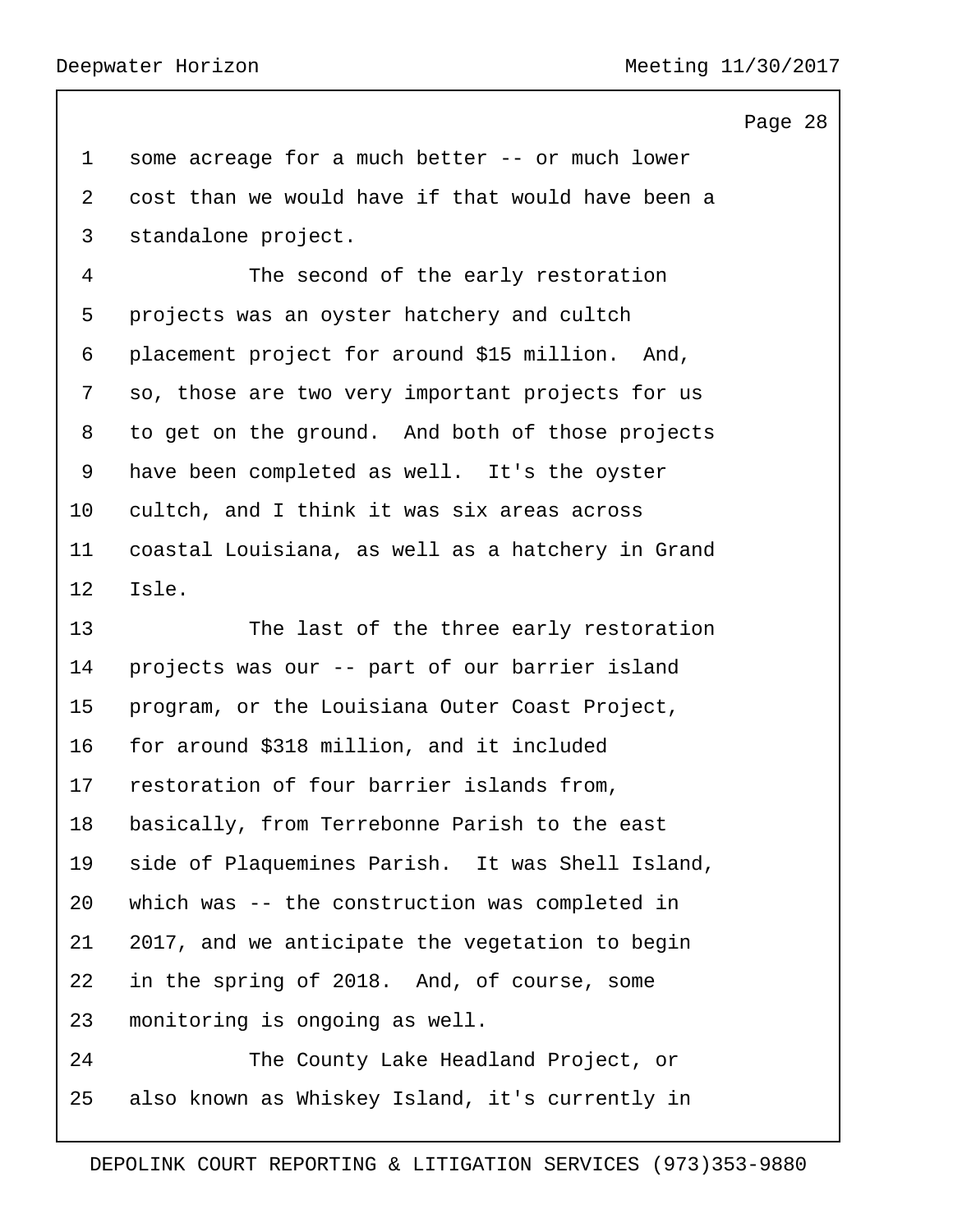construction, and we anticipate completion in 2018, the summer of 2018. 3 Breton Island, we're in final E & D plans. We hope to get this project in construction in 2018 as well. 6 And the last of the outer coast projects was the Chenier Ronquille. And construction was completed in 2017, and we anticipate the planting in March of '18. 10 As we move forward, we're looking forward to quite a bit of work, and we've initiated quite a bit of work over the last year. One thing that we were able to accomplish was the completion of our first restoration plan, and that was in January of this year, and approved \$22 million for E & D, or engineering and design, activities for six projects, to restore wetlands, coastal and Nearshore habitats in Barataria, Terrebonne, and the Ponchartrain basins. So those project's are underway, and we're pretty excited about that. 22 Restoration plan number 2, we anticipate to be released for comment, public review and comment, in December of this month, so very shortly. And so this is actually a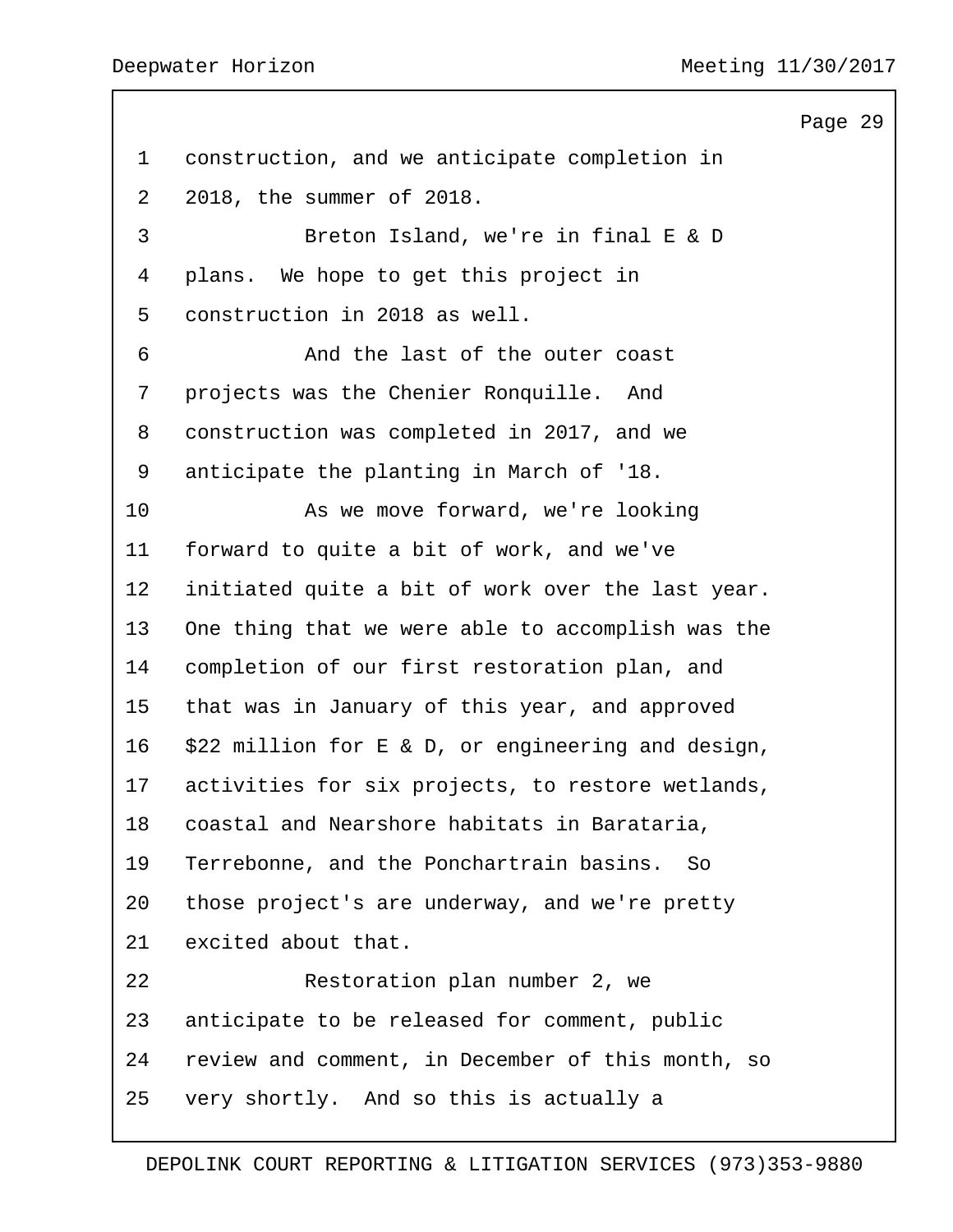Page 30 reallocation of \$22 million for recreational use as part of the early restoration. There was some feasibility concerns with the first project that we were looking at, so we're going to reallocate those funds. 6 The third restoration plan we anticipate in the near term is to -- is to further advance some projects in the Barataria Basin. It's going to be a two-phase restoration approach. So we anticipate that, in the near term, to come out as well. 12 Some additional planning efforts that we've had, back in July we also solicited project ideas on some recreational use and nutrient projects, and we're currently reviewing those projects, and we anticipate a draft plan to hit the street, if you will, in the first half of '18. 19 And, lastly, in August of 2017, we solicited project ideas for restoration types including oysters, birds, SAV's, marine mammals, and sea turtles. So that's something that we're looking forward to getting out as well. 24 So there's a lot of work. We have a lot of work going. And I want to echo everyone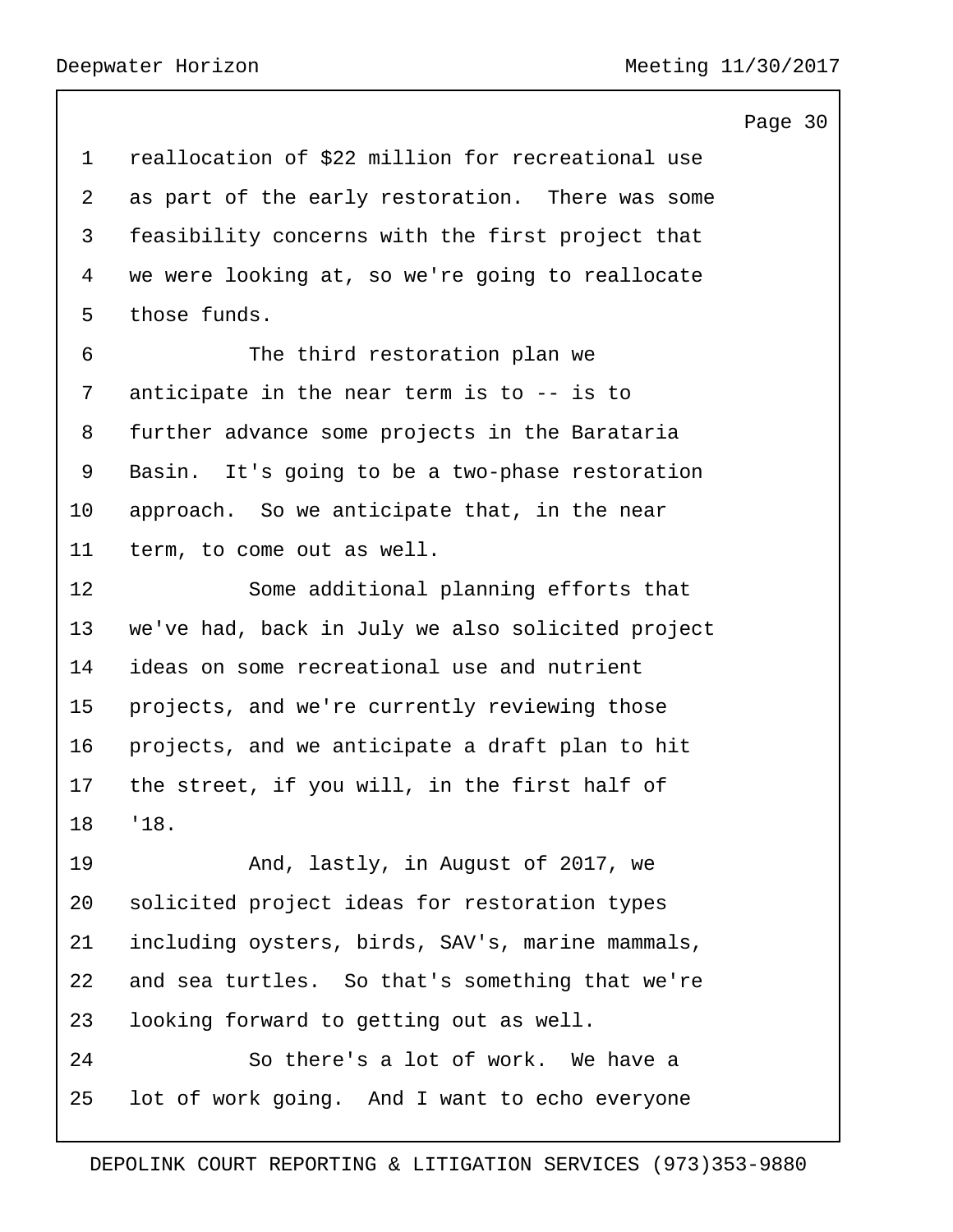Page 31 else's sentiments. You know, we look forward to y'all's comments because it's very important to us. Thank you. 4 And I'm turning it over to Mississippi, I believe? MR. WELLS: 7 Good evening. My name is Chris Wells. I'm the Director of Office of Restoration at the Mississippi Department of Environmental Quality, and I want to offer or add my thanks to everyone being here tonight. I am going to provide the update to the Mississippi TIG. 13 These are the members of the TIG: Gary Rikard, the Executive Director of DEQ, my boss. He's -- with his duties as the Trustee Council Chair, I'm trying to fill in best I can for him this evening. 18 Brian Spears with the Department of Interior. I don't know if Brian's with us tonight. 21 Dan van Nostrand, I think he was in the back earlier. 23 Homer Wilkes with the Department of Ag. 24 And Troy Pierce with EPA. I don't know if Troy's here tonight.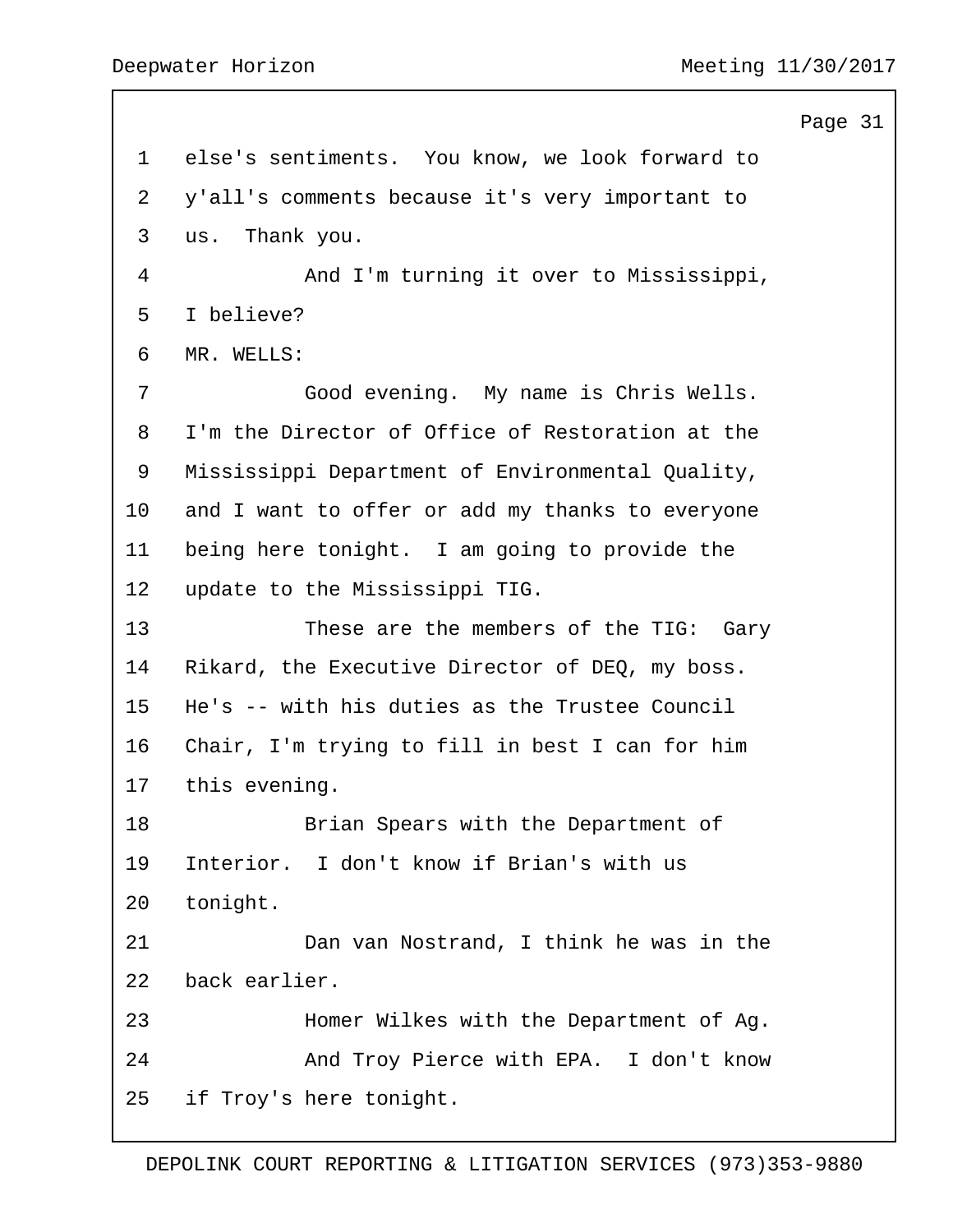Page 32 1 I'm realizing as these presentations go, those of us at the end, it's a little easier because you've -- I don't have to give as much background. You've seen all of these similar slides. 6 This is Mississippi's allocation under the settlement. It's about 297 million, 141 million of that for habitat conservation and restoration, 28 million for water quality restoration improvement, about 74 million for replenishing and protecting living coastal marine resources, and 24 million for enhancement of recreational opportunities, and 30 million for adaptive management and administrative oversight. 15 Since we all met last, we have continued implementation of five early restoration projects: In particular, the Hancock County Marsh Living Shoreline, which is a \$50 million living shoreline project in Hancock County; the Infinity Science Center, which is about a \$10.4 million project in Hancock County that's -- they're installing interactive exhibits about educational experiences about resources injured by the spill; Popps Ferry Causeway Park in Biloxi, \$3.8 million project that will -- that

## DEPOLINK COURT REPORTING & LITIGATION SERVICES (973)353-9880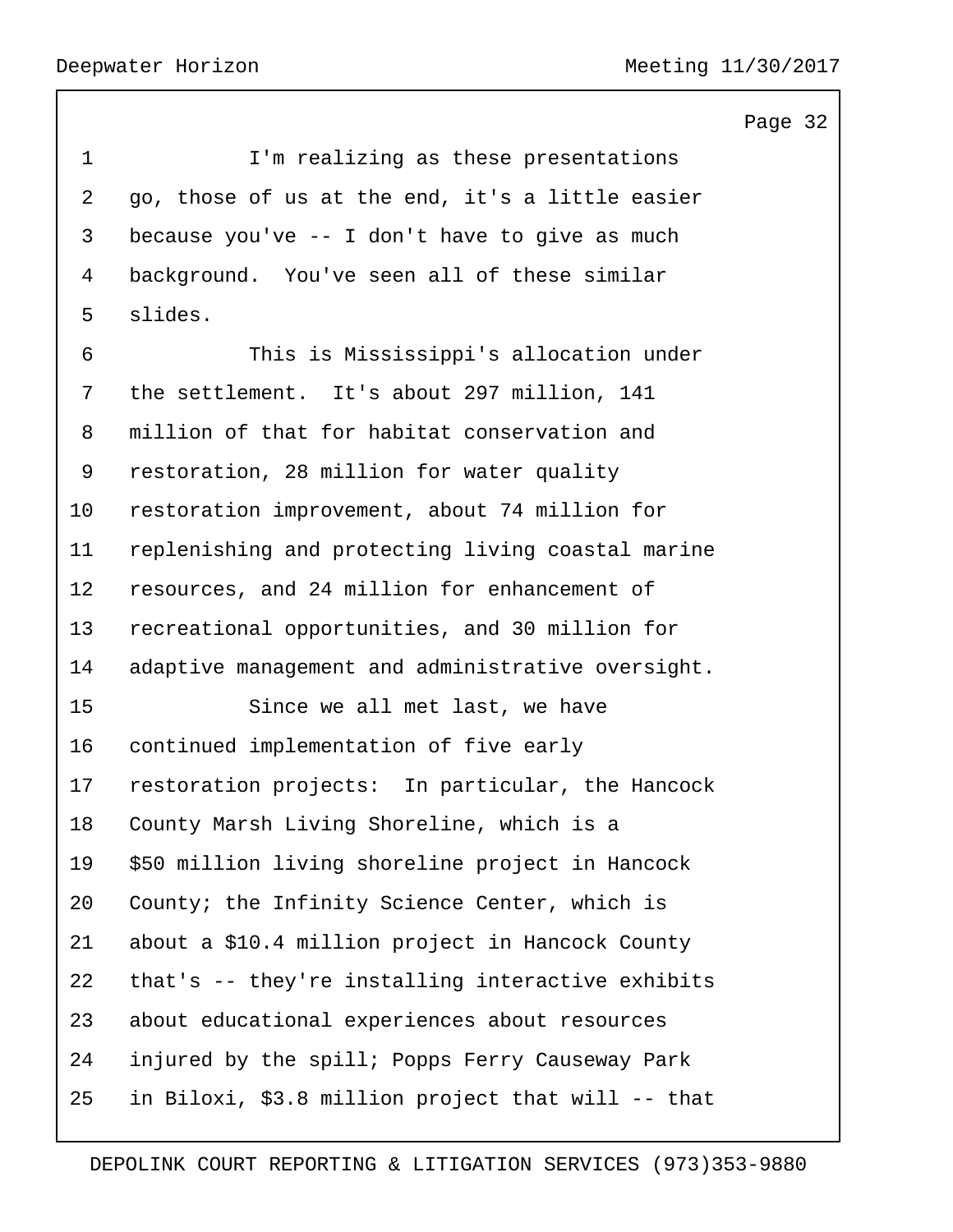|                |                                                    | Page 33 |  |
|----------------|----------------------------------------------------|---------|--|
| $\mathbf 1$    | includes a visitors' center, fishing piers, kayak  |         |  |
| $\overline{a}$ | rental, bake shop, boardwalks, and other           |         |  |
| 3              | amenities for recreational use purposes; the       |         |  |
| 4              | Pascagoula Beachfront Promenade is a \$4.2 million |         |  |
| 5              | project that provides a two-mile beachfront        |         |  |
| 6              | walkway with amenities; and Restoring Living       |         |  |
| 7              | Shorelines and Reefs in Mississippi and            |         |  |
| 8              | Mississippi Estuaries Project, which was a \$30    |         |  |
| 9              | million project that will restore reefs and        |         |  |
| 10             | provide shoreline protection in Grand Bay,         |         |  |
| 11             | Graveline Bay, Back Bay and St. Louis Bay.         |         |  |
| 12             | We also continued monitoring on two                |         |  |
| 13             | projects that have been completed. The oyster      |         |  |
| 14             | cultch project, restoration project, was \$11      |         |  |
| 15             | million that restored over a thousand acres of     |         |  |
| 16             | oyster reef in the western sound.                  |         |  |
| 17             | The Mississippi Artificial Reef                    |         |  |
| 18             | Restoration Project was a \$2.6 million project    |         |  |
| 19             | that restored reef habitat within 67 nearshore     |         |  |
| 20             | reefs in the Mississippi Sound.                    |         |  |
| 21             | In July, we also issued our first                  |         |  |
| 22             | restoration plan, which included three projects    |         |  |
| 23             | that we're currently moving into the               |         |  |
| 24             | implementation phase on. First is the Grand Bay    |         |  |
| 25             | Land Acquisition and Habitat Management Plan,      |         |  |
|                |                                                    |         |  |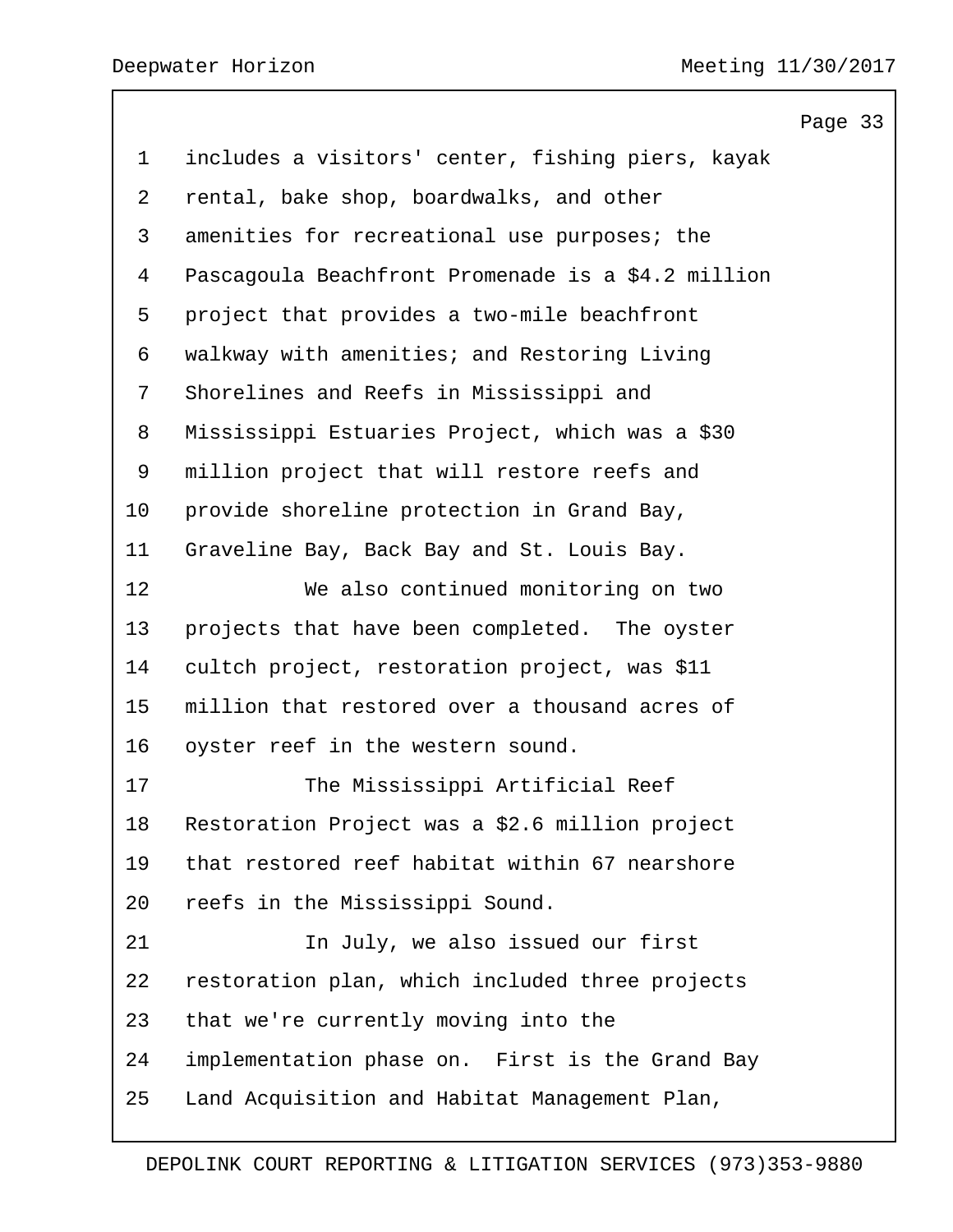| 1  | which is a $-$ or project, which is a \$6 million  |
|----|----------------------------------------------------|
| 2  | project to add to and manage property in the       |
| 3  | Grand Bay National Wildlife Refuge and the Grand   |
| 4  | Bay Near in Jackson County.                        |
| 5  | The second is the Graveline Bay Land               |
| 6  | Acquisition and Management Project, which is a 11  |
| 7  | and a half million dollar project that will add    |
| 8  | up to 1400 acres in the coastal preserve program   |
| 9  | in the Graveline Bay area in Jackson County.       |
| 10 | And the Upper Pascagoula Water Quality             |
| 11 | Enhancement Project is a \$4 million project that  |
| 12 | will include agricultural conservation practices   |
| 13 | for nutrient and sediment reduction in a           |
| 14 | 20,000-acre area in the Chunky and Okatibbee       |
| 15 | watersheds.                                        |
| 16 | We also, in -- on November 14th, as                |
| 17 | part of our annual restoration summit, we          |
| 18 | conducted the annual meeting of the Mississippi    |
| 19 | TIG, where we had over 250 in attendance. Among    |
| 20 | other things, we provided updates on Mississippi   |
| 21 | TIG activities. We've held breakout sessions on    |
| 22 | financing restoration, and we engaged the public   |
| 23 | through roundtable discussions to receive input    |
| 24 | on restoration planning and future projects.<br>We |
| 25 | anticipate that one of our -- we will now be       |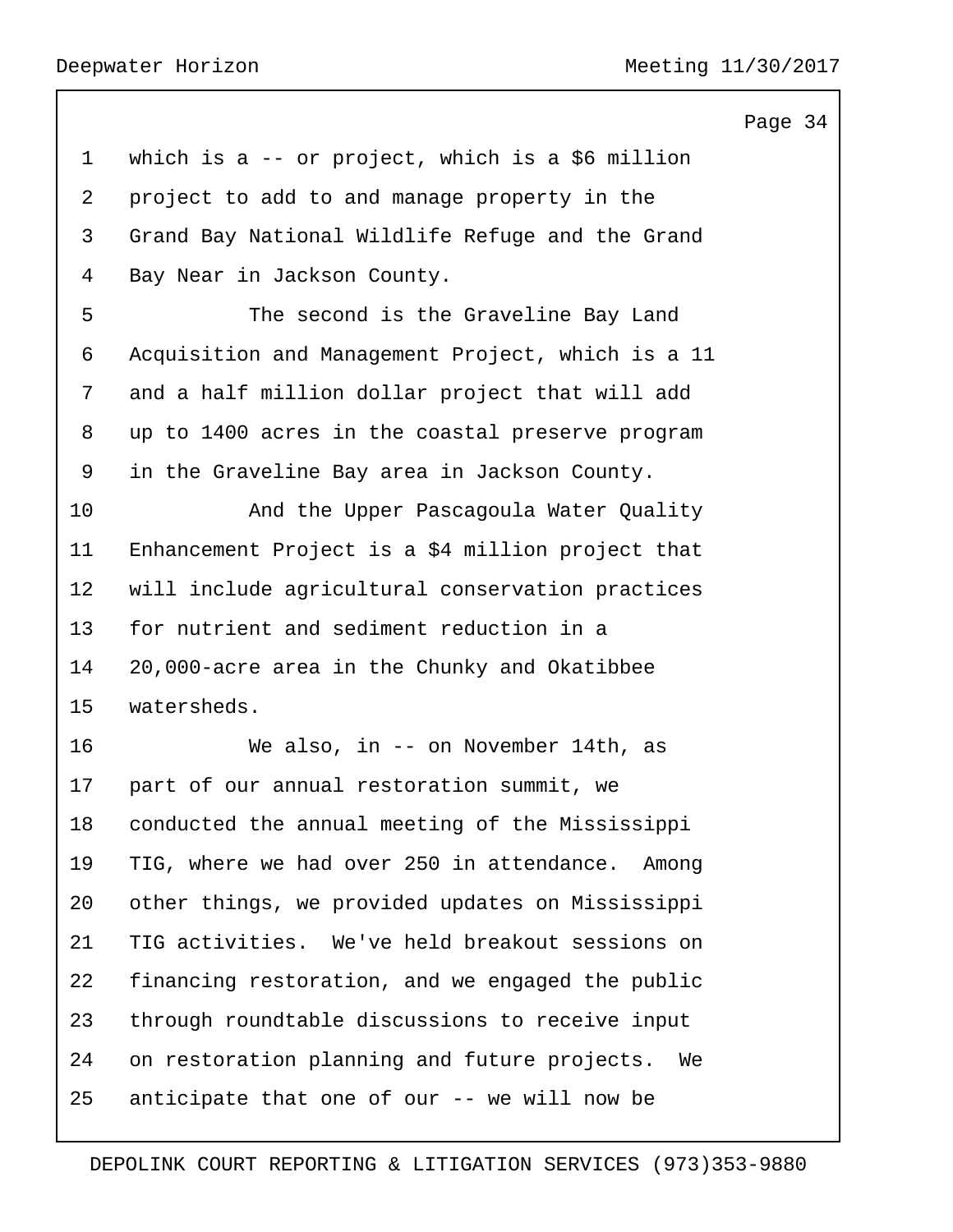working in the future on our second restoration plan, although -- on any one or all of the various restoration types. 4 And I've lost my train of thought. 5 So the next step, the next phase for the Mississippi TIG in 2018 is to move into the second phase of restoration planning. But we have no details on that now, at this point. 9 So I will, with that, I'll turn it over to Robin Reichers of Texas. MR. REICHERS: 12 Well, again, I'm glad to be here tonight with all of you and looking forward to your comments, and we'll certainly enjoy hearing what you have to say about this overall process. 16 But, as indicated, I'm here speaking on behalf of the Texas trustees tonight, and, so, with that, we certainly want to recognize those individuals, and there are other individuals who work behind these folks. 21 But Don Pitts with Texas Parks and Wildlife. As I said, we have three Texas trustee agencies. 24 Next is from Texas Commission on Environmental Quality, Richard Seiler, who is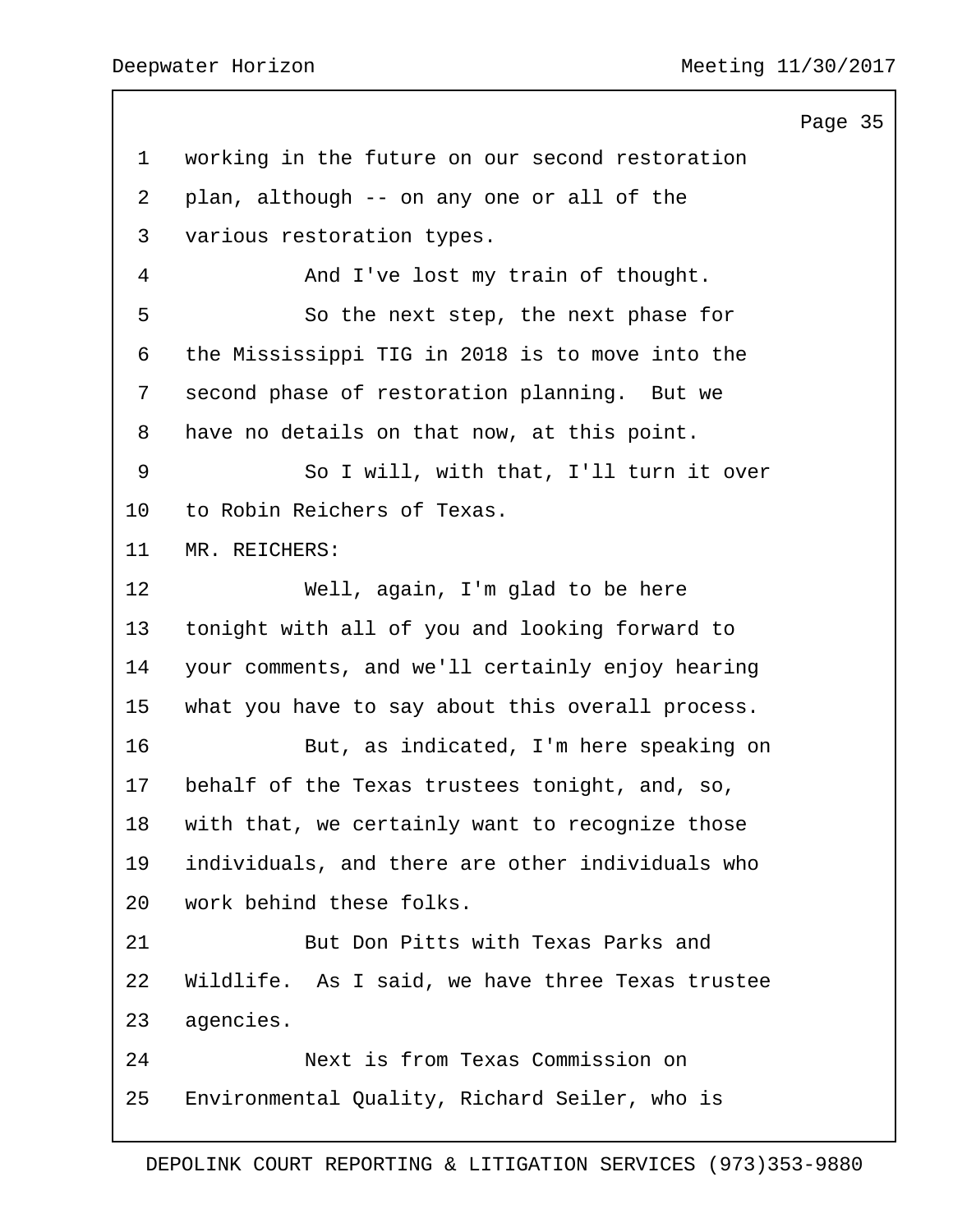|                |                                                   | Page 36 |  |
|----------------|---------------------------------------------------|---------|--|
| $\mathbf{1}$   | here with us tonight, as well as Angela Sunley,   |         |  |
| $\overline{a}$ | who's here with us also, from the Texas General   |         |  |
| 3              | Land Office. Hopefully, y'all had a chance to     |         |  |
| 4              | visit with them.                                  |         |  |
| 5              | And then our federal trustees from the            |         |  |
| 6              | Department of Interior, Chip Wood.                |         |  |
| 7              | From the National Oceanic and                     |         |  |
| 8              | Atmospheric Administration, we have Jamie         |         |  |
| 9              | Schubert, who is also here with us tonight.       |         |  |
| 10             | And Ron Howard from the U.S. Department           |         |  |
| 11             | of Agriculture, who's sitting on me at these, as  |         |  |
| 12             | you've seen.                                      |         |  |
| 13             | And then, lastly, Doug Jacobson with              |         |  |
| 14             | the U.S. Environmental Protection Agency.         |         |  |
| 15             | As indicated, as people have said, this           |         |  |
| 16             | doughnut hole here represents the total amount of |         |  |
| 17             | money that we've received through early           |         |  |
| 18             | restoration and through the process moving        |         |  |
| 19             | forward. And for Texas, that's roughly            |         |  |
| 20             | equivalent to \$240 million dollars.              |         |  |
| 21             | And as we go through this clockwise,              |         |  |
| 22             | basically, it has set aside about a hundred       |         |  |
| 23             | million to restore and conserve habitat of        |         |  |
| 24             | various types, 23 million for restoring water     |         |  |
| 25             | quality. For replenishing and protecting living   |         |  |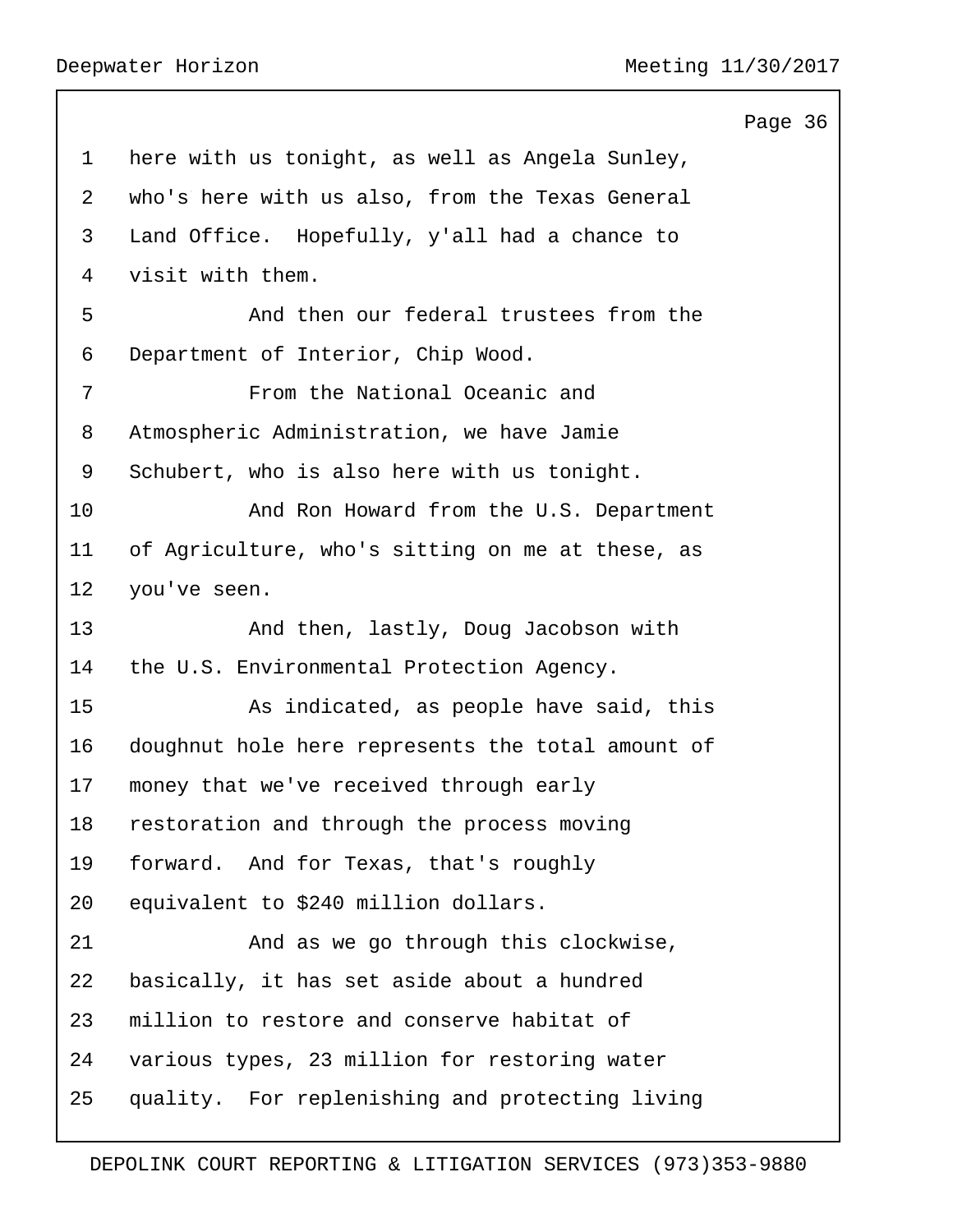coastal and marine resources, 91 million, and then for providing and enhancing recreational opportunities, 19 million. 4 And, I might add, basically, that category was utilized, and all of that money was utilized in early restoration, so it's really not an open category anymore. 8 And, then, \$7 million dollars, basically, for adaptive management. 10 Certainly since the last time we met, we're glad to report that we continued the implementation and the monitoring of our seven early restoration plans. As a reminder, those plans basic- -- or those projects, seven early restoration projects, were basically threefold. They were in the human use category. We had three artificial reef projects and two state park reconstruction projects. And they also included sea turtle restoration that dealt with enforcement, sea turtle protection on beaches, and shoreline activities trying to make sure that we identify nests and nesting as it goes on both in -- off of Texas as well as in some of the key Mexican beaches where sea turtles nest. 25 And then, as we move through time, then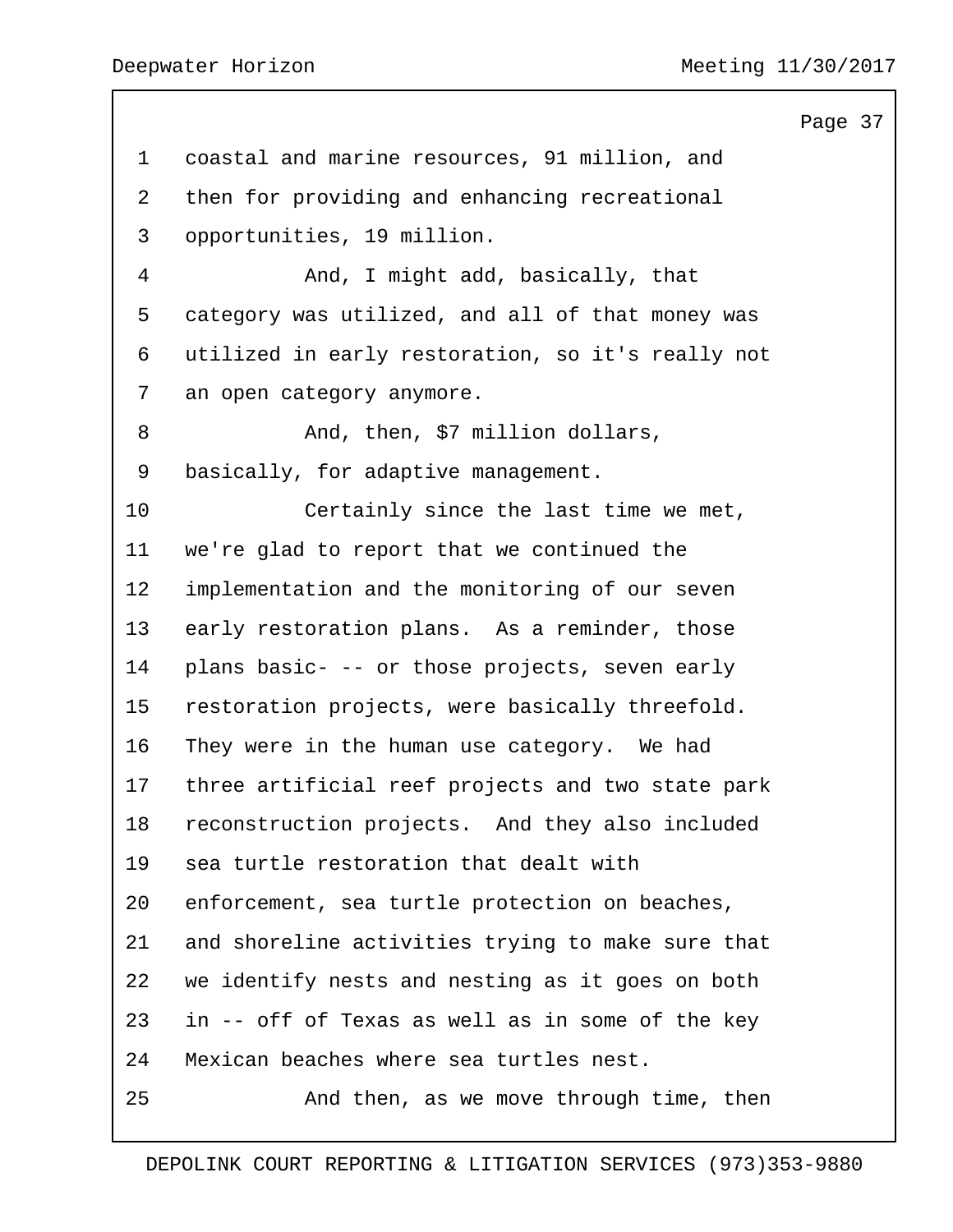we basically published in 2016 a call for projects. And then I'm proud to report that in May of 2017 we published our draft restoration plan and, most importantly, we can say that we are -- basically completed our draft restoration plan in October of 2017. That plan now consists of 13 projects, about \$45 million. 8 And those projects consist of some key engineering and design projects for various restoration types, one of them being oysters, the other being various wetland and habitat restoration projects, and then we have some on-the-ground restoration projects dealing with beach and dune restoration, wetlands restoration, hydrological restoration and shoreline protection, and then we, in addition to that, we have four key acquisition projects along the Texas coast. 19 I might add that, basically, when you put all these projects together in this new realm, they stretch from the Port Arthur border, where we border Louisiana, all the way to Brownsville, where we border New Mexico. So there's a good breadth of projects across all of

those areas along the Texas coast.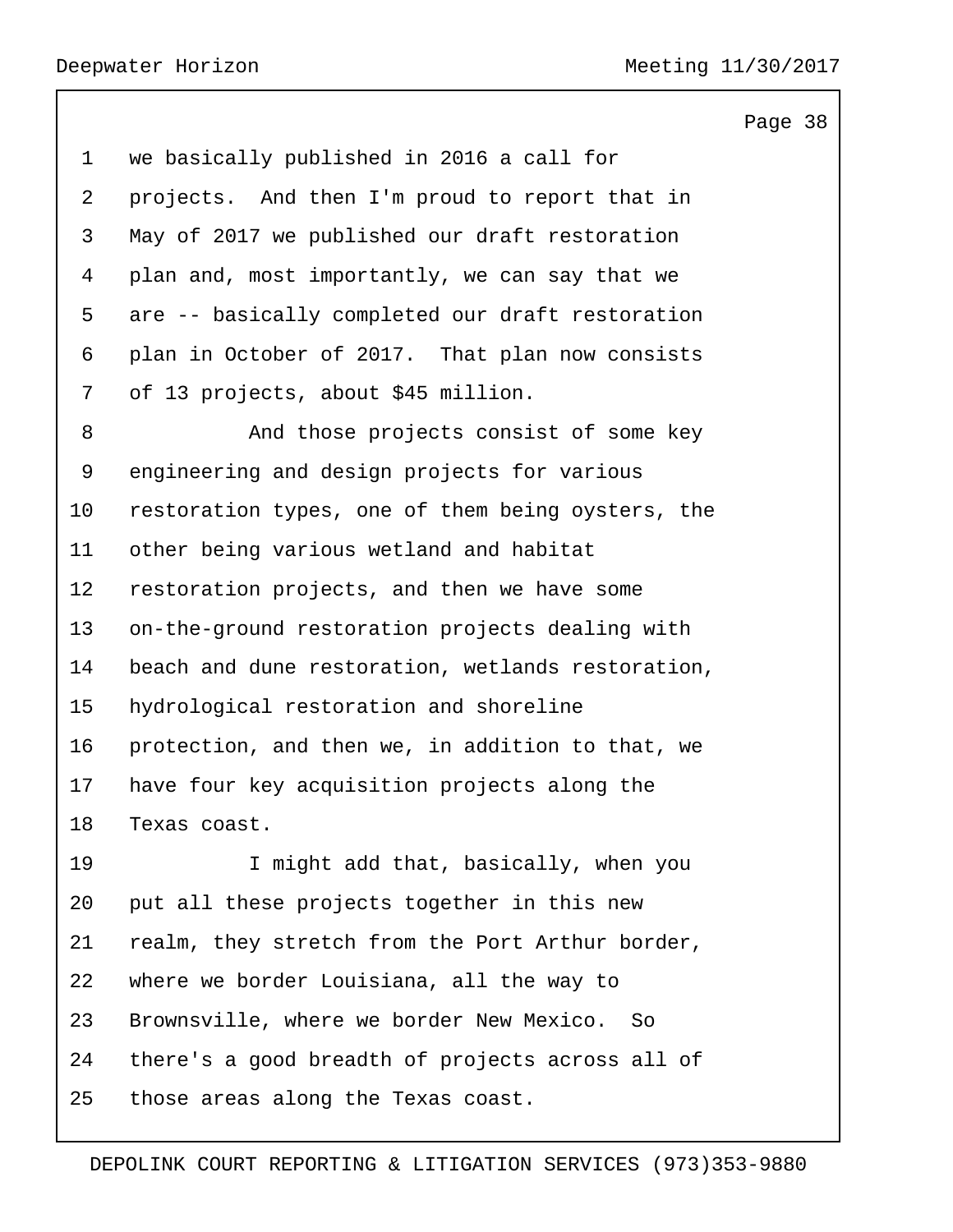Page 39 1 Well, obviously, we're going to continue our implementation and monitoring of these projects as we move forward. And then, lastly, we expect that as we finish some of these engineering and design studies, as we look to see how those are going and we look to our adaptive management of any projects we have ongoing, but we will obviously continue following up with draft restoration plans in the wetlands, the coastal and nearshore habitat areas, the nutrient production areas, sea turtles, birds and oysters. 12 So, again, I want to thank each of you for taking your time to be here tonight with us. 14 And, with that, I would like to introduce to you Laurie Rounds, who's going to talk to you about the Open Ocean TIG. MS. ROUNDS: 18 Thank you, Robin. 19 My name is Laurie Rounds, and I'm going to do the update for the Open Ocean Restoration Area. 22 And, as you heard, we are --23 So the Open Ocean Restoration Area TIG is represented by the representatives from the federal trustees. This includes Ashley Mills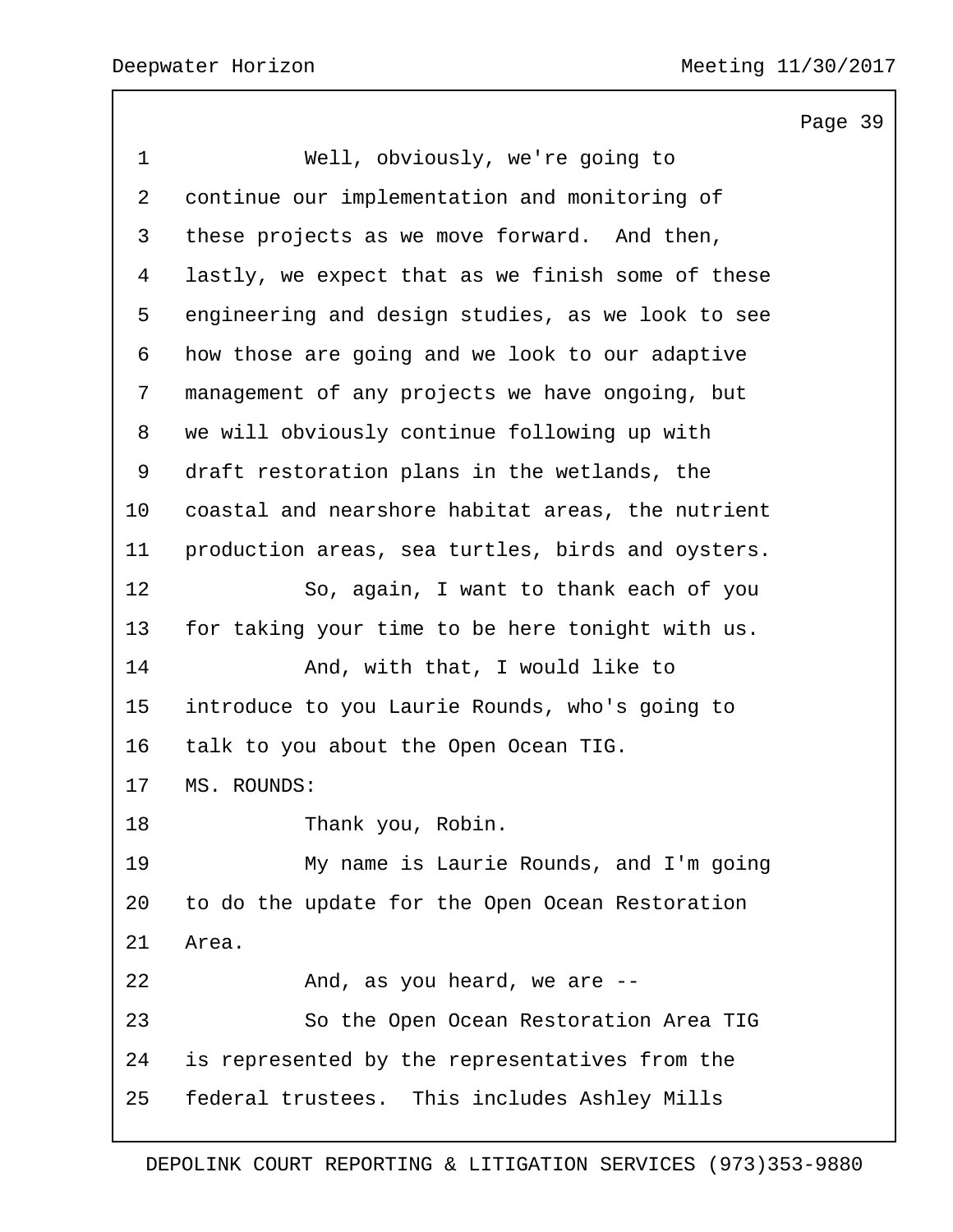|                |                                                   | Page 40 |  |
|----------------|---------------------------------------------------|---------|--|
| $\mathbf{1}$   | representing the Department of Interior. I        |         |  |
| $\overline{2}$ | represent NOAA. We have Homer Wilkes, who         |         |  |
| 3              | represents the U.S. Department of Agriculture,    |         |  |
| 4              | and Gail Bonanno, who represents the U.S.         |         |  |
| 5              | Environmental Protection Agency.                  |         |  |
| 6              | And together, the federal trustees work           |         |  |
| 7              | to restore the wide-ranging and migratory seasons |         |  |
| 8              | that are included in the Open Ocean Restoration   |         |  |
| 9              | Area, so this includes species such as fish, sea  |         |  |
| 10             | turtles, marine mammals, gulf sturgeon, birds,    |         |  |
| 11             | and deep sea corals. And, so, we are going to be  |         |  |
| $12 \,$        | conducting restoration across their life stages   |         |  |
| 13             | and geographic ranges for these species.          |         |  |
| 14             | So that, because many of these species            |         |  |
| 15             | are highly migratory, that might include          |         |  |
| 16             | restoration work outside of the Gulf of Mexico    |         |  |
| 17             | region. So we'll also be working very closely     |         |  |
| 18             | with our state trustees, especially where         |         |  |
| 19             | restoration will overlap their state              |         |  |
| 20             | jurisdictions.                                    |         |  |
| 21             | So our allocation for open ocean                  |         |  |
| 22             | restoration reflects this focus on the living and |         |  |
| 23             | coastal marine resources. So we have 868 million  |         |  |
| 24             | allocated to replenish and protect living coastal |         |  |
| 25             | and marine resources, and this is divided across  |         |  |
|                |                                                   |         |  |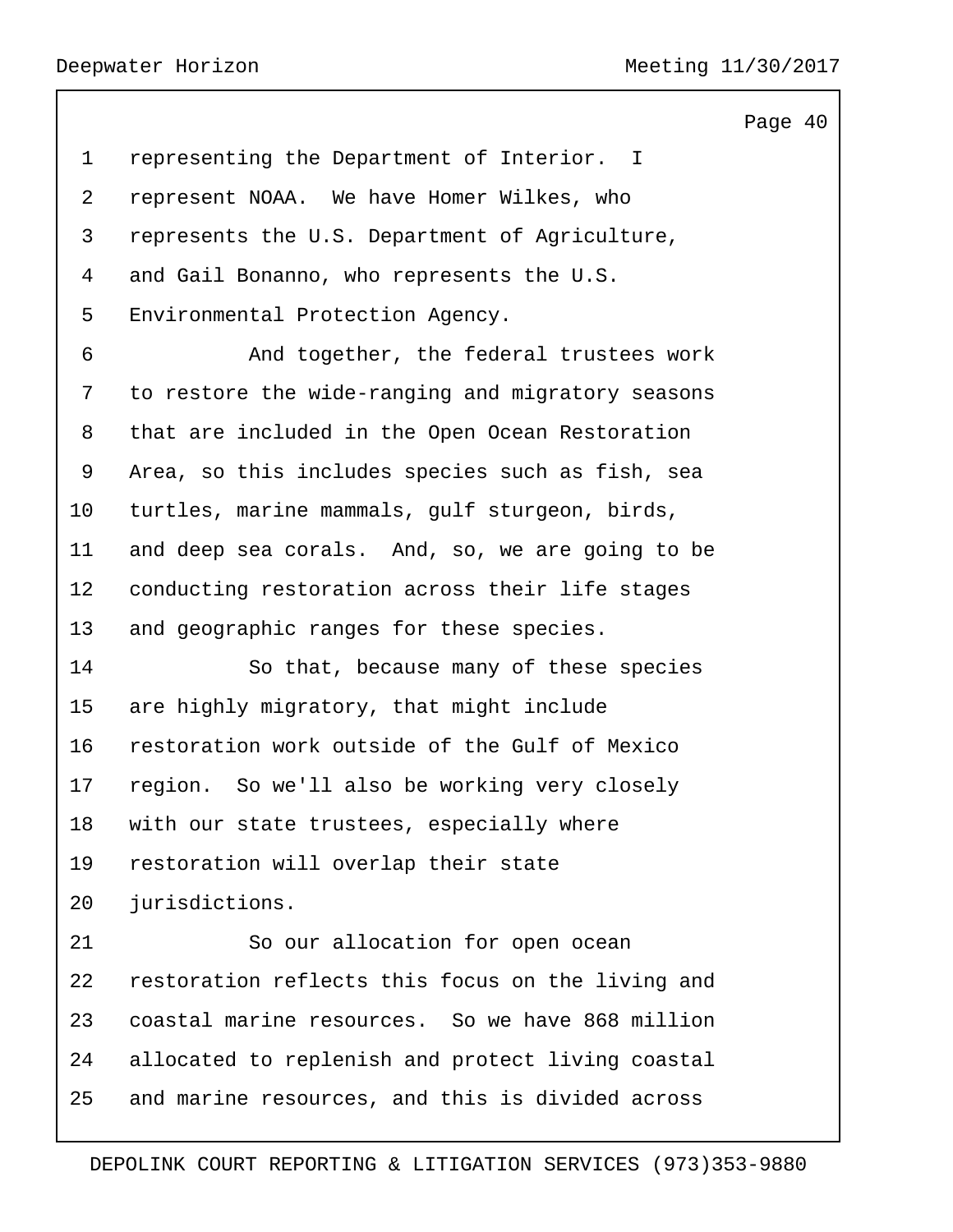|                                                   | Page 41 |  |
|---------------------------------------------------|---------|--|
| our open ocean restoration types. So it includes  |         |  |
| 380 million to restore fish and water column      |         |  |
| invertebrates, 55 million to restore sea turtles, |         |  |
| 55 million to restore marine mammals, 15 million  |         |  |
| to restore gulf sturgeon, 70 million to restore   |         |  |
| birds, and 273 million to restore Mesophotic and  |         |  |
| Deep Benthic communities.                         |         |  |
| This part of the allocation also                  |         |  |
| includes a \$20 million project that was accrued  |         |  |
| during early restoration called the Oceanic Fish  |         |  |
| Restoration Project.                              |         |  |
| The other part of our allocation                  |         |  |
| includes 22 million, which was allocated to       |         |  |
| provide and enhance recreational opportunities.   |         |  |
| And for this portion of the allocation, it was    |         |  |
| applied to four projects that were approved       |         |  |
| during early restoration to enhance recreational  |         |  |
| opportunities on federal public lands.            |         |  |
| And in the last part of our allocation            |         |  |
| is 350 million, and this is allocated for         |         |  |
| monitoring, adaptive management, and              |         |  |
| administrative oversight. And so this can be      |         |  |
| broken down into 200 million, which is allocated  |         |  |
| to conduct monitoring and adaptive management as  |         |  |
| we're conducting restoration in the Open Ocean    |         |  |
|                                                   |         |  |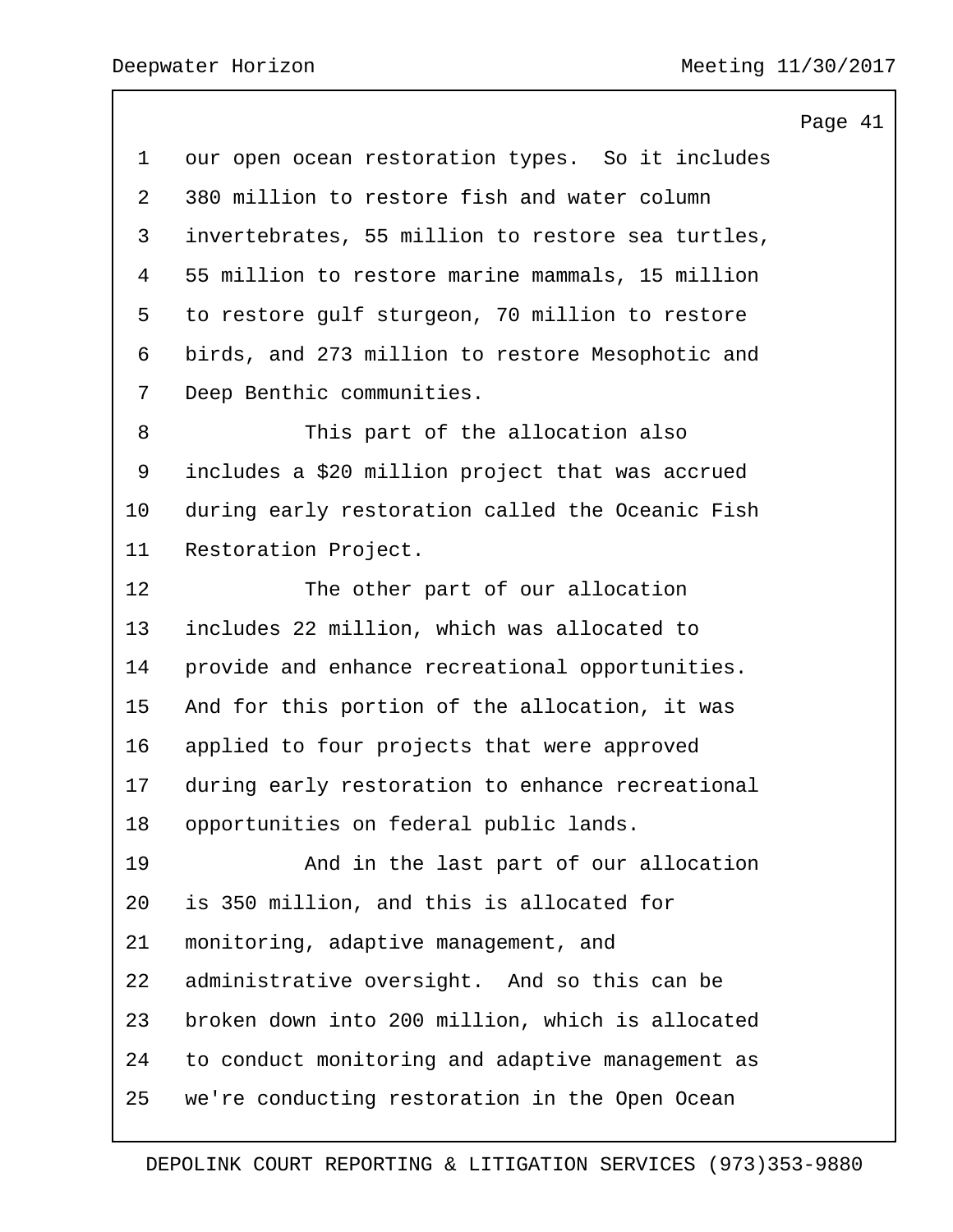|                |                                                   | Page 42 |  |
|----------------|---------------------------------------------------|---------|--|
| $\mathbf{1}$   | Restoration Area and also 150 million that's      |         |  |
| $\overline{2}$ | allocated for the federal trustees to conduct     |         |  |
| 3              | administrative oversight and comprehensive        |         |  |
| 4              | planning across all of the Trustee Implementation |         |  |
| 5              | Groups.                                           |         |  |
| 6              | So next I'd like to talk a little bit             |         |  |
| 7              | and highlight some of our current and future      |         |  |
| 8              | activities for the Open Ocean TIG.                |         |  |
| 9              | So the Open Ocean TIG is currently                |         |  |
| 10             | implementing five early restoration projects, and |         |  |
| 11             | this includes activities such as implementing a   |         |  |
| 12             | pilot program in which Project Wildlife fishers   |         |  |
| 13             | are voluntarily participating in the program to   |         |  |
| 14             | help us reduce bycatch through the Oceanic Fish   |         |  |
| 15             | Restoration Project.                              |         |  |
| 16             | Also includes building two passenger              |         |  |
| 17             | ferries and beginning beach enhancement work at   |         |  |
| 18             | the Gulf Islands National Seashore in Florida,    |         |  |
| 19             | beginning engineering and design work to improve  |         |  |
| 20             | bike and pedestrian access at the Gulf Islands    |         |  |
| 21             | National Seashore in Mississippi, and trail       |         |  |
| 22             | improvements at the Bon Secour National Wildlife  |         |  |
| 23             | Refuge in Alabama. And, so this part of what      |         |  |
| 24             | we'll be doing moving forward is continuing to    |         |  |
| 25             | implement these projects over the coming years.   |         |  |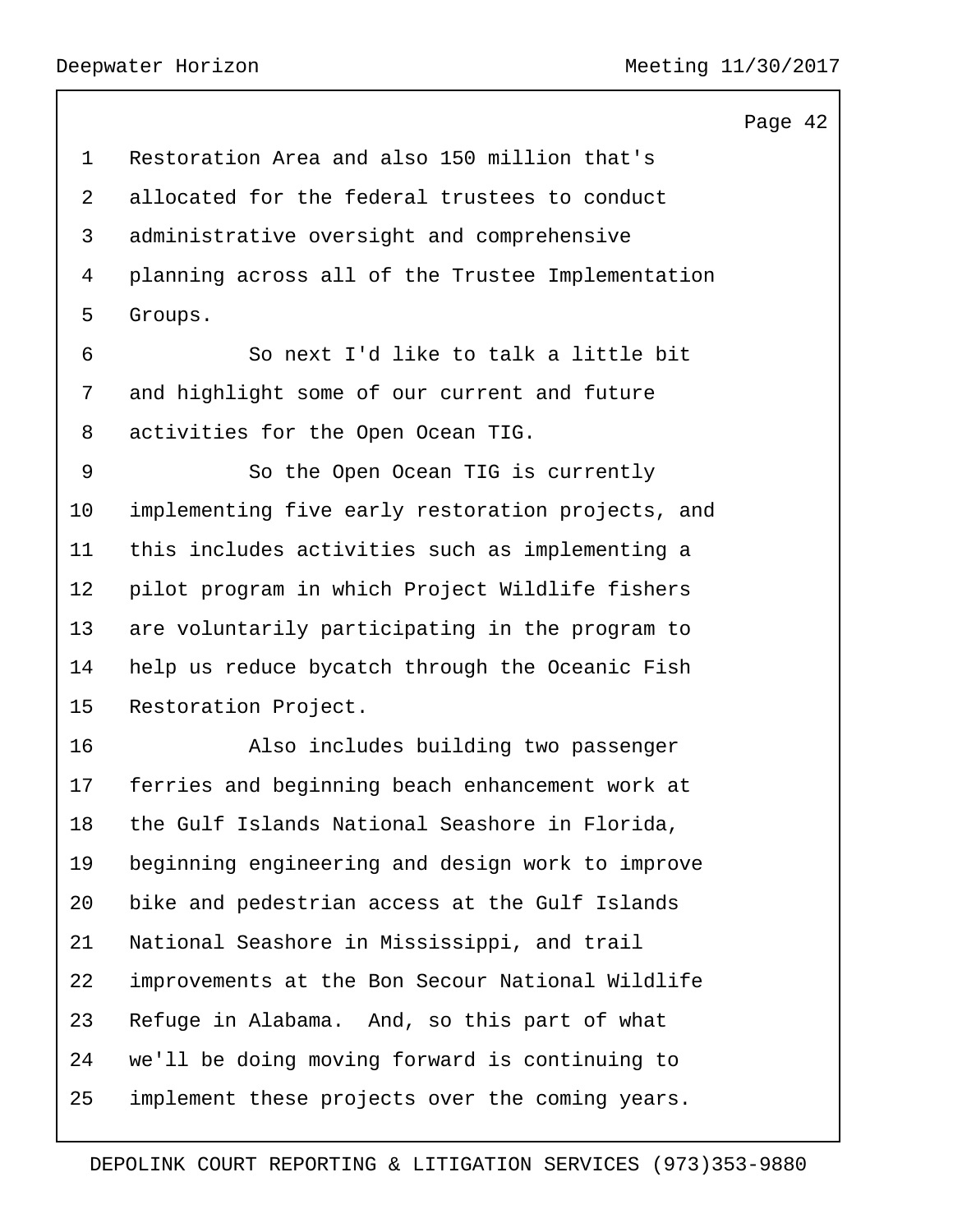1 We're also currently reviewing restoration projects that were submitted in response to our call for project ideas for the first Open Ocean Restoration plan. In this notice, the TIG identified what our initial restoration priorities would be for all of our open ocean restoration types, and requested that the public provide us with their input on restoration opportunities. 10 We have started our project screening process and began reviewing the more than 1600 project ideas that have been submitted into the portal since it was established. But 400 of these project ideas were submitted in response to our request for project ideas. So we were very happy with the great response that we got from the public to submit restoration project ideas. 18 So our project screening process is going to help us identify those restoration projects that will best meet the goals for the Open Ocean Restoration area, and those are detailed in the trustee's programmatic restoration plan. It will also help us identify those projects that best meet the evaluation criteria for the Oil Pollution Act and those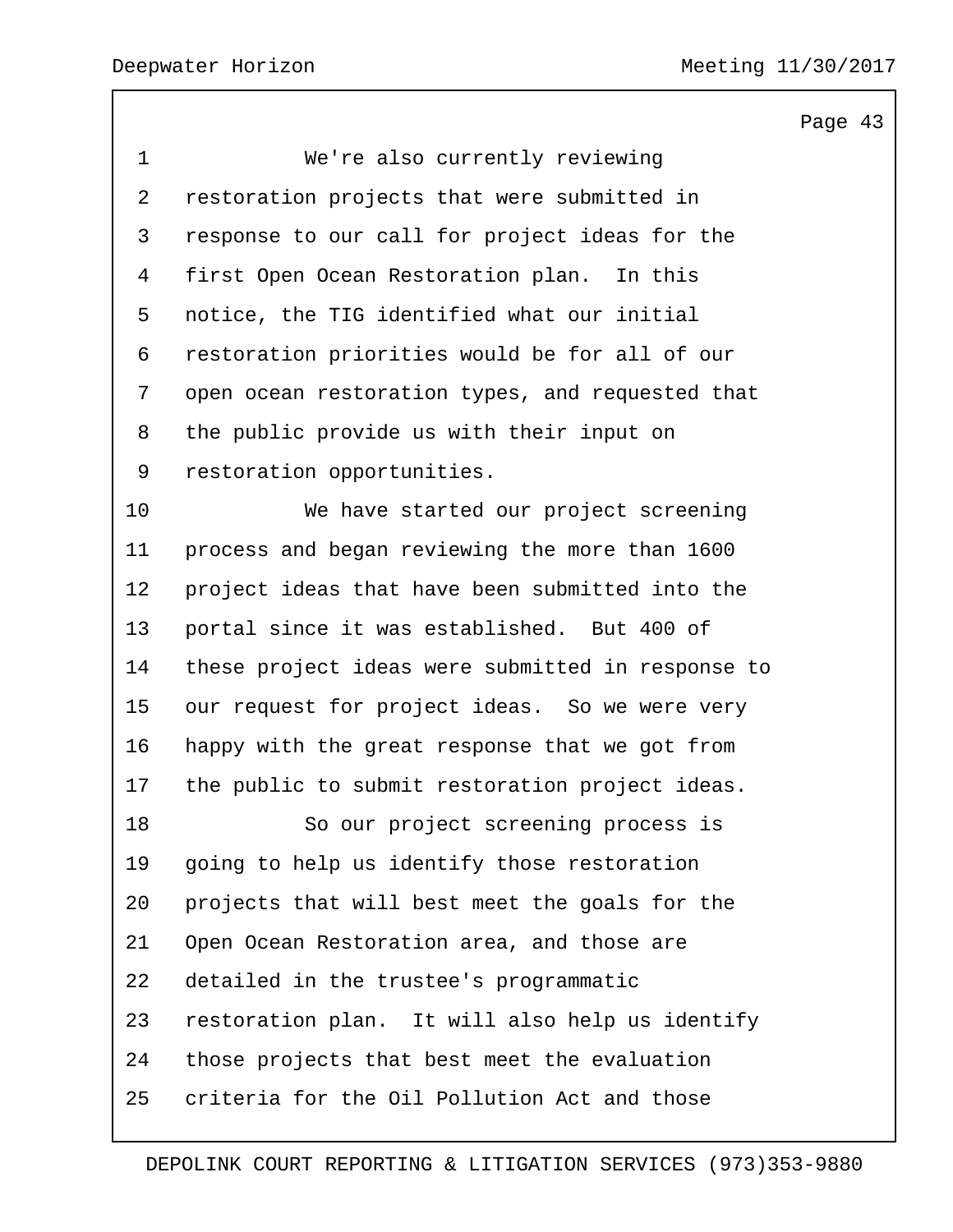| 4<br>Page | 4 |
|-----------|---|
|-----------|---|

 projects that should be included in what we would call our reasonable range of alternatives and developed into our draft Open Ocean Restoration Plan for public comment. 5 And, so, as we're continuing restoration planning for all of our restoration types, we're gonna continue to conduct some additional public outreach and engagement opportunities to continue to request input on restoration project ideas, and we're also gonna begin the process to identify priorities for addressing some of the critical information gaps, science and monitoring needs to help us inform restoration planning, implementation and evaluation moving forward for the Open Ocean Restoration Area. **I** think that that's probably enough to cover for now. I guess what I'll say next is just thank you very much for your time here tonight and appreciate your attention and look forward to hearing more from each of you as we move forward. 23 So now I'll introduce Tim Landers, who's going to talk about the Region-Wide Restoration Area.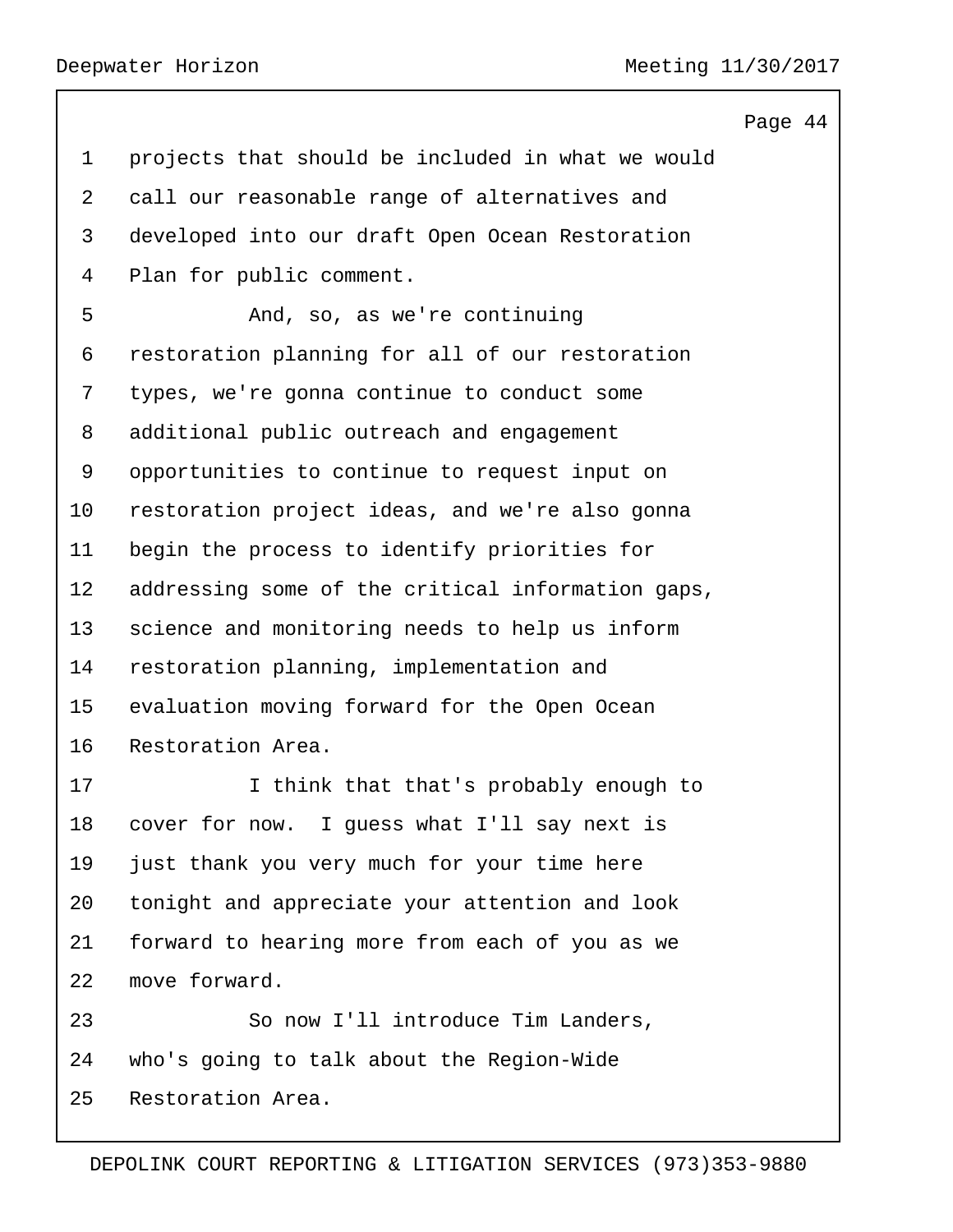Page 45 MR. LANDERS: 2 Thank you, Laurie. 3 My name is Tim Landers, and I am the USEPA's representative on the Region-Wide TIG. 5 So Mississippi Department of Environmental Quality, represented by Chris Wells, is our primary point of contact for the Region-Wide TIG, and I am the alternate -- or EPA, rather, is the alternate on the Region-Wide TIG. 11 So on behalf of Chris and all the other members and representatives on the Region-Wide TIG, I appreciate the opportunity to be here with you tonight to update you on the TIG's activities. 16 The Region-Wide TIG consists of representatives from all state and federal trustees. All of the Region-Wide TIG representatives you see listed here are here this evening. It's a hard-working, dedicated group of folks. They've all been introduced over the course of the evening, and I hope you had a chance to visit with one of them either at the Region-Wide TIG booth or one of the other restoration area booths earlier this evening.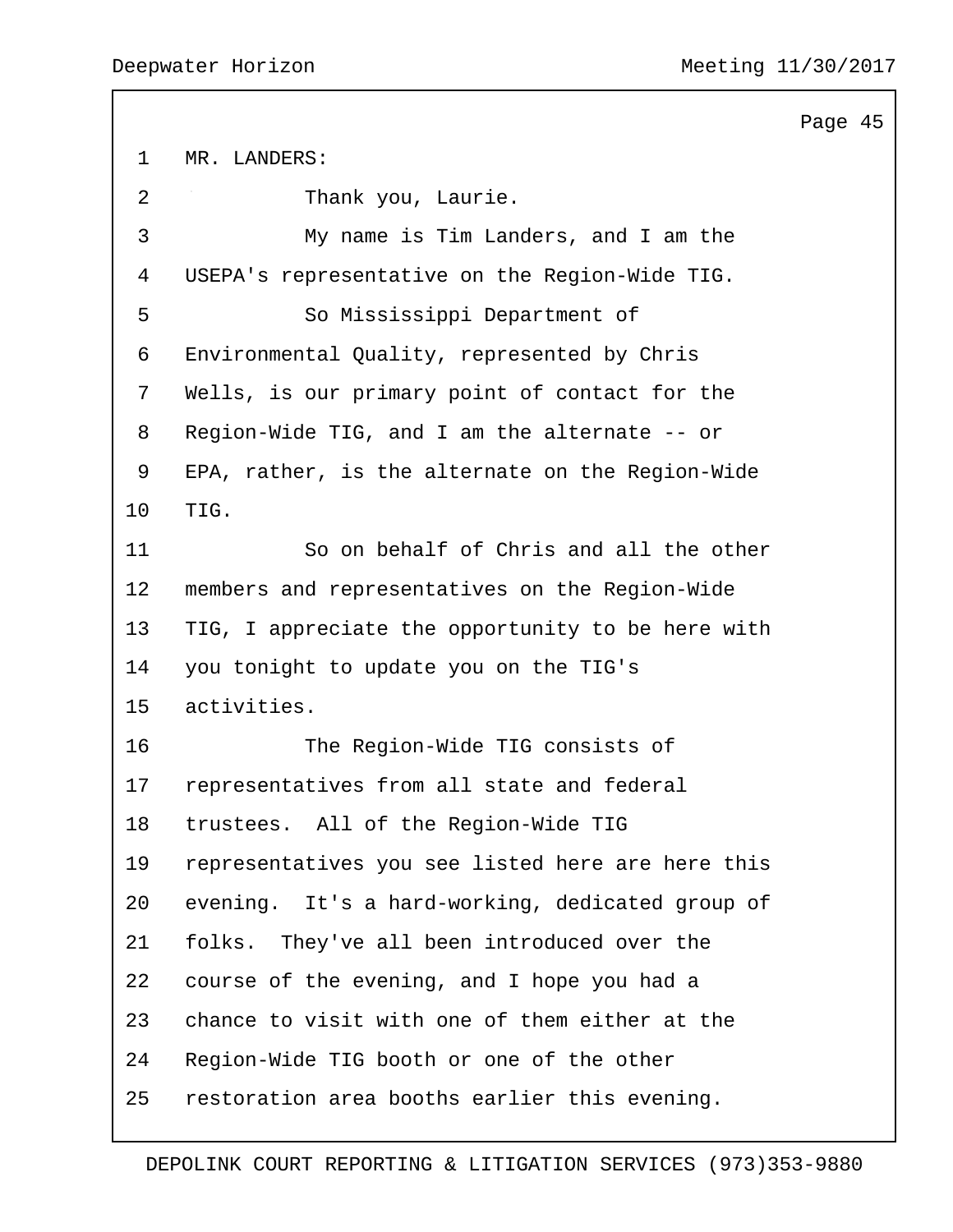1 The Region-Wide TIG is responsible for planning and implementing restoration activities for resources that range throughout the Gulf. So this includes birds, oysters, marine mammals, and sea turtles. Approximately 80 percent, or 245 million, of the Region-Wide TIG's allocation will go towards these activities. 8 The other portion, 105 million, of the Region-Wide TIG's allocation provides funding for Gulf-wide needs, including administrative oversight and planning and monitoring and adaptive management related activities. Specifically, this portion of the allocation provides administrative support and services to the Trustee Council and TIGs, maintenance of the Trustee Council website, restoration project portal, and support for conducting the Trustee Council public meetings such as these, just to name a few. 20 The Region-Wide TIG also supports the Trustee Council and TIGs by providing funding for the Cross-TIG MAM workgroup. This funding supports activities to develop and maintain MAM procedures and guidelines and facilitate

coordination across TIGs.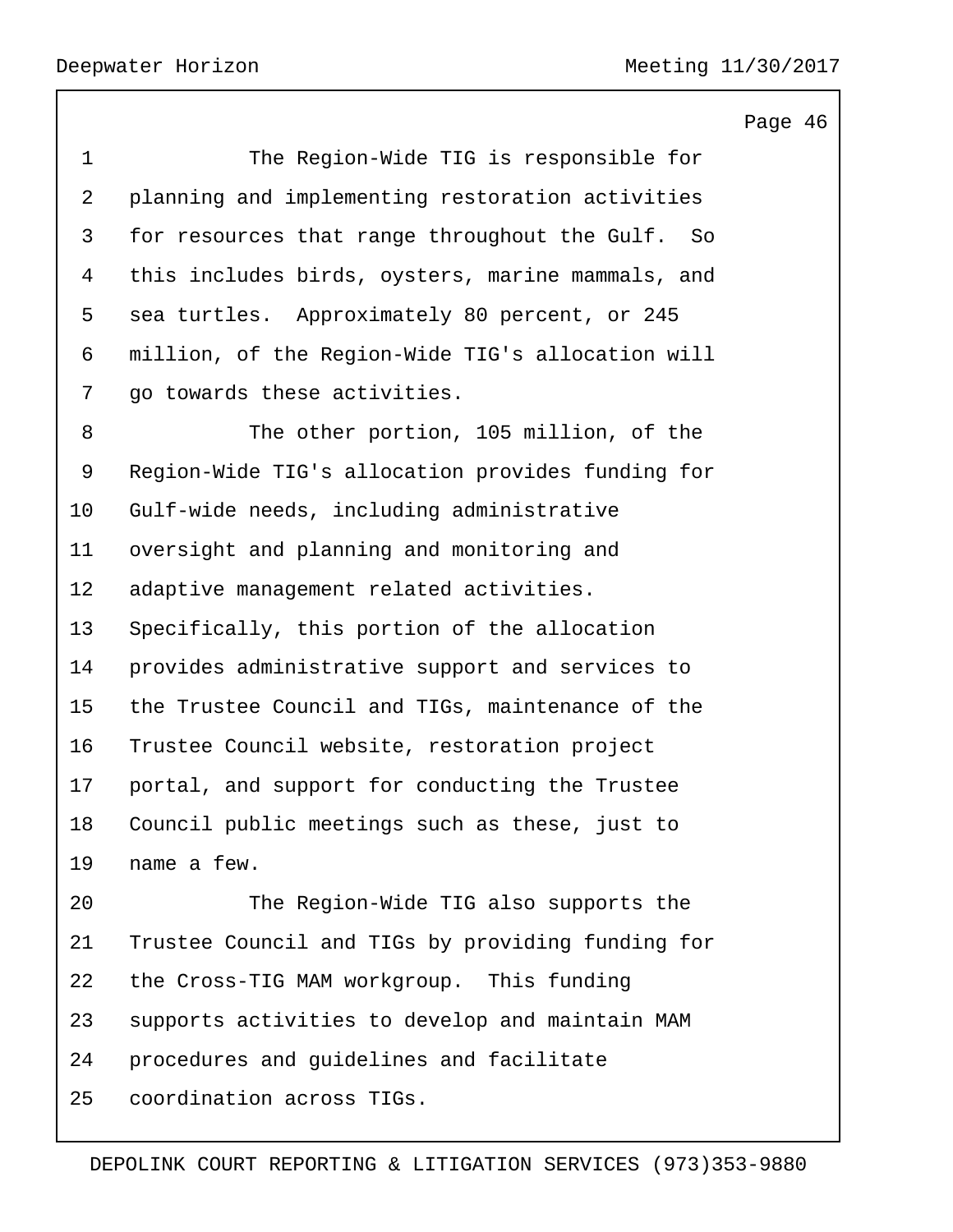Page 47 1 In terms of the Region-Wide TIG's activities for the current year, we continue to help oversee implementation and monitoring of three early restoration projects. The first is the enhanced management of avian breeding habitat, projects located across three Gulf states -- Florida, Alabama, and Mississippi -- and includes placing markers at sensitive bird nesting sites. The project is in its fifth and final year of implementation. 11 The second early restoration project is called Restoring the Night Sky. The project retrofits existing lighting to make it more sea turtle friendly at locations in both Florida and Alabama. 16 And the third project is the Sea Turtle Early Restoration Project. This multifaceted project includes components that cross the five Gulf states and address threats to sea turtles on nesting beaches as well as in their marine environment. The sea turtle project is a 10-year project that is in its second year of implementation. 24 Also, earlier this summer, in June, the Region-Wide TIG released four strategic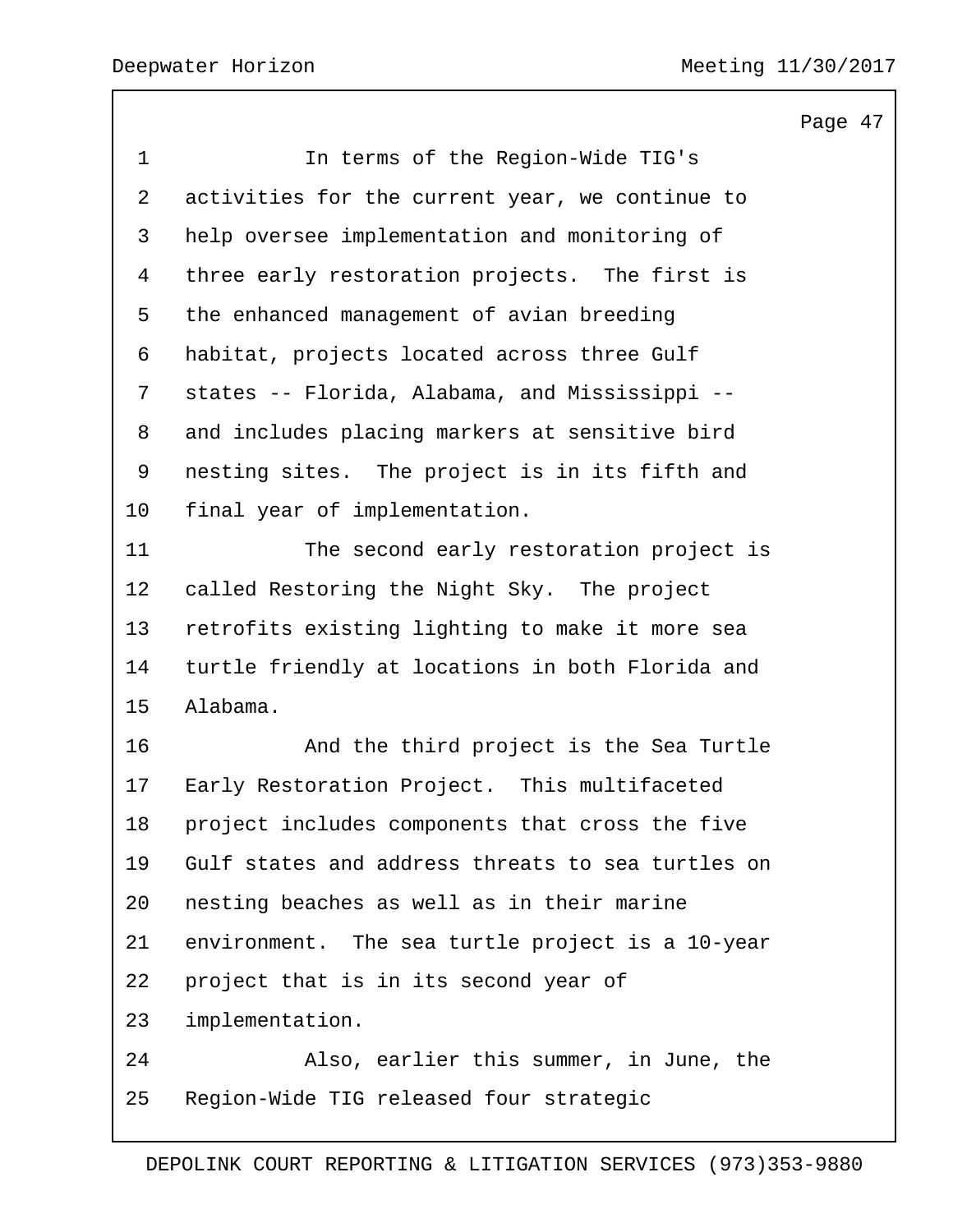|                |                                                    | Page 48 |  |
|----------------|----------------------------------------------------|---------|--|
| $\mathbf 1$    | frameworks. These documents were developed to      |         |  |
| $\overline{a}$ | assist the restoration plan for birds, oysters,    |         |  |
| 3              | marine mammals, and sea turtles. Developed by      |         |  |
| 4              | the Region-Wide TIG, including trustee scientists  |         |  |
| 5              | and resource experts, each framework includes      |         |  |
| 6              | four modules.                                      |         |  |
| 7              | The first module is a brief summary of             |         |  |
| 8              | the information and the programmatic restoration   |         |  |
| 9              | plan relating to each of these four resources.     |         |  |
| 10             | The second module includes biological              |         |  |
| 11             | and ecological information on each of the          |         |  |
| 12             | resources, including geographic distribution,      |         |  |
| 13             | life history, and key threats to those resources.  |         |  |
| 14             | The third module is an overview of                 |         |  |
| 15             | recent and ongoing conservation restoration and    |         |  |
| 16             | monitoring activities related to these resources.  |         |  |
| 17             | And the fourth, but not least,                     |         |  |
| 18             | certainly, is the consideration -- is the fourth   |         |  |
| 19             | module -- sorry -- includes considerations the     |         |  |
| 20             | TIGs may use for the prioritization, sequencing,   |         |  |
| 21             | and selection of restoration projects for these    |         |  |
| 22             | resources.                                         |         |  |
| 23             | The framework promotes coordination                |         |  |
| 24             | among the TIGs as we look across the Gulf region   |         |  |
| 25             | and work to maximize restoration benefits.<br>They |         |  |
|                |                                                    |         |  |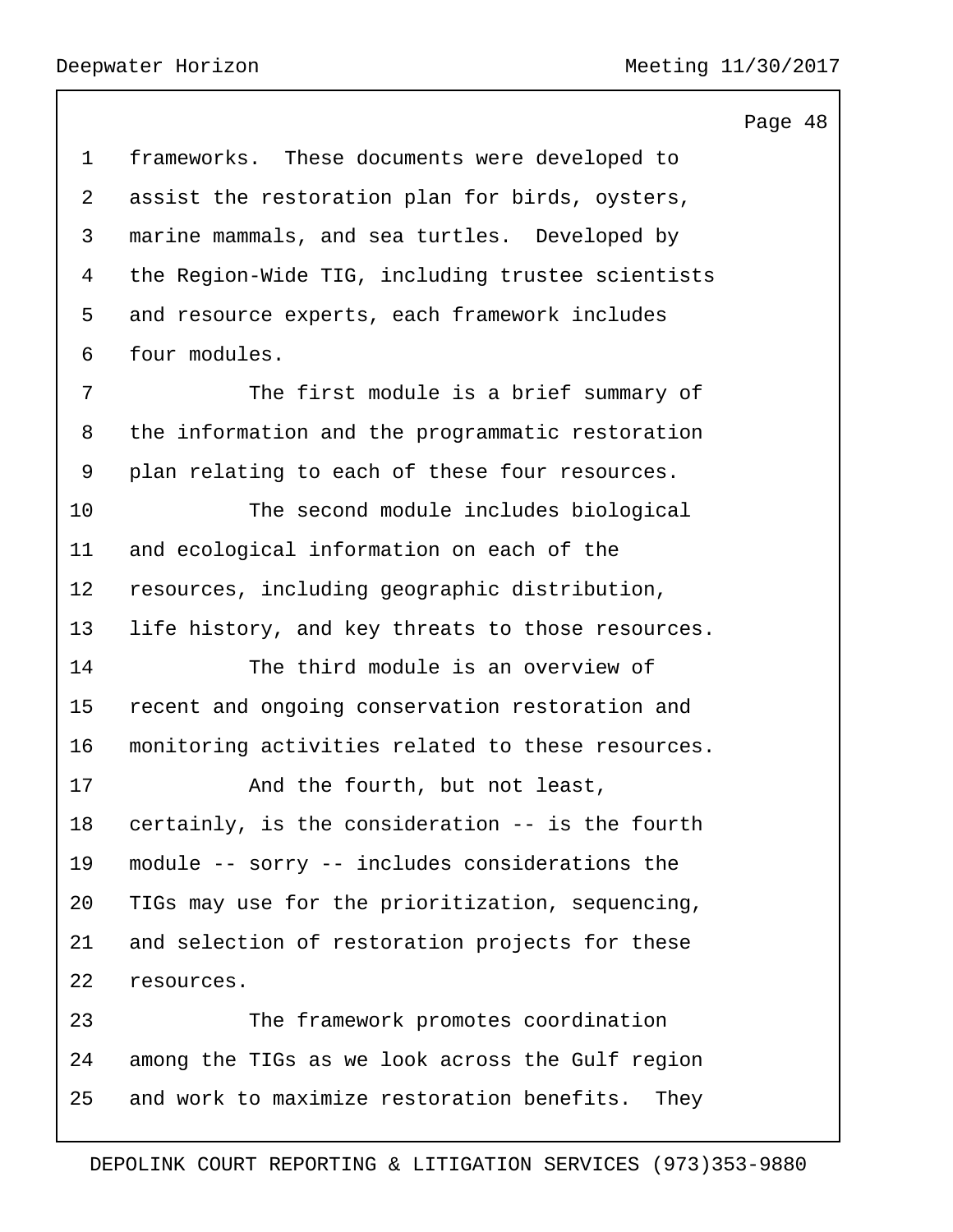Page 49 also promote communication with restoration partners and the public by helping you understand the type of information that we are considering as we develop restoration plans that include each of these four resources. 6 Also, this year, the Region-Wide TIG provided funding for continued administrative support for the Trustee Council and TIGs, as well as for activities related to operation of the cross-TIG monitoring and adaptive management work group. 12 In terms of the Region-Wide TIG's future activities, we continue to watch ongoing restoration efforts related to birds, oysters, marine mammals and sea turtles to determine if there are any restoration gaps or information gaps relevant to restoration that the Region-Wide TIG could help address. The TIG will periodically discuss when to start restoration planning in relation to these other restoration efforts. 22 That concludes my remarks, and I believe I hand it back to Perry. MR. FRANKLIN: 25 Thank you, Mr. Landers, and all of our

DEPOLINK COURT REPORTING & LITIGATION SERVICES (973)353-9880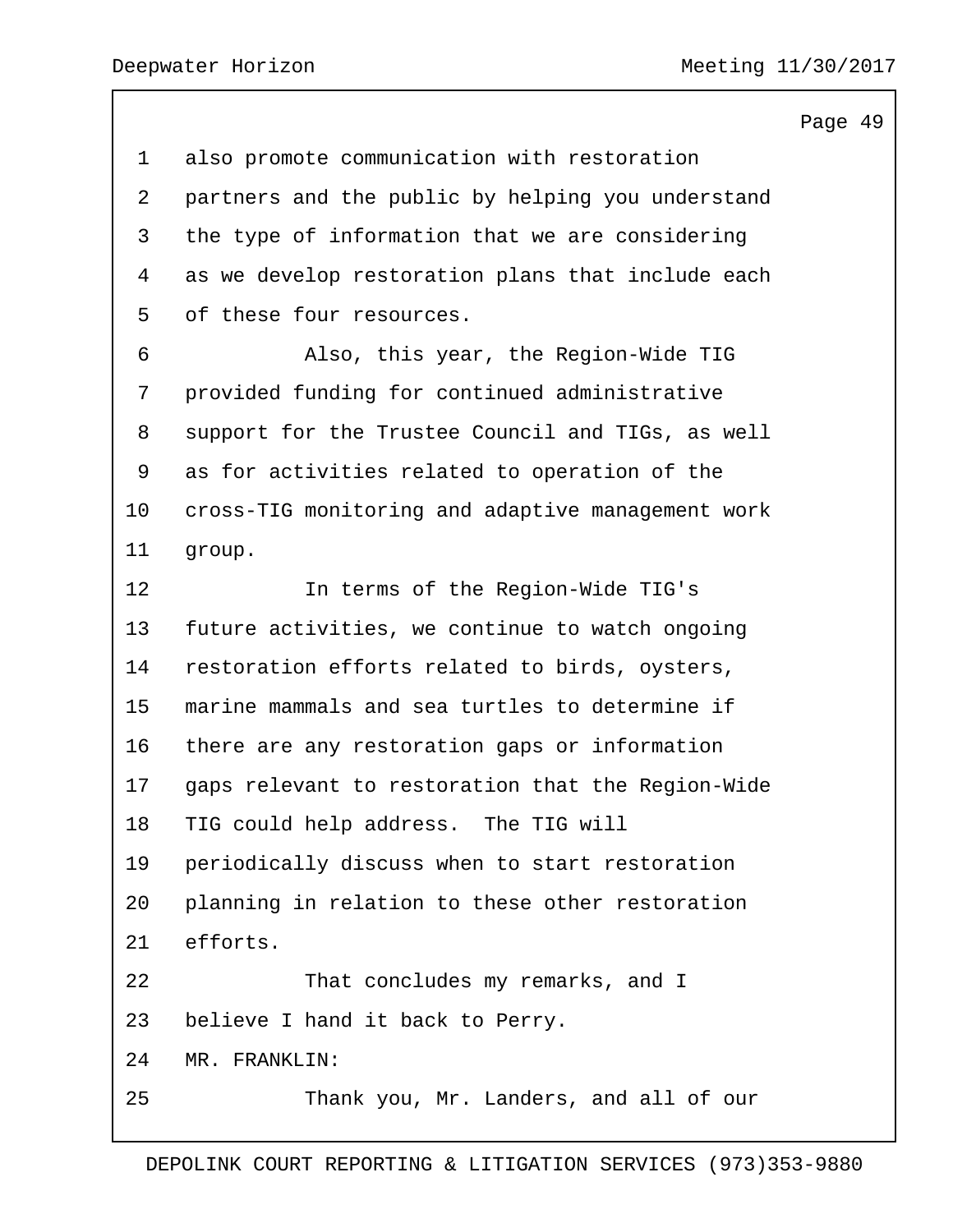Page 50 TIG presenters. That was a lot of information. And most of that information can be found in handouts in hard copy at the stations around the room. 5 I saw many of you snapping photos of these slides. I'd like to remind you that this entire PowerPoint presentation will be uploaded to the Trustees' website, which is gulfspillrestoration.noaa.gov. And, so, this will be at your total disposal. 11 Before we begin the public comment portion of tonight's meeting, I'd just like to remind you to please refrain from personal conversations or take them into the rear lobby so that we can really focus on our commentors and to keep your phones on silent. Thank you in advance. 18 I'd also like to remind each of you that in order to make a comment at this time, you need to let us know in advance of coming forward. 21 Is there anyone who would like to get their names on the list at this time who did not say "yes" when you initially signed in but now you would like to make a comment? If you'll just hold your hand up, we'll get a blue card to you.

## DEPOLINK COURT REPORTING & LITIGATION SERVICES (973)353-9880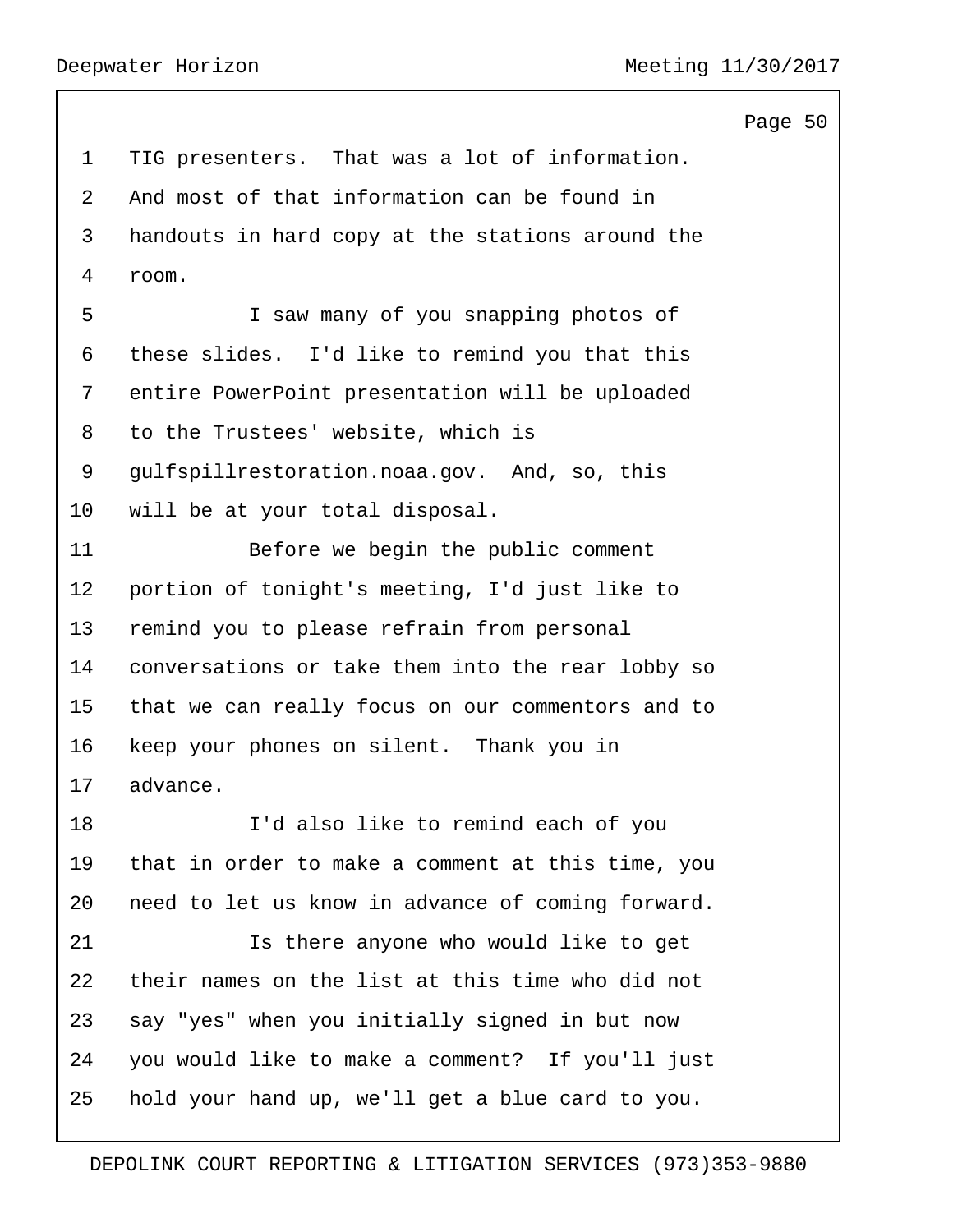|                |                                                   | Page 51 |  |
|----------------|---------------------------------------------------|---------|--|
| $\mathbf 1$    | Any individuals who would like to come            |         |  |
| $\overline{2}$ | forward who did not say "yes" initially?          |         |  |
| 3              | Okay. At any time until we conclude               |         |  |
| 4              | and adjourn this meeting, if you'll just raise    |         |  |
| 5              | your hand, we know what that means.               |         |  |
| 6              | Because we have a number of speakers,             |         |  |
| 7              | we're going to limit the speakers to three        |         |  |
| 8              | minutes. Some people have driven many miles to    |         |  |
| 9              | be here tonight from five different states, and   |         |  |
| 10             | we would like to give everyone ample opportunity  |         |  |
| 11             | to make their public comment.                     |         |  |
| 12             | When you begin speaking tonight,                  |         |  |
| 13             | there's a little monitor in front of the          |         |  |
| 14             | listening table. It will be illuminated with a    |         |  |
| 15             | green circle for the first two and a half         |         |  |
| 16             | minutes. Then it will transition to a yellow      |         |  |
| 17             | circle at two minutes and thirty seconds, and at  |         |  |
| 18             | three minutes it will turn red.                   |         |  |
| 19             | I thank you in advance if you'll just             |         |  |
| 20             | sort of keep an eye on that for us and that at    |         |  |
| 21             | the end of the three minutes you'll go ahead and  |         |  |
| 22             | let the next person come forward.                 |         |  |
| 23             | So at this time, let's go ahead and               |         |  |
| 24             | begin this process of receiving public comment.   |         |  |
| 25             | And the listening table will be listening to your |         |  |
|                |                                                   |         |  |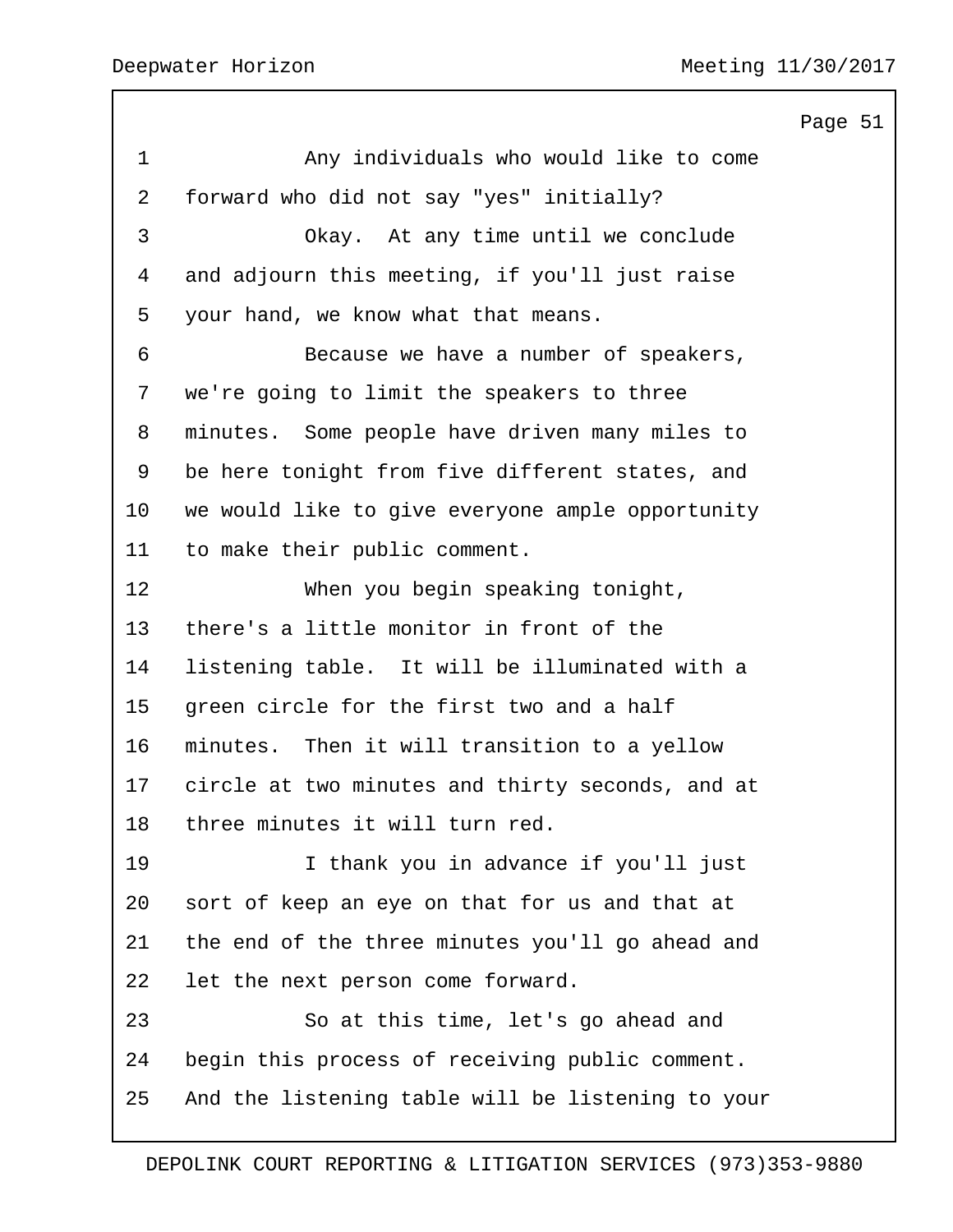|                 |                                                   | Page 52 |  |
|-----------------|---------------------------------------------------|---------|--|
| $\mathbf 1$     | comments, and the court reporter will also be     |         |  |
| $\overline{2}$  | transcribing everything that is said.             |         |  |
| 3               | I will say the person's name and                  |         |  |
| 4               | organization, if there is an organization, and I  |         |  |
| 5               | would just ask you to please say your name and an |         |  |
| 6               | organization, if you are representing an          |         |  |
| 7               | organization, before beginning your comments.     |         |  |
| 8               | At this time I'd like to begin with Ms.           |         |  |
| 9               | Cathleen Berthelot with the Environmental Defense |         |  |
| 10              | Fund.                                             |         |  |
| 11              | MS. BERTHELOT:                                    |         |  |
| 12 <sup>°</sup> | I am Cathleen Berthelot representing              |         |  |
| 13              | the Environmental Defense Fund. We appreciate     |         |  |
| 14              | the opportunity to be here and definitely         |         |  |
| 15              | appreciate the ongoing work of all the TIGs to    |         |  |
| 16              | move Gulf-wide restoration forward.               |         |  |
| 17              | We have three main points we'd like to            |         |  |
| 18              | make quickly: Number 1, the importance of         |         |  |
| 19              | transparency in the decision-making process for   |         |  |
| 20              | project selection. Since there aren't             |         |  |
| 21              | significant resources to implement all of the     |         |  |
| 22              | very good projects, we feel it's essential that   |         |  |
| 23              | the selection process and criteria is             |         |  |
| 24              | transparent. And this includes developing a       |         |  |
| 25              | long-term funding strategy.                       |         |  |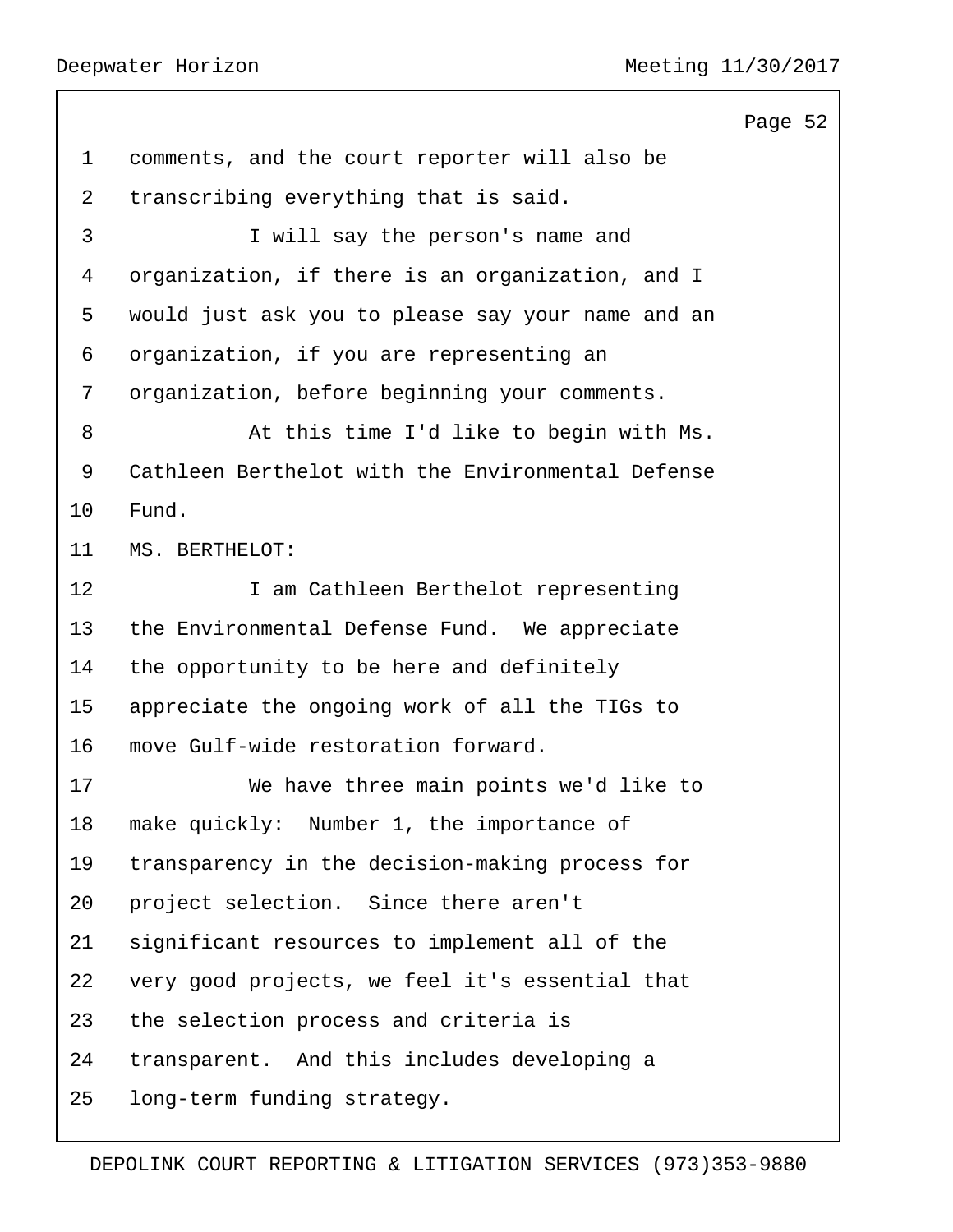|                |                                                  | Page 53 |  |
|----------------|--------------------------------------------------|---------|--|
| $\mathbf 1$    | Secondly, to effectively engage the              |         |  |
| $\overline{a}$ | public, we strongly recommend you include the    |         |  |
| 3              | comment periods to the master calendar on the    |         |  |
| 4              | Trustees' website.                               |         |  |
| 5              | And, lastly, the importance of                   |         |  |
| 6              | comprehensive and authoritative Gulf restoration |         |  |
| 7              | across the various funding streams.              |         |  |
| 8              | Thank you.                                       |         |  |
| 9              | MR. FRANKLIN:                                    |         |  |
| 10             | Thank you, Ms. Berthelot.                        |         |  |
| 11             | Next individual, Mr. Ryan Bradley,               |         |  |
| 12             | Mississippi Commercial Fisheries United.         |         |  |
| 13             | MR. BRADLEY:                                     |         |  |
| 14             | Thank you. My name is Ryan Bradley.              |         |  |
| 15             | I'm the director of the Mississippi Commercial   |         |  |
| 16             | Fisheries United. It's a nonprofit business      |         |  |
| 17             | alliance of commercial fishermen in fishing      |         |  |
| 18             | businesses, originally formed in 1974 as a Gulf  |         |  |
| 19             | Coast fishermen's organization.                  |         |  |
| 20             | Our members are involved in a number of          |         |  |
| 21             | fisheries that are impacted by the projects      |         |  |
| 22             | funded on this historic BP settlement. We hope   |         |  |
| 23             | that each and every project has a meaningful,    |         |  |
| 24             | beneficial impact, with a clear nexus to natural |         |  |
| 25             | resources.                                       |         |  |
|                |                                                  |         |  |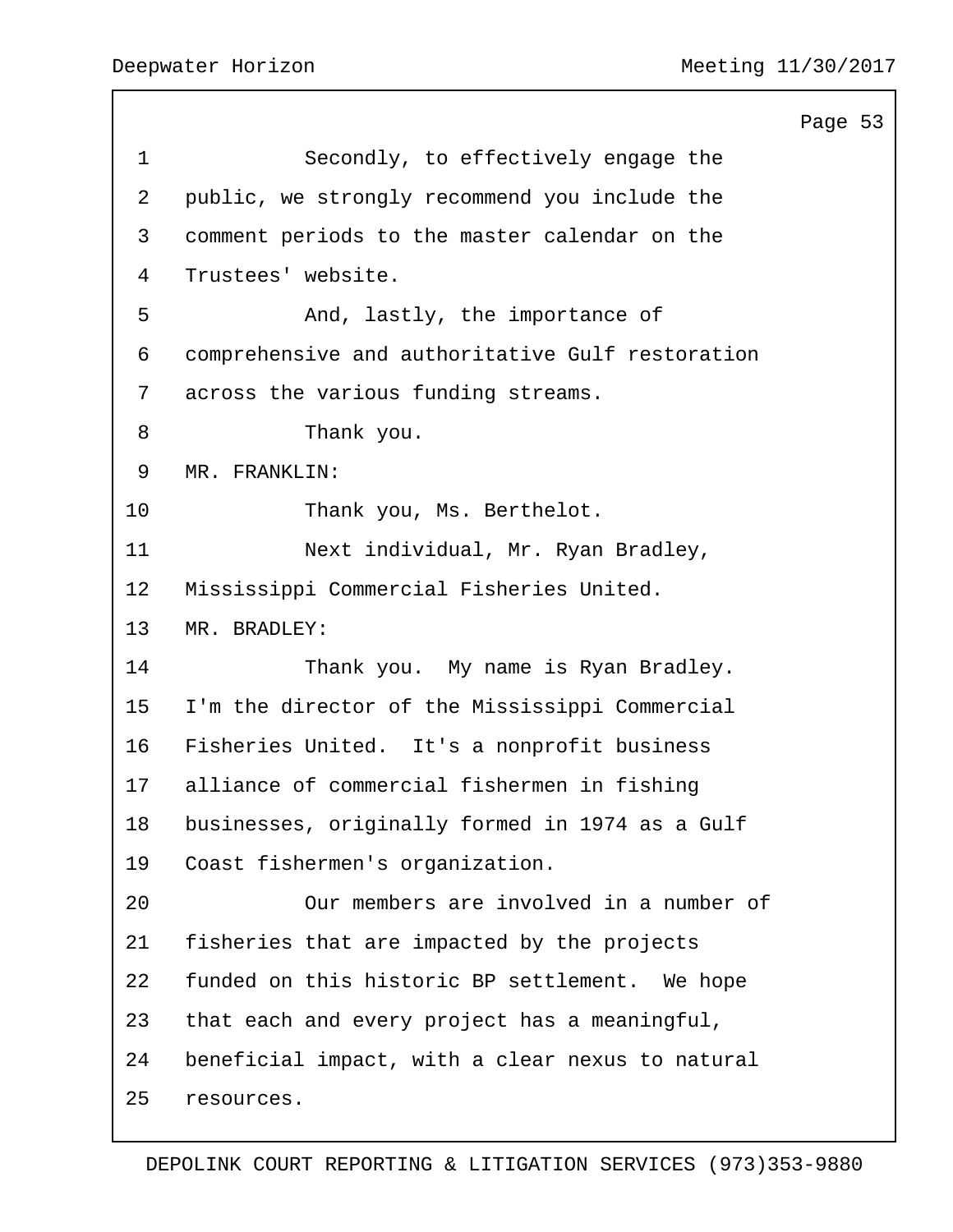Page 54 1 We do have some serious concerns over some of the projects that have been funded, implemented and completed thus far. For example, in the early narrative project in Mississippi regarding oyster reef restoration, involved nearly \$11 million in cultch planting. The majority of the material used was limestone. 8 Preliminary monitoring of the cultch sites indicated that the project was generally unsuccessful and that most of the oysters died. 11 We're very concerned about the use of limestone, and there's a lot of unknown things that we don't know regarding pH changes and how the oyster shells are formed from these limestone excretions. 16 Therefore, we strongly advocate for any future cultch projects to discontinue the use of limestone. And the oyster shell is, you know, obviously, the industry preferred alternative. 20 And to get the shell, we definitely want to see more funding for oyster shell recycling programs. We think Alabama has a good one, and Louisiana has some as well. We'd like to see more funds go toward that. We have to get the shells out of the dumps.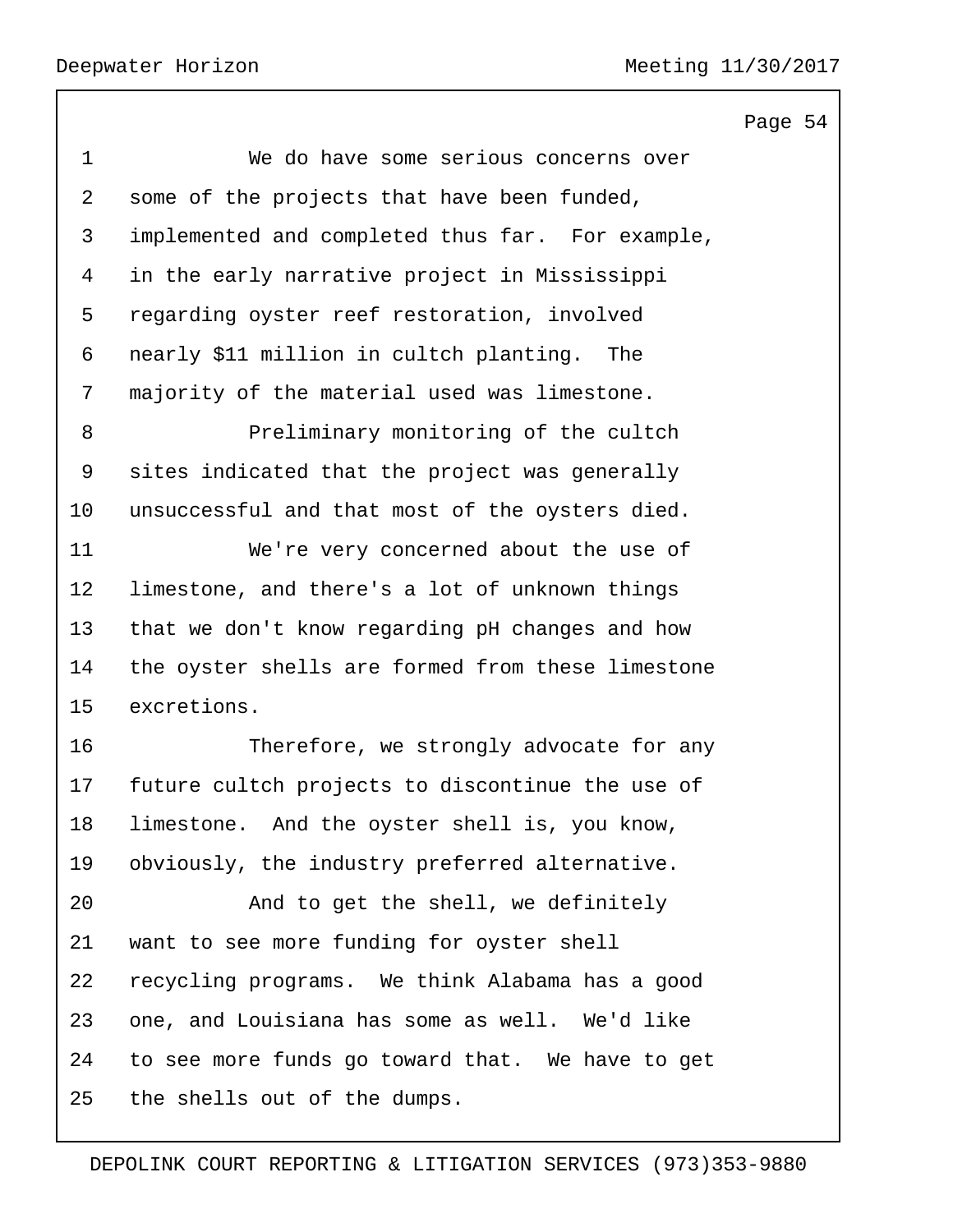Page 55 1 Another concern we have is the lack of funding for restoration in shrimp fisheries. The Gulf of Mexico shrimp fishery is the largest of all commercial fisheries in the Gulf. 5 Now, many of the projects that have been implemented thus far may very well be negatively impacting the shrimp fishery. For example, a major island construction project in Mississippi was placed in an area that was some of the most prime shrimping habitat we had. 11 Another 50-million-dollar shoreline protection project placed tons of limestone rocks right on top of one of the most productive estuaries in the Mississippi Sound. Production has greatly diminished in this area. 16 To avoid these type of unintended consequences in the future, we strongly encourage project planners to engage the local fishing industry on the front end of project development. 20 Lastly, I'd like to encourage the use of restoration funds to tackle the ever growing Gulf dead zone problem, which was reported as the largest on record this year. It's likely been exacerbated by the oil spill. We've got some great ideas we'd love to share on how we can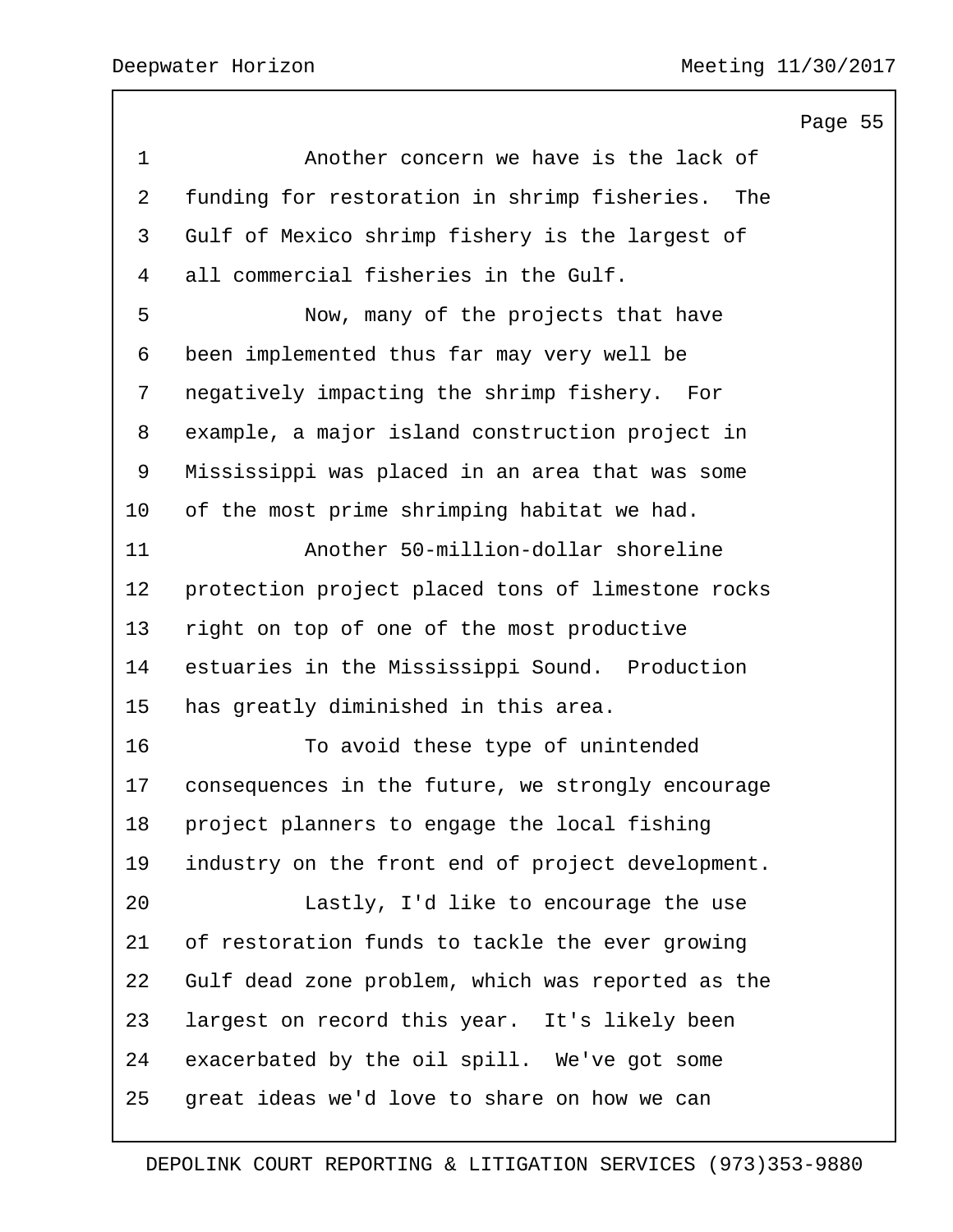Page 56 accomplish solving some of these. 2 But thank you for your time, and I appreciate all your hard work. MR. FRANKLIN: 5 Thank you, Mr. Bradley. 6 Next individual is Mr. Howard Page, STEPS Coalition. MR. PAGE: 9 Hi. Thank you. I'd just like to ask that -- I think there's a lot of great projects going on, a lot of really good comprehensive work, and that we have a lot of reason for optimism and looking forward into the future on a lot of these projects. 15 But one sort of decision-makers I don't see, at least, personally involved in this is Congress, representatives of the congressional offices, and representatives of the oil industry. And my concern is as we see the information that we have coming out, one of the things we've seen from the Open Ocean group is that there was very high mortality in the pelagic fish and the tuna and the -- you know, other fish like that. It either came from the oil or from the dispersant, more likely from a combination of the two. And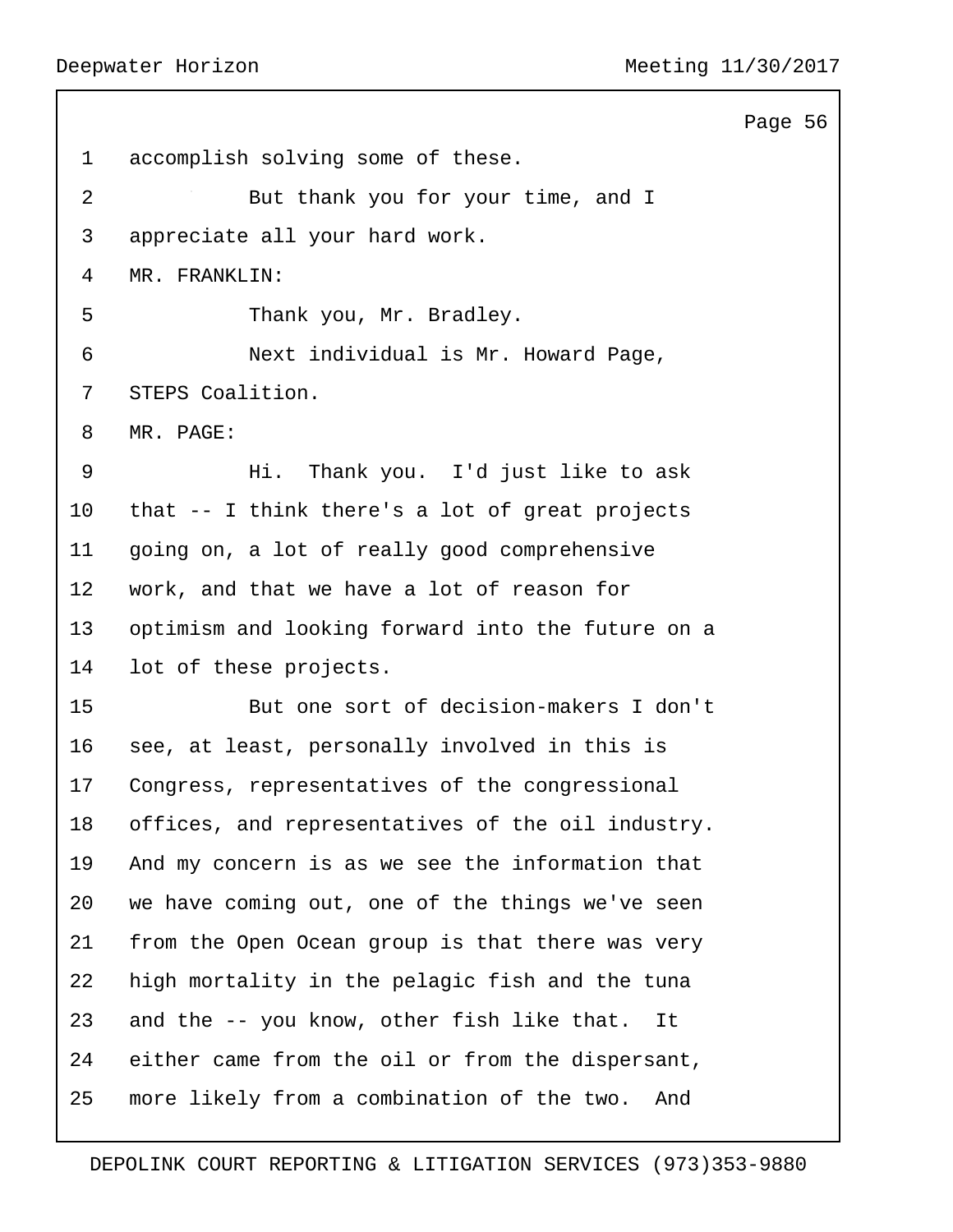although we should certainly celebrate the good news and distribute the good news and there's a lot to genuinely put out there, those decision-makers particularly should hear some of the unfortunate news so that it can help them in their future decisions. **I** mean, I personally believe that if we required redundant blow-off preventers, that oil rig would not have blown on for 87 days. And I also have concerns about the use of the dispersant, especially when the industry is basically the prime driver of these decisions. 13 And, so, I would just ask that we make extra effort that members of Congress should certainly see the good projects, they should certainly be optimistic and celebrate the good projects, but that should not be all they see, and I think it's on us to elevate some of the bad news that's coming out of all of this, and the purpose would be to influence their future decisions on how we regulate the oil industry. 22 Thank you. MR. FRANKLIN: 24 Thank you, Mr. Page. 25 The next individual is Mr. Robert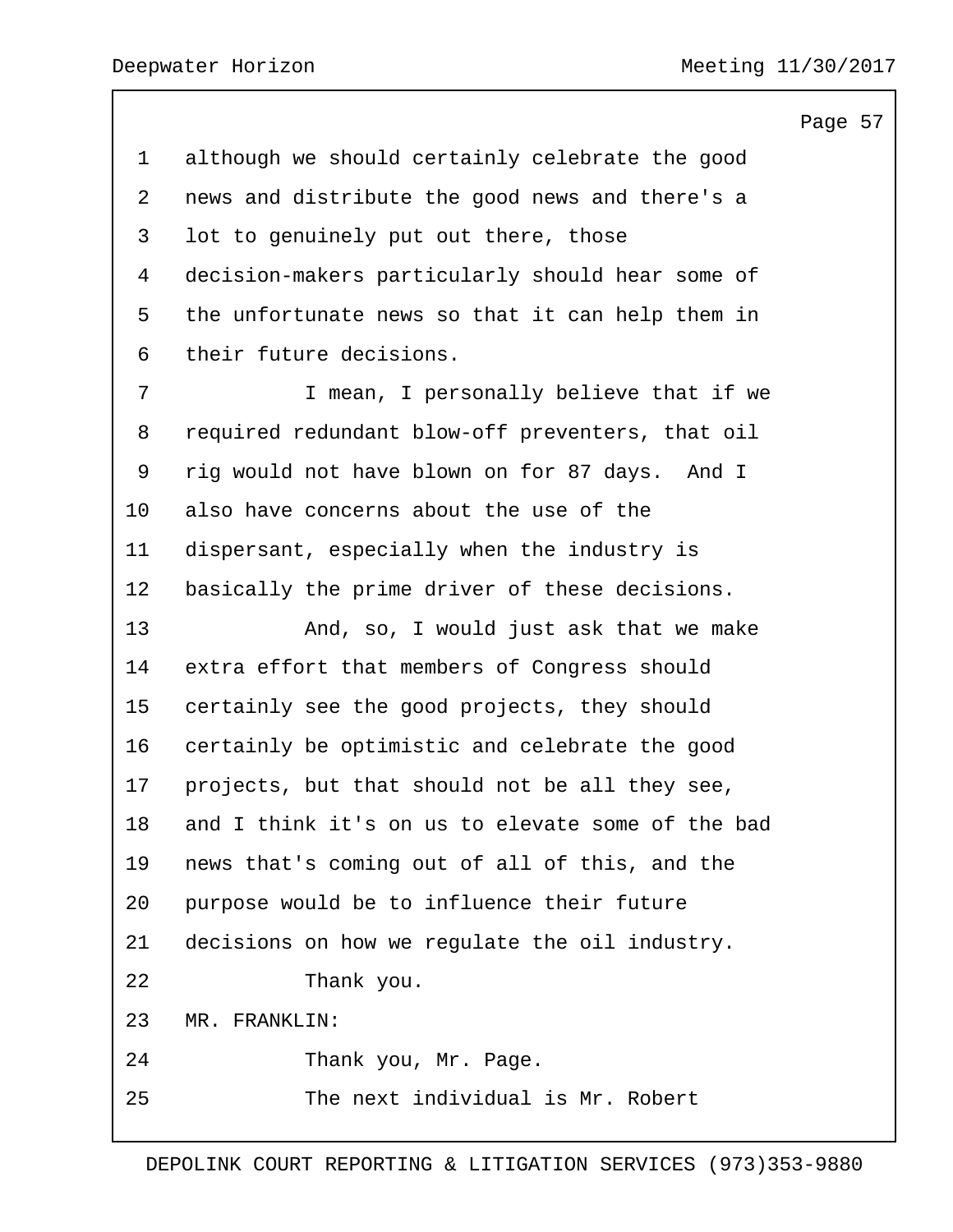Page 58 Bendick with The Nature Conservancy. MR. BENDICK: 3 I'm Bob Bendick from The Nature Conservancy. Thanks for the opportunity to talk this evening. 6 Two quick points. One, the RESTORE Council adopted a watershed approach up to coordinating and structuring Gulf restoration with their funds. We think that that approach applies to all funds and could be a useful tool for natural resource damages as well as for RESTORE funds. 13 Secondly, we received a contract from NOAA to create a GulfCorps, conservation corps across the Gulf, as an early RESTORE project. That is soon to be up and running. The structure and the framework is in place, and we think it would be useful for natural resource damage projects to look for opportunities to put young people to work in restoring the Gulf. 21 Thanks. MR. FRANKLIN: 23 Thank you, Mr. Bendick. 24 The next individual is Jessie Ritter, National Wildlife Federation. Ms. Jessie Ritter.

DEPOLINK COURT REPORTING & LITIGATION SERVICES (973)353-9880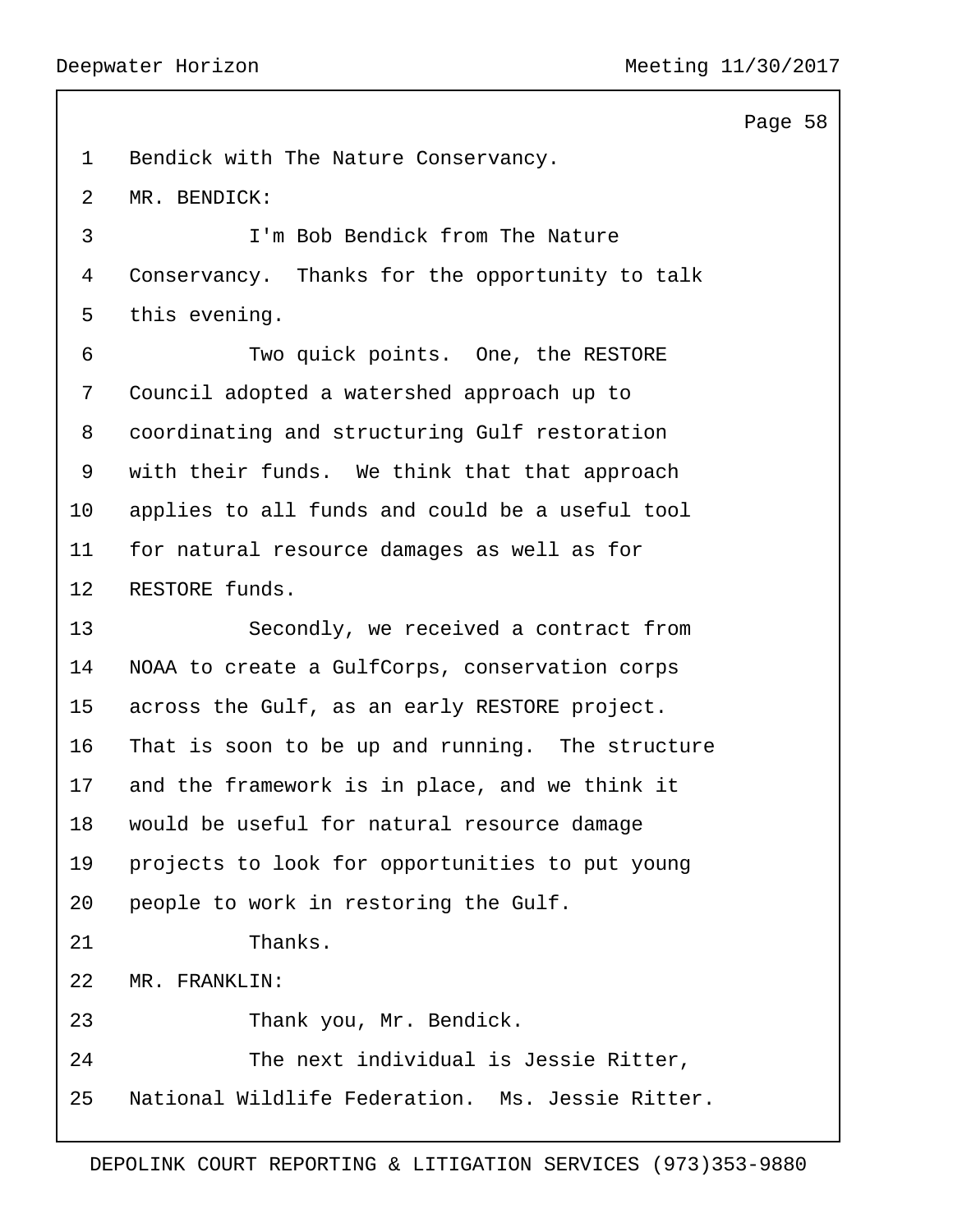MS. RITTER:

| 2               | Thank you. I'm Jessie Ritter, senior              |
|-----------------|---------------------------------------------------|
| $\mathsf{3}$    | policy specialist with the National Wildlife      |
| 4               | Federation's Gulf of Mexico Restoration Program.  |
| 5               | On behalf of NWF, I wanted to thank you all for   |
| 6               | all of these great updates tonight. It's          |
| 7               | wonderful having everybody in one place like this |
| 8               | and to thank you for all the work that's been     |
| 9               | going on throughout the year.                     |
| 10              | Since the oil spill, NWF has been                 |
| 11              | working across all five Gulf states to advance    |
| 12 <sub>2</sub> | restoration of Gulf wildlife and critical         |
| 13              | ecosystems. Our April 2017 report, "Making the    |
| 14              | Most of Restoration," detailed 50 specific        |
| 15              | strategies that we feel would go a long way in    |
| 16              | improving the Gulf of Mexico and its estuaries.   |
| 17              | As we look toward continued progress in           |
| 18              | the year ahead, just a few quick comments I       |
| 19              | wanted to make this evening. First, we continue   |
| 20              | to encourage the TIGs to develop and share their  |
| 21              | longer-term plans for noted dollars. One way      |
| 22              | this may be achieved is through the development   |
| 23              | of strategic frameworks -- and we know some are   |
| 24              | already developed or underway -- and these could  |
| 25              | provide additional context for prioritization,    |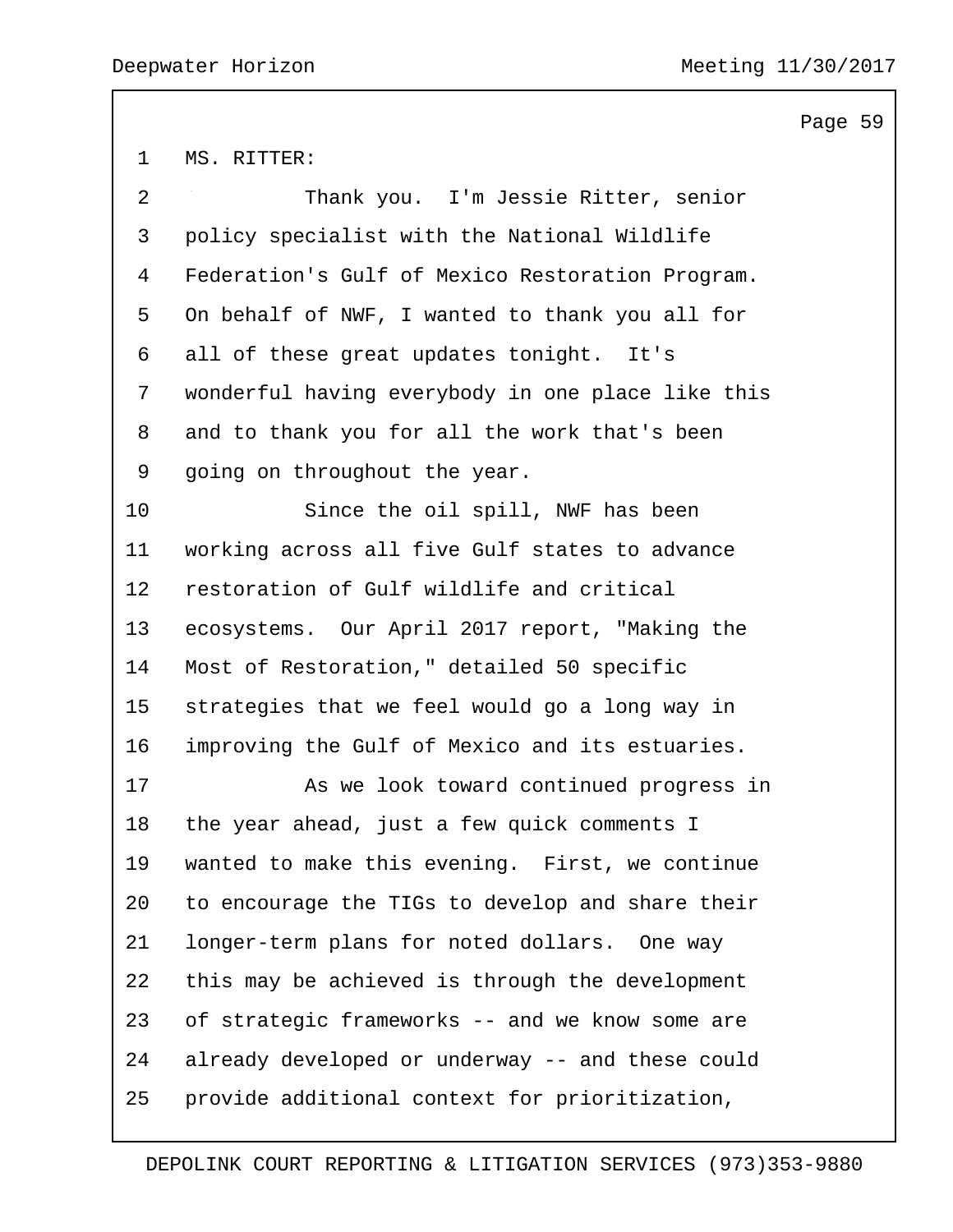```
Page 60
```
 sequencing, and selection of projects within a given restoration area.

3 The sharing of longer-term strategies will also enhance coordination across TIGs and funding streams, enabling those involved to identify leveraging opportunities, reduce any potential redundancies, and better anticipate cumulative benefits of restoration.

9 Second, we support and appreciate very much the use of public notices to alert the public to key milestones in each TIG's restoration planning process and to solicit project ideas at the initiation of restoration planning.

15 However, although all the notices are helpfully kept at the Deepwater Horizon Restoration website, we continue to find the notices are inconsistently emailed out from the central portal to those subscribed. We find that sometimes the emails seem to come right away when a notice is posted, sometimes it will be a few days later or a week later, or sometimes not at all. We ask that the Trustee Council work to resolve this issue and to ensure that stakeholders tracking restoration planning can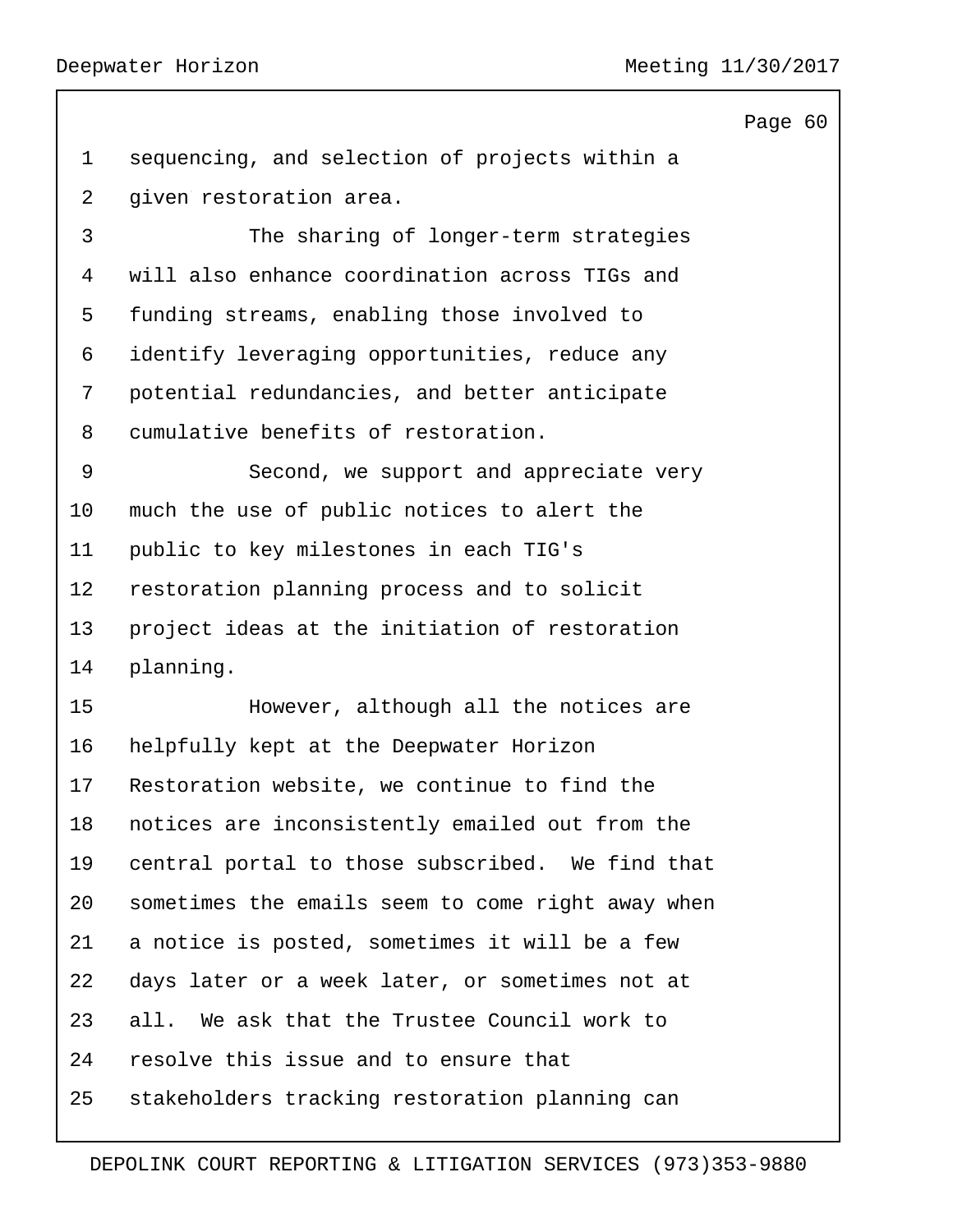reliably and promptly receive notifications of progress from this one central portal. 3 Finally, we look to the completion of the Monitoring Adaptive Management Manual, which we hope will include standardized performance metrics tailored to restoration objectives which can be utilized for measuring the effectiveness of restoration. 9 We also hope the manual includes standardized data collection and data management protocols which can be employed to evaluate and aggregate data across projects and across TIGs. 13 Thank you again so much for all of your good work and for the opportunity to comment. MR. FRANKLIN: 16 Thank you, Miss Ritter. 17 The next individual to come forward is Mr. Walter Ernest, Pelican Coast Conservancy. MR. ERNEST: 20 My name is Walter Ernest, and I'm the Director of Operations for the Pelican Coast Conservancy Planning Trust in Mobile. I want to commend you, the Alabama TIG, for the Little Lagoon Cove Land Conservation Project. I think that will not only provide long-term public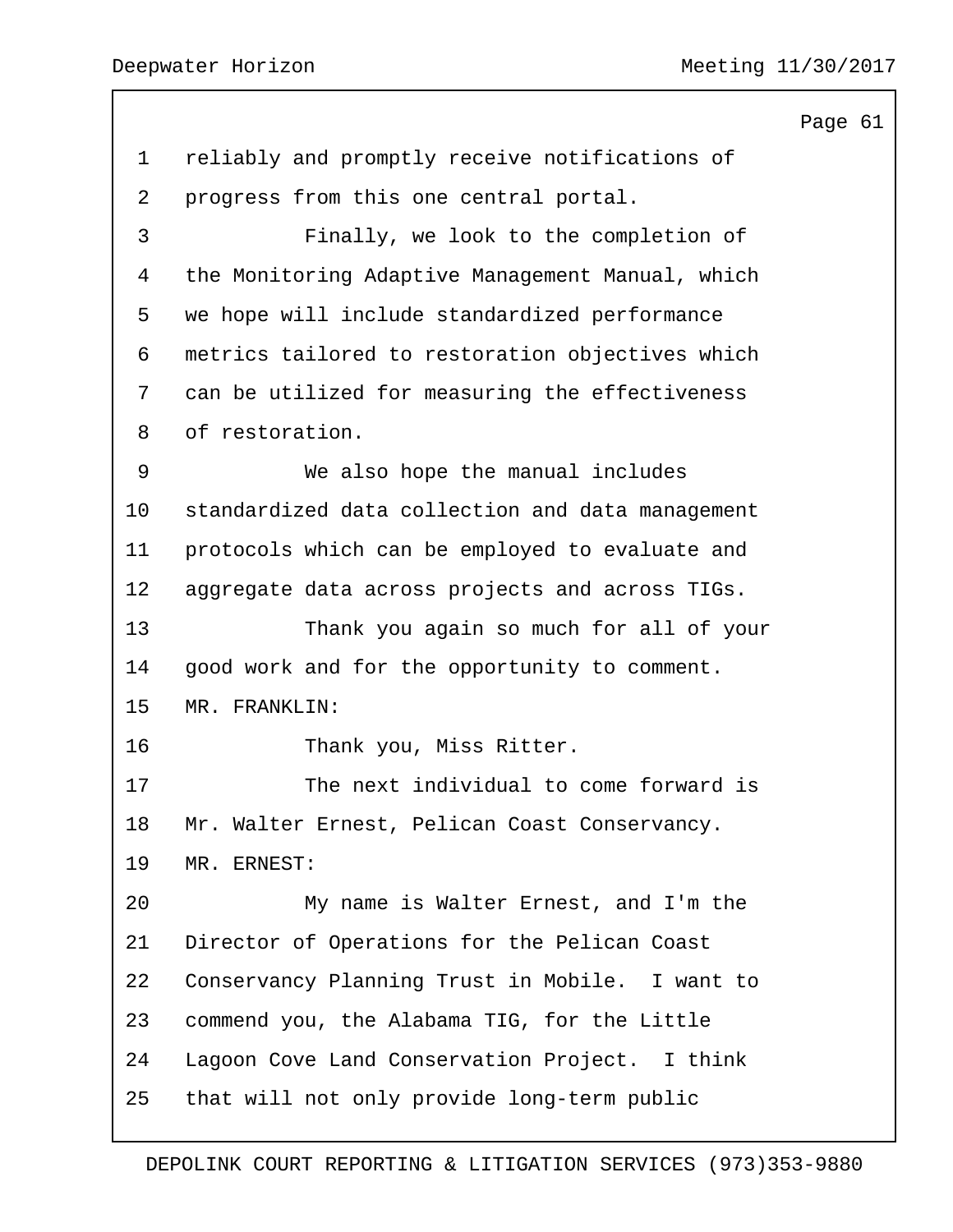Deepwater Horizon Meeting 11/30/2017

|                                                     | Page 62 |  |
|-----------------------------------------------------|---------|--|
| access but will also provide long-term natural      |         |  |
| resource protection for along the shoreline.        |         |  |
| That's a unique piece of property that's needed     |         |  |
| to be protected for a long time.                    |         |  |
| If you talk to any of the Little Lagoon             |         |  |
| Preservation folks or any of the other              |         |  |
| environmental groups in South Alabama, I think      |         |  |
| they would agree with me on that.                   |         |  |
| One of the things I would like to see               |         |  |
| not only in Alabama but across the Gulf and from    |         |  |
| the Region-Wide TIG is see if you can look at       |         |  |
| using conservation easements as a tool to add a     |         |  |
| double layer of protection to lands that are        |         |  |
| acquired. This could --                             |         |  |
| What it would do is long after we're                |         |  |
| gone, for instance, it may prevent a large          |         |  |
| development occurring where these dollars, noted    |         |  |
| dollars were used to acquire property for natural   |         |  |
| resource protection.                                |         |  |
| That's really all I have to say.                    |         |  |
| Thanks a lot for all the hard work you guys have    |         |  |
| put into this over the years, and we look forward   |         |  |
| to seeing these projects come to fruition.<br>Thank |         |  |
| you.                                                |         |  |
| MR. FRANKLIN:                                       |         |  |
|                                                     |         |  |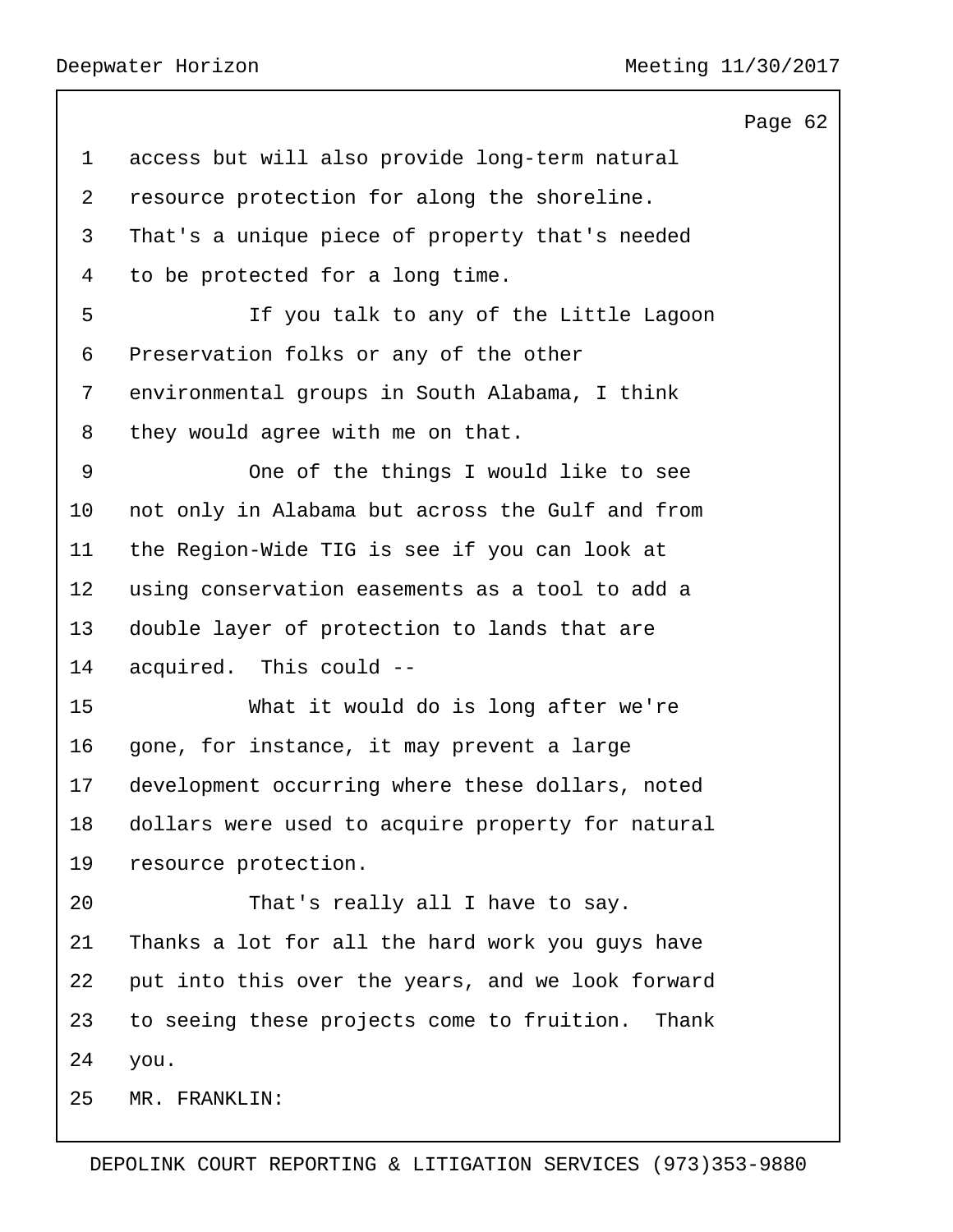Page 63 1 Thank you, Mr. Ernest. 2 The next individual to come forward is Miss Kara Lankford, National Audubon Society. MS. LANKFORD: 5 Hi. Good evening. My name is Kara Lankford. I'm with the National Audubon Society. As always, thanks so much for the opportunity to provide public comment. 9 We're looking forward to seeing the Monitoring and Adaptive Management procedures and guidelines manual from the cross-TIG MAM workgroup. As restoration ramps up, these guidelines will be critical to ensure that monitoring standards are consistent across TIGs. 15 As stated in the standard operating procedures, the MAM manual will also outline guidelines for evaluating restoration progress and performing adaptive management for restoration types and areas to meet the programmatic goals within the PDAR. 21 Measuring success and evaluating restoration progress will be critical as we move forward in order to know how or if we must adapt and change our techniques in order to successfully achieve restoration goals.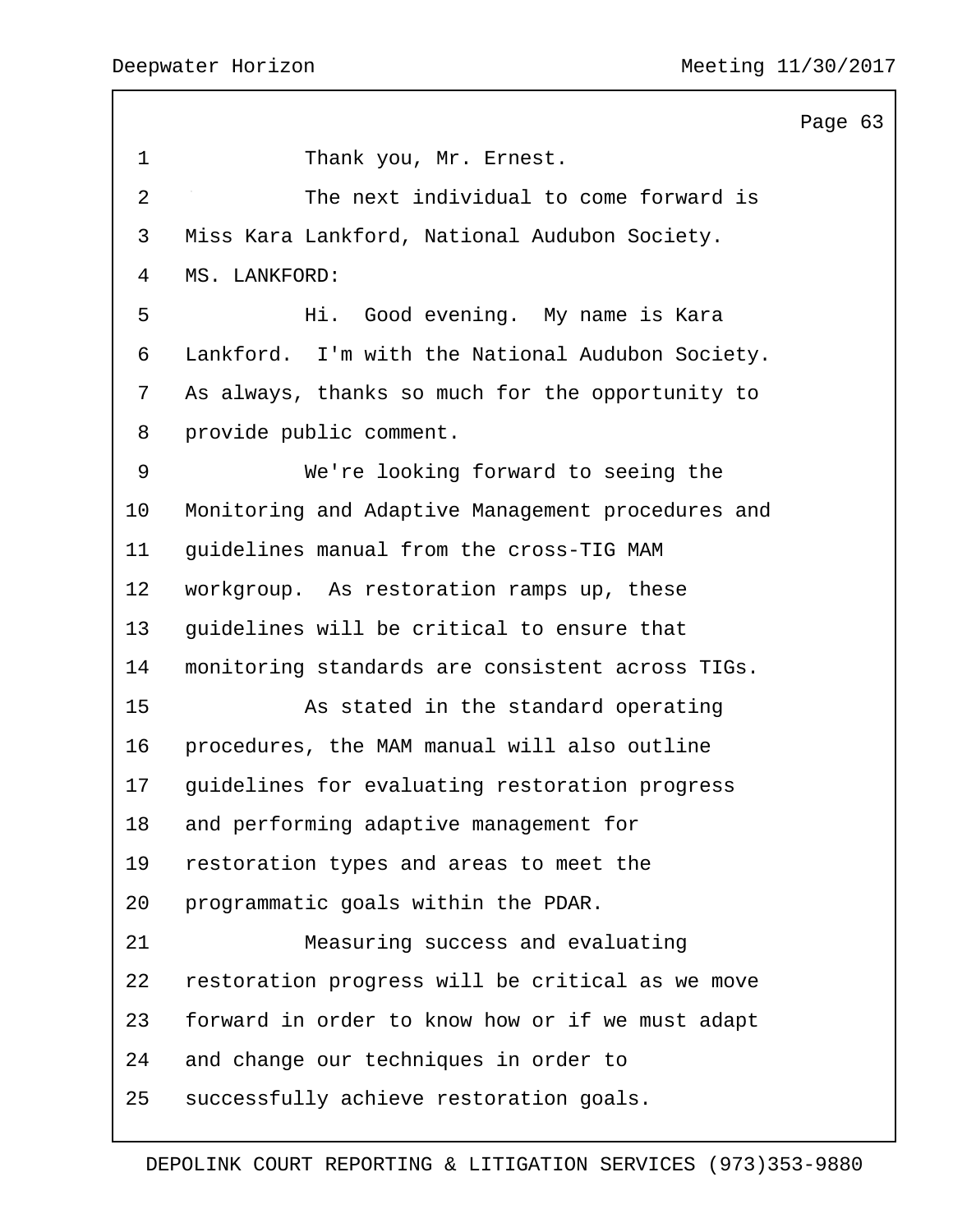|             |                                                   | Page 64 |  |
|-------------|---------------------------------------------------|---------|--|
| $\mathbf 1$ | Additionally, the Region-Wide TIG                 |         |  |
| 2           | presents an incredible opportunity for trustees   |         |  |
| 3           | to look comprehensively across the Gulf ecosystem |         |  |
| 4           | and to determine restoration initiatives with     |         |  |
| 5           | broad ecosystem benefits.                         |         |  |
| 6           | We compliment the Region-Wide TIG for             |         |  |
| 7           | developing the four strategic frameworks whose    |         |  |
| 8           | development involves trustee scientists and       |         |  |
| 9           | resource experts. The bird framework is our       |         |  |
| 10          | favorite.                                         |         |  |
| 11          | These frameworks will serve as a great            |         |  |
| 12          | resource for restoration planning of those        |         |  |
| 13          | specific resources, and we hope they will also be |         |  |
| 14          | utilized by other TIGs and also by other          |         |  |
| 15          | restoration bodies.                               |         |  |
| 16          | We encourage the Region-Wide TIG                  |         |  |
| 17          | members to go one step further and develop a      |         |  |
| 18          | restoration plan as the other TIGs have done.     |         |  |
| 19          | This will provide an opportunity for the TIG to   |         |  |
| 20          | show its work and provide details of how          |         |  |
| 21          | restoration projects are chosen at this           |         |  |
| 22          | Region-Wide level.                                |         |  |
| 23          | Coordination among TIGs and other                 |         |  |
| 24          | restoration efforts is likely the biggest         |         |  |
| 25          | challenge, and it's also likely the most          |         |  |
|             |                                                   |         |  |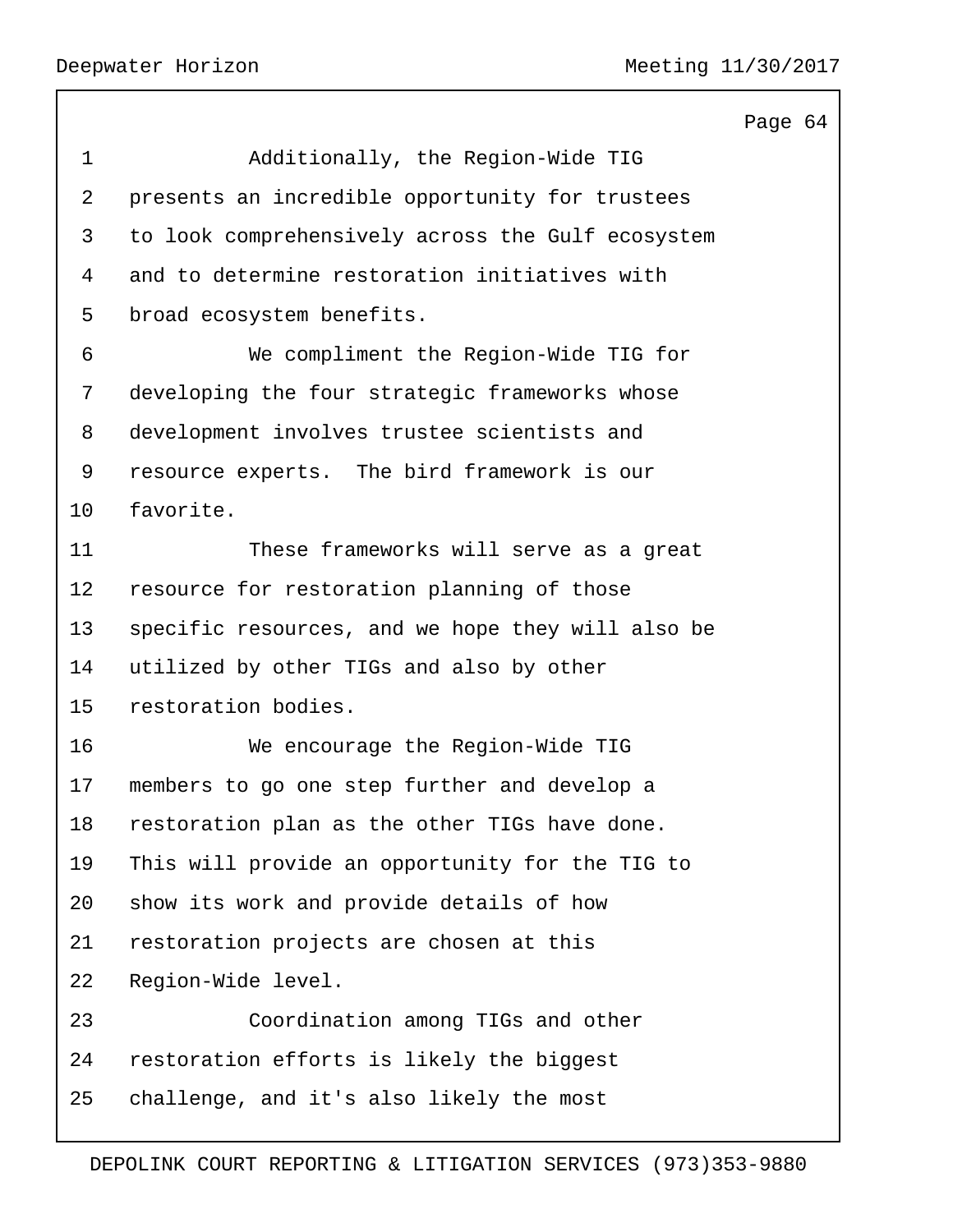|                |                                                   | Page 65 |  |
|----------------|---------------------------------------------------|---------|--|
| $\mathbf 1$    | important factor to achieving restoration goals.  |         |  |
| $\overline{2}$ | This is the largest ecosystem                     |         |  |
| 3              | restoration initiative to be undertaken.<br>There |         |  |
| 4              | are three major restoration bodies with multiple  |         |  |
| 5              | states and multiple agencies involved which could |         |  |
| 6              | create miscommunication, no communication,        |         |  |
| 7              | duplication of effort, duplication of pitfalls,   |         |  |
| 8              | just to name a few.                               |         |  |
| 9              | So coordinating with other TIGs,                  |         |  |
| 10             | coordinating with the RESTORE Council and         |         |  |
| 11             | coordinating with NWF in a formal way is          |         |  |
| 12             | necessary for restorations to be successful.      |         |  |
| 13             | And I'll just end by thanking each of             |         |  |
| 14             | you and your staff for your hard work and         |         |  |
| 15             | dedication to the Gulf of Mexico restoration      |         |  |
| 16             | process. Thanks.                                  |         |  |
| 17             | MR. FRANKLIN:                                     |         |  |
| 18             | Thank you, Miss Lankford.                         |         |  |
| 19             | Next individual to come forward, Alexis           |         |  |
| 20             | Baldera, Ocean Conservancy.                       |         |  |
| 21             | MS. BALDERA:                                      |         |  |
| 22             | Hello. Good evening. My name is                   |         |  |
| 23             | Alexis Baldera, and I'm director of Ocean         |         |  |
| 24             | Conservancy Gulf Restoration Program.             |         |  |
| 25             | So, first, thanks for the opportunity             |         |  |
|                |                                                   |         |  |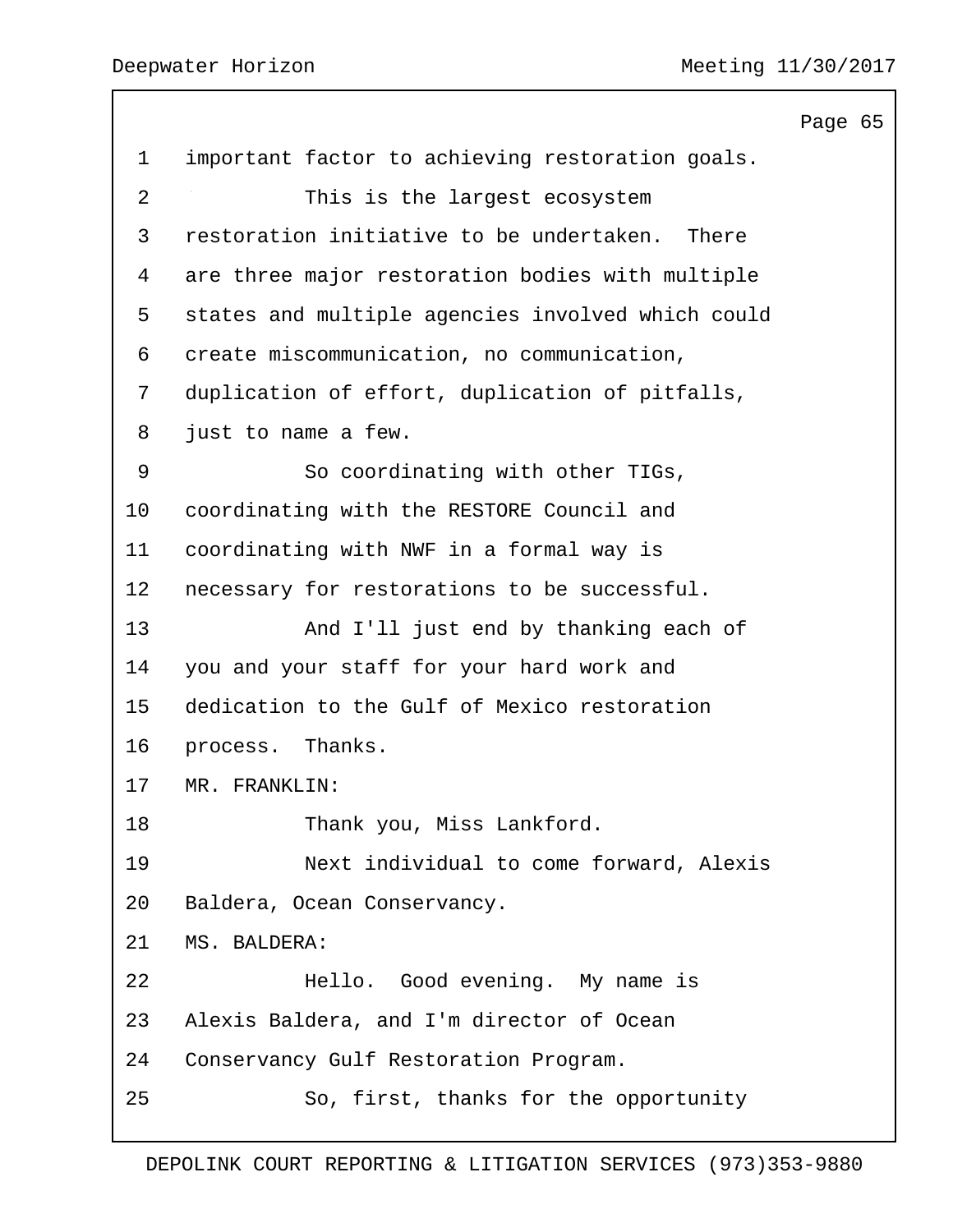for you.

 to comment tonight. I have three short comments 3 So, first, the updates on the TIG progress and the funding allocations are helpful, and as restoration progresses over the next 15 years and projects are implemented and monitored, we look forward to learning more about how they're impacting the Gulf ecosystem.

9 So we hope in the future you will share your progress for achieving your restoration goals, how well the resources are recovering, and what impact the restoration effort is having on the Gulf ecosystem overall.

14 Second, in order to effectively monitor and report on programmatic restoration progress, which we think is tremendously important, we would like to learn more about how you're planning to use adaptive management. Based on examples from other restoration programs, building a framework that includes the scientific feedback group into the planning process can reduce uncertainty and risks, keep costs down, and enhance stakeholder engagement. So, in other words, it can increase the likelihood of success of projects over the long term.

## Page 66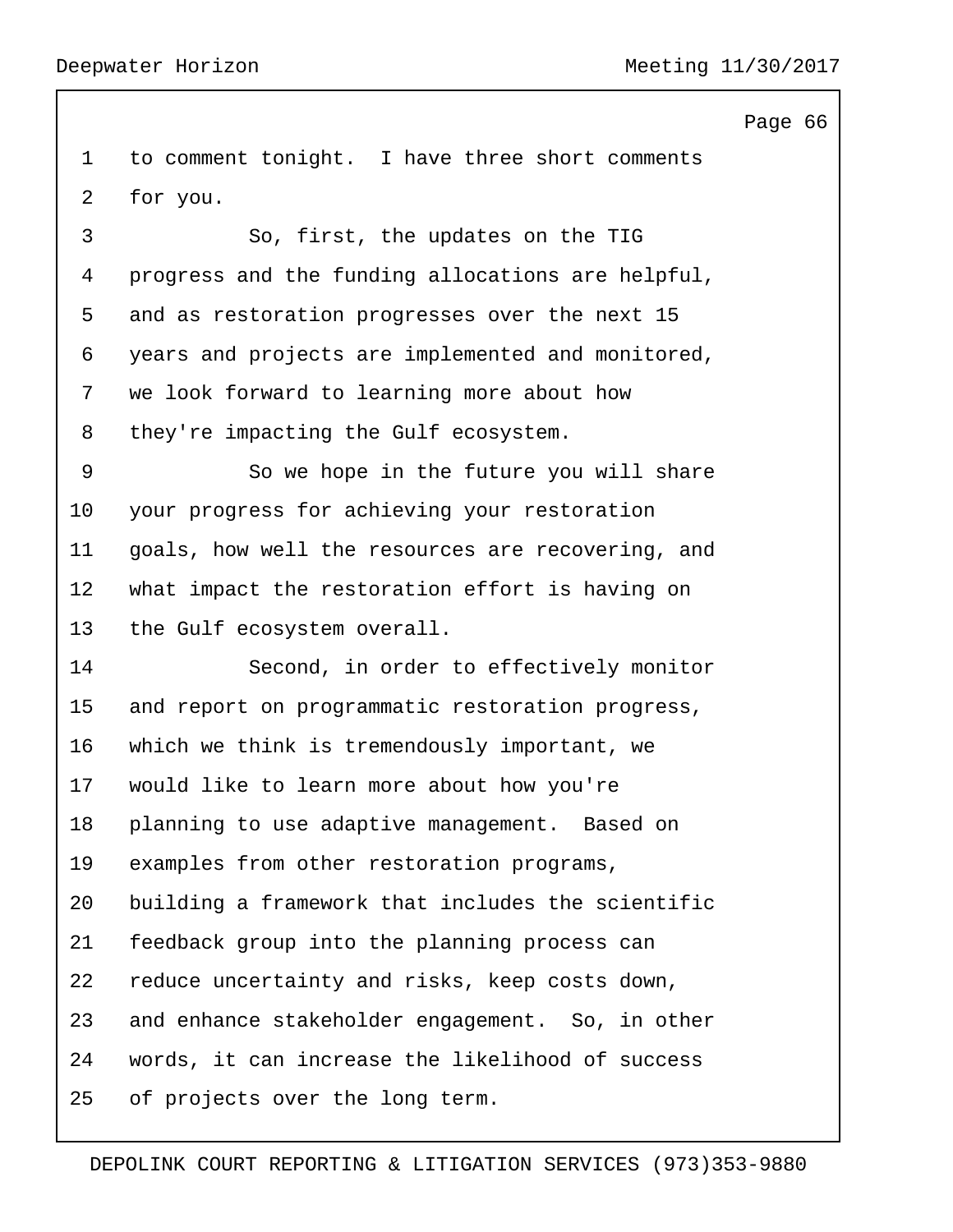Page 67 1 Building on that point, at the last Trustee Council meeting we were encouraged by the progress made on the standard operating procedures. Since then, we've also been tracking the progress on the Monitoring and Adaptive Management manual, which we hear is nearly finished and we hope will be released soon. The longer the manual is delayed, the more restoration projects will be approved by the TIGs without the benefit of that foundational document. 12 And, lastly, now that restoration is fully underway, it's more important than ever that the individual TIGs continue to coordinate and plan for shared goals across restoration efforts. This is especially true for those species that move across TIG boundaries, such as sea turtles, mammals and birds. The strategic frameworks are one tool for this type of coordination, and we look forward to learning more about how these documents are being used in individual TIG planning processes. 23 Ideally, we think the planning process for species like this will take into account not only where the species occur within a state but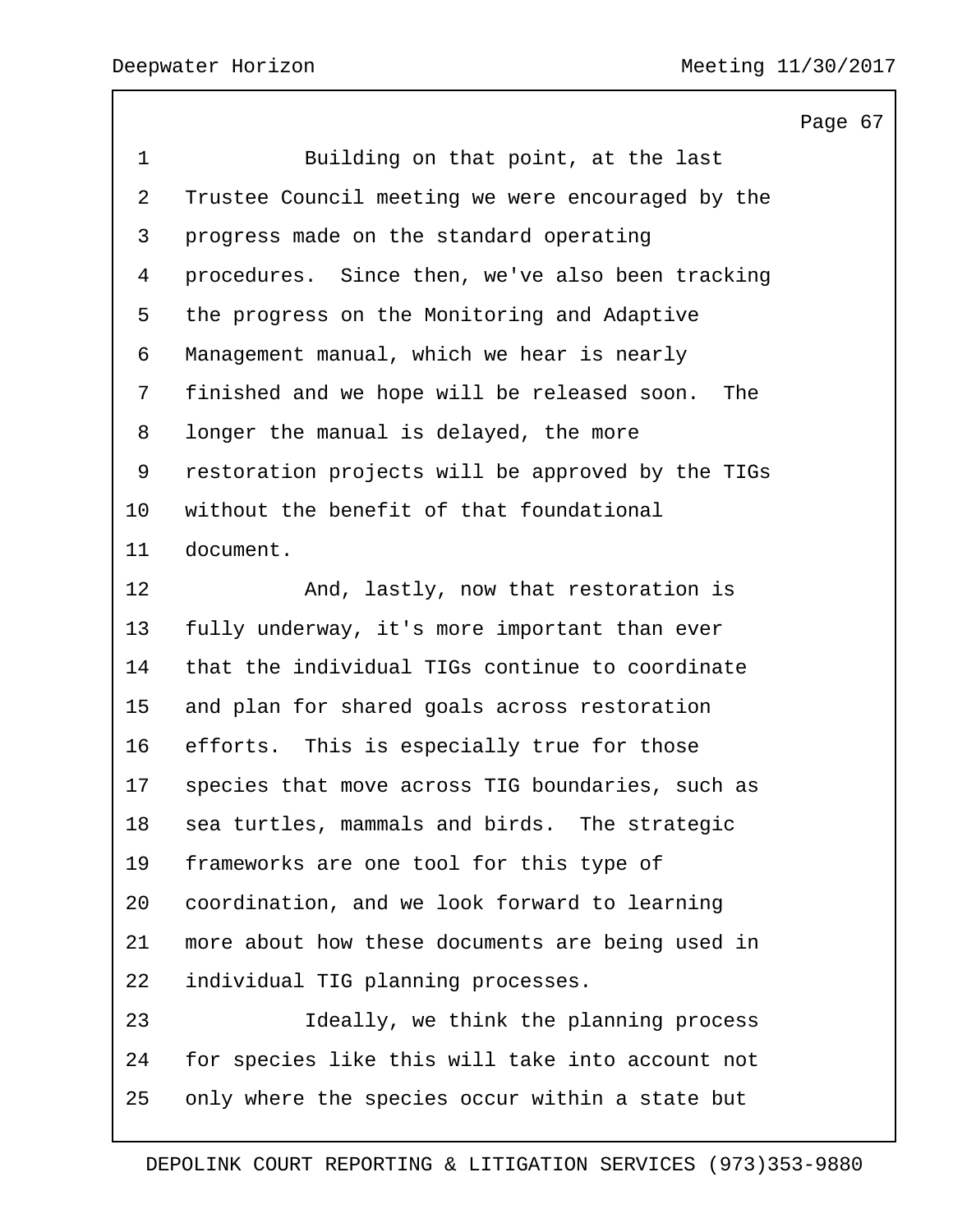Page 68 where they're receiving the most population threats or stressors. 3 At Ocean Conservancy, we recently completed an analysis of cumulative stressors for Kemp's Ridley and Loggerhead sea turtles, which we think can give great start in that planning process. 8 So, again, thanks for your opportunity to comment and your work on this tremendous effort. Thank you. MR. FRANKLIN: 12 Thank you, Miss Baldera. 13 Before I call the last card forward, the last presenter, are there any others who would like to add their name to the list to make a public comment? 17 17 If someone would bring me that card. 18 Next up, Glen Coffee, Sierra Club, Alabama chapter. MR. COFFEE: 21 My name is Glen Coffee, and I'm here tonight representing the Alabama chapter of the Sierra Club. And Chris knows what I'm gonna be talking about. He's heard it a lot before. 25 But I'm here to pitch to the Council a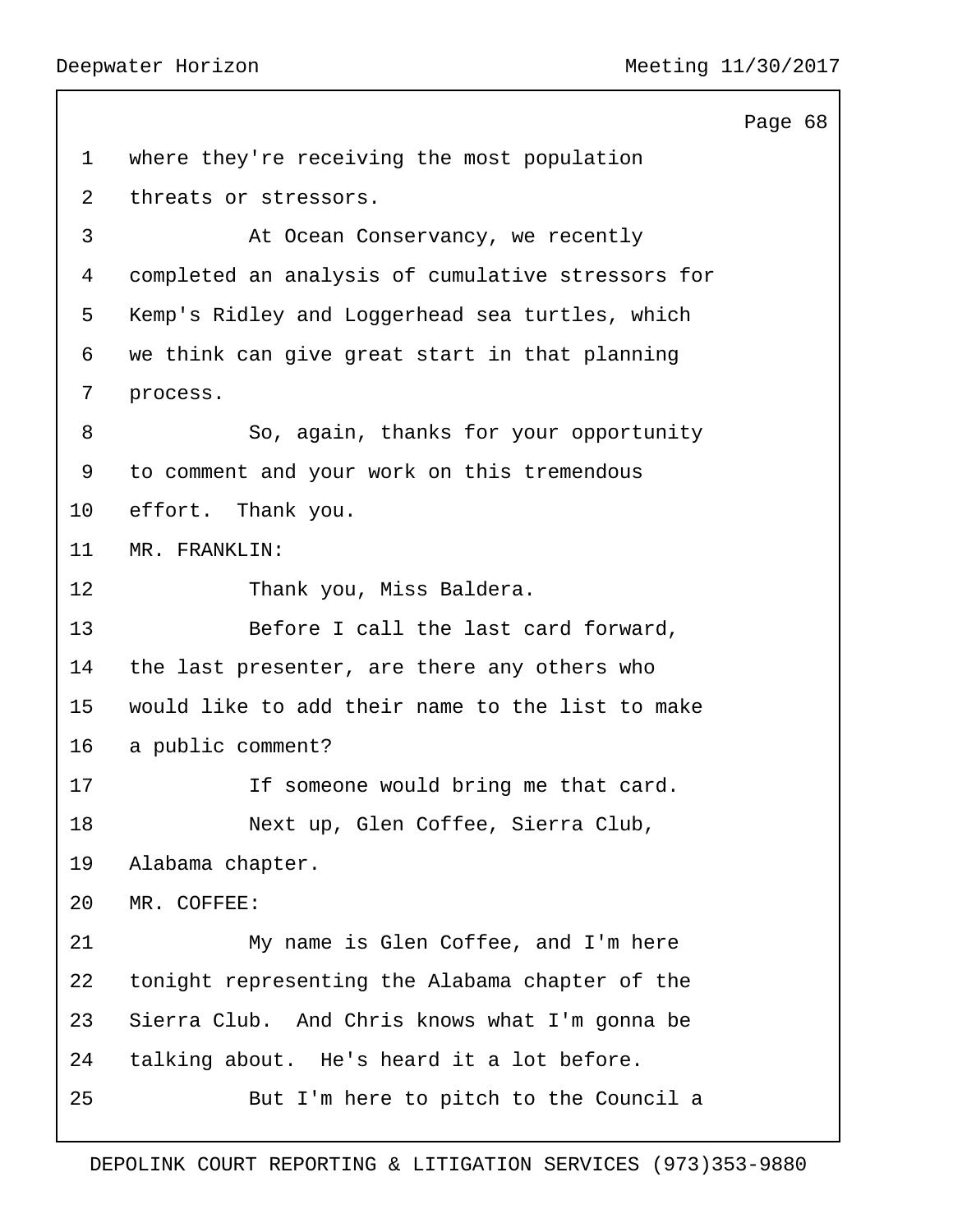|                                                  | Page 69 |  |
|--------------------------------------------------|---------|--|
| specific project in Alabama, and that is the     |         |  |
| restoration of the west end of Dauphin Island.   |         |  |
| It is a highly eroded area, and it is in severe  |         |  |
| jeopardy at this point, even --                  |         |  |
| Particularly if you've been to the               |         |  |
| island lately after Hurricane Nate, you can see  |         |  |
| how vulnerable the island is.                    |         |  |
| And the project that $I'm -- that I've$          |         |  |
| just mentioned is referred to as Project 92 on   |         |  |
| the State of Alabama's Gulf Coast Recovery       |         |  |
| Council portal, and it deals with the project.   |         |  |
| The estimate for the job is \$58                 |         |  |
| million, and that's a lot of money. But this is  |         |  |
| Alabama's only barrier island. And if you've     |         |  |
| ever looked at the map of the Mobile Bay area,   |         |  |
| this island is critical and has been for 6,000   |         |  |
| years to shaping the estuary in Mobile Bay, as   |         |  |
| well as Mississippi Sound, a significant portion |         |  |
| of it. And without the island being strong and   |         |  |
| able to withstand itself to continue into the    |         |  |
| future, we're looking at a situation where the   |         |  |
| estuarian resources at the north side of the     |         |  |
| island have a strong chance of changing.         |         |  |
| Particularly, a number of these projects I've    |         |  |
| heard about tonight are being constructed along  |         |  |
|                                                  |         |  |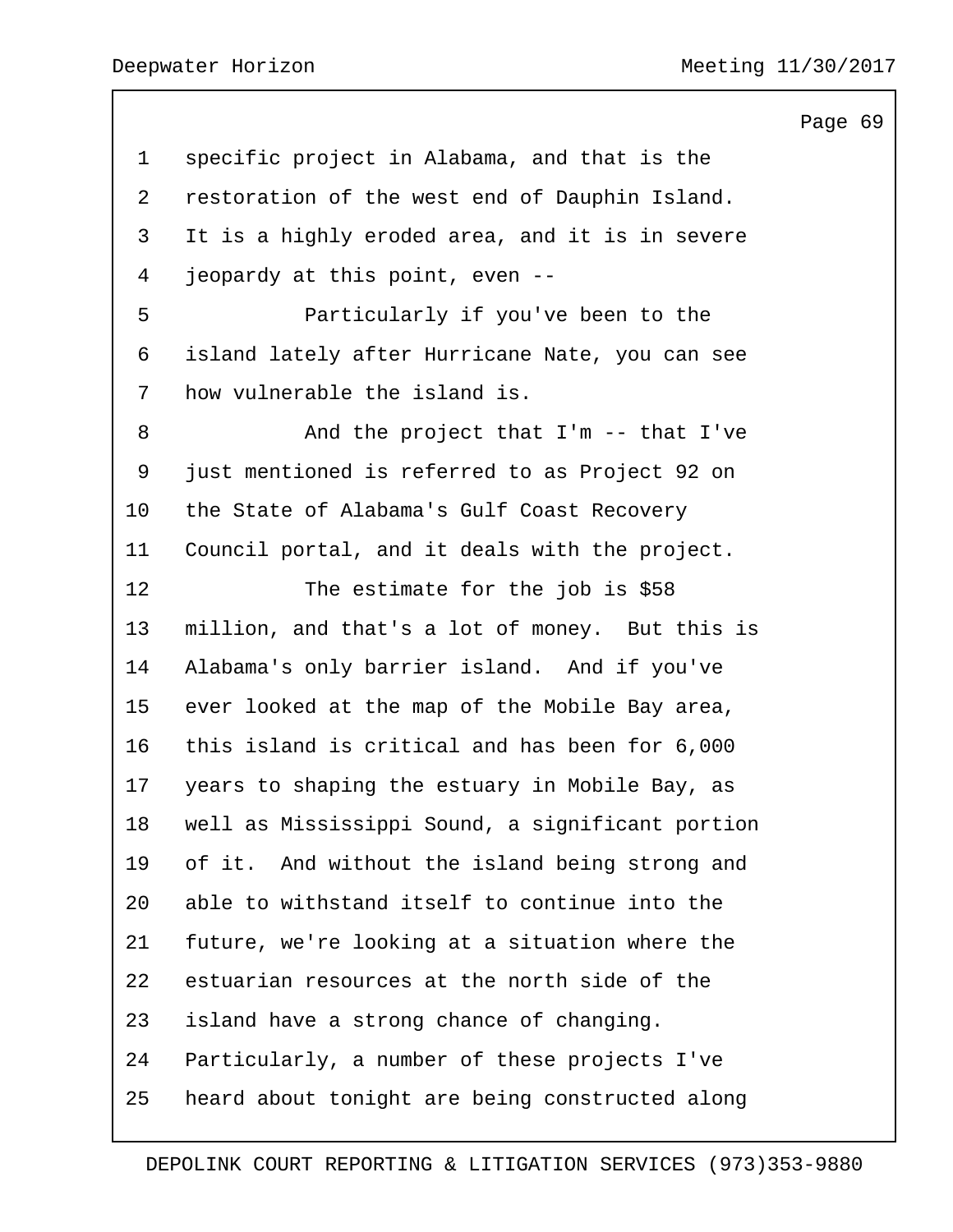Page 70 the northern shoreline of Mississippi Sound and Alabama and living shorelines and including, in Mississippi, the land acquisition programs of Grand Bay National Wildlife Refuge and Alabama's recent purchase of 5200 acres in that area. 6 These areas are already subject to some degree of erosion. And if Dauphin Island continues to weaken, the wisdom of building some of these projects first without addressing a major barrier I think is questionable. And I think the council needs to look at it from that standpoint. 13 The other thing is there's a number of commercial fishing communities all along the Alabama mainland, and this island, Dauphin Island, serves as the first line of defense. 17 Mississippi recognized the importance of the barrier islands in their program where they spent half a billion dollars of federal funds to restore it, which is a great thing. But we've got to do something to address this major problem. 23 And Dauphin Island was greatly impacted by the oil spill in Alabama while it sheltered 10,000 acres of marsh lands on the north side of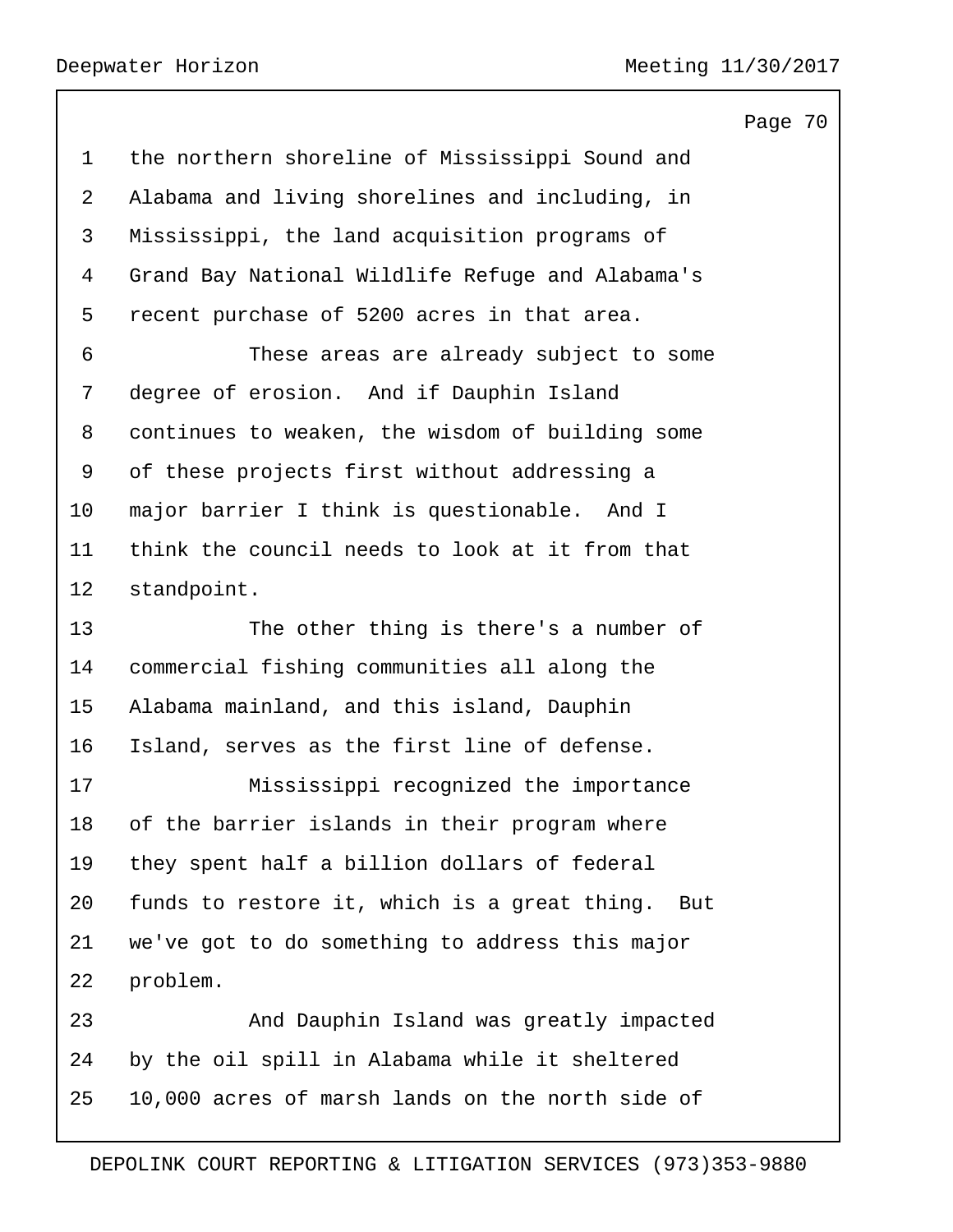Page 71 the island along the mainland. And this demonstrates how important it was. 3 Also, we would not have any oysters in Mississippi Sound if it wasn't for Dauphin Island. That fact was demonstrated after the Katrina hurricane that breached the island, and for about five years we had high salinity waters in the south and no oysters. 9 And I don't believe, Chris, they've totally recovered, even after that breach was closed. MR. FRANKLIN: 13 If you could conclude, Mr. Coffee, I'd appreciate it. MR. COFFEE: 16 Okay. I hope you'll consider and push for that. I could talk a lot more. Chris knows that. 19 Michael, I'd love to go fishing again one day. MR. FRANKLIN: 22 Next individual to come forward to give public comment is Miss Jackie Antalan, Operation Home Care. MS. ANTALAN: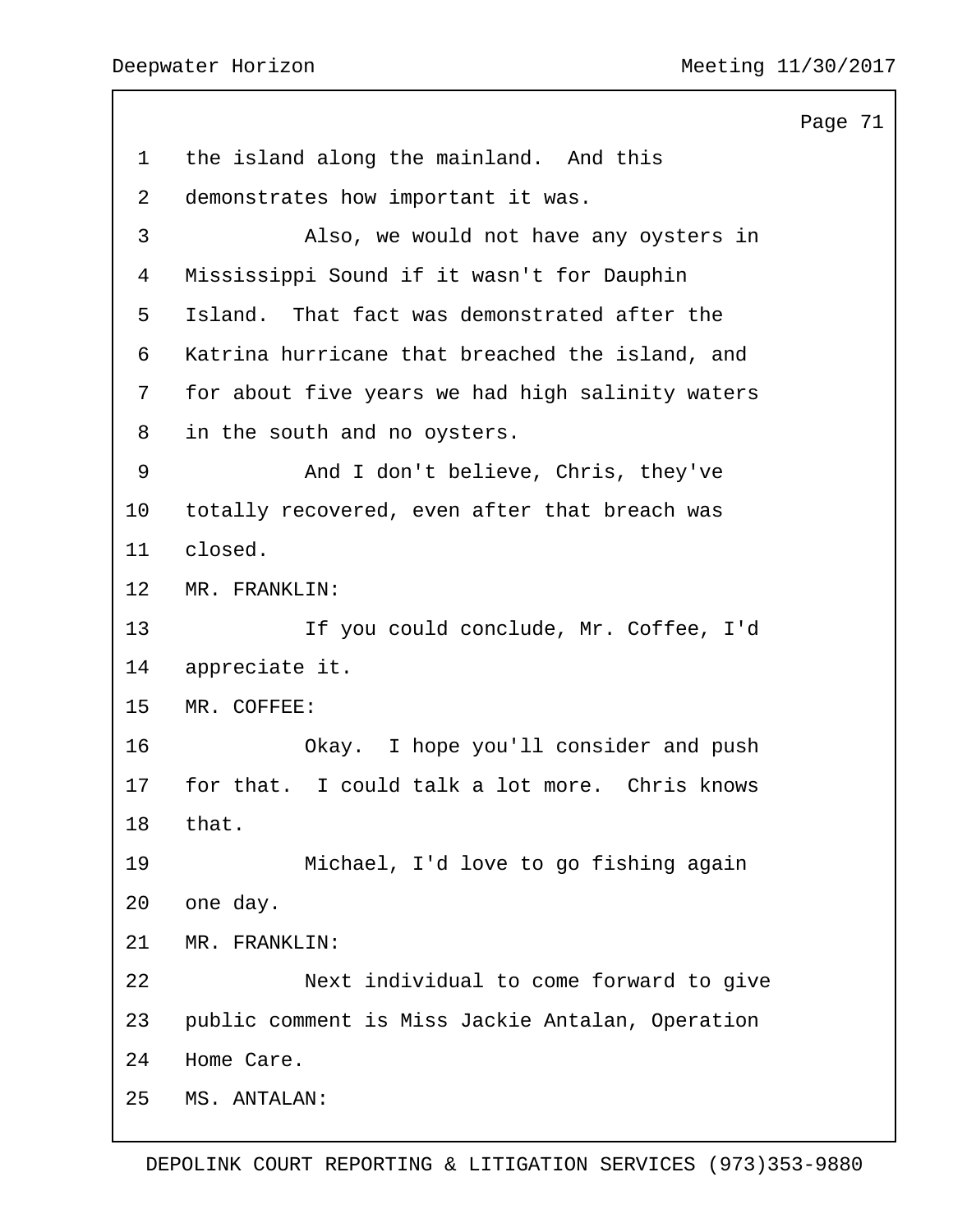Page 72 1 Good evening, everyone. Good evening, everyone. A lot of new faces here. 3 Again, everybody, there continues to be a lack of transparency, outreach, community engagement. It's real nice to hear you say you want our input, but do you really want the community and the citizens' input before you make a decision, not after you made the decision? 9 All of the -- many of the comments from the citizens and the community continues to state you are excluding us. You are making decisions based on just scientific basis, and how it actually relates to what real life experience is and what the real community experience is not being taken into consideration. 16 The TIGs, since the TIGs have been established, there has been a decrease in outreach. There has been a decrease in transparency and accountability. It appears that the TIGs' job is to help the states and the agencies come up with their projects, and once you-all come up with your projects, then you want us to comment on it. But, then again, we don't have any details about the project, so we cannot actually effectively comment.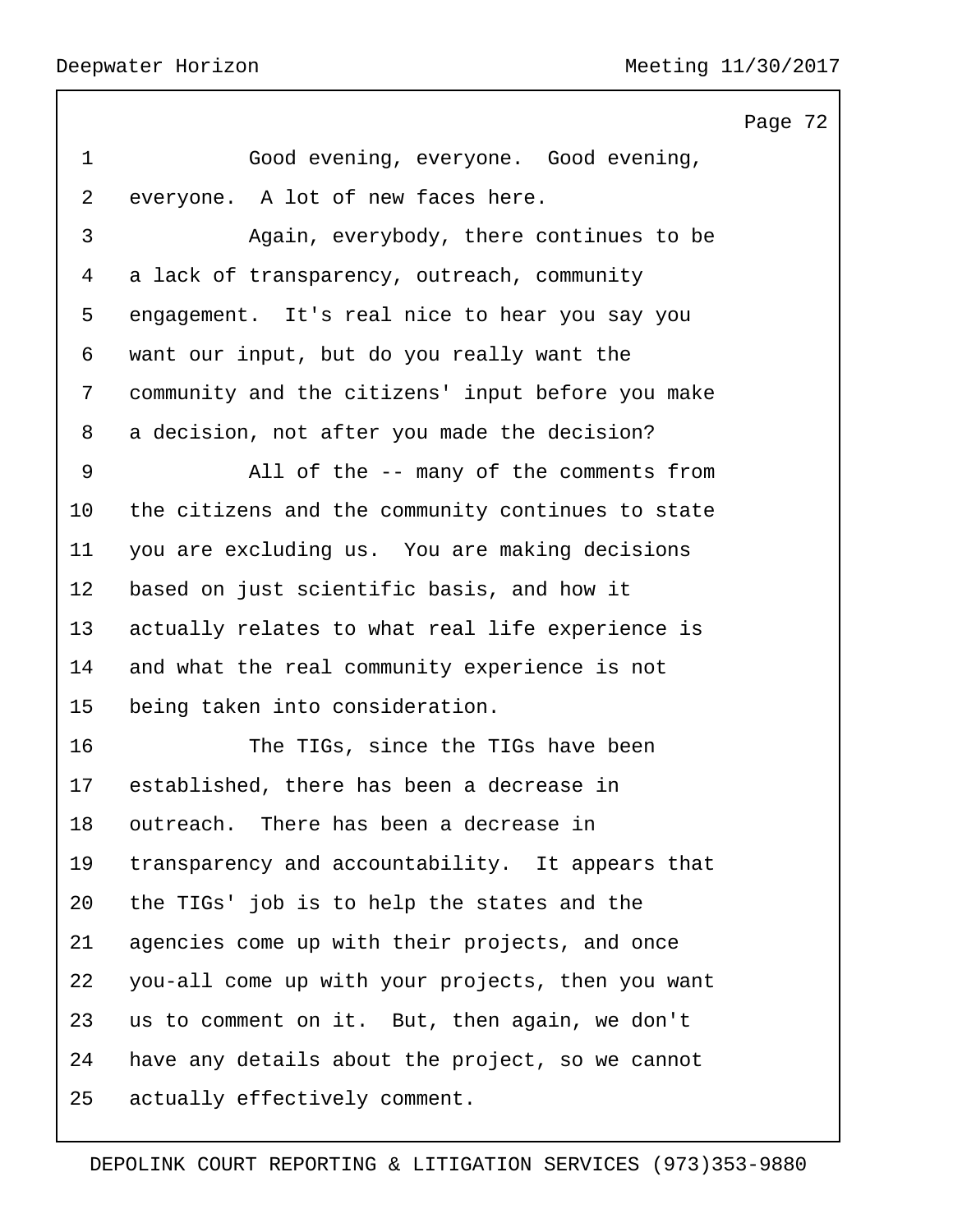Page 73 1 There continues to be a need to build local capacity and resiliency. How much turnover have we had on this council? 4 We were here the day of the oil spill. We will be here after the planning, phase 2, phase 3. We'll have different people coming in, and everybody wants to start over and over and over again and regurgitate the same thing. 9 We know these things. And you-all know we're here, and you have continued to ignore the community, ignore the input and the contributions that the community and citizens can contribute, and discount the benefits of what our community needs and what will continue to happen. 15 We don't need the quick fix. We've had the quick fix. Again, accountability and transparency. We don't believe that there has been any benefit because we don't know. You haven't told us. You've ex- -- there has been millions of dollars expended, but the community, we have no idea of what direct benefits there has been. 23 So it's very important, one, that you look at true meaningful community engagement; two, true transparency; and, three, true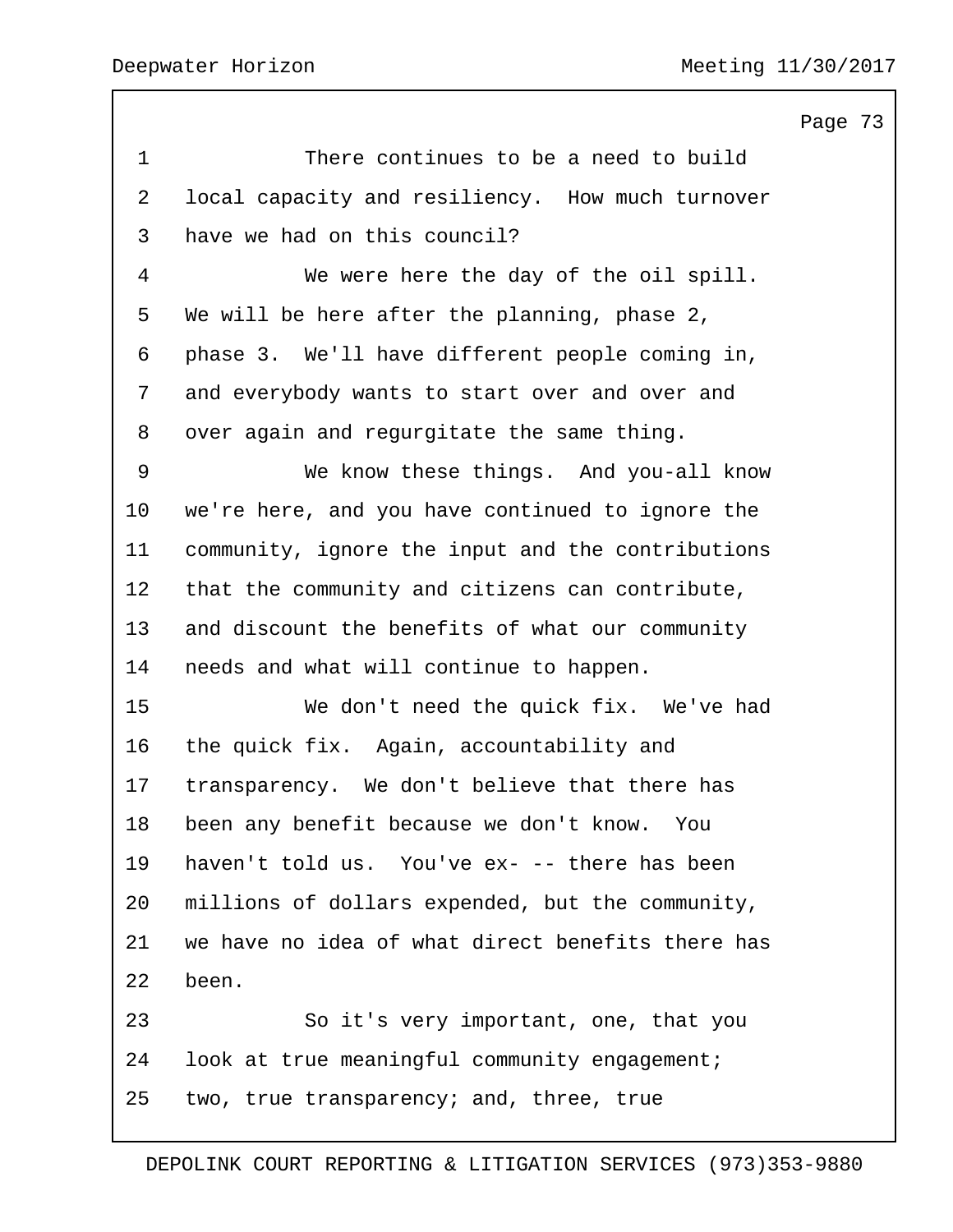```
Page 74
```

| 1              | accountability.                                   |
|----------------|---------------------------------------------------|
| $\overline{2}$ | Thank you.                                        |
| 3              | MR. FRANKLIN:                                     |
| 4              | Thank you, Miss Antalan.                          |
| 5              | Are there any others at this point that           |
| 6              | would like to come forward to make public         |
| 7              | comment?                                          |
| 8              | MR. BERTE:                                        |
| $\mathsf 9$    | I was not gonna say anything, but since           |
| 10             | you asked for the third time, I'm Mark Berte with |
| 11             | the Alabama Coastal Foundation. We're the group   |
| 12             | that is doing the Alabama oyster shell recycling  |
| 13             | program here, and I just wanted to reflect one    |
| 14             | comment, and it's one that I think that y'all     |
| 15             | already knew but continue to do.                  |
| 16             | We learned what to do about our program           |
| 17             | from New Orleans' program, and I found out that   |
| 18             | when we started our program, it was funded        |
| 19             | through the National Fish and Wildlife            |
| 20             | Foundation. The New Orleans program learned it    |
| 21             | from the one in Corpus Christi, Texas.            |
| 22             | So if y'all can keep on looking across            |
| 23             | the state borders for ideas and comments,         |
| 24             | including different ways to engage the community  |
| 25             | in places that are hard to get to the public      |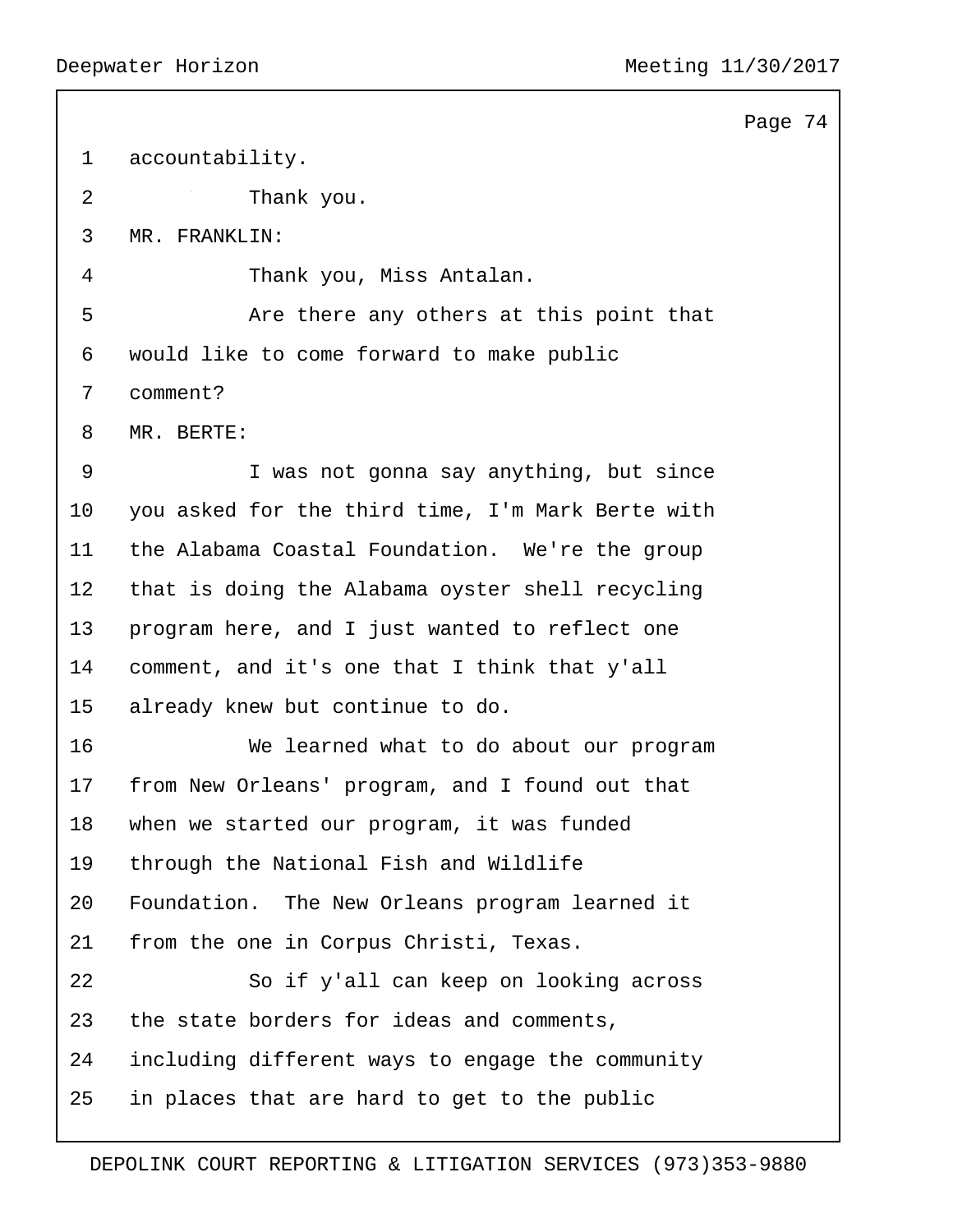|                |                                                   | Page 75 |  |
|----------------|---------------------------------------------------|---------|--|
| $\mathbf 1$    | areas, I think that's really important to do.     |         |  |
| $\overline{2}$ | So I just wanted to offer that up. And            |         |  |
| 3              | I do appreciate y'all taking the time to solicit  |         |  |
| 4              | public comments and to encourage all the groups   |         |  |
| 5              | out there to do their due diligence.              |         |  |
| 6              | MR. FRANKLIN:                                     |         |  |
| 7              | Thank you very much.                              |         |  |
| 8              | I do appreciate everyone's                        |         |  |
| 9              | participation tonight. There was a lot of         |         |  |
| 10             | information. At this time I'd like to turn it     |         |  |
| 11             | over to Mr. Rikard to formally close tonight's    |         |  |
| 12             | meeting.                                          |         |  |
| 13             | MR. RIKARD:                                       |         |  |
| 14             | Thank you, Perry. So at this time                 |         |  |
| 15             | we'll formally close the public comment section.  |         |  |
| 16             | The trustees will be around, as well as           |         |  |
| 17             | representatives of the trustees, at the tables in |         |  |
| 18             | the back, if you have any questions or any other  |         |  |
| 19             | comments. Thank you for taking the time to come   |         |  |
| 20             | out tonight and listen to us to give the updates  |         |  |
| 21             | and to give us your comments and help us to       |         |  |
| 22             | direct how we move in the future.                 |         |  |
| 23             | Thank you very much.                              |         |  |
| 24             | (Public hearing adjourned.)                       |         |  |
| 25             |                                                   |         |  |
|                |                                                   |         |  |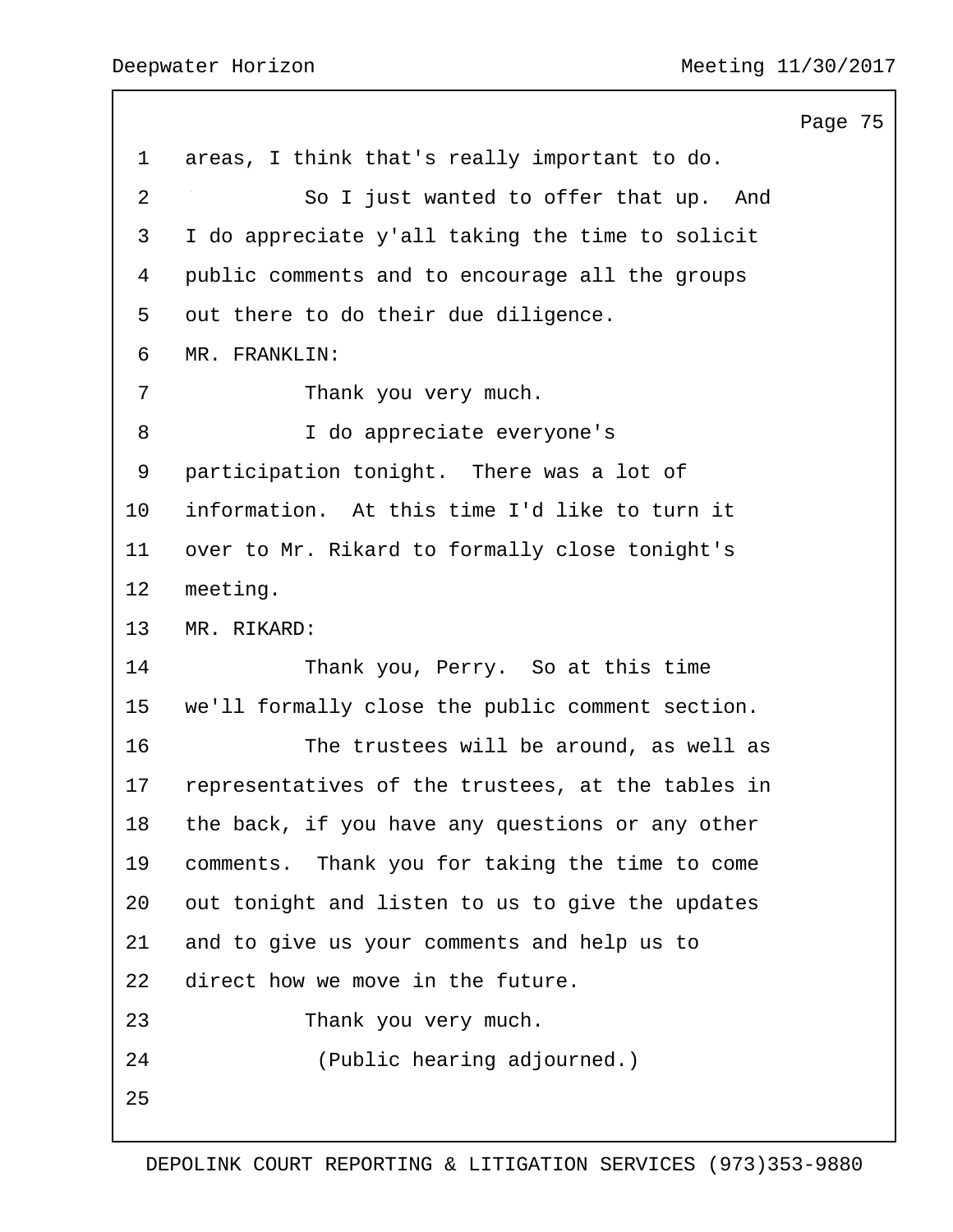|                |                                                         | Page 76 |  |
|----------------|---------------------------------------------------------|---------|--|
| $\mathbf 1$    | CERTIFICATE                                             |         |  |
| $\overline{a}$ | STATE OF ALABAMA)                                       |         |  |
| 3              | COUNTY OF MOBILE)                                       |         |  |
| 4              |                                                         |         |  |
| 5              | I do hereby certify that the above and                  |         |  |
| 6              | foregoing transcript of proceedings in the matter       |         |  |
| 7              | aforementioned was taken down by me in machine          |         |  |
| 8              | shorthand, and the questions and answers thereto        |         |  |
| 9              | were reduced to writing under my personal               |         |  |
| 10             | supervision, and that the foregoing represents a        |         |  |
| 11             | true and correct transcript of the proceedings          |         |  |
| 12             | given by said witness upon said hearing.                |         |  |
| 13             | I further certify that I am neither of                  |         |  |
| 14             | counsel nor of kin to the parties to the action,        |         |  |
| 15             | nor am I in anywise interested in the result of         |         |  |
| 16             | said cause.                                             |         |  |
| 17             | Signed this 13th day of December, 2017.                 |         |  |
| 18             |                                                         |         |  |
| 19             |                                                         |         |  |
| 20             | LOIS ANNE ROBINSON, RDR                                 |         |  |
| 21             | COURT REPORTER, NOTARY PUBLIC                           |         |  |
| 22             | STATE OF ALABAMA AT LARGE<br>ACCR# 352; EXPIRES 9/30/17 |         |  |
| 23             |                                                         |         |  |
| 24             |                                                         |         |  |
| 25             |                                                         |         |  |
|                |                                                         |         |  |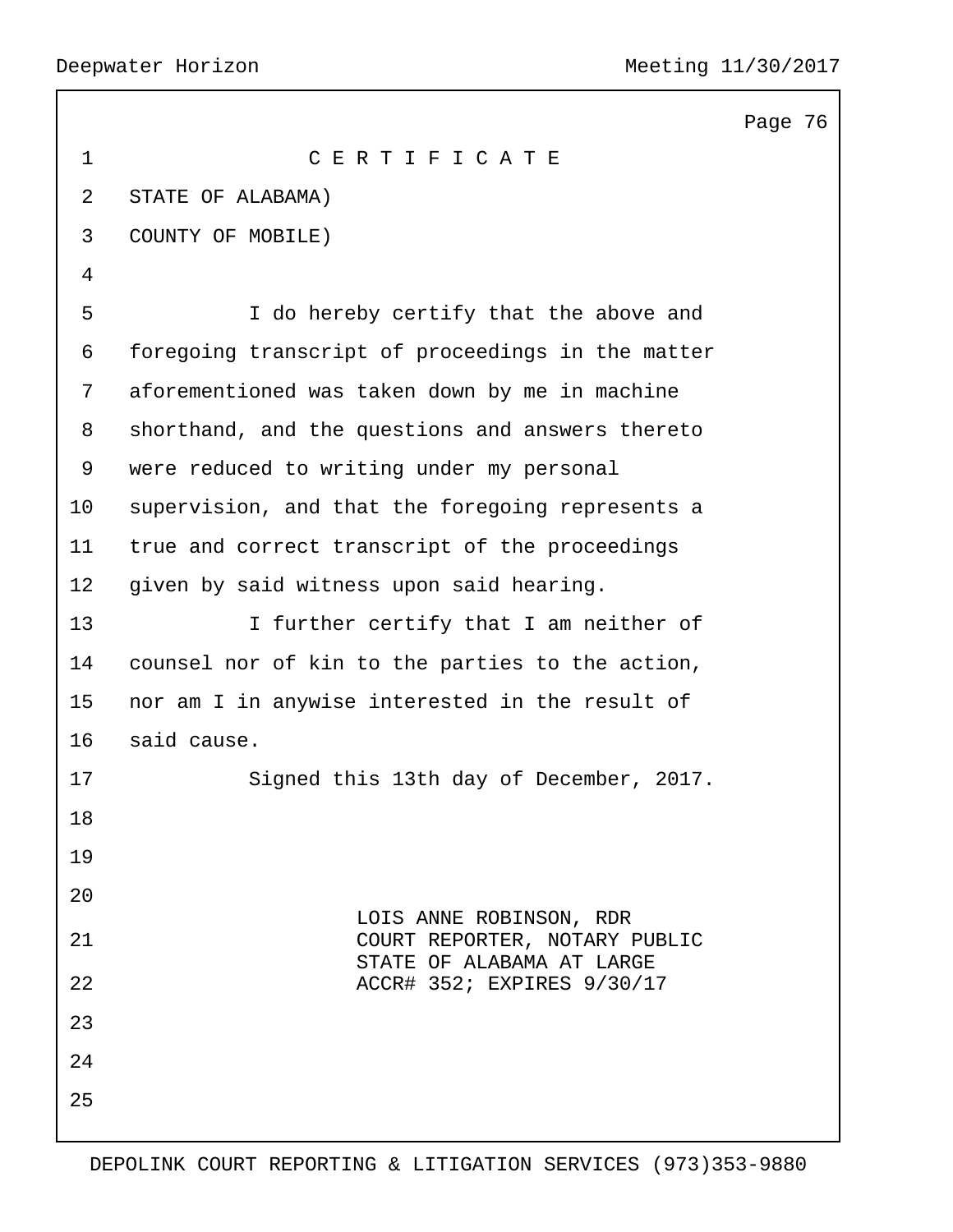| A                            |
|------------------------------|
| able                         |
| 5:15 11:18 16:10 23:20 27:10 |
| 27:19,25 29:13 69:20         |
| accepting                    |
| 15:15                        |
| access                       |
| 19:7 23:24 42:20 62:1        |
|                              |
| accomplish                   |
| 27:11 29:13 56:1             |
| accomplished                 |
| 27:15                        |
| accomplishing                |
| 13:16                        |
| account                      |
| 67:24                        |
| accountability               |
| 13:24 72:19 73:16 74:1       |
| <b>ACCR</b>                  |
| 76:22                        |
| accrued                      |
| 41:9                         |
| achieve                      |
| 63:25                        |
| achieved                     |
| 59:22                        |
| achieving                    |
| 65:1 66:10                   |
|                              |
| acquire<br>62:18             |
|                              |
| acquired                     |
| 62:14                        |
| acquisition                  |
| 22:24 23:3 33:25 34:6 38:17  |
| 70:3                         |
| acreage                      |
| 28:1                         |
| acres                        |
| 33:15 34:8 70:5,25           |
| Act                          |
| 43:25                        |
| action                       |
| 76:14                        |
| activities                   |
| 12:10 17:16 21:11 29:17      |
|                              |

34:21 37:21 42:8,11 45:15 46:2,7,12,23 47:2 48:16 49:9 49:13 **adapt** 63:23 **adaptive** 12:10 14:22,24 15:10 17:14 27:7 32:14 37:9 39:6 41:21 41:24 46:12 49:10 61:4 63:10,18 66:18 67:5 **add** 27:25 31:10 34:2,7 37:4 38:19 62:12 68:15 **addition** 14:16 26:1 38:16 **additional** 4:8 12:9 30:12 44:8 59:25 **Additionally** 64:1 **address** 12:20 14:22 22:19 23:1 47:19 49:18 70:21 **addressed** 11:25 **addressing** 11:1 44:12 70:9 **adjourn** 51:4 **adjourned** 75:24 **Administration** 36:8 **administrative** 27:8 32:14 41:22 42:3 46:10 46:14 49:7 **adopted** 58:7 **advance** 12:13 30:8 50:17,20 51:19 59:11 **advocate** 54:16 **Affairs** 3:24 26:13 **aforementioned**

76:7 **Ag** 31:23 **agencies** 9:17 16:20 35:23 65:5 72:21 **Agency** 8:19 36:14 40:5 **agenda** 7:10 **aggregate** 61:12 **agree** 62:8 **agreed** 11:13 **agricultural** 34:12 **Agriculture** 9:13 16:19 26:16 36:11 40:3 **ahead** 2:4 5:2 51:21,23 59:18 **Alabama** 1:14 5:5,15 6:19 7:1 8:5 10:5 13:11 15:20 16:2,5,8,10,21 16:25 17:5,19,21 18:1,2,7,15 18:18,21 20:22 21:1,9,15 42:23 47:7,15 54:22 61:23 62:7,10 68:19,22 69:1 70:2 70:15,24 74:11,12 76:2,21 **Alabama's** 69:10,14 70:4 **Alabamarestoration.org** 21:9 **alert** 60:10 **Alexis** 65:19,23 **alliance** 53:17 **allocated** 16:25 17:4 21:1 22:10,16 27:1 40:24 41:13,20,23 42:2 **allocation** 32:6 40:21 41:8,12,15,19 46:6 46:9,13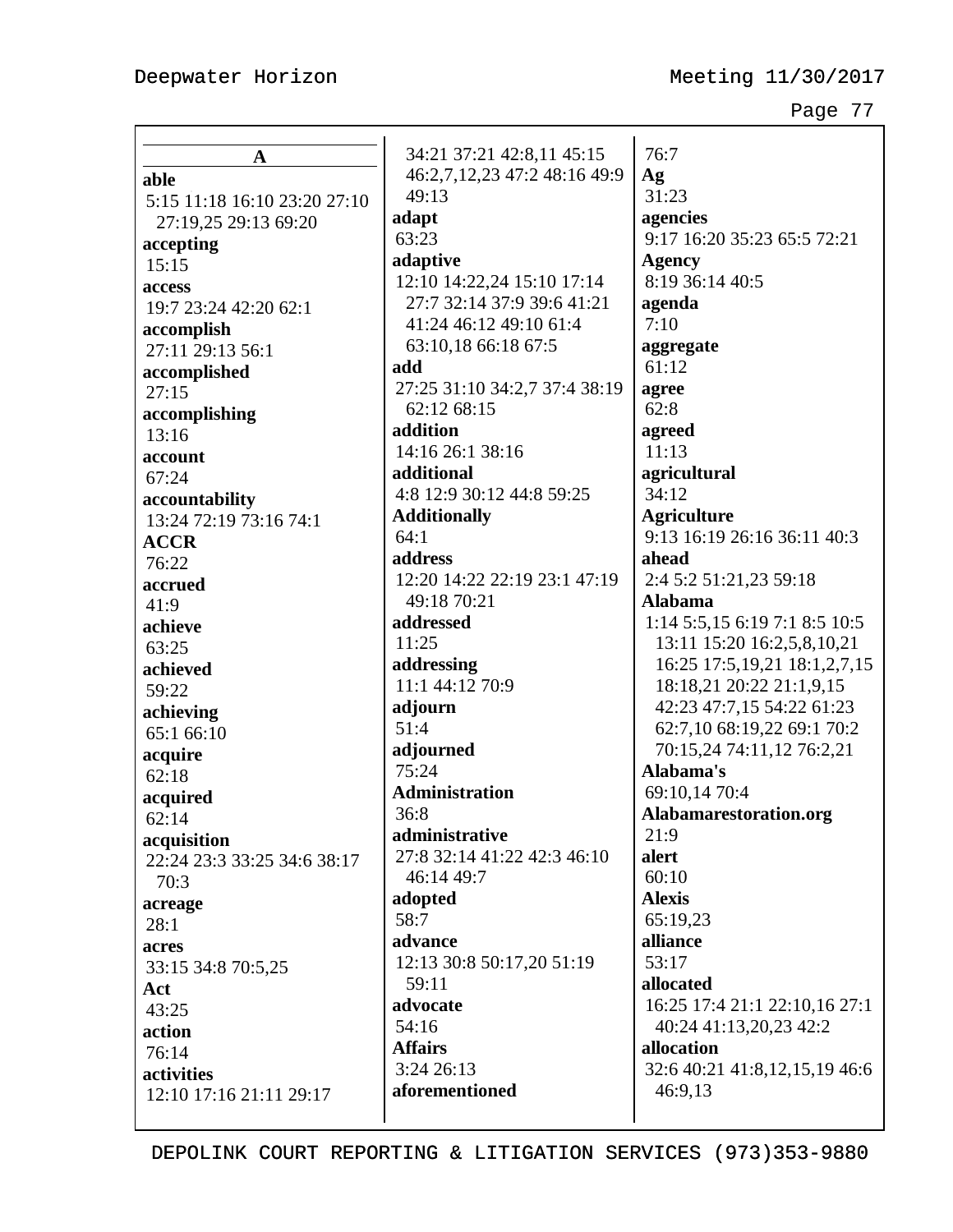| allocations                   | appears                              | assessments                 |
|-------------------------------|--------------------------------------|-----------------------------|
| 26:22 66:4                    | 72:19                                | 11:16                       |
| allow<br>2:15                 | applied<br>41:16                     | assist<br>48:2              |
| allowed                       |                                      | associated                  |
|                               | applies                              |                             |
| 13:22                         | 58:10                                | 19:6                        |
| allows                        | appreciate                           | Atmospheric<br>36:8         |
| 4:13,14,16<br>alternate       | 6:25 7:1,5 8:20 15:25 21:12          | attendance                  |
| 45:8,9                        | 21:19 26:17,17 44:20 45:13           | 4:14 34:19                  |
| alternative                   | 52:13,15 56:3 60:9 71:14<br>75:3,8   | attention                   |
| 54:19                         |                                      | 44:20                       |
| alternatives                  | approach<br>14:18 22:18 30:10 58:7,9 | <b>Audubon</b>              |
| 44:2                          |                                      | 63:3,6                      |
| amenities                     | approaches<br>15:5                   | <b>August</b>               |
| 19:7 33:3,6                   | approved                             | 30:19                       |
| American                      | 11:20 17:16,18 19:21 25:4            | authoritative               |
| 3:12                          | 29:15 41:16 67:9                     | 53:6                        |
| amount                        | approximately                        | <b>Authority</b>            |
| 36:16                         | 12:4 22:10,11 46:5                   | 8:25                        |
| ample                         | <b>April</b>                         | AV                          |
| 51:10                         | 11:6,13 12:2 59:13                   | 2:16                        |
| Amy                           | area                                 | available                   |
| 16:6,7 22:7                   | 5:19 13:14 19:15 34:9,14             | 11:14 14:10,15              |
| analysis                      | 39:21,23 40:9 42:1 43:21             | avian                       |
| 68:4                          | 44:16,25 45:25 55:9,15 60:2          | 47:5                        |
| Angela                        | 69:3,15 70:5                         | avoid                       |
| 36:1                          | areas                                | 55:16                       |
| <b>ANNE</b>                   | 13:10, 12, 23, 25 14:19 28:10        |                             |
| 76:20                         | 38:25 39:10,11 63:19 70:6            | $\bf{B}$                    |
| annual                        | 75:1                                 | $\bf{B}$                    |
| 2:9,10 14:9,12 34:17,18       | <b>Arthur</b>                        | 19:17                       |
| answers                       | 38:21                                | back                        |
| 76:8                          | artificial                           | 13:5 16:14 17:1 30:13 31:22 |
| <b>Antalan</b>                | 33:17 37:17                          | 33:11 49:23 75:18           |
| 71:23,25 74:4                 | <b>Ashley</b>                        | background                  |
| anticipate                    | 39:25                                | 8:1 32:4                    |
| 24:23 28:21 29:1,9,23 30:7,10 | aside                                | bad                         |
| 30:16 34:25 60:7              | 12:8 36:22                           | 57:18                       |
| anymore                       | asked                                | bake                        |
| 37:7                          | 4:11 18:16 74:10                     | 33:2                        |
| anywise                       | assessing                            | <b>Baldera</b>              |
| 76:15                         | 11:9,12                              | 65:20,21,23 68:12           |
| apologize                     | <b>Assessment</b>                    | <b>Baldwin</b>              |
| 13:1                          | 1:5 2:9 5:14 6:22 10:19 16:3         | 5:25 18:4                   |
|                               |                                      |                             |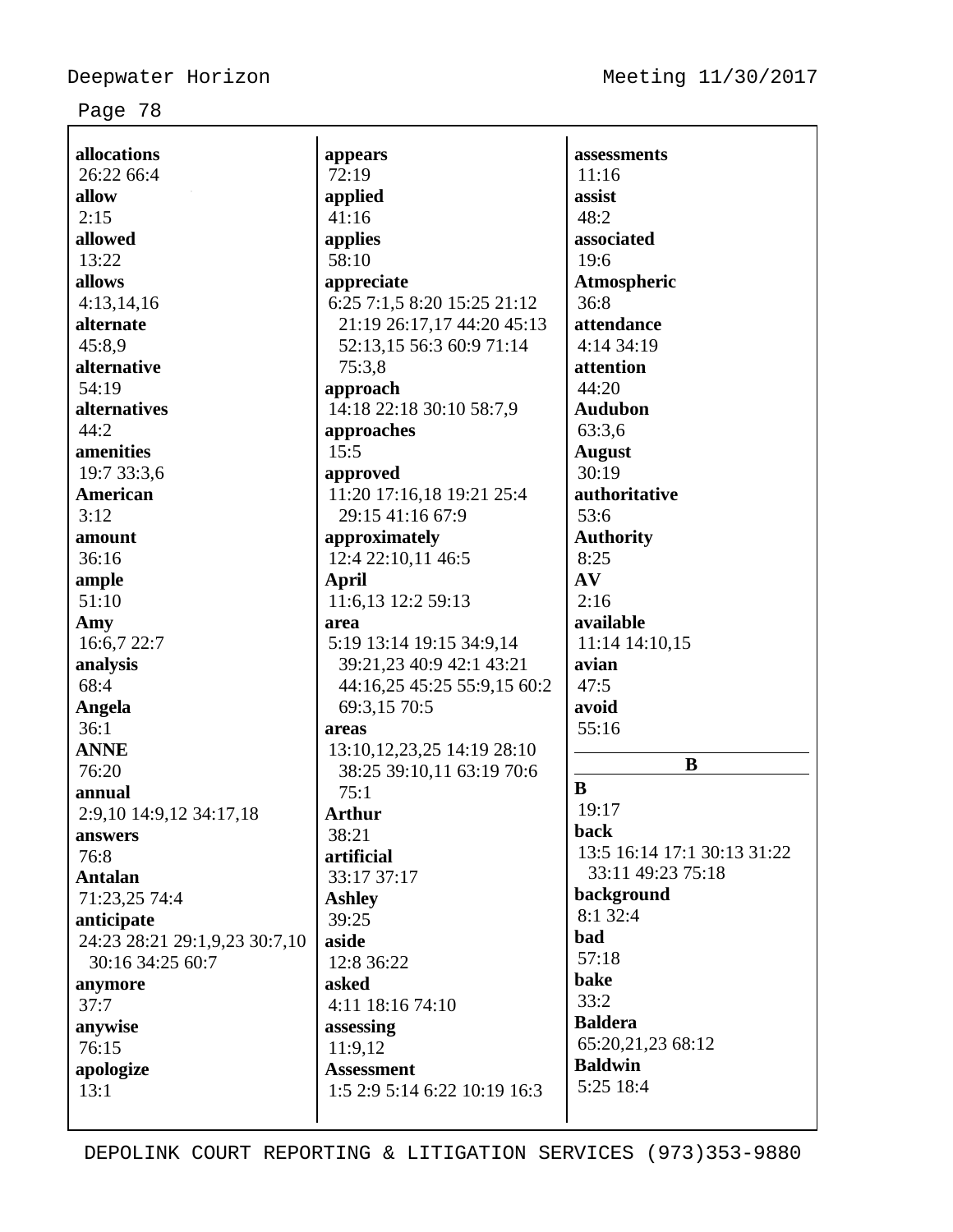| <b>Barataria</b>              | beı            |
|-------------------------------|----------------|
| 29:18 30:8                    | 53             |
| barrier                       | beı            |
| 15:4 28:14,17 69:14 70:10,18  | 26             |
| based                         | beı            |
| 66:18 72:12                   | 48             |
| basic                         | Be             |
| 13:10                         | 41             |
| basic-                        | Bei            |
| 37:14                         | 74             |
| basically                     | Be             |
| 10:12 28:18 36:22 37:4,9,15   | 52             |
| 38:1,5,19 57:12               | bes            |
| <b>Basin</b>                  | 21             |
| 30:9                          | bet            |
| basins                        | 28             |
| 29:19                         | big            |
| <b>basis</b>                  | 64             |
| 72:12                         | bik            |
| Bay                           | 42             |
| 33:10,11,11,11,24 34:3,4,5,9  | bill           |
| 69:15,17 70:4                 | 11             |
| <b>Bayfront</b>               | 2              |
| 19:11                         | Bil            |
| bayside                       | 32             |
| 23:23                         | bio            |
| beach                         | 48             |
| 19:17 22:22 38:14 42:17       | bir            |
| beaches                       | 47             |
| 11:24 15:3 37:20,24 47:20     | bir            |
| beachfront                    | 10             |
|                               | 4              |
| 33:4,5                        |                |
| began<br>43:11                | bit<br>6:1     |
|                               |                |
| beginning                     | $\overline{c}$ |
| 11:6 21:5 24:10 42:17,19 52:7 | $\overline{2}$ |
| behalf                        | Bla            |
| 35:17 45:11 59:5              | 9:2            |
| believe                       | bla            |
| 13:4 15:13 31:5 49:23 57:7    | 4:1            |
| 71:9 73:17                    | Bla            |
| Ben                           | 5:4            |
| 22:6                          | blo            |
| <b>Bendick</b>                | 57             |
| 58:1,2,3,23                   | blo            |
|                               |                |

**beneficial**  $:24$ **benefit**  $2:767:1073:18$ **benefits** 48:25 60:8 64:5 73:13,21 **Benthic** 41:7 **Berte** 74:8,10 **Berthelot** 52:9,11,12 53:10 **best** 21:15 31:16 43:20,24 **better**  $:1,60:7$ **biggest**  $:24$ **bike** 42:20 **billion** 11:14,22 12:5,5,6,7,9 26:23 27:1 70:19 **Biloxi**  $:25$ **biological**  $:10$ **bird** 47:8 64:9 **birds** :24 20:5 30:21 39:11 40:10 41:6 46:4 48:2 49:14 67:18 6:14 12:14 17:3 22:1 23:22 26:10 27:9,10,11,13,13 29:11,12 42:6 **Blanchard** 9:22,23  $n**k**$ 4:19,21 **Blankenship** 5:4,8,9 8:4 10:2,3 15:21 **blow-off** 57:8  $b$ **wn** 

57:9 **blue** 4:12,12,24 50:25 **boardwalks** 33:2 **boating** 11:2 **Bob** 58:3 **bodies** 64:15 65:4 **Bon** 42:22 **Bonanno** 8:17,18 40:4 **booth** 45:24 **booths** 45:25 **border** 38:21,22,23 **borders** 74:23 **boss** 31:14 **boundaries** 67:17 **BP** 2:19 11:13 12:4 14:13 24:24 53:22 **Bradberry** 26:11 **Bradley** 53:11,13,14 56:5 **breach** 71:10 **breached** 71:6 **breadth** 38:24 **break** 26:21 **breakout** 34:21 **breaks**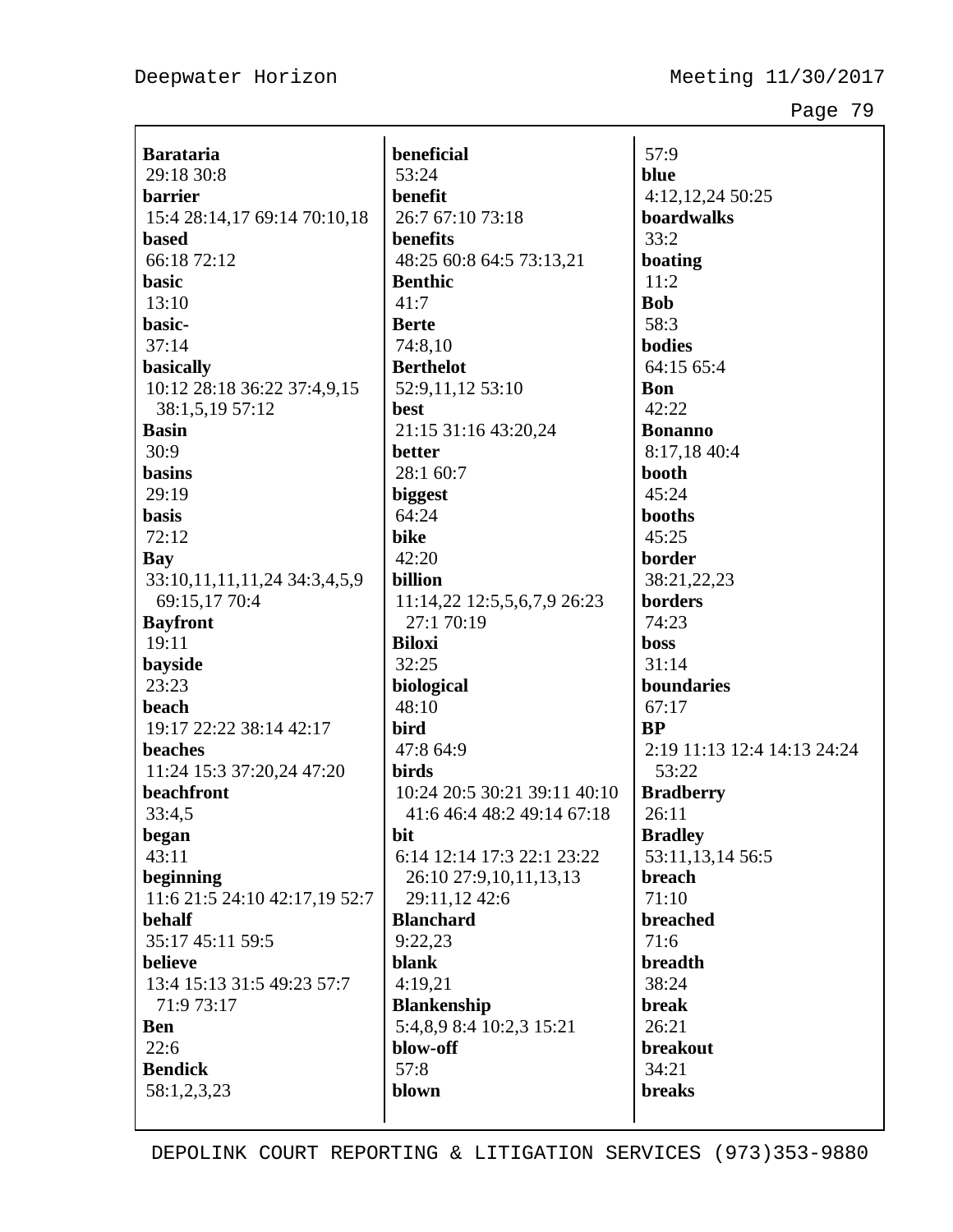| 13:9,13                   | 44:2 68:13                   | 4:21 63:24               |
|---------------------------|------------------------------|--------------------------|
| breeding                  | called                       | changes                  |
| 47:5                      | 41:10 47:12                  | 54:13                    |
| <b>Breton</b>             | capacity                     | changing                 |
| 29:3                      | 73:2                         | 69:23                    |
| <b>Brian</b>              | card                         | chapter                  |
| 31:18                     | 4:12, 12, 24 50:25 68:13, 17 | 68:19,22                 |
| <b>Brian's</b>            | cards                        | chart                    |
| 31:19                     | 4:17,18                      | 17:1,15 22:14            |
| brief                     | Care                         | check                    |
| 48:7                      | 71:24                        | 4:15                     |
| briefly                   | case                         | <b>Chenier</b>           |
| 7:10                      | 3:16                         | 29:7                     |
| bring                     | categories                   | Chip                     |
| 4:24 68:17                | 13:13                        | 36:6                     |
| <b>broad</b>              | category                     | chosen                   |
| 12:23 64:5                | 13:9 37:5,7,16               | 64:21                    |
| broken                    | <b>Cathleen</b>              | <b>Chris</b>             |
| 13:3 41:23                | 52:9,12                      | 5:4 6:25 8:12 10:3 15:19 |
| <b>Brownsville</b>        | cause                        | 16:17 21:19,20 25:7 31:7 |
| 38:23                     | 76:16                        | 45:6,11 68:23 71:9,17    |
| bucket                    | Causeway                     | <b>Christi</b>           |
| 17:9                      | 32:24                        | 74:21                    |
| build                     | celebrate                    | <b>Chunky</b>            |
| 73:1                      | 57:1,16                      | 34:14                    |
| building                  | cell                         | circle                   |
| 42:16 66:20 67:1 70:8     | 2:14                         | 51:15,17                 |
| <b>business</b>           | center                       | circumstances            |
| 53:16                     | 32:20 33:1                   | 23:13                    |
| businesses                | central                      | citizens                 |
| 53:18                     | 60:19 61:2                   | 72:10 73:12              |
| busy                      | certainly                    | citizens'                |
| 5:22 9:20 11:9            | 35:14,18 37:10 48:18 57:1,15 | 72:7                     |
| buy                       | 57:16                        | clarification            |
| 23:25                     | certify                      | 4:8                      |
| bycatch                   | 76:5,13                      | clear                    |
| 42:14                     | chair                        | 53:24                    |
|                           | 21:23 31:16                  | clockwise                |
| $\mathbf C$               | Chairman                     | 36:21                    |
| $\mathbf C$               | 6:21                         | close                    |
| 19:18 76:1,1              | challenge                    | 75:11,15                 |
| calendar                  | 64:25                        | closed                   |
| 53:3                      | chance                       | 71:11                    |
| call                      | 36:3 45:23 69:23             | closely                  |
| 4:17 24:14 26:9 38:1 43:3 | change                       | 40:17                    |
|                           |                              |                          |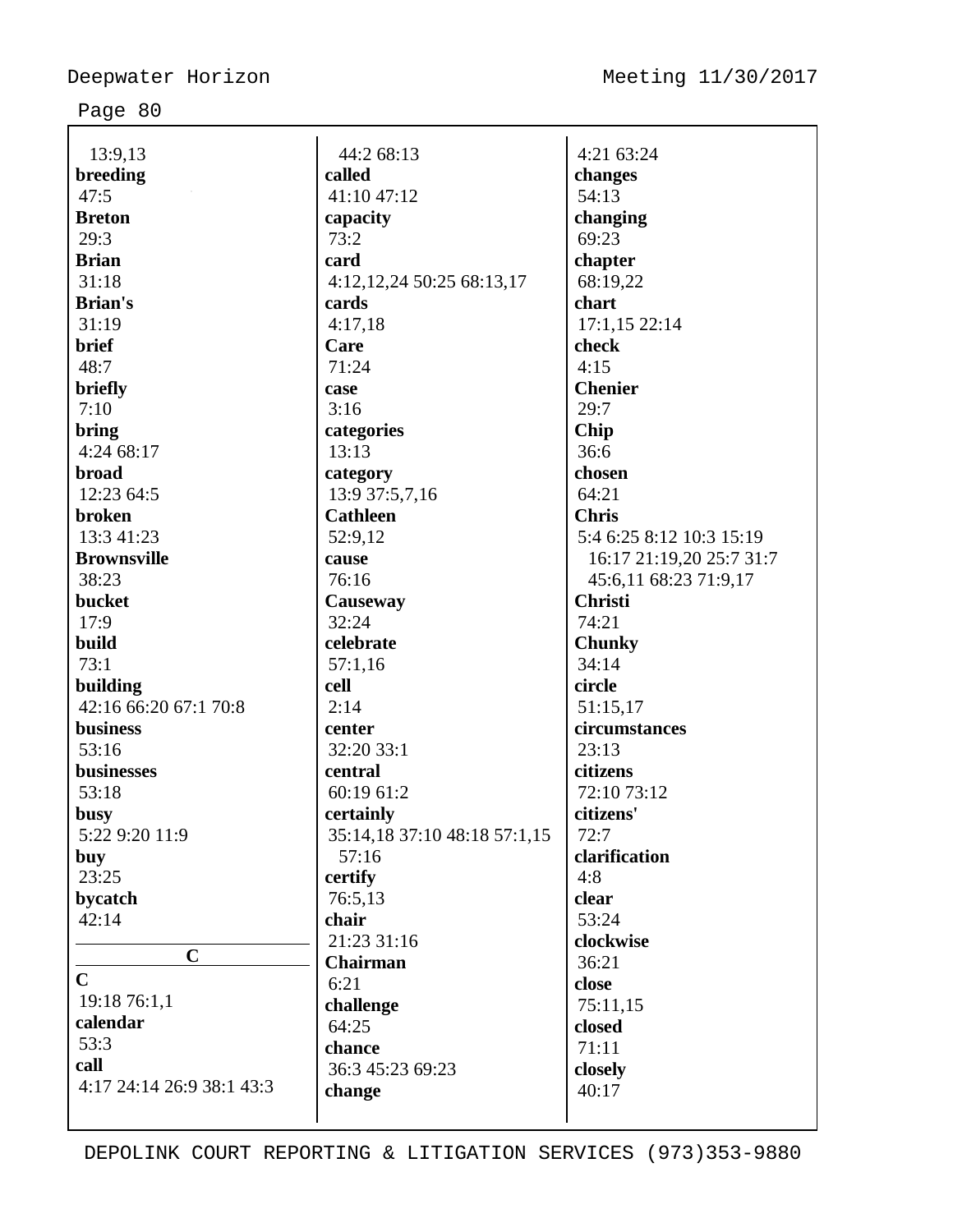Deepwater Horizon Meeting 11/30/2017

Page 81

| closures                                                 | 18:22,25 20:9 24:4 29:23,24   | 64:6                          |
|----------------------------------------------------------|-------------------------------|-------------------------------|
| 22:22,22                                                 | 44:4 50:11,19,24 51:11,24     | components                    |
| <b>Club</b>                                              | 53:3 61:14 63:8 66:1 68:9,16  | 47:18                         |
| 68:18,23                                                 | 71:23 72:23,25 74:7,14        | comprehensive                 |
| <b>Coalition</b>                                         | 75:15                         | 20:6 42:3 53:6 56:11          |
| 56:7                                                     | commentors                    | comprehensively               |
| coast                                                    | 50:15                         | 64:3                          |
| 23:5,24 25:2,24 28:15 29:6                               | comments                      | concern                       |
| 38:18,25 53:19 61:18,21                                  | 3:9 8:15,21 9:3,9,14 10:6     | 55:1 56:19                    |
| 69:10                                                    | 18:25 20:10 24:7 25:7 26:6    | concerned                     |
| coastal                                                  | 31:2 35:14 52:1,7 59:18 66:1  | 54:11                         |
| 8:24 17:11 18:6 20:2 23:25                               | 72:9 74:23 75:4,19,21         | concerns                      |
| 26:12 27:4 28:11 29:18                                   | <b>Commerce</b>               | 30:3 54:1 57:10               |
| 32:11 34:8 37:1 39:10 40:23                              | 8:13                          | conclude                      |
| 40:24 74:11                                              | commercial                    | 51:3 71:13                    |
| <b>Coffee</b>                                            | 53:12,15,17 55:4 70:14        | concludes                     |
| 68:18,20,21 71:13,15                                     | <b>Commission</b>             | 7:21 49:22                    |
| colleagues                                               | 21:23 35:24                   | condition                     |
| 9:7                                                      | <b>Commissioner</b>           | 10:25                         |
| collection                                               | 5:5 8:4 10:4                  | conditions                    |
| 61:10                                                    | common                        | 12:11                         |
| <b>Collier</b>                                           | 15:15                         | conduct                       |
| 6:4                                                      | communication                 | 41:24 42:2 44:7               |
| column                                                   | 49:1 65:6                     | conducted                     |
| 41:2                                                     | communities                   | 34:18                         |
| combination                                              | 41:7 70:14                    | conducting                    |
| 56:25                                                    | community                     | 40:12 41:25 46:17             |
| combined                                                 | 24:12 72:4,7,10,14 73:11,12   | <b>Congress</b>               |
| 11:22                                                    | 73:13,20,24 74:24             | 56:17 57:14                   |
| come                                                     | compensate<br>18:16 20:21     | congressional<br>56:17        |
| 2:4 4:15,23 5:13 9:20 25:22<br>30:11 51:1,22 60:20 61:17 |                               |                               |
| 62:23 63:2 65:19 71:22                                   | compensating<br>10:15         | consequences<br>55:17         |
| 72:21,22 74:6 75:19                                      | compensation                  | Conservancy                   |
| comfortable                                              | 10:21                         | 58:1,4 61:18,22 65:20,24 68:3 |
| 2:5                                                      | complete                      | conservation                  |
| coming                                                   | 11:16 27:19                   | 5:6 10:4 16:7 21:22 32:8      |
| 9:14 42:25 50:20 56:20 57:19                             | completed                     | 34:12 48:15 58:14 61:24       |
| 73:6                                                     | 18:11 20:8 23:12 28:9,20 29:8 | 62:12                         |
| Commencing                                               | 33:13 38:5 54:3 68:4          | conserve                      |
| 1:11                                                     | completely                    | 17:9 27:2 36:23               |
| commend                                                  | 9:8                           | consider                      |
| 25:24 61:23                                              | completion                    | 71:16                         |
| comment                                                  | 29:1,14 61:3                  | consideration                 |
| 3:3,5,5 4:16 7:19,24 10:7                                | compliment                    | 18:25 48:18 72:15             |
|                                                          |                               |                               |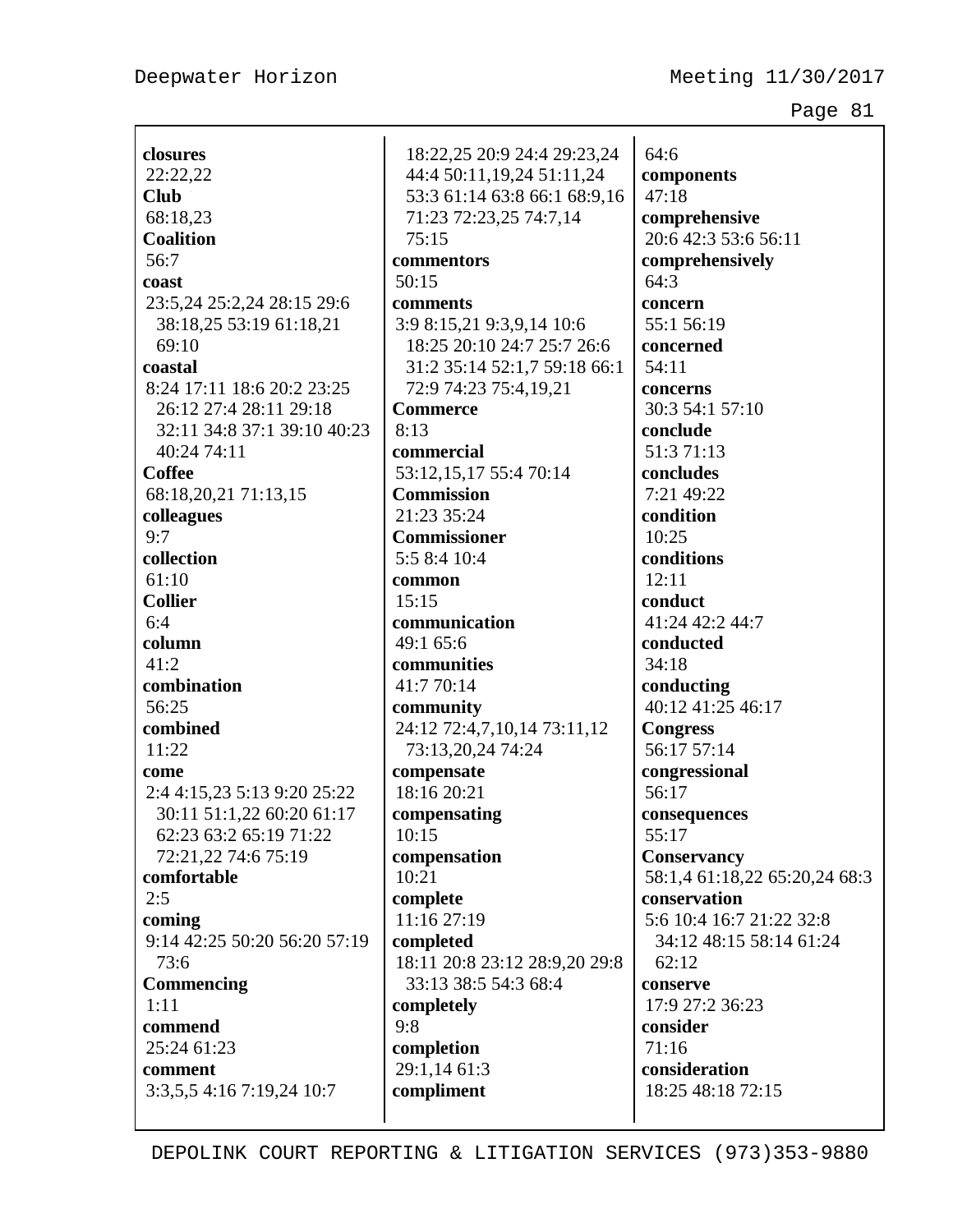$\overline{\phantom{a}}$ 

| considerations            | 67:14                         | 19:9 61:24                      |
|---------------------------|-------------------------------|---------------------------------|
| 48:19                     | coordinating                  | cover                           |
| considering               | 15:8 58:8 65:9,10,11          | 44:18                           |
| 18:22 49:3                | coordination                  | covering                        |
| consist                   | 14:3,5 46:25 48:23 60:4 64:23 | 24:23                           |
| 38:8                      | 67:20                         | <b>CRC</b>                      |
| consistency               | coordinator                   | 1:24                            |
| 14:18                     | 21:21                         | create                          |
| consistent                | copies                        | 23:25 58:14 65:6                |
| 14:18 63:14               | 13:5                          | <b>Creation</b>                 |
| consists                  | copy                          | 27:21                           |
| 38:645:16                 | 13:6 50:3                     | criteria                        |
| constructed               | corals                        | 43:25 52:23                     |
| 69:25                     | 40:11                         | critical                        |
| construction              | corps                         | 44:12 59:12 63:13,22 69:16      |
| 23:15 28:20 29:1,5,8 55:8 | 58:14                         | <b>cross</b>                    |
| contact                   | Corpus                        | 47:18                           |
| 45:7                      | 74:21                         | cross-TIG                       |
| content                   | correct                       | 14:20 46:22 49:10 63:11         |
| 14:10                     | 76:11                         | crowd                           |
| context                   | cost                          | 6:12,13                         |
| 59:25                     | 11:22 19:2 28:2               | <b>CRR</b>                      |
| continue                  | costs                         | 1:24                            |
| 17:22 20:20 21:4,7 39:2,8 | 66:22                         | cultch                          |
| 44:7,9 47:2 49:13 59:19   | council                       | 18:2 28:5, 10 33:14 54:6, 8, 17 |
| 60:17 67:14 69:20 73:14   | 1:6 2:19 4:3,4,5 5:14 6:7,22  | cumulative                      |
| 74:15                     | 7:12,14 9:18 10:13 14:2,14    | 60:8 68:4                       |
| continued                 | 21:8 31:15 46:15,16,18,21     | current                         |
| 12:13 14:23 32:16 33:12   | 49:8 58:7 60:23 65:10 67:2    | 17:20 21:23 42:7 47:2           |
| 37:11 49:7 59:17 73:10    | 68:25 69:11 70:11 73:3        | currently                       |
| continues                 | <b>Council's</b>              | 23:13 28:25 30:15 33:23 42:9    |
| 70:8 72:3,10 73:1         | 2:9 3:23 14:24                | 43:1                            |
| continuing                | Councilman                    |                                 |
| 20:19 42:24 44:5          | 6:6,7                         | D                               |
| contract                  | counsel                       | D                               |
| 58:13                     | 76:14                         | 29:3,16                         |
| contribute                | County                        | damage                          |
| 73:12                     | 5:25 6:2 18:4 19:12 24:3      | 1:5 2:8 5:14 6:22 10:19 16:3    |
| contributions             | 28:24 32:18,20,21 34:4,9      | 26:25 58:18                     |
| 73:11                     | 76:3                          | damages                         |
| conversation              | course                        | 11:12 58:11                     |
| 6:16 7:23                 | 11:13 28:22 45:22             | Dan                             |
| conversations             | court                         | 16:13,13 31:21                  |
| 9:9 50:14                 | 1:24 3:7 52:1 76:21           | data                            |
| coordinate                | Cove                          | 15:7 61:10,10,12                |
|                           |                               |                                 |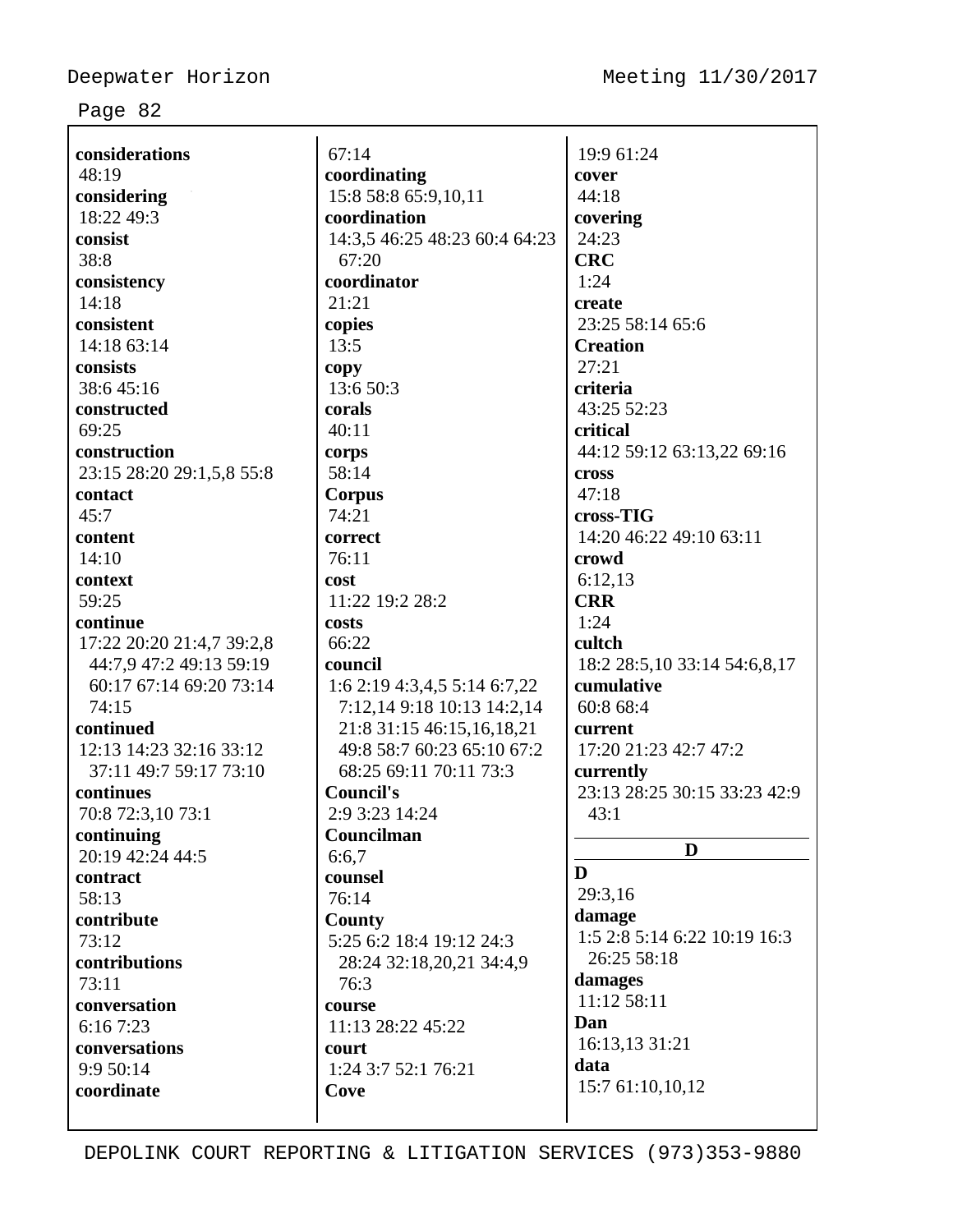Deepwater Horizon Meeting 11/30/2017

Page 83

**date** 8:1 23:11 **Dauphin** 6:4 19:14,17 69:2 70:7,15,23 71:4 **David** 6:1 **Davis** 5:24,25 **day** 5:12 71:20 73:4 76:17 **days** 11:7 57:9 60:22 **dead** 55:22 **deadline** 24:8 **dealing** 25:20 38:13 **deals** 69:11 **dealt** 18:19 37:19 **December** 24:4 29:24 76:17 **decision** 72:8,8 **decision-makers** 56:15 57:4 **decision-making** 52:19 **decisions** 57:6,12,21 72:11 **decrease** 72:17,18 **dedicated** 45:20 **dedication** 65:15 **deep** 40:11 41:7 **Deepwater** 1:4 2:8,18 10:17 26:23 60:16 **defense** 52:9,13 70:16

**definitely** 52:14 54:20 **degree** 70:7 **delayed** 67:8 **demonstrated** 71:5 **demonstrates**  $71:2$ **Department** 5:5 8:13 9:13,24 10:4 16:6,15 16:18 26:14,16 31:9,18,23 36:6,10 40:1,3 45:5 **DEQ** 31:14 **described** 20:20 **design** 19:13 29:16 38:9 39:5 42:19 **detailed** 43:22 59:14 **details** 35:8 64:20 72:24 **determine** 10:19 49:15 64:4 **develop** 20:21 46:23 49:4 59:20 64:17 **developed** 44:3 48:1,3 59:24 **developing** 15:7 52:24 64:7 **development** 12:24 55:19 59:22 62:17 64:8 **Diane** 16:16 **Dianne** 16:15 **died** 54:10 **difference** 4:4 **differences** 13:25 **different**

13:14,23 19:22 51:9 73:6 74:24 **difficult** 17:3 **diligence** 75:5 **diminished** 55:15 **direct** 73:21 75:22 **director** 3:24 9:24 31:8,14 53:15 61:21 65:23 **discontinue** 54:17 **discount** 73:13 **discuss** 49:19 **discussed** 18:15 **discussions** 34:23 **dispersant** 56:24 57:11 **disposal** 50:10 **distribute** 57:2 **distribution**  $48:12$ **DIVER** 14:11 15:7 23:19 **divided**  $40:25$ **document** 67:11 **documents** 48:1 67:21 **DOI** 22:6 **doing** 11:11 23:18 42:24 74:12 **Doley** 8:11,12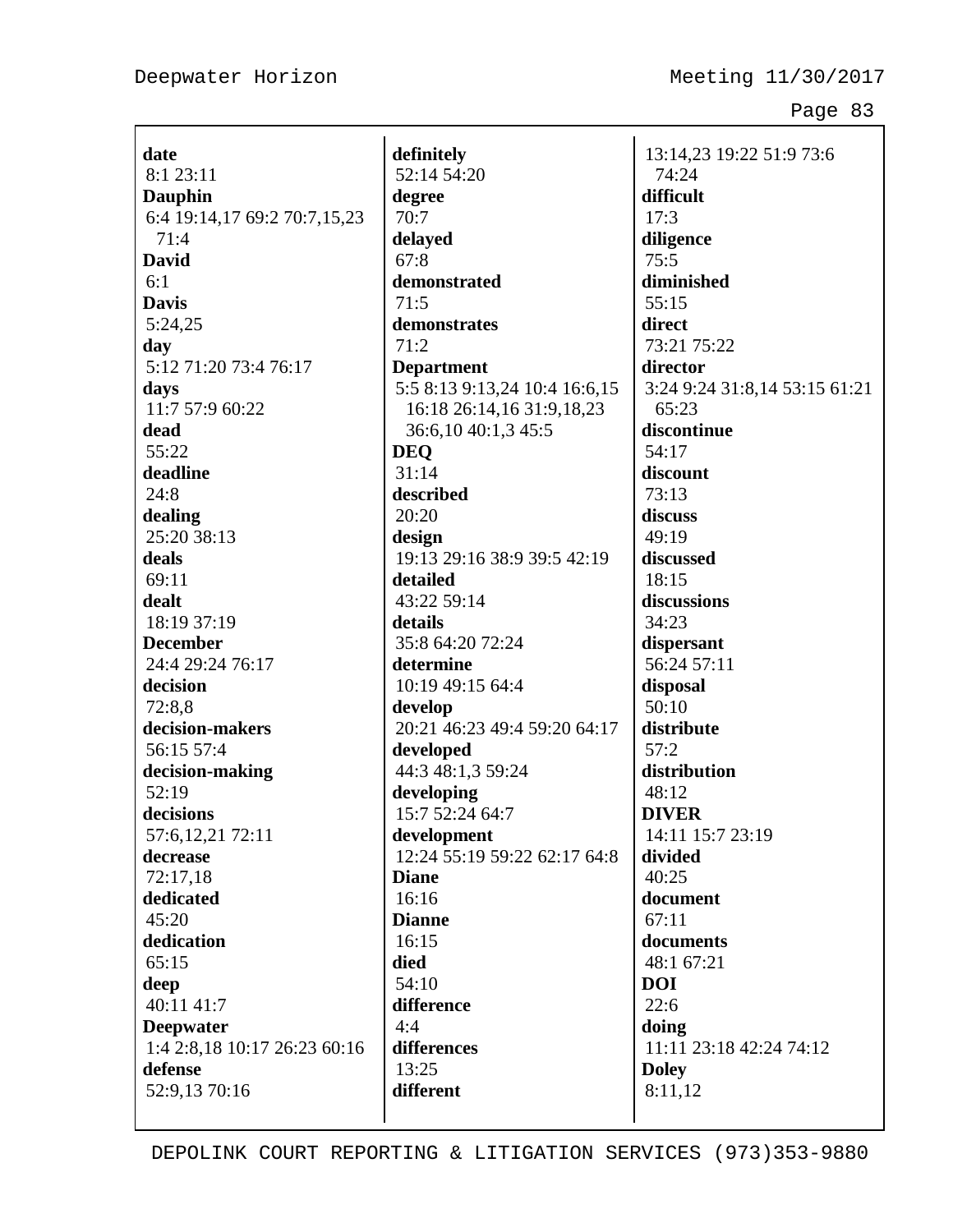| dollar                        | 7:3                           | 5:21 6:9                    |
|-------------------------------|-------------------------------|-----------------------------|
| 34:7                          | earlier                       | elevate                     |
| dollars                       | 7:20 25:3 31:22 45:25 47:24   | 57:18                       |
| 11:14 17:18 19:14 36:20 37:8  | early                         | <b>Ellis</b>                |
| 59:21 62:17,18 70:19 73:20    | 11:17 12:8 15:15 17:17,24     | 8:22,23 25:10               |
| Don                           | 20:11,13 22:12 23:10 27:11    | else's                      |
| 35:21                         | 27:14,18 28:4,13 30:2 32:16   | 31:1                        |
| door                          | 36:17 37:6,13,14 41:10,17     | emailed                     |
| 24:11                         | 42:10 47:4,11,17 54:4 58:15   | 60:18                       |
| double                        | easements                     | emails                      |
| 62:13                         | 62:12                         | 60:20                       |
| Doug                          | easier                        | employed                    |
| 26:15 36:13                   | 32:2                          | 61:11                       |
| doughnut                      | east                          | enabling                    |
| 26:21 36:16                   | 28:18                         | 60:5                        |
| downtown                      | echo                          | encourage                   |
| 5:17,19                       | 30:25                         | 13:6 21:6 55:17,20 59:20    |
| <b>DP</b>                     | ecological                    | 64:16 75:4                  |
| 22:2                          | 48:11                         | encouraged                  |
| draft                         | ecosystem                     | 67:2                        |
| 18:24 20:8 24:21 30:16 38:3,5 | 12:23 25:17 64:3,5 65:2 66:8  | enforcement                 |
| 39:9 44:3                     | 66:13                         | 37:20                       |
| <b>Drew</b>                   | ecosystems                    | engage                      |
| 22:2                          | 59:13                         | 21:4 53:1 55:18 74:24       |
| driven                        | <b>Ecotourism</b>             | engaged                     |
| 51:8                          | 19:15                         | 34:22                       |
| driver                        | <b>Education</b>              | engagement                  |
| 57:12                         | 19:15                         | 44:8 66:23 72:5 73:24       |
| due                           | educational                   | engineering                 |
| 20:22 23:12 75:5              | 32:23                         | 19:13 29:16 38:9 39:5 42:19 |
| dumps                         | effectively                   | enhance                     |
| 54:25                         | 53:1 66:14 72:25              | 41:14,17 60:4 66:23         |
| dune                          | effectiveness                 | enhanced                    |
| 18:2 38:14                    | 61:7                          | 17:7 47:5                   |
| dunes                         | efficiency                    | enhancement                 |
| 15:3                          | 27:25                         | 27:5 32:12 34:11 42:17      |
| duplication                   | effort                        | enhancing                   |
| 26:4 65:7,7                   | 13:17 26:5,7 57:14 65:7 66:12 | 37:2                        |
| duties                        | 68:10                         | enjoy                       |
| 31:15                         | efforts                       | 5:17 35:14                  |
|                               | 12:15 25:23,24 26:18 30:12    | ensure                      |
| E                             | 49:14,21 64:24 67:16          | 14:3 60:24 63:13            |
| E                             | either                        | entire                      |
| 29:3,16 76:1,1                | 45:23 56:24                   | 3:8,14 50:7                 |
| Eagle                         | elected                       | environment                 |
|                               |                               |                             |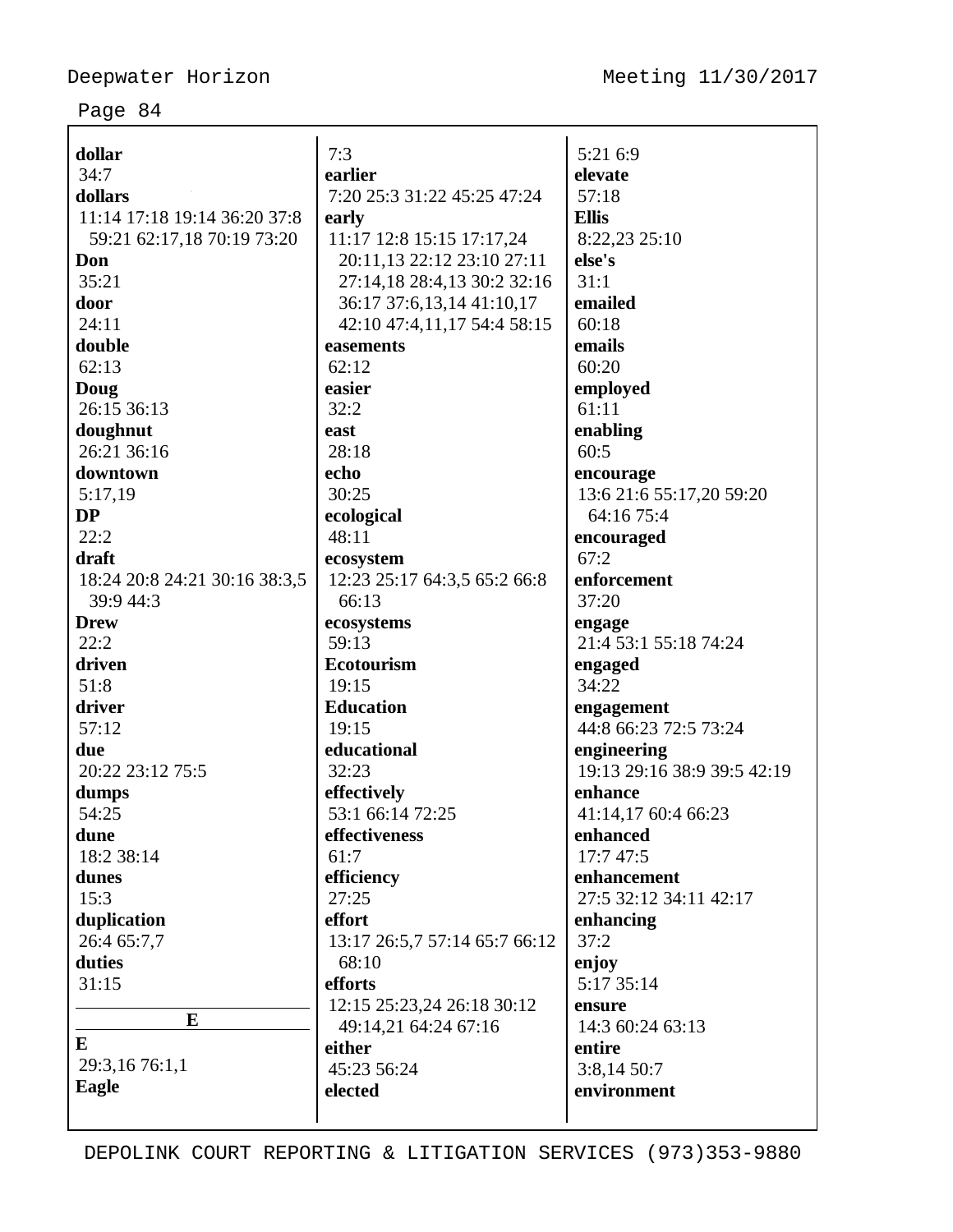| 10:15 47:21                  | ex-         | 51:20                                                        |
|------------------------------|-------------|--------------------------------------------------------------|
| environmental                | 73:19       |                                                              |
| 8:19 19:15 31:9 35:25 36:14  | exacerbated | F                                                            |
| 40:5 45:6 52:9,13 62:7       | 55:24       | $\mathbf{F}$                                                 |
| <b>EPA</b>                   | example     | 76:1                                                         |
| 16:17 22:7 31:24 45:9        | 54:3 55:8   | faces                                                        |
| equivalent                   | examples    | 72:2                                                         |
| 36:20                        | 66:19       | facilitate                                                   |
| <b>Ernest</b>                | excited     | 46:24                                                        |
| 61:18,19,20 63:1             | 29:21       | facilitator                                                  |
| eroded                       | excluding   | 2:7                                                          |
| 69:3                         | 72:11       | facilities                                                   |
| erosion                      | excretions  | 5:18                                                         |
| 70:7                         | 54:15       | fact                                                         |
| especially                   | executive   | 3:16 18:9 71:5                                               |
| 40:18 57:11 67:16            | 26:12 31:14 | factor                                                       |
| essential                    | exhibits    | 65:1                                                         |
| 52:22                        | 32:22       | familiar                                                     |
| established                  | existing    | 21:25                                                        |
| 13:20 43:13 72:17            | 47:13       | families                                                     |
| estimate                     | expect      | 26:8                                                         |
| 69:12                        | 39:4        | family                                                       |
| estimated                    | expended    | 26:3,13                                                      |
| 19:2                         | 73:20       | far                                                          |
| estuarian                    | experience  | 54:3 55:6                                                    |
| 69:22                        | 72:13,14    | fast                                                         |
| estuaries                    | experiences | 20:14                                                        |
| 33:8 55:14 59:16             | 32:23       | favorite                                                     |
| estuary                      | expert      | 64:10                                                        |
| 69:17                        | 3:21        | feasibility                                                  |
| evaluate                     | experts     | 30:3                                                         |
| 61:11                        | 48:5 64:9   | February                                                     |
| evaluating                   | expires     | 12:19,19 24:10<br>federal                                    |
| 63:17,21                     | 24:4 76:22  |                                                              |
| evaluation                   | explain     | 12:3 26:2,3,3,7,13 36:5 39:25<br>40:6 41:18 42:2 45:17 70:19 |
| 43:24 44:15                  | 4:3 18:10   |                                                              |
| evening                      | express     | federally<br>20:3 24:17                                      |
| 2:6 8:20 31:7,17 45:20,22,25 | 9:19        | <b>Federation</b>                                            |
| 58:5 59:19 63:5 65:22 72:1,1 | extensively | 58:25                                                        |
| events                       | 20:7        | <b>Federation's</b>                                          |
| 11:5                         | extent      | 59:4                                                         |
| everybody                    | 10:20       | feds                                                         |
| 59:7 72:3 73:7               | extra       | 22:6                                                         |
| everyone's                   | 57:14       | feedback                                                     |
| 75:8                         | eye         |                                                              |
|                              |             |                                                              |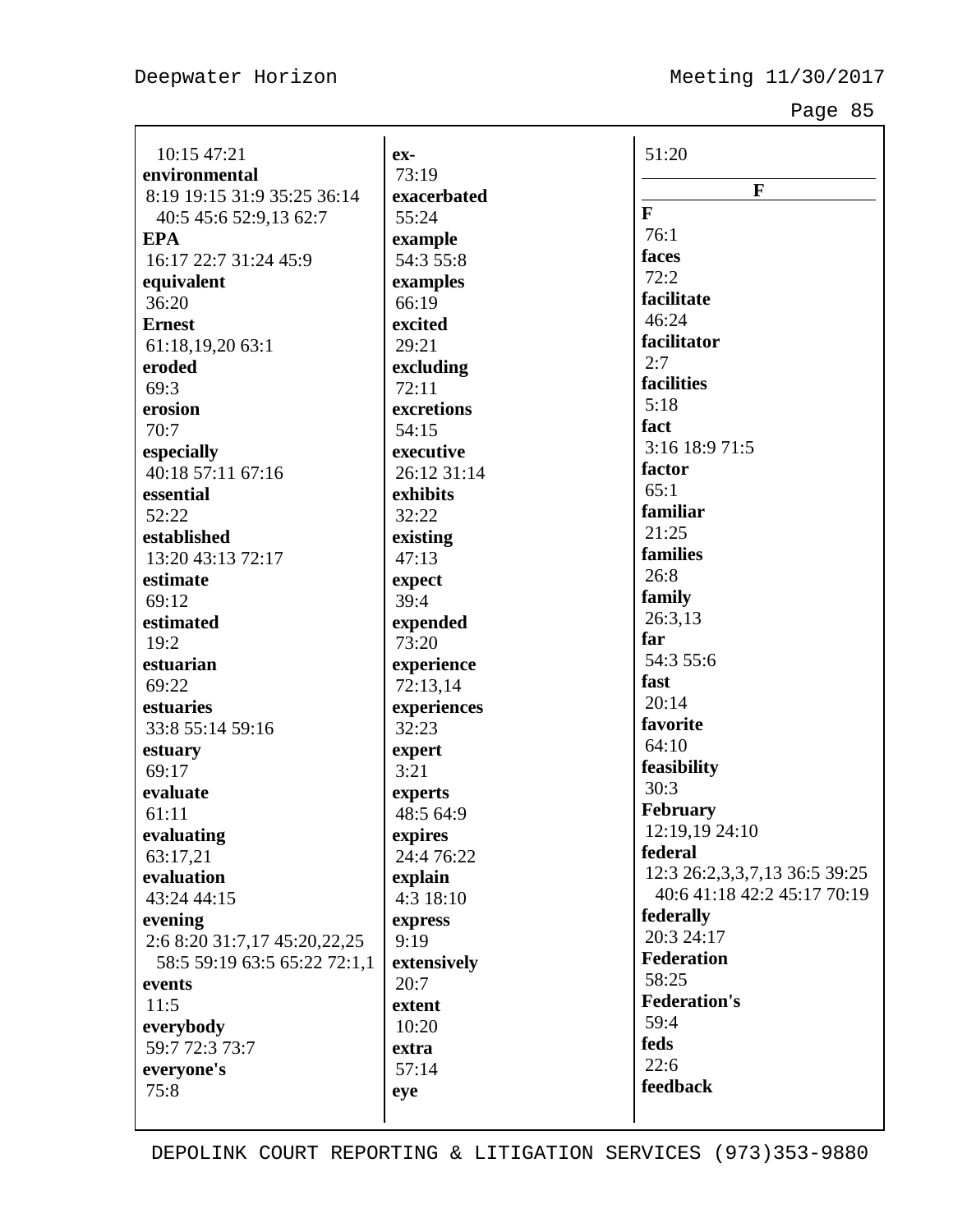| 2:24 66:21                   | 53:17                         | Fort                         |
|------------------------------|-------------------------------|------------------------------|
| feel                         | fishermen's                   | 19:7                         |
| 52:22 59:15                  | 53:19                         | forth                        |
| ferries                      | fishers                       | 12:22 13:15,18               |
| 42:17                        | 42:12                         | forward                      |
| Ferry                        | fishery                       | 2:16 4:17 8:14,21 9:1,8,14   |
| 32:24                        | 55:3,7                        | 10:6 20:10 24:13 25:6 27:16  |
| fifth                        | fishing                       | 29:10,11 30:23 31:1 35:13    |
| 47:9                         | 22:22 33:1 53:17 55:18 70:14  | 36:19 39:3 42:24 44:15,21    |
| figure                       | 71:19                         | 44:22 50:20 51:2,22 52:16    |
| 12:7                         | five                          | 56:13 61:17 62:22 63:2,9,23  |
| fill                         | 11:21 12:2 26:8 32:16 42:10   | 65:19 66:7 67:20 68:13       |
| 4:11 31:16                   | 47:18 51:9 59:11 71:7         | 71:22 74:6                   |
| filled                       | fix                           | found                        |
| 4:18                         | 73:15,16                      | 50:2 74:17                   |
| final                        | flexibility                   | <b>Foundation</b>            |
| 22:13 29:3 47:10             | 13:24                         | 74:11,20                     |
| finalized                    | Florida                       | foundational                 |
| 2:20 12:17 24:9              | 9:7 13:11 21:17,22,24 22:9,14 | 67:10                        |
| <b>Finally</b>               | 22:17 23:8 24:3 42:18 47:7    | four                         |
| 61:3                         | 47:14                         | 6:11 23:12 24:14 28:17 38:17 |
| financing                    | flowed                        | 41:16 47:25 48:6,9 49:5 64:7 |
| 34:22                        | 11:6                          | fourth                       |
| find                         | flowing                       | 48:17,18                     |
| 15:13 21:10 60:17,19         | 11:9                          | framework                    |
| fine                         | focus                         | 48:5,23 58:17 64:9 66:20     |
| 8:6,10                       | 13:22 19:25 25:1 40:22 50:15  | frameworks                   |
| finish                       | folks                         | 14:17 48:1 59:23 64:7,11     |
| 25:4 39:4                    | 35:20 45:21 62:6              | 67:19                        |
| finished                     | follow                        | <b>Franklin</b>              |
| 23:17 67:7                   | 24:25                         | 2:1,7 8:7 49:24 53:9 56:4    |
| first                        | following                     | 57:23 58:22 61:15 62:25      |
| 3:1 4:7 7:9 14:9,12 24:21,24 | 3:19 4:10 17:5 39:8           | 65:17 68:11 71:12,21 74:3    |
| 25:24 27:20 29:14 30:3,17    | football                      | 75:6                         |
| 33:21,24 43:4 47:4 48:7      | 15:23                         | <b>Frater</b>                |
| 51:15 59:19 65:25 66:3 70:9  | foregoing                     | 22:6                         |
| 70:16                        | 76:6,10                       | friendly                     |
| fiscal                       | formal                        | 47:14                        |
| 14:6                         | 65:11                         | front                        |
| fish                         | formally                      | 51:13 55:19                  |
| 10:24 11:25 21:22 40:9 41:2  | 4:25 75:11,15                 | fruition                     |
| 41:10 42:14 56:22,23 74:19   | formed                        | 62:23                        |
| fisheries                    | 53:18 54:14                   | full                         |
| 53:12,16,21 55:2,4           | formulated                    | 2:15                         |
| fishermen                    | 10:18                         | fully                        |
|                              |                               |                              |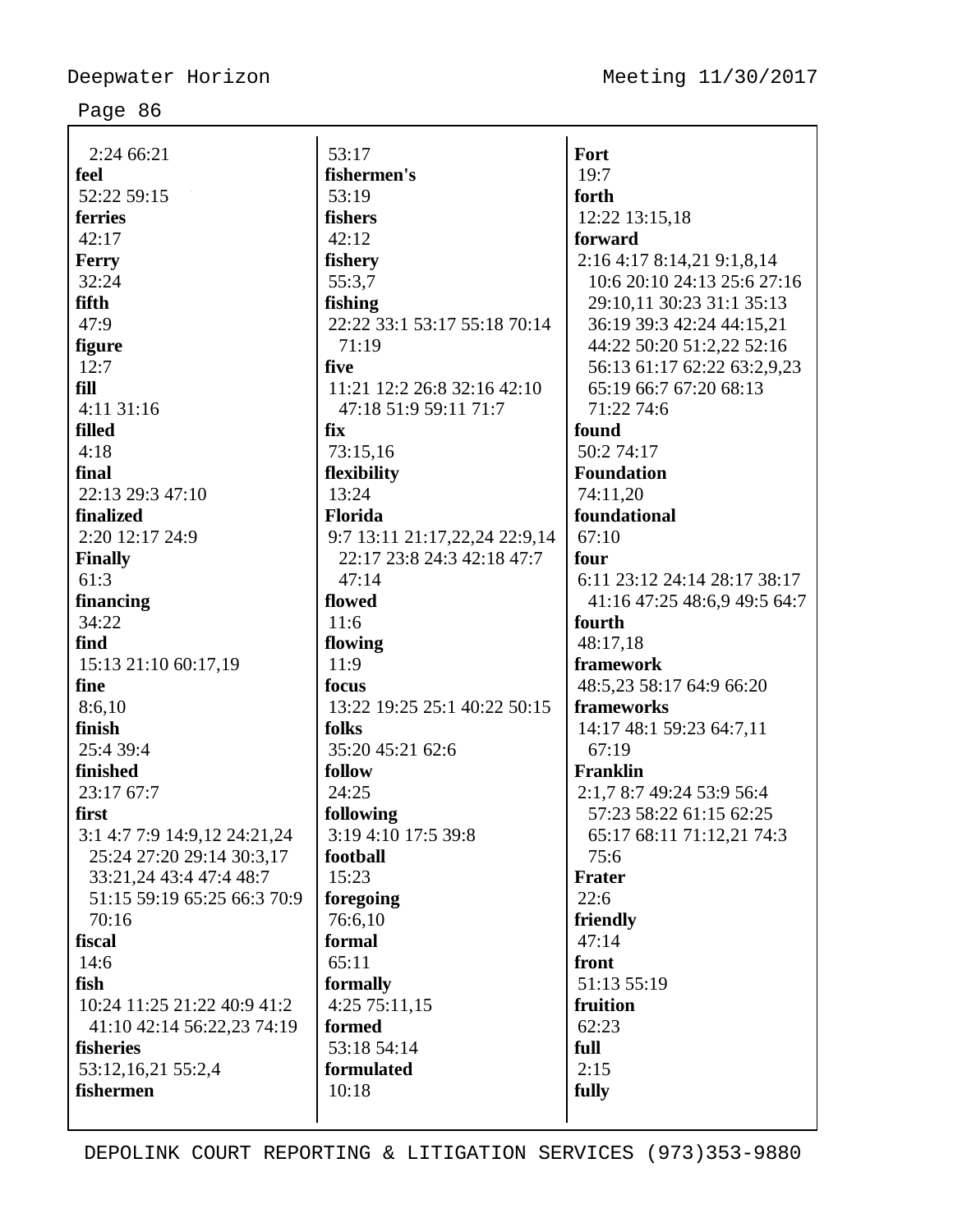| 67:13                         | 30:23                                | 9:19                          |
|-------------------------------|--------------------------------------|-------------------------------|
| <b>Fund</b>                   | give                                 | <b>Graveline</b>              |
| 52:10,13                      | 2:23 4:15,24 7:25 15:20 32:3         | 33:11 34:5,9                  |
| funded                        | 51:10 68:6 71:22 75:20,21            | great                         |
| 53:22 54:2 74:18              | given                                | 6:16 10:11 43:16 55:25 56:10  |
| funding                       | 60:2 76:12                           | 59:6 64:11 68:6 70:20         |
| 13:9 21:1 24:24 46:9,21,22    | glad                                 | greatly                       |
| 49:7 52:25 53:7 54:21 55:2    | 5:14 35:12 37:11                     | 55:15 70:23                   |
| 60:5 66:4                     | <b>Glen</b>                          | green                         |
| funds                         | 68:18,21                             | 51:15                         |
| 13:3 16:24 17:4,17 26:25 30:5 | go                                   | ground                        |
| 54:24 55:21 58:9,10,12        | 2:4 5:2 7:10,13 8:5 12:6 13:16       | 28:8                          |
| 70:20                         | 27:13 32:2 36:21 46:7 51:21          | group                         |
| further                       | 51:23 54:24 59:15 64:17              | 2:12 14:20 45:20 49:11 56:21  |
| 23:22 30:8 64:17 76:13        | 71:19                                | 66:21 74:11                   |
| future                        | goal                                 | groups                        |
| 17:16,21,23 20:18 22:24       | 10:23                                | 7:17 13:10,19,20,21 14:4,7    |
| 27:17 34:24 35:1 42:7 49:13   | goals                                | 15:13 42:5 62:7 75:4          |
| 54:17 55:17 56:13 57:6,20     | 12:22 43:20 63:20,25 65:1            | growing                       |
| 66:9 69:21 75:22              | 66:11 67:15                          | 55:21                         |
| G                             | goes                                 | guess                         |
| Gail                          | 37:22                                | 15:16,19,23 44:18             |
| 8:18 40:4                     | going                                | guest                         |
| gain                          | 3:6 6:17 24:18 25:23 27:13           | 3:22                          |
| 27:25                         | 30:4,9,25 31:11 39:1,6,15,19         | guidance                      |
| gaps                          | 40:11 43:19 44:24 51:7<br>56:11 59:9 | 15:1,2                        |
| 44:12 49:16,17                |                                      | guide<br>12:24                |
| Gareth                        | gonna<br>44:7,10 68:23 74:9          | guideline                     |
| 9:6 21:17,20 25:11            | good                                 | 14:25                         |
| Gary                          | 2:6 6:12,13,18 16:16 22:15           | guidelines                    |
| 6:20 8:14 15:22 17:25 31:13   | 31:7 38:24 52:22 54:22               | 46:24 63:11,13,17             |
| <b>General</b>                | 56:11 57:1,2,15,16 61:14             | gulf                          |
| 36:2                          | 63:5 65:22 72:1,1                    | 9:25 12:2,14,22 15:8 19:6     |
| generally                     | governance                           | 21:21 24:3 25:23 40:10,16     |
| 11:23 54:9                    | 13:18                                | 41:5 42:18,20 46:3 47:6,19    |
| genuinely                     | government                           | 48:24 53:6,18 55:3,4,22 58:8  |
| 57:3                          | 12:3 24:1                            | 58:15,20 59:4,11,12,16        |
| geographic                    | governor's                           | 62:10 64:3 65:15,24 66:8,13   |
| 40:13 48:12                   | 26:12                                | 69:10                         |
| geographical                  | <b>Grand</b>                         | <b>Gulf-wide</b>              |
| 13:10                         | 28:11 33:10,24 34:3,3 70:4           | 46:10 52:16                   |
| Geological                    | grasses                              | <b>GulfCorps</b>              |
| 16:9                          | 11:24                                | 58:14                         |
| getting                       | gratitude                            | gulfspillrestoration.noaa.gov |
|                               |                                      |                               |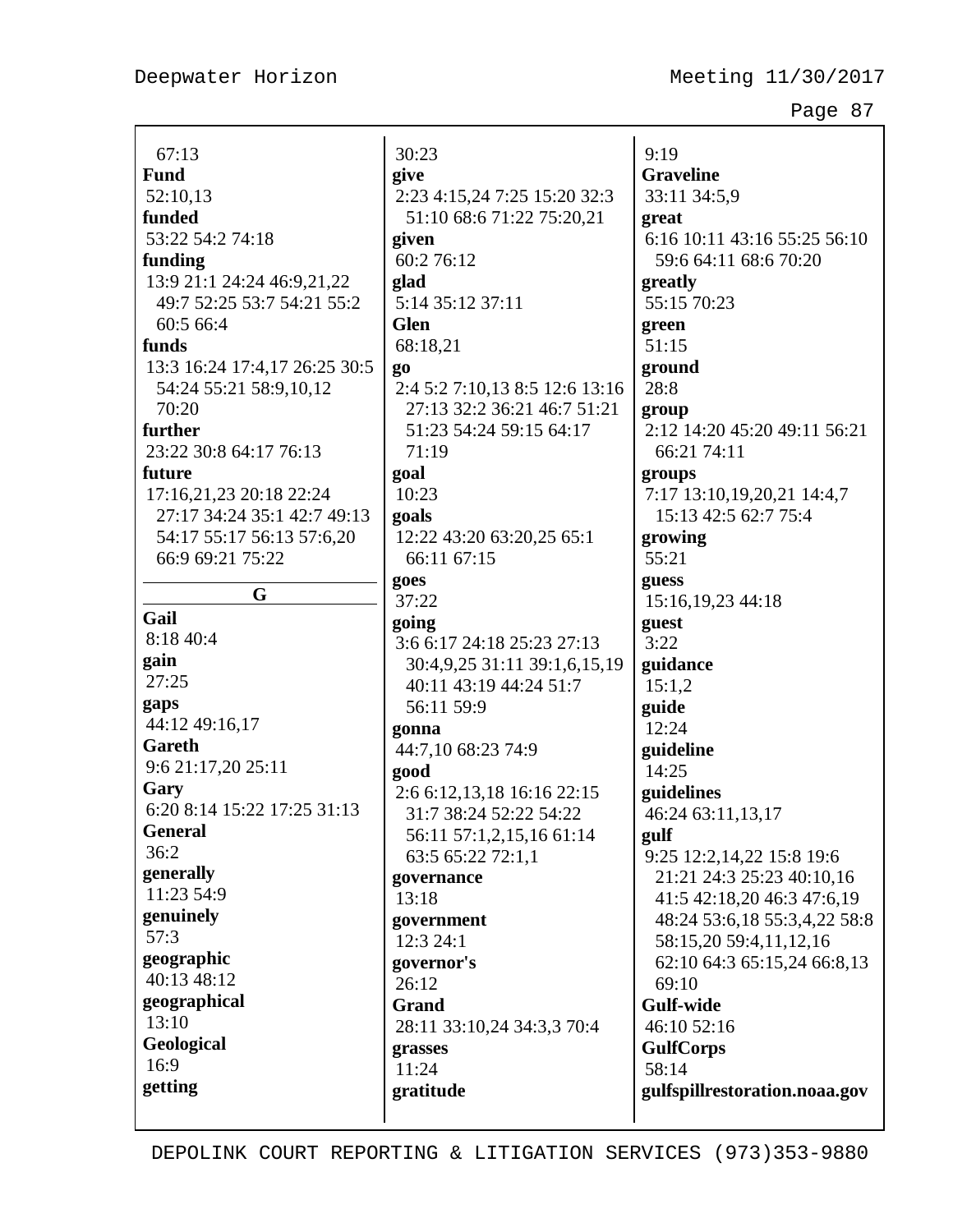| 50:9                          | held                        | 7:22 25:4 36:3               |
|-------------------------------|-----------------------------|------------------------------|
| guys                          | $1:10$ 34:21                | <b>Horizon</b>               |
| 62:21                         | <b>Hello</b>                | 1:4 2:8,18 10:17 26:23 60:16 |
|                               | 8:23 65:22                  | host                         |
| $\mathbf H$                   | help                        | 5:15                         |
| habitat                       | 4:3 12:23 22:21,24 42:14    | hosting                      |
| 17:10 20:3 24:16 27:2 32:8    | 43:19,23 44:13 47:3 49:18   | 7:1                          |
| 33:19,25 36:23 38:11 39:10    | 57:5 72:20 75:21            | <b>Hotel</b>                 |
| 47:6 55:10                    | helpful                     | 1:12                         |
| habitats                      | 66:4                        | hours                        |
| 20:3 29:18                    | helpfully                   | 26:18                        |
| half                          | 60:16                       | house                        |
| 3:2 24:22 25:14 30:17 34:7    | helping                     | 2:156:15                     |
| 51:15 70:19                   | 49:2                        | How's                        |
| <b>Hancock</b>                | Hermitage                   | 7:4                          |
| 32:17,19,21                   | 27:20                       | <b>Howard</b>                |
| hand                          | Hi                          | 16:18 22:8 26:16 36:10 56:6  |
| 4:23 49:23 50:25 51:5         | 8:12,18 56:9 63:5           | <b>Hughes</b>                |
| handout                       | high                        | 3:234:1,2,6,9                |
| 17:1                          | 56:22 71:7                  | human                        |
| handouts                      | highlight                   | 37:16                        |
| 18:9 50:3                     | 42:7                        | hundred                      |
| happen                        | highly                      | 36:22                        |
| 7:11 73:14                    | 40:15 69:3                  | <b>Hunter</b>                |
| happened                      | historic                    | 16:6                         |
| 25:16                         | 53:22                       | hurricane                    |
| happy                         | historical                  | 69:6 71:6                    |
| 43:16                         | 25:19                       | hydrological                 |
| hard                          | history                     | 38:15                        |
| 12:13 13:2 14:21 50:3 56:3    | 48:13                       |                              |
| 62:21 65:14 74:25             | hit                         | I                            |
| hard-working                  | 30:16                       | idea                         |
| 45:20                         | hold                        | 73:21                        |
| hatchery                      | 50:25                       | <b>Ideally</b>               |
| 28:5,11                       | hole                        | 67:23                        |
| <b>Headland</b>               | 36:16                       | ideas                        |
| 28:24                         | Home                        | 21:7 30:14,20 43:3,12,14,15  |
| hear                          | 71:24                       | 43:17 44:10 55:25 60:13      |
| 7:16,18 12:14 15:17 57:4 67:6 | <b>Homer</b>                | 74:23                        |
| 72:5<br>heard                 | 9:12 31:23 40:2             | identified<br>43:5           |
| 39:22 68:24 69:25             | hope                        | identify                     |
| hearing                       | 5:16 7:4 23:14 24:9,19 29:4 | 37:22 43:19,23 44:11 60:6    |
| 8:21 10:6 21:14 25:6 26:6     | 45:22 53:22 61:5,9 64:13    | ignore                       |
| 35:14 44:21 75:24 76:12       | 66:9 67:7 71:16             | 73:10,11                     |
|                               | hopefully                   |                              |
|                               |                             |                              |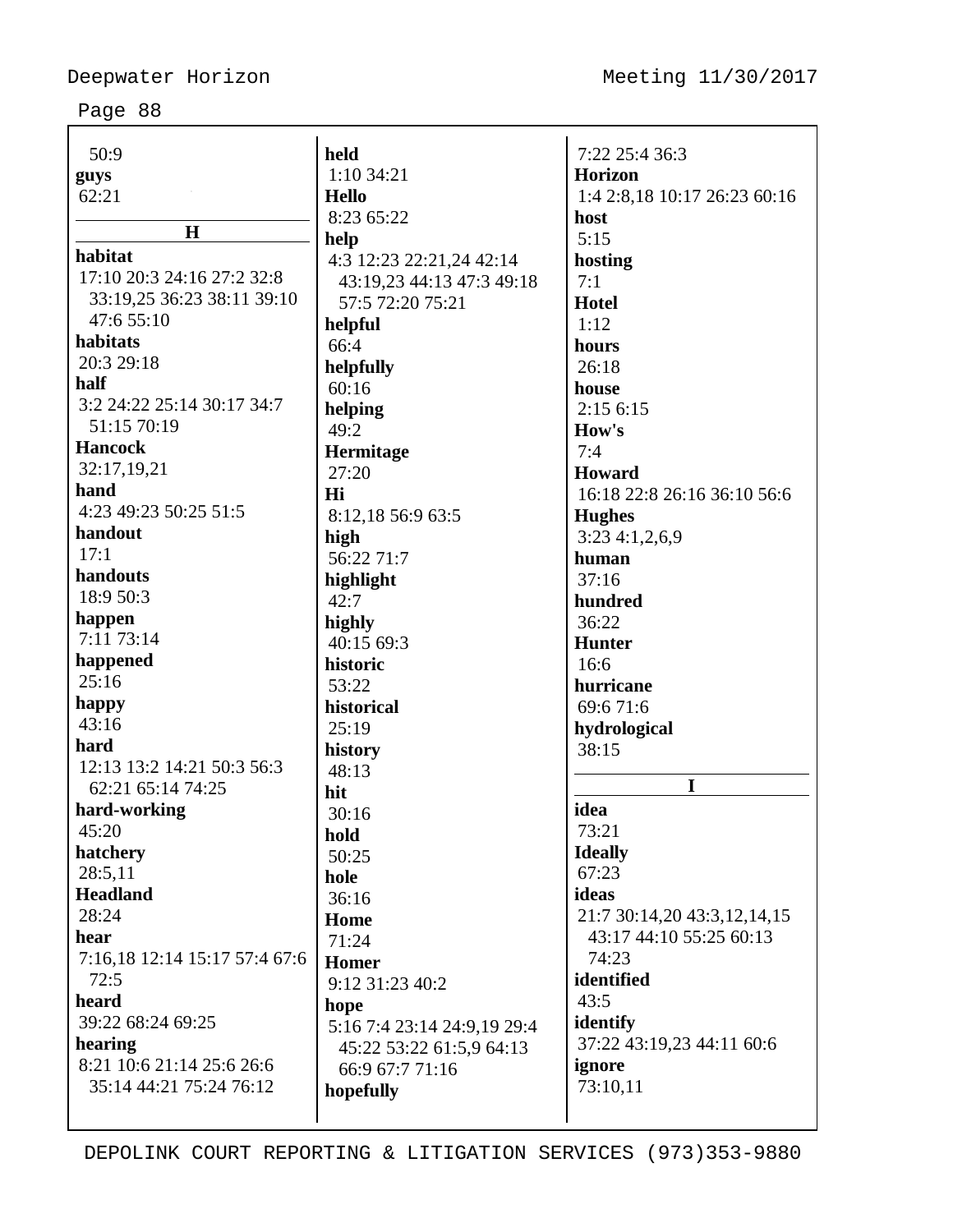**illuminated** 51:14 **impact** 53:24 66:12 **impacted** 53:21 70:23 **impacting** 55:7 66:8 **implement** 19:4 42:25 52:21 **implementation** 2:12 7:17 13:19,21 14:4,7 15:12 18:5 19:22 32:16 33:24 37:12 39:2 42:4 44:14 47:3,10,23 **implemented** 15:18 18:13 54:3 55:6 66:6 **implementing** 23:11,14 42:10,11 46:2 **importance** 52:18 53:5 70:17 **important** 4:13 9:2 11:7 27:23 28:7 31:2 65:1 66:16 67:13 71:2 73:23 75:1 **importantly** 15:16 38:4 **improve** 42:19 **improvement** 19:12 32:10 **improvements** 19:17 42:22 **improving** 22:21 59:16 **include** 19:5 34:12 40:15 49:4 53:2 61:5 **included** 18:1 19:20 28:16 33:22 37:18 40:8 44:1 **includes** 12:7 15:1 17:17 20:2 33:1 39:25 40:9 41:1,9,13 42:11 42:16 46:4 47:8,18 48:5,10

48:19 52:24 61:9 66:20 **including** 3:9 30:21 46:10 48:4,12 70:2 74:24 **inconsistently**  $60:18$ **increase** 66:24 **incredible**  $64:2$ **indicated** 35:16 36:15 54:9 **individual** 14:21 53:11 56:6 57:25 58:24 61:17 63:2 65:19 67:14,22 71:22 **individuals** 35:19,19 51:1 **indulge** 2:14 **industry** 54:19 55:19 56:18 57:11,21 **Infinity** 32:20 **influence** 57:20 **inform** 44:13 **information** 2:22 3:21 7:13 44:12 48:8,11 49:3,16 50:1,2 56:19 75:10 **infrastructure** 23:2 **Ingram** 16:15 **initial** 43:5 **initially** 50:23 51:2 **initiate** 24:19 **initiated**  $29:12$ **initiation** 60:13

**initiative** 65:3 **initiatives** 64:4 **injured** 10:23 32:24 **injuries** 10:16,20 **injury** 11:10,15 22:19,24 23:1 **innovative** 22:17 **input** 7:7 9:2 15:15 18:16 20:16 34:23 43:8 44:9 72:6,7 73:11 **installing** 32:22 **instance** 62:16 **integral** 16:11 **intend** 20:20 **interactive** 32:22 **interested** 76:15 **Interior** 9:24 16:16 26:14 31:19 36:6  $40:1$ **Internal** 3:24 **interpret** 3:13 **interpreters** 3:13 **introduce** 4:25 5:4 7:12 39:15 44:23 **introduced** 45:21 **introductions** 8:3 **invertebrates** 41:3 **invite**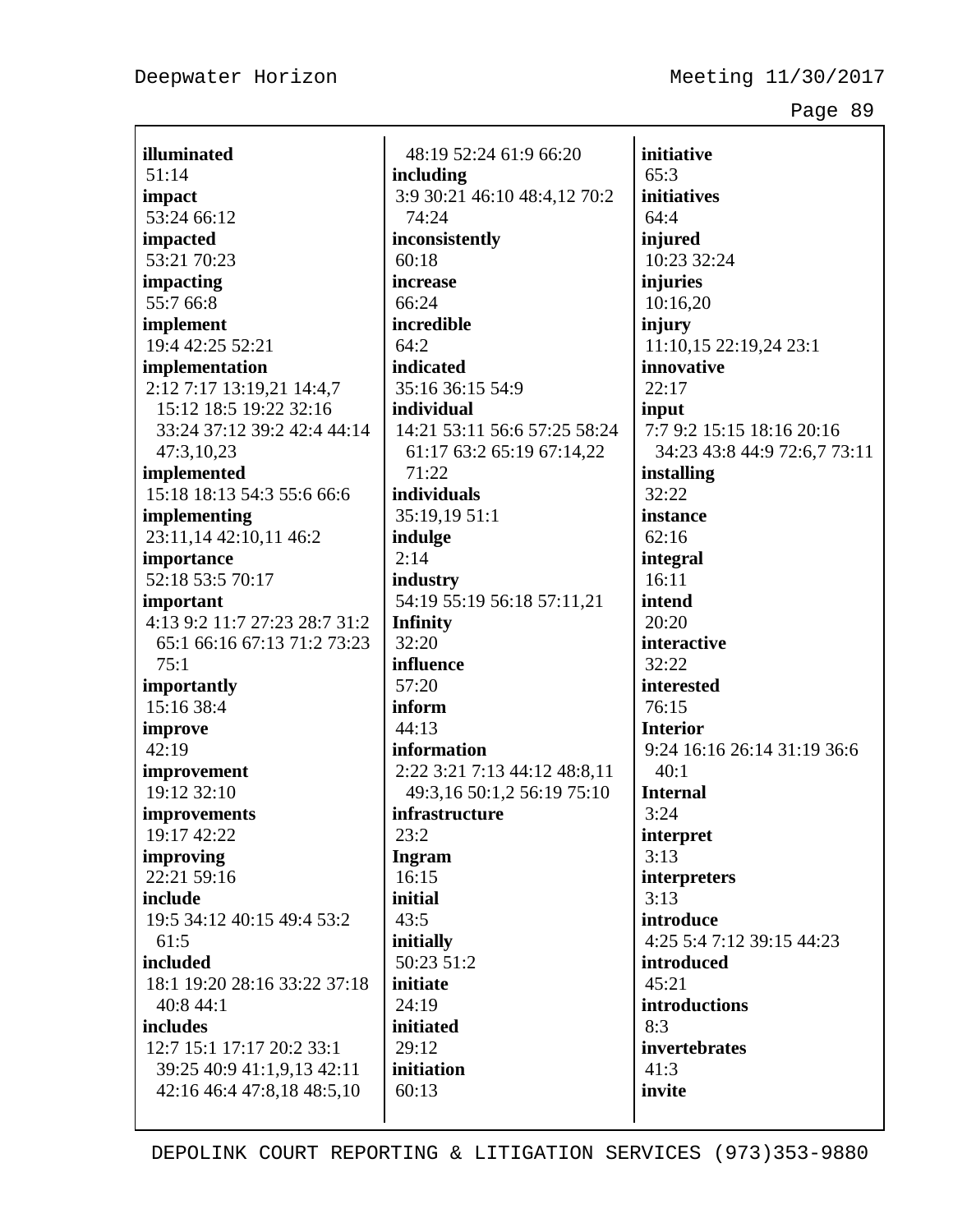| 3:18 4:9 25:7                 | 5:22 22:5                        | knowledgeable                 |
|-------------------------------|----------------------------------|-------------------------------|
| involve                       | joining                          | 15:24                         |
| 20:18                         | 6:11                             | known                         |
| involved                      | <b>Josie</b>                     | 13:21 28:25                   |
| 21:13 53:20 54:5 56:16 60:5   | 9:23                             | knows                         |
| 65:5                          | July                             | 68:23 71:17                   |
| involves                      | 30:13 33:21                      |                               |
| 64:8                          | jump                             | L                             |
| island                        | 11:19                            | lack                          |
| 6:4 19:14,17 28:14,19,25 29:3 | June                             | 55:1 72:4                     |
| 55:8 69:2,6,7,14,16,19,23     | 47:24                            | Lagoon                        |
| 70:7,15,16,23 71:1,5,6        | jurisdictions                    | 19:9 61:24 62:5               |
| islands                       | 40:20                            | Laguna                        |
| 15:4 28:17 42:18,20 70:18     |                                  | 19:9                          |
| <b>Isle</b>                   | $\mathbf K$                      | Lake                          |
| 28:12                         | <b>Kara</b>                      | 27:20 28:24                   |
| issue                         | 63:3,5                           | land                          |
| 60:24                         | <b>Katrina</b>                   | 20:4 22:23 23:2,25 33:25 34:5 |
| issued                        | 71:6                             | 36:3 61:24 70:3               |
| 33:21                         | kayak                            | <b>Landers</b>                |
|                               | 33:1                             | 44:23 45:1,3 49:25            |
| $\mathbf{J}$                  | Keala                            | <b>Landry</b>                 |
| <b>Jackie</b>                 | 3:23                             | 26:15                         |
| 71:23                         | keep                             | lands                         |
| <b>Jackson</b>                | 50:16 51:20 66:22 74:22          | 24:17 41:18 62:13 70:25       |
| 34:4,9                        | <b>Kelly</b>                     | Language                      |
| <b>Jacobson</b>               | 22:5                             | 3:13                          |
| 26:15 36:13                   | Kemp's                           | Lankford                      |
| <b>Jamie</b>                  | 68:5                             | 63:3,4,6 65:18                |
| 36:8                          | kept                             | large                         |
| <b>January</b>                | 60:16                            | 22:18 62:16 76:21             |
| 24:10 29:15                   | key                              | largest                       |
| <b>Jeff</b>                   | 11:4 37:23 38:8,17 48:13         | 17:6 25:17 55:3,23 65:2       |
| 6:4                           | 60:11                            | lastly                        |
| jeopardy                      | kin                              | 30:19 36:13 39:4 53:5 55:20   |
| 69:4                          | 76:14                            | 67:12                         |
| <b>Jessie</b>                 | kind                             | lately                        |
| 58:24,25 59:2                 | 27:15                            | 69:6                          |
| job                           | knew                             | Laurie                        |
| 69:12 72:20                   | 74:15                            | 22:7 39:15,19 45:2            |
| John                          | know                             | layer                         |
| 26:14                         | 9:3 11:17 13:2 17:2,23 25:15     | 62:13                         |
| <b>Johnny</b>                 | 31:1, 19, 24 50: 20 51: 5 54: 13 | learn                         |
| 26:11                         | 54:18 56:23 59:23 63:23          | 10:1 66:17                    |
| join                          | 73:9,9,18                        | learned                       |
|                               |                                  |                               |
|                               |                                  |                               |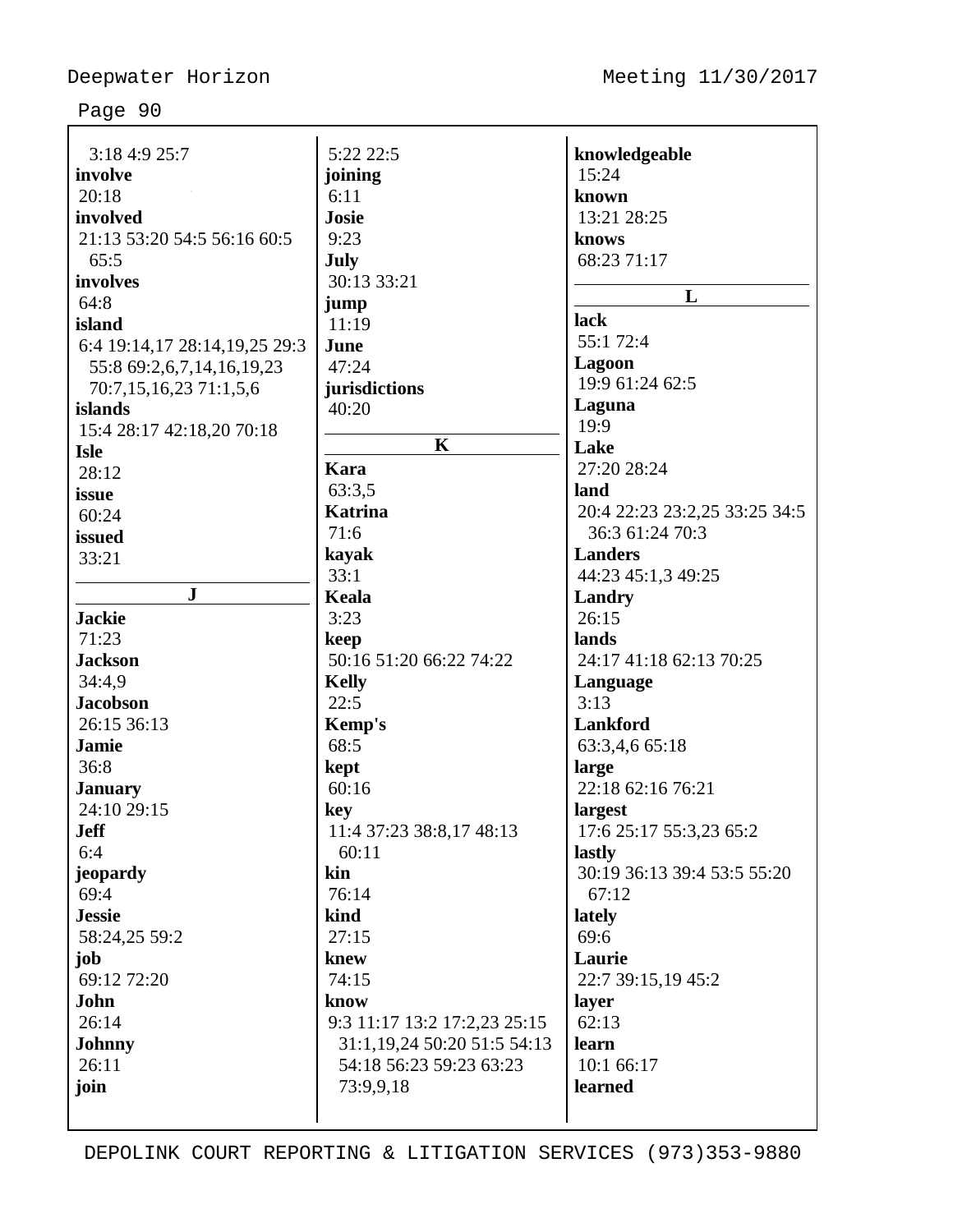Deepwater Horizon Meeting 11/30/2017

Page 91

74:16,20 **learning** 66:7 67:20 **left** 4:21 22:2 23:23 **Leonard** 9:5,6 21:17,18,20 **let's** 5:2 51:23 **level** 15:1 22:2 64:22 **leveraging** 60:6 **life** 40:12 48:13 72:13 **lighting** 47:13 **likelihood** 66:24 **limestone** 54:7,12,14,18 55:12 **limit** 51:7 **line** 70:16 **lion's** 22:15 **list** 50:22 68:15 **listed**  $20:24$  45:19 **listen** 3:3 10:1 75:20 **listening** 51:14,25,25 **little** 5:16 6:14 7:25 12:14,15 13:2 17:3 19:8,9 22:1 23:22 26:10 27:9,9,13 32:2 42:6 51:13 61:23 62:5 **living** 18:7 23:5 25:1 27:4 32:11,18 32:19 33:6 36:25 40:22,24 70:2 **lobby**

50:14 **local** 24:1,12 55:18 73:2 **located** 47:6 **locations** 47:14 **Lodge** 19:6 **Loggerhead** 68:5 **Lois** 1:24 76:20 **long** 26:18 59:15 62:4,15 66:25 **long-term** 52:25 61:25 62:1 **longer** 67:8 **longer-term** 59:21 60:3 **look** 8:21 9:1 10:5 20:10 25:6 27:16 31:1 39:5,6 44:20 48:24 58:19 59:17 61:3 62:11,22 64:3 66:7 67:20 70:11 73:24 **looked** 26:2 69:15 **looking** 8:14 9:8,14 25:3 29:10 30:4 30:23 35:13 56:13 63:9 69:21 74:22 **loss** 18:17,19 20:1 **losses** 20:22 **lost** 11:2 12:1 35:4 **lot** 26:4,5 30:24,25 50:1 54:12 56:10,11,12,14 57:3 62:21 68:24 69:13 71:17 72:2 75:9 **lots** 2:22

**Louis** 33:11 **Louisiana** 8:24 13:11 25:9,13 26:11,19 26:22 28:11,15 38:22 54:23 **love** 6:6 55:25 71:19 **lower** 28:1 **M machine** 76:7 **main** 52:17 **mainland** 70:15 71:1 **maintain** 46:23 **maintenance** 46:15 **major** 55:8 65:4 70:10,21 **majority** 23:15 25:4 54:7 **making** 59:13 72:11 **MAM** 15:2 46:22,23 63:11,16 **mammals** 13:15 20:5 30:21 40:10 41:4 46:4 48:3 49:15 67:18 **manage** 34:2 **managed** 20:3 24:17 **management** 12:11 14:22,25 15:7,10 17:14 27:7 32:14 33:25 34:6 37:9 39:7 41:21,24 46:12 47:5 49:10 61:4,10 63:10,18 66:18 67:6 **manual** 14:25 15:1 61:4,9 63:11,16 67:6,8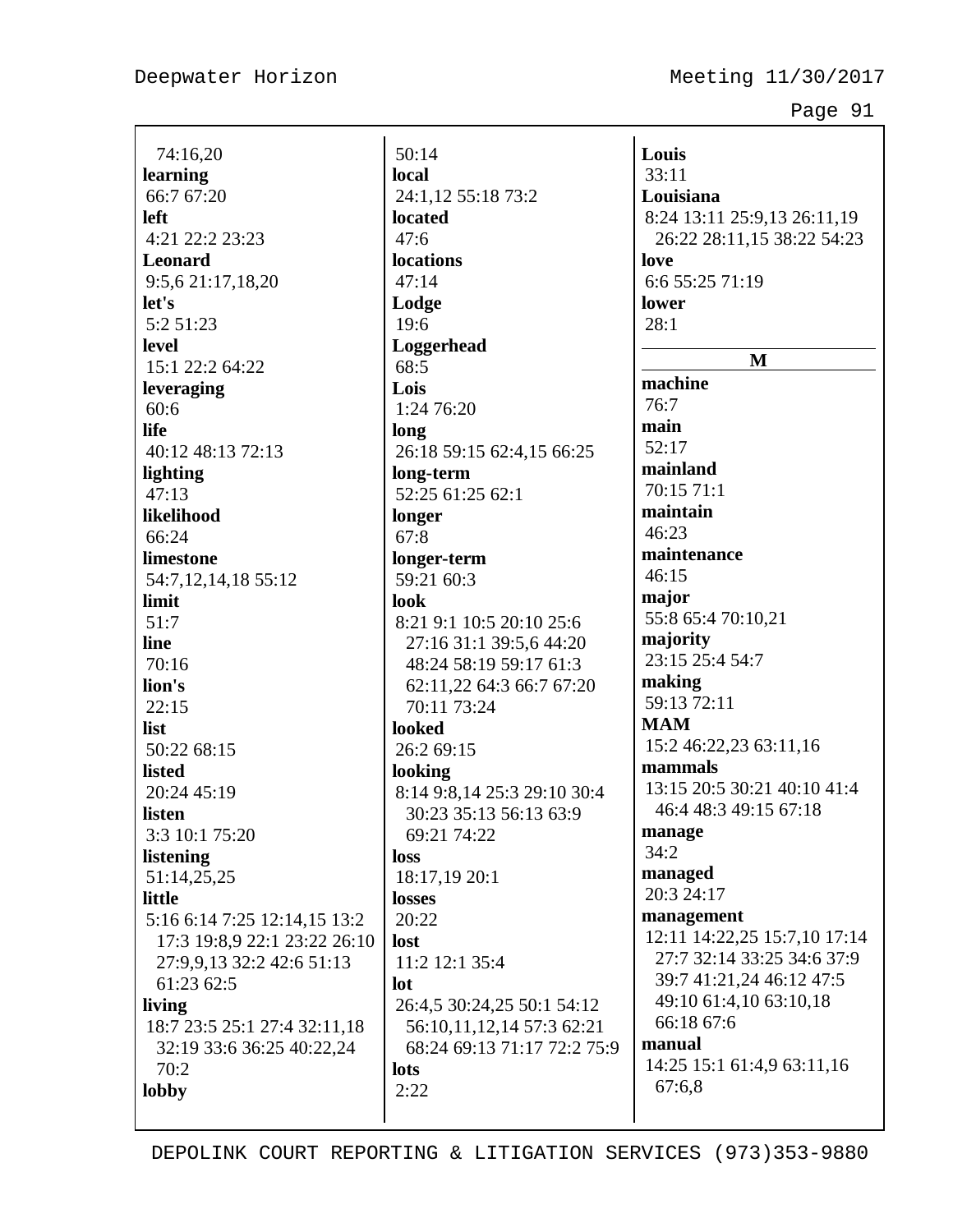| map                         | meeting                             | 54:6 69:13                    |
|-----------------------------|-------------------------------------|-------------------------------|
| 69:15                       | 1:6 2:10, 10, 11, 18, 25 3:2, 8, 14 | millions                      |
| <b>March</b>                | 3:19 4:21 5:1,3,13,15,17            | 73:20                         |
| 29:9                        | 6:18,23 7:2,8,12,15 9:2 10:7        | <b>Mills</b>                  |
| marine                      | 18:14,24 19:23 23:7 24:5,5          | 39:25                         |
| 13:15 17:11 20:5 23:5 25:2  | 34:18 50:12 51:4 67:2 75:12         | Mimi                          |
| 27:4 30:21 32:11 37:1 40:10 | meetings                            | 22:2                          |
| 40:23,25 41:4 46:4 47:20    | 46:18                               | mind                          |
| 48:3 49:15                  | Mel                                 | 4:22                          |
| <b>Mark</b>                 | 26:14                               | minute                        |
| 74:10                       | members                             | 7:11                          |
| markers                     | 7:13 16:5 31:13 45:12 53:20         | minutes                       |
| 47:8                        | 57:14 64:17                         | 3:6 51:8,16,17,18,21          |
| marsh                       | mentioned                           | miscommunication              |
| 27:20 32:18 70:25           | 7:19 69:9                           | 65:6                          |
| marshes                     | <b>Mesophotic</b>                   | missed                        |
| 11:24                       | 41:6                                | 3:166:9                       |
| <b>Mary</b>                 | met                                 | <b>Mississippi</b>            |
| 9:23                        | 18:14 32:15 37:10                   | 31:4,9,12 33:7,8,17,20 34:18  |
| master                      | metrics                             | 34:20 35:6 42:21 45:5 47:7    |
| 53:3                        | 61:6                                | 53:12,15 54:4 55:9,14 69:18   |
| material                    | <b>Mexican</b>                      | 70:1,3,17 71:4                |
| 54:7                        | 37:24                               | Mississippi's                 |
| matter                      | <b>Mexico</b>                       | 32:6                          |
| 3:20 76:6                   | 9:25 38:23 40:16 55:3 59:4,16       | <b>Mobile</b>                 |
| matters                     | 65:15                               | 1:12,14 6:2 19:12 61:22 69:15 |
| 14:23 15:10                 | <b>Michael</b>                      | 69:17 76:3                    |
| maximize                    | 8:23 71:19                          | module                        |
| 48:25                       | Mid-Island                          | 48:7,10,14,19                 |
| maximum                     | 19:16                               | modules                       |
|                             |                                     | 48:6                          |
| 3:6                         | migratory                           |                               |
| <b>Mayor</b>                | 40:7,15                             | moment                        |
| 6:4,5                       | miles                               | 2:25:11                       |
| mean                        | 51:8                                | money                         |
| 57:7                        | milestones                          | 23:23 24:11 36:17 37:5 69:13  |
| meaningful                  | 60:11                               | monies                        |
| 53:23 73:24                 | million                             | 11:18                         |
| means                       | 12:10 17:8, 10, 10, 12, 13 19:3, 7  | monitor                       |
| 51:5                        | 19:9,11,14,16,18 22:10,11           | 51:13 66:14                   |
| measuring                   | 22:15 27:2,3,5,6,21 28:6,16         | monitored                     |
| 61:7 63:21                  | 29:16 30:1 32:7,8,9,10,12,13        | 66:6                          |
| mechanisms                  | 32:19,21,25 33:4,9,15,18            | monitoring                    |
| 15:8                        | 34:1,7,11 36:20,23,24 37:1,3        | 14:22,24 15:3,9 17:13 18:12   |
| meet                        | 37:8 38:7 40:23 41:2,3,4,4,5        | 23:18 27:7 28:23 33:12        |
| 43:20,24 63:19              | 41:6,9,13,20,23 42:1 46:6,8         | 37:12 39:2 41:21,24 44:13     |
|                             |                                     |                               |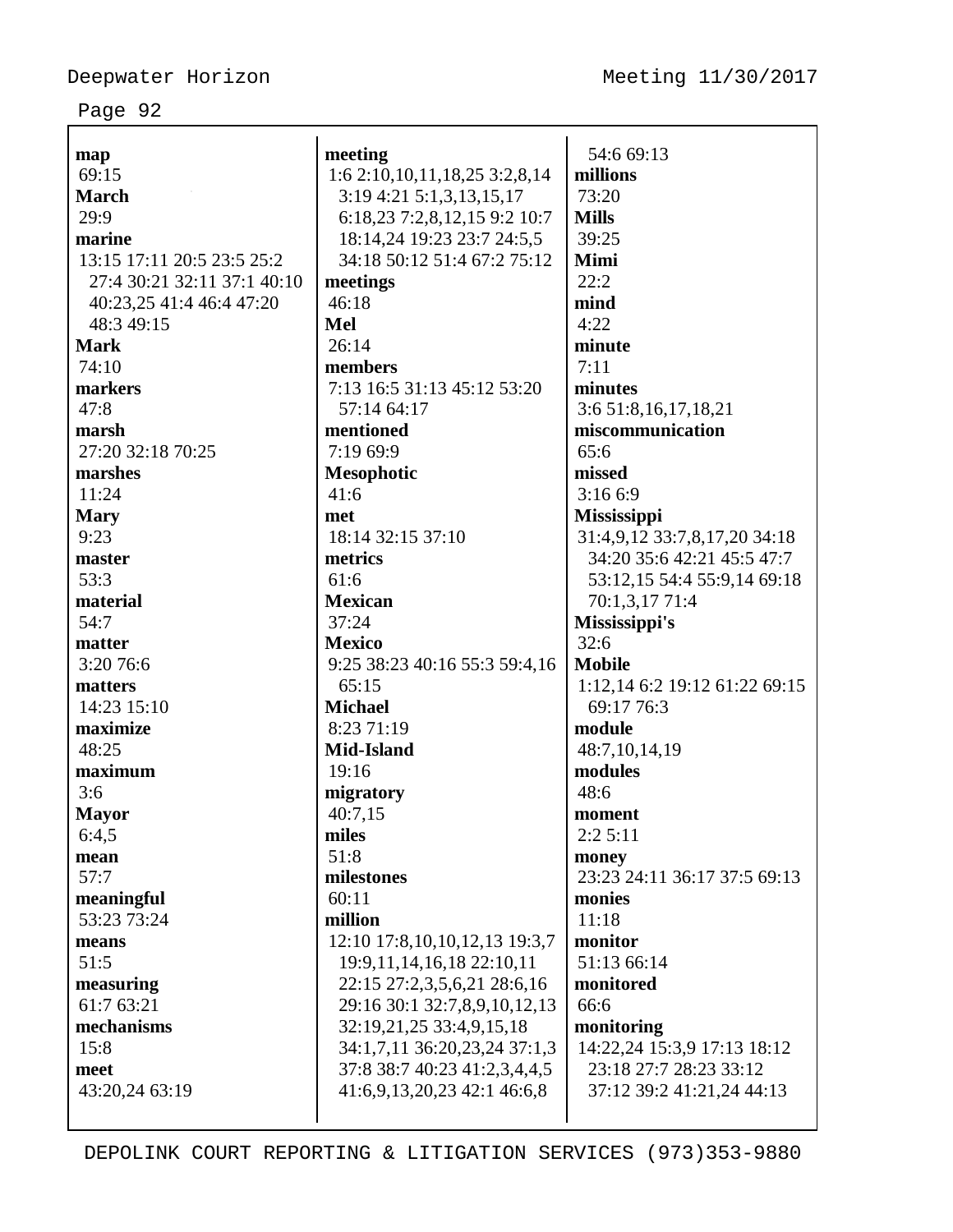| 46:11 47:3 48:16 49:10 54:8<br>61:4 63:10,14 67:5<br>month<br>29:24<br><b>Morgan</b><br>19:8<br>mortality<br>56:22<br>move<br>2:16 29:10 35:6 37:25 39:3<br>44:22 52:16 63:22 67:17<br>75:22<br>moved<br>22:5<br>moving<br>20:14 24:13 33:23 36:18<br>42:24 44:15<br>multifaceted<br>47:17<br>multiple<br>65:4,5<br>N<br>name<br>2:6 8:12 9:12 31:7 39:19 45:3<br>46:19 52:3,5 53:14 61:20<br>63:5 65:8,22 68:15,21<br>names<br>26:2 50:22<br>narrative<br>54:4<br><b>Nate</b><br>69:6<br><b>National</b><br>6:21 34:3 36:7 42:18,21,22<br>58:25 59:3 63:3,6 70:4 74:19<br>natural<br>1:5 2:8 5:6,13 10:5,16,18,20<br>10:23 11:12 12:6 16:2,7<br>19:10 26:24 53:24 58:11,18<br>62:1,18<br><b>Nature</b><br>58:1,3<br>near | nearly<br>54:6 67:6<br>nearshore<br>29:18 33:19 39:10<br>necessary<br>9:10 65:12<br>need<br>50:20 73:1,15<br>needed<br>62:3<br>needs<br>44:13 46:10 70:11 73:14<br>negatively<br>55:7<br>neither<br>76:13<br>nest<br>37:24<br>nesting<br>37:22 47:9,20<br>nests<br>37:22<br>new<br>38:20,23 72:2 74:17,20<br><b>Newbold</b><br>22:7<br>news<br>57:2,2,5,19<br><b>Newton</b><br>16:9<br>nexus<br>53:24<br>nice<br>72:5<br><b>Night</b><br>47:12<br><b>NOAA</b><br>8:14 16:13 22:5,8 26:15 40:2<br>58:14<br>non-point<br>20:4<br>nonprofit<br>53:16 |
|---------------------------------------------------------------------------------------------------------------------------------------------------------------------------------------------------------------------------------------------------------------------------------------------------------------------------------------------------------------------------------------------------------------------------------------------------------------------------------------------------------------------------------------------------------------------------------------------------------------------------------------------------------------------------------------------------------------------------|---------------------------------------------------------------------------------------------------------------------------------------------------------------------------------------------------------------------------------------------------------------------------------------------------------------------------------------------------------------------------------------------------------------------------------------------------------------------------------------------------------------------------------------------------|
| 20:2 30:7,10 34:4                                                                                                                                                                                                                                                                                                                                                                                                                                                                                                                                                                                                                                                                                                         | north<br>69:22 70:25                                                                                                                                                                                                                                                                                                                                                                                                                                                                                                                              |
|                                                                                                                                                                                                                                                                                                                                                                                                                                                                                                                                                                                                                                                                                                                           |                                                                                                                                                                                                                                                                                                                                                                                                                                                                                                                                                   |

**northern** 70:1 **Nostrand** 16:13 31:21 **NOTARY** 76:21 **note** 11:7 12:19 **noted** 59:21 62:17 **notice** 22:13 43:5 60:21 **notices** 60:10,15,18 **notifications** 61:1 **November** 1:10 24:2,6 34:16 **number** 29:22 51:6 52:18 53:20 69:24 70:13 **nutrient** 20:4 24:15 30:14 34:13 39:10 **NWF** 59:5,10 65:11 **O objectives** 61:6 **observed** 25:14 **obviously** 12:12 27:12 39:1,8 54:19 **occur** 67:25 **occurring**

62:17 **ocean** 13:12 39:16,20,23 40:8,21 41:1,25 42:8,9 43:4,7,21 44:3,15 56:21 65:20,23 68:3 **Oceanic** 36:7 41:10 42:14 **October** 38:6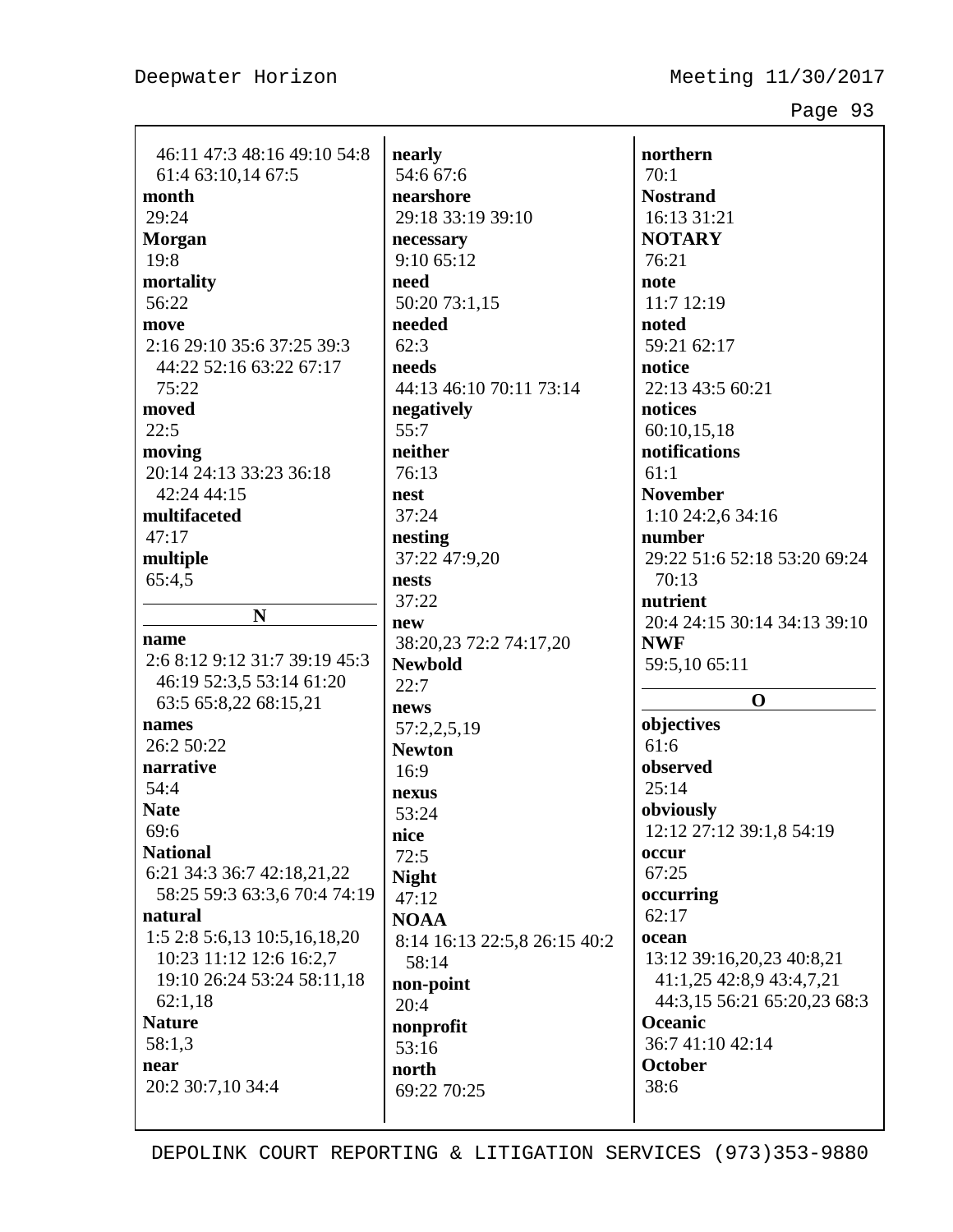$\overline{\phantom{a}}$ 

## Page 94

| offer                         | 61:14 63:7 64:2,19 65:25     | 71:3,8                       |
|-------------------------------|------------------------------|------------------------------|
| 31:10 75:2                    | 68:8                         | ${\bf P}$                    |
| <b>Office</b>                 | optimism                     |                              |
| 31:8 36:3                     | 56:13                        | p.m                          |
| offices                       | optimistic                   | 1:112:3                      |
| 56:18                         | 57:16                        | Page                         |
| officials                     | order                        | 56:6,8 57:24                 |
| 5:21 6:10                     | 4:17 10:18 11:11 50:19 63:23 | <b>Parcels</b>               |
| Oh                            | 63:24 66:14                  | 19:17                        |
| 8:10 25:9                     | organization                 | Parish                       |
| oil                           | 52:4,4,6,7 53:19             | 28:18,19                     |
| 10:17 11:6,8,10 20:23 25:20   | originally                   | park                         |
| 26:24 43:25 55:24 56:18,24    | 53:18                        | 19:6,11 24:3,11 32:24 37:17  |
| 57:8,21 59:10 70:24 73:4      | <b>Orleans</b>               | <b>Parker</b>                |
| <b>Okatibbee</b>              | 74:20                        | 16:17                        |
| 34:14                         | Orleans'                     | parks                        |
| Okay                          | 74:17                        | 19:16 23:25 35:21            |
| 2:2 26:20 51:3 71:16          | <b>Osprey</b>                | part                         |
| on-the-ground                 | 18:6                         | 16:11 25:18 28:14 30:2 34:17 |
| 38:13                         | outer                        | 41:8,12,19 42:23             |
| once                          | 28:15 29:6                   | participating                |
| 7:24 20:8 24:25 72:21         | outline                      | 42:13                        |
| ones                          | 63:16                        | participation                |
| 23:17                         | outreach                     | 21:13 75:9                   |
| ongoing                       | 44:8 72:4,18                 | particular                   |
| 20:19 27:24 28:23 39:7 48:15  | outside                      | 32:17                        |
| 49:13 52:15                   | 40:16                        | particularly                 |
| open                          | overall                      | 57:4 69:5,24                 |
| 6:15 13:12 37:7 39:16,20,23   | 35:15 66:13                  | parties                      |
| 40:8,21 41:1,25 42:8,9 43:4   | overarching                  | 10:22 76:14                  |
| 43:7,21 44:3,15 56:21         | 12:21                        | partners                     |
| operate                       | overlap                      | 26:3 49:2                    |
| 6:22                          | 40:19                        | Pascagoula                   |
| operating                     | oversee                      | 33:4 34:10                   |
| 14:13 63:15 67:3              | 47:3                         | passenger                    |
| operation                     | oversight                    | 42:16                        |
| 49:9 71:23                    | 27:8 32:14 41:22 42:3 46:11  | payments                     |
| <b>Operations</b>             | overview                     | 14:12                        |
| 61:21                         | 48:14                        | <b>PDAR</b>                  |
| opportunities                 | oyster                       | 63:20                        |
| 17:8 27:6 32:13 37:3 41:14,18 | 18:1,2 28:5,9 33:13,16 54:5  | pedestrian                   |
| 43:9 44:9 58:19 60:6          | 54:14,18,21 74:12            | 42:20                        |
| opportunity                   | oysters                      | pelagic                      |
| 2:23 3:20 4:14 15:25 22:25    | 11:25 13:15 20:5 30:21 38:10 | 56:22                        |
| 45:13 51:10 52:14 58:4        | 39:11 46:4 48:2 49:14 54:10  | Pelican                      |
|                               |                              |                              |
|                               |                              |                              |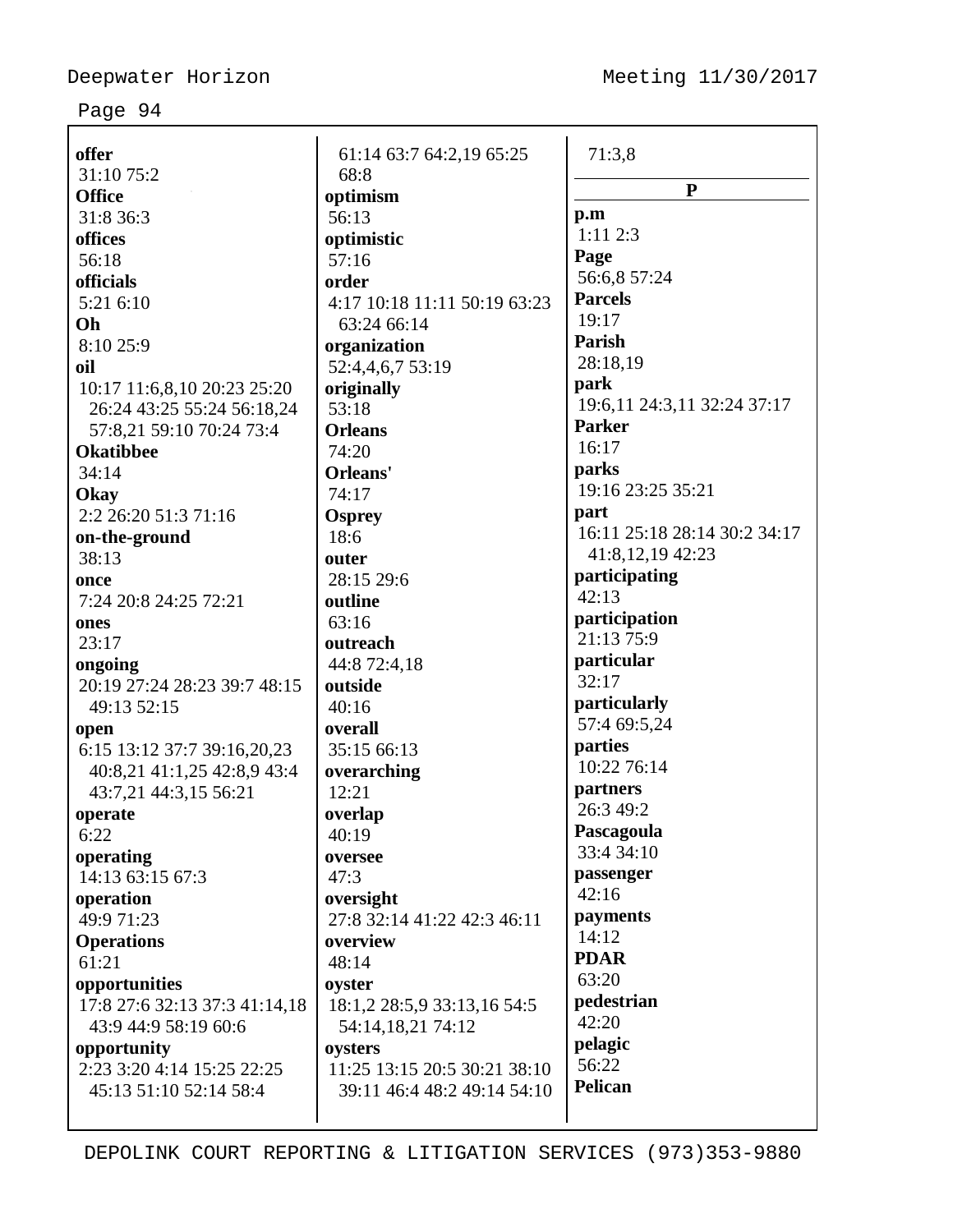| 61:18,21                     | <b>Pierce</b>                | playoffs                      |
|------------------------------|------------------------------|-------------------------------|
| people                       | 31:24                        | 7:4                           |
| 6:14, 16 26:20 36:15 51:8    | piers                        | <b>Plaza</b>                  |
| 58:20 73:6                   | 33:1                         | 1:12                          |
| percent                      | pilot                        | please                        |
| 46:5                         | 42:12                        | 3:17 9:3 21:6 50:13 52:5      |
| Perdido                      | <b>Pines</b>                 | plenty                        |
| 6:7                          | 18:7                         | 20:16                         |
| performance                  | pitch                        | point                         |
| 61:5                         | 68:25                        | 3:15 18:7,7 35:8 45:7 67:1    |
| performing                   | pitfalls                     | 69:4 74:5                     |
| 63:18                        | 65:7                         | pointed                       |
| period                       | <b>Pitts</b>                 | 17:25                         |
| 7:19,24 18:23 24:4           | 35:21                        | points                        |
| periodically                 | place                        | 52:17 58:6                    |
| 49:19                        | 58:17 59:7                   | policy                        |
| periods                      | placed                       | 59:3                          |
| 53:3                         | 55:9,12                      | <b>Pollution</b>              |
| <b>Perry</b>                 | placement                    | 43:25                         |
| 2:6 5:10 7:19 49:23 75:14    | 28:6                         | Ponchartrain                  |
| person                       | places                       | 29:19                         |
| 51:22                        | 74:25                        | <b>Popps</b>                  |
| person's                     | placing                      | 32:24                         |
| 52:3                         | 47:8                         | population                    |
| personal                     | plan                         | 68:1                          |
| 50:13 76:9                   | 12:18,20,21 18:15,18,18,24   | port                          |
| personally                   | 19:20,24,24 20:6,10,16 24:3  | 23:24 38:21                   |
| 56:16 57:7                   | 24:7,9,21,23,25 25:1 29:14   | portal                        |
| perspective                  | 29:22 30:6,16 33:22,25 35:2  | 21:8 43:13 46:17 60:19 61:2   |
| 25:21                        | 38:4,6,6 43:4,23 44:4 48:2,9 | 69:11                         |
| pH                           | 64:18 67:15                  | portion                       |
| 54:13                        | planners                     | 3:3,6 4:25 17:6 41:15 46:8,13 |
| phase                        | 55:18                        | 50:12 69:18                   |
| 18:5, 12 27:12 33:24 35:5, 7 | planning                     | portions                      |
| 73:5,6                       | 21:4 24:20 30:12 34:24 35:7  | 2:25                          |
| phones                       | 42:4 44:6,14 46:2,11 49:20   | posted                        |
| 2:1450:16                    | 60:12,14,25 61:22 64:12      | 3:10 60:21                    |
| photos                       | 66:18,21 67:22,23 68:6 73:5  | potential                     |
| 50:5                         | plans                        | 60:7                          |
| pie                          | 11:21 15:2 20:21 29:4 37:13  | <b>PowerPoint</b>             |
| 26:20                        | 37:14 39:9 49:4 59:21        | 3:9 50:7                      |
| piece                        | planting                     | practices                     |
| 62:3                         | 29:9 54:6                    | 34:12                         |
| <b>Pier</b>                  | <b>Plaquemines</b>           | preferred                     |
| 19:8                         | 28:19                        | 19:1 54:19                    |
|                              |                              |                               |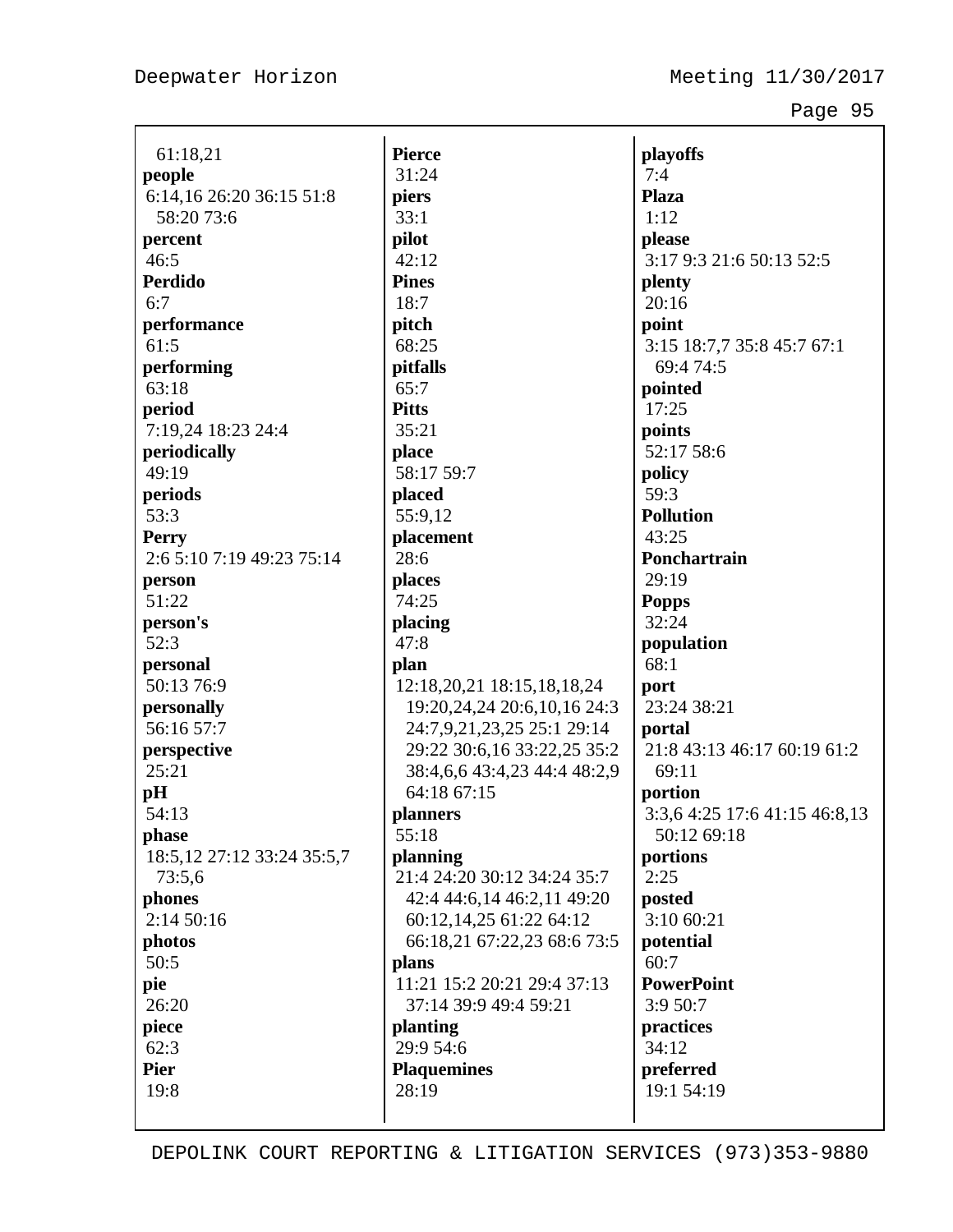| <b>Preliminary</b>           | process                      | 17:18,24 18:1,5 19:1,3,5,5   |
|------------------------------|------------------------------|------------------------------|
| 54:8                         | 15:6,16 18:11,22 20:15 23:11 | 19:21 21:15 22:12 23:2,6,10  |
| present                      | 23:14,18 24:18 35:15 36:18   | 23:20,24 24:14,17 25:5       |
| 2:22                         | 43:11,18 44:11 51:24 52:19   | 27:19 28:5,7,8,14 29:7,17    |
| presentation                 | 52:23 60:12 65:16 66:21      | 30:8,15,16 32:17 33:13,22    |
| 3:4, 10 4:10, 22 12:16 15:14 | 67:23 68:7                   | 34:24 37:14,15,17,18 38:2,7  |
| 50:7                         | processes                    | 38:8,9,12,13,17,20,24 39:3,7 |
| presentations                | 67:22                        | 41:16 42:10,25 43:2,20,24    |
| 3:1 8:15 32:1                | production                   | 44:1 47:4,6 48:21 52:22      |
| presenter                    | 20:4 39:11 55:14             | 53:21 54:2,17 55:5 56:10,14  |
| 68:14                        | productive                   | 57:15,17 58:19 60:1 61:12    |
| presenters                   | 55:13                        | 62:23 64:21 66:6,25 67:9     |
| 50:1                         | products                     | 69:24 70:9 72:21,22          |
| presents                     | 19:19                        | Promenade                    |
| 64:2                         | program                      | 33:4                         |
| <b>Preservation</b>          | 28:15 34:8 42:12,13 59:4     | promote                      |
| 62:6                         | 65:24 70:18 74:13,16,17,18   | 49:1                         |
| preserve                     | 74:20                        | promotes                     |
| 34:8                         | programmatic                 | 48:23                        |
| pretty                       | 12:18 43:22 48:8 63:20 66:15 | promptly                     |
| 29:20                        | programs                     | 61:1                         |
| prevent                      | 15:9 54:22 66:19 70:3        | property                     |
| 22:24 62:16                  | progress                     | 34:2 62:3,18                 |
| preventative                 | 14:19 59:17 61:2 63:17,22    | protect                      |
| 22:23                        | 66:4, 10, 15 67:3, 5         | 27:4 40:24                   |
| preventers                   | progresses                   | protected                    |
| 57:8                         | 66:5                         | 62:4                         |
| primary                      | progressing                  | protecting                   |
| 45:7                         | 23:21                        | 32:11 36:25                  |
| prime                        | project                      | protection                   |
| 55:10 57:12                  | 15:1 18:3,6,8 19:10 21:7,8   | 8:19,25 19:10 20:3 33:10     |
| priorities                   | 23:25 25:18 27:20,21,24      | 36:14 37:20 38:16 40:5       |
| 43:6 44:11                   | 28:3,6,15,24 29:4 30:3,13,20 | 55:12 62:2,13,19             |
| prioritization               | 32:19,21,25 33:5,8,9,14,14   | protest                      |
| 48:20 59:25                  | 33:18,18 34:1,2,6,7,11,11    | 17:11                        |
| probably                     | 41:9,11 42:12,15 43:3,10,12  | protocols                    |
| 16:23 17:2 44:17             | 43:14,15,17,18 44:10 46:16   | 61:11                        |
| problem                      | 47:9,11,12,16,17,18,21,22    | proud                        |
| 4:22 55:22 70:22             | 52:20 53:23 54:4,9 55:8,12   | 38:2                         |
| procedures                   | 55:18,19 58:15 60:13 61:24   | provide                      |
| 14:14,25 46:24 63:10,16 67:4 | 69:1,8,9,11 72:24            | 9:3 13:23 14:5 17:7 24:7     |
| proceed                      | project's                    | 31:11 33:10 41:14 43:8       |
| 21:3                         | 29:20                        | 59:25 61:25 62:1 63:8 64:19  |
| proceedings                  | projects                     | 64:20                        |
| 76:6,11                      | 11:21,23 12:20,25 15:17      | provided                     |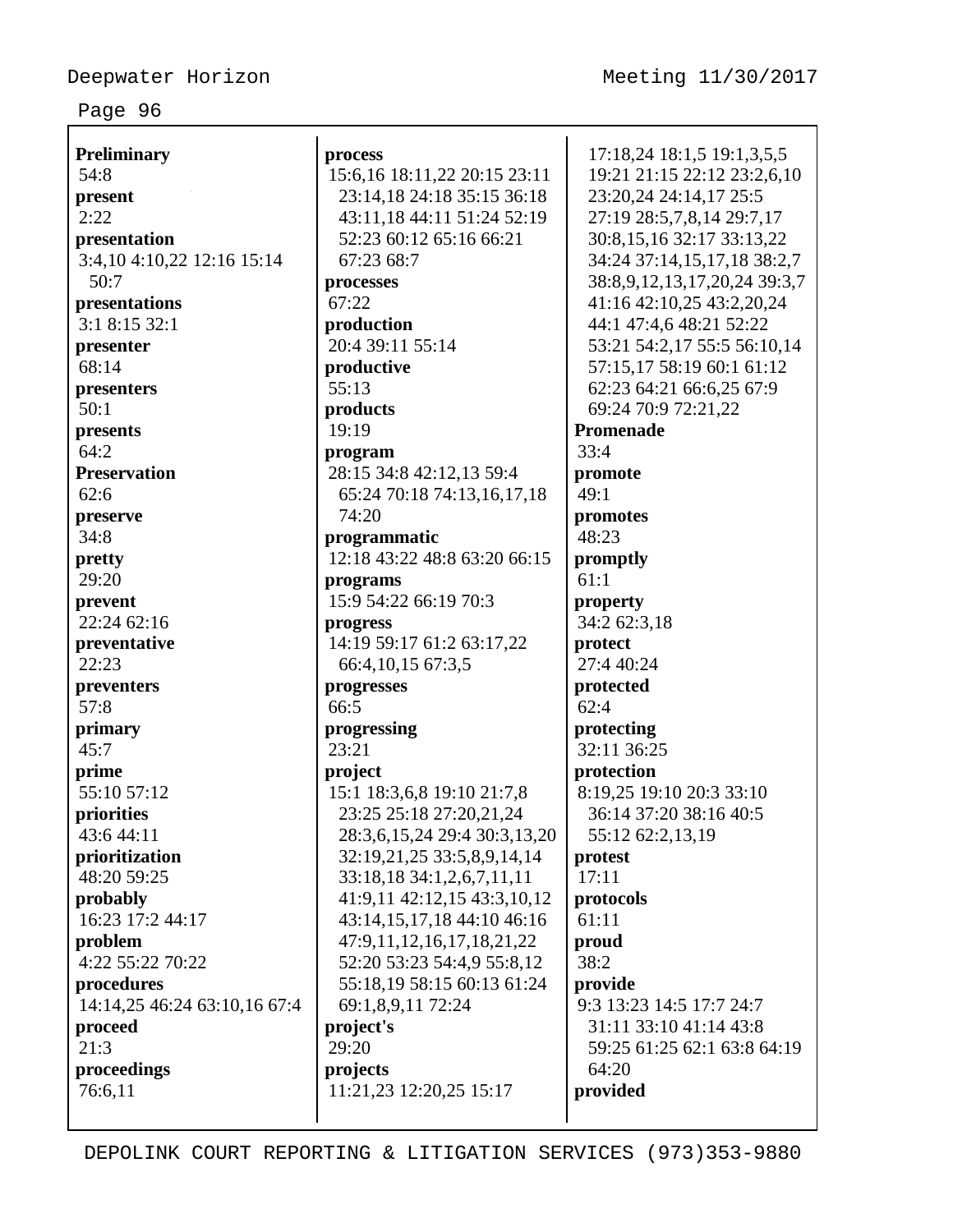| 34:20 49:7                     | quite                        | received                        |
|--------------------------------|------------------------------|---------------------------------|
| provides                       | 27:11,12 29:11,12            | 14:11 36:17 58:13               |
| 33:5 46:9,14                   |                              | receiving                       |
| providing                      | $\mathbf R$                  | 51:24 68:1                      |
| 37:246:21                      | $\mathbf{R}$                 | recognize                       |
| public                         | 76:1                         | 5:21 16:5 35:18                 |
| 1:6 2:18 3:3 4:15 7:19,24 8:16 | raise                        | recognized                      |
| 10:6,7,16 15:15 18:16,24       | 4:23 51:4                    | 70:17                           |
| 19:6, 16 20:9, 16 21:5 23:20   | ramps                        | recommend                       |
| 24:4,5,7,21 29:23 34:22        | 63:12                        | 53:2                            |
| 41:18 43:8,17 44:4,8 46:18     | <b>Randy</b>                 | reconstruction                  |
| 49:2 50:11 51:11,24 53:2       | 5:24                         | 37:18                           |
| 60:10,11 61:25 63:8 68:16      | range                        | record                          |
|                                | 44:2 46:3                    |                                 |
| 71:23 74:6,25 75:4,15,24       | ranges                       | 3:8 55:23                       |
| 76:21                          | 40:13                        | recovered                       |
| published                      | <b>RDR</b>                   | 71:10                           |
| 38:1,3                         | 1:24 76:20                   | recovering                      |
| purchase                       | reached                      | 66:11                           |
| 70:5                           |                              | <b>Recovery</b>                 |
| purpose                        | 12:3                         | 69:10                           |
| 57:20                          | reading                      | recreational                    |
| purposes                       | 13:7                         | 11:2 12:1 15:4 17:7 18:17,17    |
| 33:3                           | ready                        | 18:20 19:1 20:1 22:18 23:1,6    |
| push                           | 15:18                        | 23:8 24:16 27:6 30:1,14         |
| 71:16                          | real                         | 32:13 33:3 37:2 41:14,17        |
| put                            | 7:2 72:5,13,14               | recycling                       |
| 11:14 21:14 24:13 25:21 26:8   | realizing                    | 54:22 74:12                     |
| 26:19 38:20 57:3 58:19         | 32:1                         | red                             |
| 62:22                          | reallocate                   | 51:18                           |
|                                | 30:4                         | reduce                          |
| $\mathbf 0$                    | reallocation                 | 22:21 42:14 60:6 66:22          |
| quality                        | 30:1                         | reduced                         |
| 15:4 17:13 22:16,19,21 23:1    | really                       | 76:9                            |
| 24:15 27:3 31:9 32:9 34:10     | 37:6 50:15 56:11 62:20 72:6  | reduction                       |
| 35:25 36:25 45:6               | 75:1                         | 24:15 34:13                     |
| questionable                   | realm                        | redundancies                    |
| 70:10                          | 38:21                        | 60:7                            |
| questions                      | rear                         | redundant                       |
| 4:5 7:23 10:9 75:18 76:8       | 50:14                        | 57:8                            |
| quick                          | reason                       | reef                            |
| 10:12 58:6 59:18 73:15,16      | 56:12                        |                                 |
| quicker                        | reasonable                   | 33:16,17,19 37:17 54:5<br>reefs |
| 27:24                          | 44:2                         |                                 |
| quickly                        | receive                      | 33:7,9,20                       |
| 52:18                          | 3:1,21 4:16 26:22 34:23 61:1 | referred                        |
|                                |                              | 11:17 69:9                      |
|                                |                              |                                 |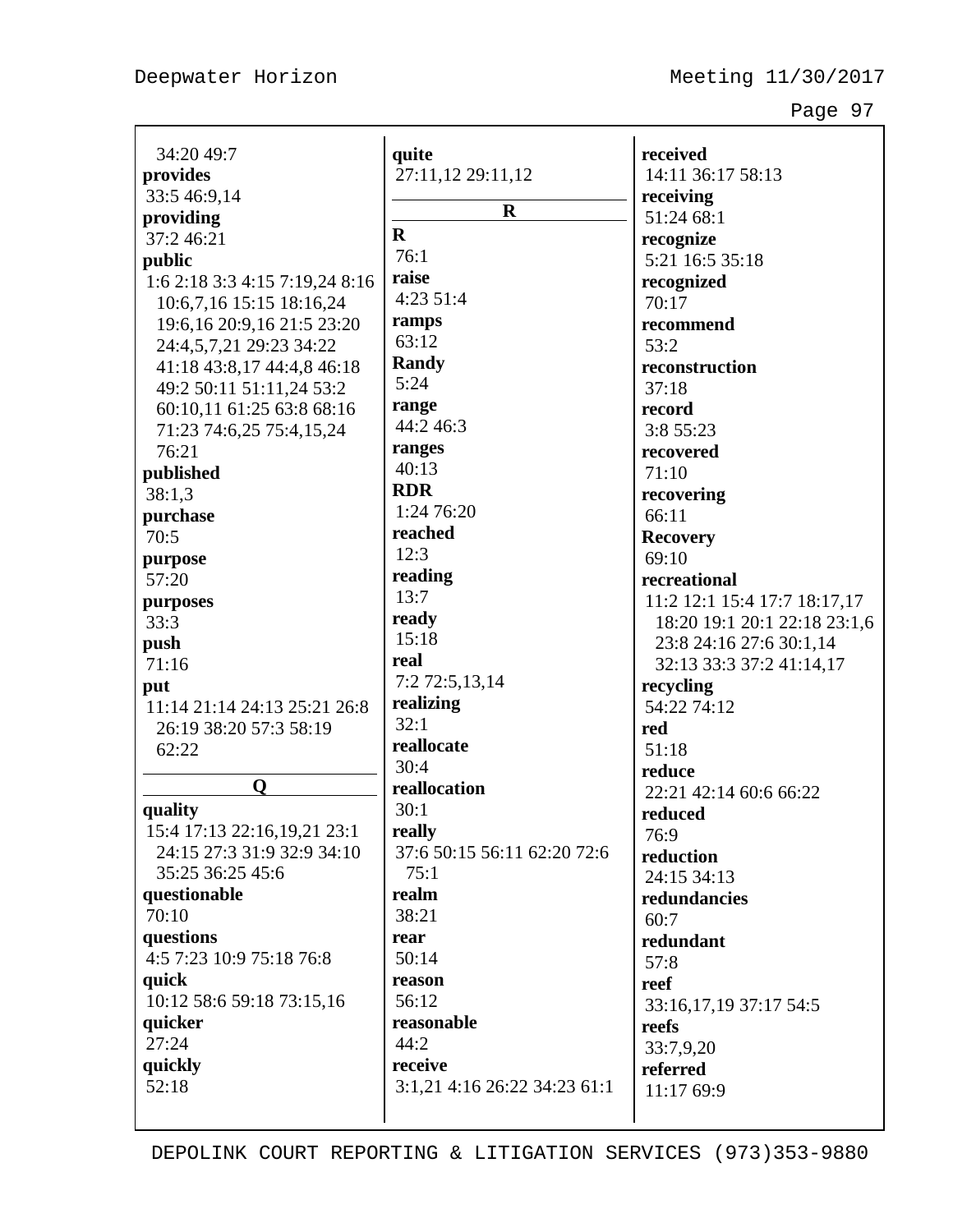**reflect** 74:13 **reflects** 40:22 **refrain**  $50:13$ **Refuge** 34:3 42:23 70:4 **regarding** 15:9 54:5,13 **region** 40:17 48:24 **region-wide** 2:11 13:12 44:24 45:4,8,9,12 45:16,18,24 46:1,6,9,20 47:1 47:25 48:4 49:6,12,17 62:11 64:1,6,16,22 **regulate** 57:21 **regurgitate** 73:8 **rehabilitation** 19:8 **Reichers** 9:15,16 35:10,11 **related** 46:12 48:16 49:9,14 **relates** 26:24 72:13 **relating** 48:9 **relation**  $49.20$ **Relations** 3:25 **released** 14:9,13 18:24 20:9,17 24:2 29:23 47:25 67:7 **relevant** 49:17 **reliably** 61:1 **remain** 22:13 **remarks**

49:22 **remind** 50:6,13,18 **reminder** 37:13 **Renaissance** 1:12 **rental** 33:2 **replaces** 22:3 **replenish** 17:11 27:4 40:24 **replenishing** 32:11 36:25 **report** 14:9 37:11 38:2 59:13 66:15 **reported** 55:22 **reporter** 1:24 3:7 52:1 76:21 **represent** 8:13 9:6,12,16 40:2 **representation** 16:24 **representative** 5:24,25 6:1,2 45:4 **representatives** 26:10 39:24 45:12,17,19 56:17,18 75:17 **represented** 16:21 39:24 45:6 **representing** 8:24 40:1 52:6,12 68:22 **represents** 16:8 17:15,20 20:25 36:16 40:3,4 76:10 **request** 43:15 44:9 **requested** 43:7 **required** 57:8 **resiliency** 73:2

**resolve** 60:24 **resource** 1:5 2:8 5:13 6:21 10:16,19 11:12 12:6 16:2 19:10 26:24 48:5 58:11,18 62:2,19 64:9 64:12 **resources** 5:6 10:5,20,24 16:7 17:12 23:5 25:2 27:5 32:12,23 37:1 40:23,25 46:3 48:9,12,13,16 48:22 49:5 52:21 53:25 64:13 66:11 69:22 **response** 43:3,14,16 **responsible** 10:14,22 11:1 46:1 **restaurants** 5:18 **restoration** 1:6 8:25 9:25 10:21 11:15,18 11:19,21 12:7,8,9,13,18,22 12:23,25 13:3,14,17,23,25 14:17,19 15:5,9 16:25 17:6 17:17,24 18:2,3,6,15,18 19:11,20,24,24,25 20:21,24 20:25 21:3,10,21 22:12 23:10,23 24:14,19 25:5,18 27:12,14,18,19 28:4,13,17 29:14,22 30:2,6,9,20 31:8 32:9,10,17 33:14,18,22 34:17,22,24 35:1,3,7 36:18 37:6,13,15,19 38:3,5,10,12 38:13,14,14,15 39:9,20,23 40:8,12,16,19,22 41:1,10,11 41:17,25 42:1,10,15 43:2,4,6 43:7,9,17,19,21,23 44:3,6,6 44:10,14,16,25 45:25 46:2 46:16 47:4,11,17 48:2,8,15 48:21,25 49:1,4,14,16,17,19 49:20 52:16 53:6 54:5 55:2 55:21 58:8 59:4,12,14 60:2,8 60:12,13,17,25 61:6,8 63:12 63:17,19,22,25 64:4,12,15 64:18,21,24 65:1,3,4,15,24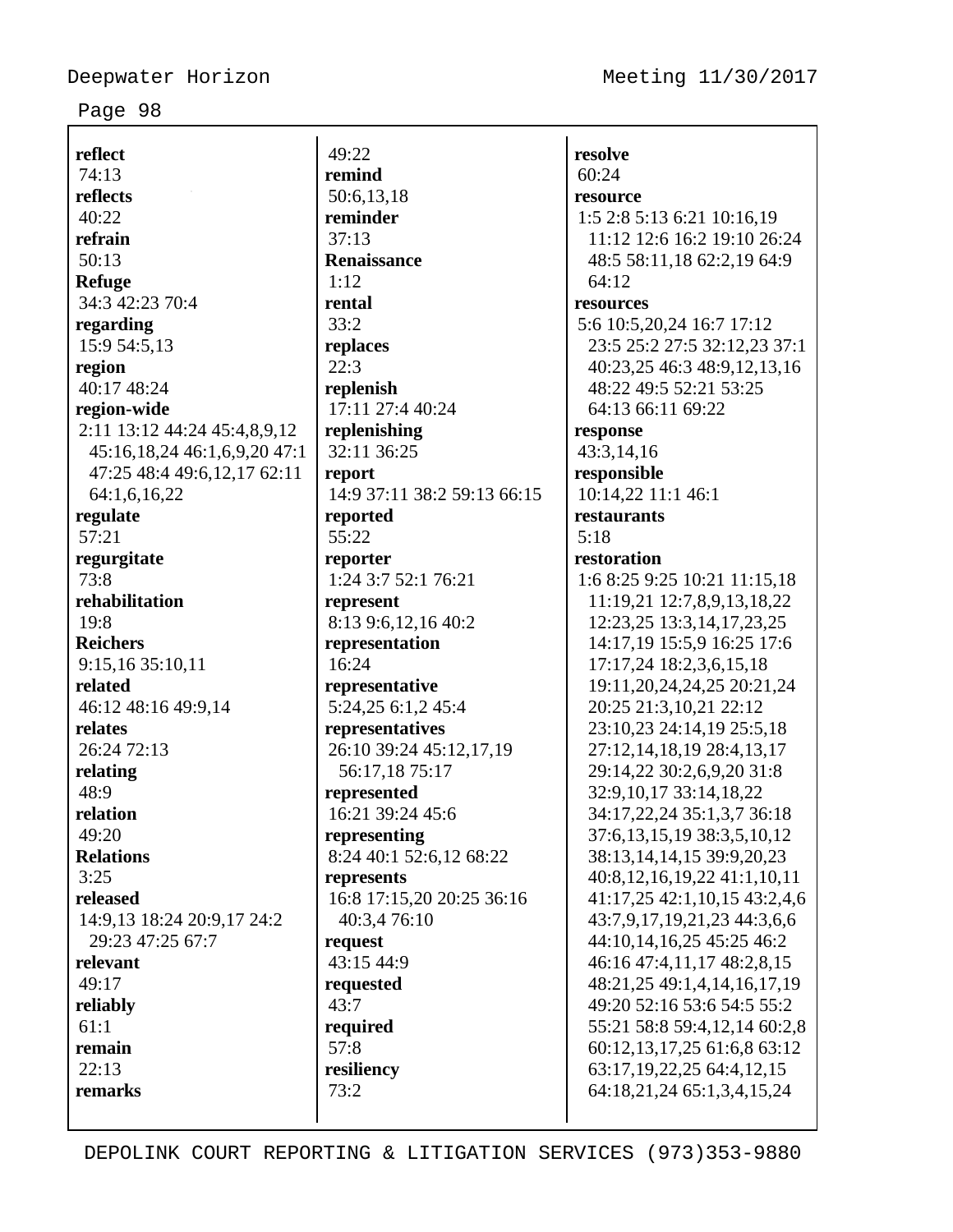| 66:5, 10, 12, 15, 19 67: 9, 12, 15 | <b>Riverview</b>       | 30:21                        |
|------------------------------------|------------------------|------------------------------|
| 69:2                               | 1:12                   | saw                          |
| restorations                       | <b>RMR</b>             | 50:5                         |
| 65:12                              | 1:24                   | saying                       |
| restore                            | <b>Robert</b>          | 25:12                        |
| 3:23 4:3,4 10:23 12:22 17:9        | 57:25                  | says                         |
| 17:12 21:15 22:18 29:17            | <b>Robin</b>           | 4:19 21:20                   |
| 33:9 36:23 40:7 41:2,3,4,5,5       | 9:16 35:10 39:18       | schedules                    |
| 41:6 58:6, 12, 15 65:10 70:20      | <b>Robinson</b>        | 5:22 9:20                    |
| restored                           | 1:24 76:20             | <b>Schubert</b>              |
| 11:23 33:15,19                     | rocks                  | 36:9                         |
| restoring                          | 55:12                  | science                      |
| 10:15 27:2,3 33:6 36:24 47:12      | role                   | 32:20 44:13                  |
| 58:20                              | 14:5                   | scientific                   |
| result                             | Roll                   | 14:6 66:20 72:12             |
| 76:15                              | 7:3                    | scientists                   |
| resulted                           | Ron                    | 48:4 64:8                    |
| 10:17                              | 16:18 22:8 26:16 36:10 | scoping                      |
| results                            | Ronquille              | 18:23                        |
| 23:19                              | 29:7                   | screening                    |
| retrofits                          | room                   | 24:18 43:10,18               |
| 47:13                              | 3:17 11:16 50:4        | sea                          |
| reverse                            | roughly                | 11:24 20:5 30:22 37:19,20,24 |
| 8:8                                | 36:19                  | 39:11 40:9,11 41:3 46:5      |
| review                             | <b>Rounds</b>          | 47:13,16,19,21 48:3 49:15    |
| 20:9 24:6,21 29:24                 | 22:7 39:15,17,19       | 67:18 68:5                   |
| reviewing                          | roundtable             | <b>Seashore</b>              |
| 18:22 30:15 43:1,11                | 34:23                  | 42:18,21                     |
| revitalized                        | row                    | seasons                      |
| 5:19                               | 8:5                    | 40:7                         |
| <b>Richard</b>                     | <b>RPR</b>             | second                       |
| 35:25                              | 1:24                   | 2:9,17 3:2 28:4 34:5 35:1,7  |
| <b>Ridley</b>                      | run                    | 47:11,22 48:10 60:9 66:14    |
| 68:5                               | 24:1                   | second-most                  |
| rig                                | running                | 17:9                         |
| 57:9                               | 58:16                  | <b>Secondly</b>              |
| right                              | <b>Ryan</b>            | 53:1 58:13                   |
| 4:2 22:7 55:13 60:20               | 53:11,14               | seconds                      |
| <b>Rikard</b>                      |                        | 51:17                        |
| 6:21,24 8:9 10:10 31:14 75:11      | S                      | <b>Secour</b>                |
| 75:13                              | salinity               | 42:22                        |
| risks                              | 71:7                   | section                      |
| 66:22                              | <b>Samek</b>           | 75:15                        |
| <b>Ritter</b>                      | 22:5                   | sediment                     |
| 58:24,25 59:1,2 61:16              | SAV's                  | 34:13                        |
|                                    |                        |                              |
|                                    |                        |                              |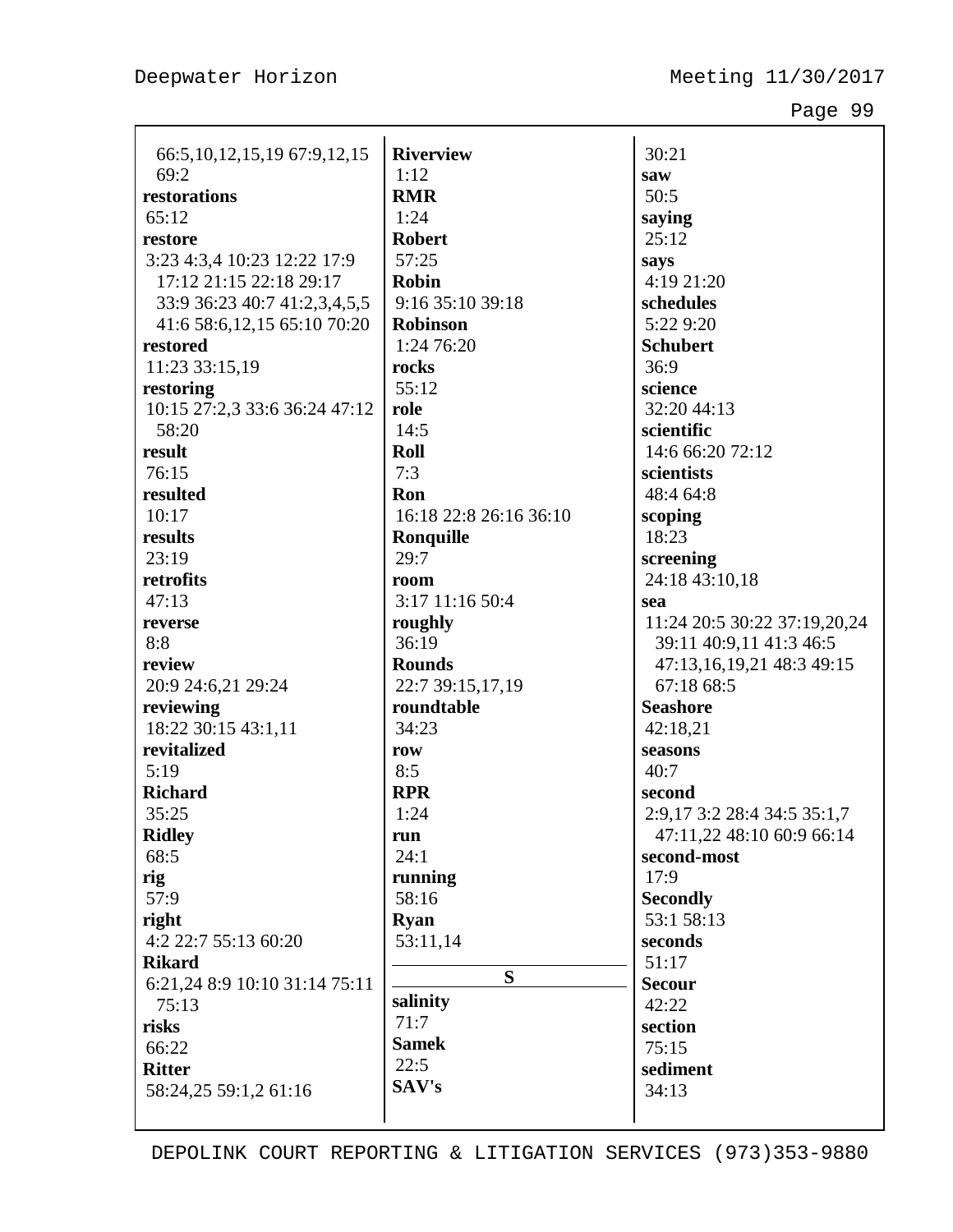| see                           | 17:4,16 21:2,6 22:11 32:7   | shrimping                    |
|-------------------------------|-----------------------------|------------------------------|
| 5:24 13:2,8 16:16 17:3 23:20  | 53:22                       | 55:10                        |
| 26:4 39:5 45:19 54:21,24      | seven                       | side                         |
| 56:16,19 57:15,17 62:9,11     | 37:12,14                    | 28:19 69:22 70:25            |
| 69:6                          | severe                      | <b>Sierra</b>                |
| seeing                        | 69:3                        | 68:18,23                     |
| 62:23 63:9                    | shape                       | <b>Sign</b>                  |
| seek                          | 15:17                       | 3:12                         |
| 10:21                         | shaping                     | signed                       |
| seen                          | 69:17                       | 50:23 76:17                  |
| 16:23 32:4 36:12 56:20        | share                       | significant                  |
| <b>Seiler</b>                 | 16:1 22:15 55:25 59:20 66:9 | 52:21 69:18                  |
| 35:25                         | shared                      | silence                      |
| selected                      | 67:15                       | 2:14                         |
| 19:2                          | sharing                     | silent                       |
| selecting                     | 60:3                        | 50:16                        |
| 12:25                         | sheets                      | similar                      |
| selection                     | 3:17 18:9                   | 32:4                         |
| 48:21 52:20,23 60:1           | shell                       | sites                        |
| senior                        | 28:19 54:18,20,21 74:12     | 47:9 54:9                    |
| 59:2                          | shells                      | sitting                      |
| sensitive                     | 54:14,25                    | 36:11                        |
| 47:8                          | sheltered                   | situation                    |
| sentiments                    | 70:24                       | 69:21                        |
| 9:131:1                       | shop                        | six                          |
| sequencing                    | 33:2                        | 28:10 29:17                  |
| 48:20 60:1                    | shore                       | <b>Sky</b>                   |
| serious                       | 20:2                        | 47:12                        |
| 54:1                          | shoreline                   | slide                        |
| serve                         | 18:3,8 32:18,19 33:10 37:21 | 12:17 13:1,17 17:20,25 20:25 |
| 2:764:11                      | 38:15 55:11 62:2 70:1       | slides                       |
| serves                        | shorelines                  | 32:5 50:6                    |
| 2:10 70:16                    | 11:24 33:7 70:2             | snapping                     |
| services                      | short                       | 50:5                         |
| 46:14                         | 11:4 66:1                   | <b>Society</b>               |
| sessions                      | shorthand                   | 63:3.6                       |
| 6:1,3 34:21                   | 76:8                        | solicit                      |
| set                           | shortly                     | 60:12 75:3                   |
| 12:8 13:18 26:22 36:22        | 29:25                       | solicited                    |
| <b>Seth</b>                   | show                        | 30:13,20                     |
| 16:9,10                       | 14:17 64:20                 | solving                      |
| sets                          | shows                       | 56:1                         |
| 12:21                         | 11:5 12:17 13:2,17,18       | somewhat                     |
| settlement                    | shrimp                      | 5:19                         |
| 2:19 12:4,12 13:4 14:12 16:24 | 55:2,3,7                    | soon                         |
|                               |                             |                              |
|                               |                             |                              |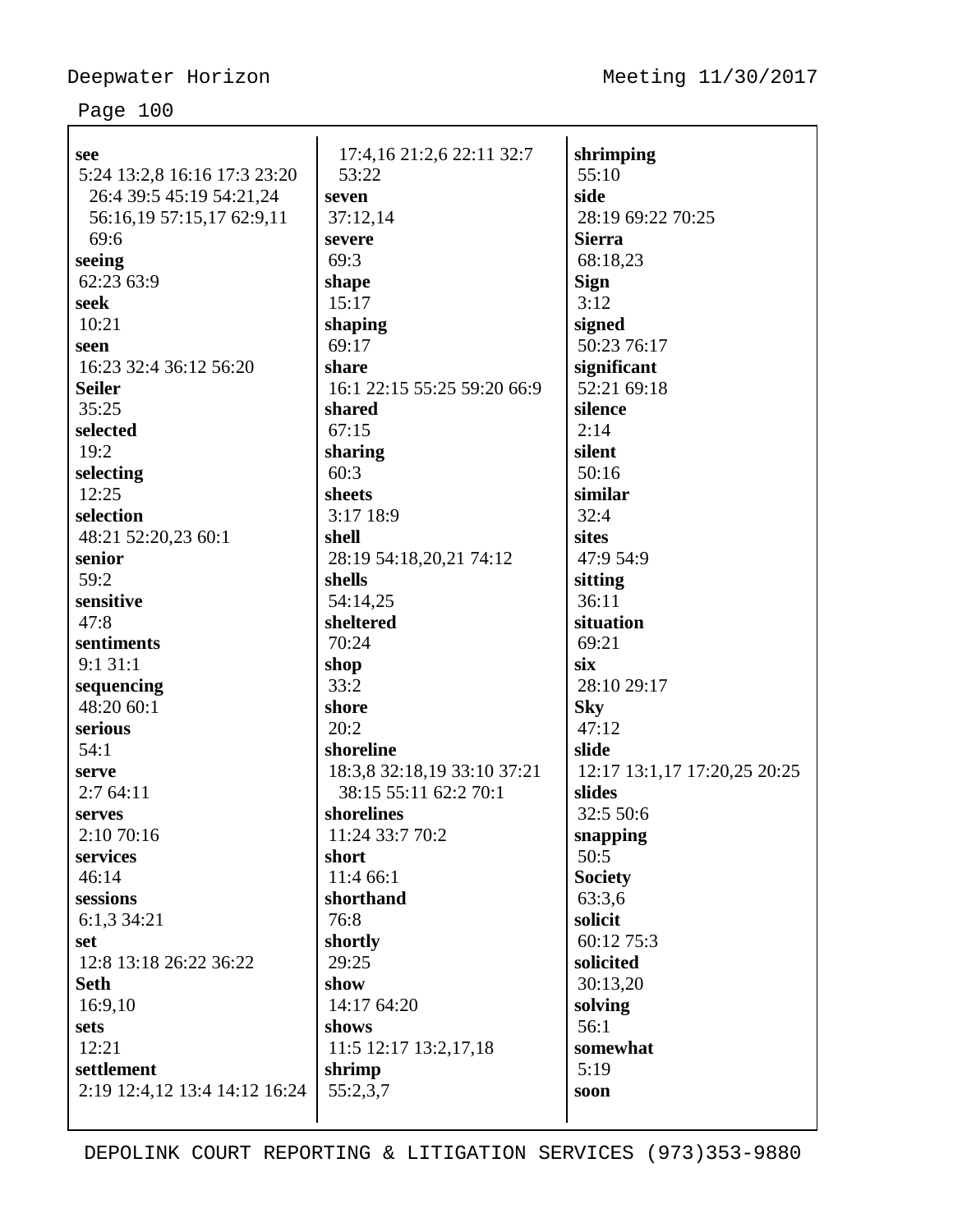Deepwater Horizon Meeting 11/30/2017

**strategy**

Page 101

| 58:16 67:7                                          |
|-----------------------------------------------------|
| sorry                                               |
| 8:10 20:12 23:9 24:16 25:9,9                        |
| 48:19                                               |
| sort                                                |
| 51:20 56:15                                         |
| sound                                               |
| 33:16,20 55:14 69:18 70:1                           |
| 71:4                                                |
| sources                                             |
| 20:4                                                |
| south                                               |
| 1:13 6:2 19:12 62:7 71:8                            |
| speak                                               |
| 4:9                                                 |
| speakers                                            |
| 51:6,7                                              |
| speaking                                            |
| 11:23 35:16 51:12                                   |
| <b>Spears</b>                                       |
| 31:18                                               |
| specialist                                          |
| 59:3                                                |
| species                                             |
| 40:9,13,14 67:17,24,25                              |
| specific                                            |
| 12:20 59:14 64:13 69:1                              |
| specifically                                        |
| 14:4 46:13                                          |
| spent                                               |
| 6:14 24:17 70:19                                    |
| spill                                               |
| 10:17 11:1,3 20:23 25:20<br>26:24 32:24 55:24 59:10 |
| 70:24 73:4                                          |
| spring                                              |
| 20:11,13 28:22                                      |
| St                                                  |
| 33:11                                               |
| staff                                               |
| 2:21 65:14                                          |
| stages                                              |
| 19:22 40:12                                         |
| stakeholder                                         |
| 66:23                                               |
|                                                     |

**stakeholders** 60:25 **standalone** 28:3 **standard** 14:13 63:15 67:3 **standardized** 61:5,10 **standards** 63:14 **standpoint** 70:12 **start** 8:3,4,8 11:11,19 15:11 25:12 49:19 68:6 73:7 **started** 5:3 7:8 17:23 43:10 74:18 **state** 6:16 7:1 9:7 19:6 21:11 22:2,9 25:16 26:11 37:17 40:18,19 45:17 67:25 69:10 72:10 74:23 76:2,21 **stated** 63:15 **statement** 4:20 **states** 6:17 12:3 13:11 26:8 47:7,19 51:9 59:11 65:5 72:20 **stations** 50:3 **step** 35:5 64:17 **STEPS** 56:7 **Steve** 6:6 **stop** 3:18 4:9 **stopped** 11:11 **strategic** 47:25 59:23 64:7 67:18 **strategies** 59:15 60:3

52:25 **streams** 53:7 60:5 **street** 1:13 30:17 **stressors** 68:2,4 **stretch** 38:21 **strictly** 18:19 **strong** 69:19,23 **strongly** 53:2 54:16 55:17 **structure** 58:16 **structuring** 58:8 **studies** 39:5 **sturgeon** 40:10 41:5 **subject** 3:20 70:6 **submit** 21:7 43:17 **submitted** 43:2,12,14 **subscribed** 60:19 **success** 63:21 66:24 **successful** 65:12 **successfully** 63:25 **suffered** 20:22 **summary** 48:7 **summer** 29:2 47:24 **summit**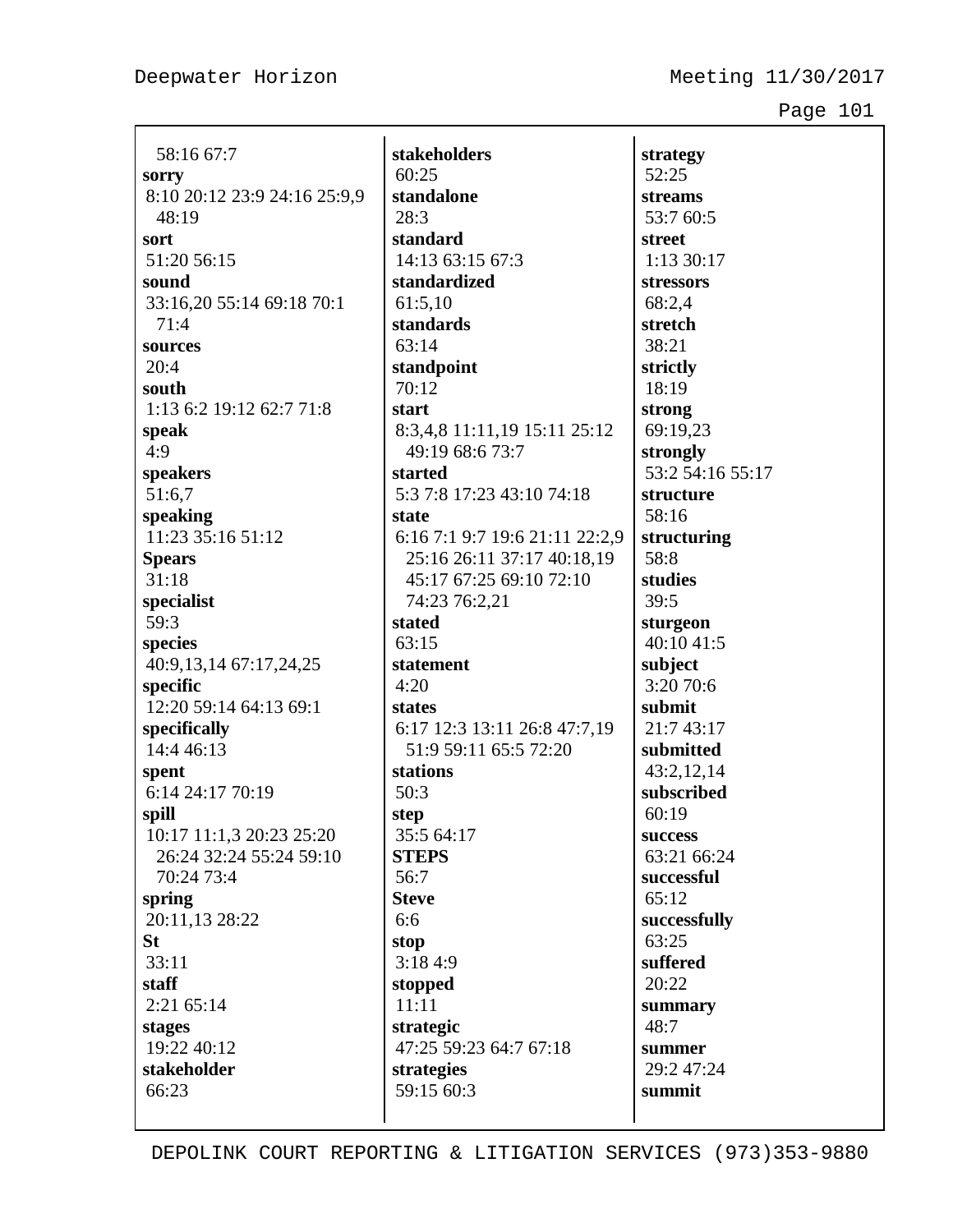| 34:17                       | 15:2                                | thought                           |
|-----------------------------|-------------------------------------|-----------------------------------|
| <b>Sunley</b>               | term                                | 22:20 35:4                        |
| 36:1                        | 30:7,11 66:25                       | thousand                          |
| supervision                 | terms                               | 33:15                             |
| 76:10                       | 47:1 49:12                          | threats                           |
| support                     | <b>Terrebonne</b>                   | 47:19 48:13 68:2                  |
| 26:19 46:14,17 49:8 60:9    | 28:18 29:19                         | three                             |
| supports                    | <b>Texas</b>                        | 3:6 24:24 27:19 28:13 33:22       |
| 46:20,23                    | 9:17 35:10,17,21,22,24 36:2         | 35:22 37:17 47:4,6 51:7,18        |
| supposed                    | 36:19 37:23 38:18,25 74:21          | 51:21 52:17 65:4 66:1 73:25       |
| 7:2                         | thank                               | threefold                         |
| sure                        | 5:10, 12, 25 6: 2, 5, 7, 11, 13, 23 | 37:15                             |
| 7:2 20:15 37:21             | 6:25 8:16 9:4,10 10:9,11            | <b>Tide</b>                       |
| <b>Survey</b>               | 15:20,22 25:11 31:3 39:12           | 7:3                               |
| 16:10                       | 39:18 44:19 45:2 49:25              | <b>TIG</b>                        |
| swift                       | 50:16 51:19 53:8,10,14 56:2         | 8:15 16:2,5,8,21 17:5,21          |
| 18:3                        | 56:5,9 57:22,24 58:23 59:2,5        | 18:21 19:4 21:24 31:12,13         |
| swimming                    | 59:8 61:13,16 62:23 63:1            | 34:19,21 35:6 39:16,23 42:8       |
| 11:3                        | 65:18 68:10,12 74:2,4 75:7          | 42:9 43:5 45:4,8,10,13,16,18      |
| system                      | 75:14,19,23                         | 45:24 46:1,20 47:25 48:4          |
| 14:11 15:7                  | thanking                            | 49:6,18,18 50:1 61:23 62:11       |
|                             | 65:13                               | 64:1,6,16,19 66:3 67:17,22        |
| T                           | thanks                              | <b>TIG's</b>                      |
| T                           | 9:13 31:10 58:4,21 62:21 63:7       | 45:14 46:6,9 47:1 49:12 60:11     |
| 76:1,1                      | 65:16,25 68:8                       | <b>TIGs</b>                       |
| table                       | themes                              | 13:21 14:21 15:14 46:15,21        |
| 4:2,7 10:8 18:10 51:14,25   | 15:15                               | 46:25 48:20,24 49:8 52:15         |
| tables                      | thereto                             | 59:20 60:4 61:12 63:14            |
| 3:17,18 6:15 13:5 75:17     | 76:8                                | 64:14,18,23 65:9 67:9,14          |
| tackle                      | thing                               | 72:16,16                          |
| 55:21                       | 7:9 25:13 26:5 29:13 70:13,20       | TIGs'                             |
| tailored                    | 73:8                                | 72:20                             |
| 61:6                        | things                              | <b>Tim</b>                        |
| take                        | 15:25 25:16,19 27:16 34:20          | 44:23 45:3                        |
| 5:11 7:18 50:14 67:24       | 54:12 56:20 62:9 73:9               | time                              |
| taken                       | think                               | 5:2, 12, 16, 17, 20, 22 6: 14, 20 |
| 5:22 72:15 76:7             | 2:2 3:4 6:17 11:7 25:15 27:10       | 7:6, 18, 22 9: 20 10: 7 11: 8     |
| talk                        | 28:10 31:21 44:17 54:22             | 16:4 27:24 37:10,25 39:13         |
| 3:20 15:23 39:16 42:6 44:24 | 56:10 57:18 58:9,17 61:24           | 44:19 50:19,22 51:3,23 52:8       |
| 58:4 62:5 71:17             | 62:7 66:16 67:23 68:6 70:10         | 56:2 62:4 74:10 75:3,10,14        |
| talking                     | 70:11 74:14 75:1                    | 75:19                             |
| 68:24                       | third                               | timeline                          |
| techniques                  | 30:6 47:16 48:14 74:10              | 11:4,5                            |
| 23:3 63:24                  | thirty                              | <b>Tirpak</b>                     |
| template                    | 51:17                               | 26:14                             |
|                             |                                     |                                   |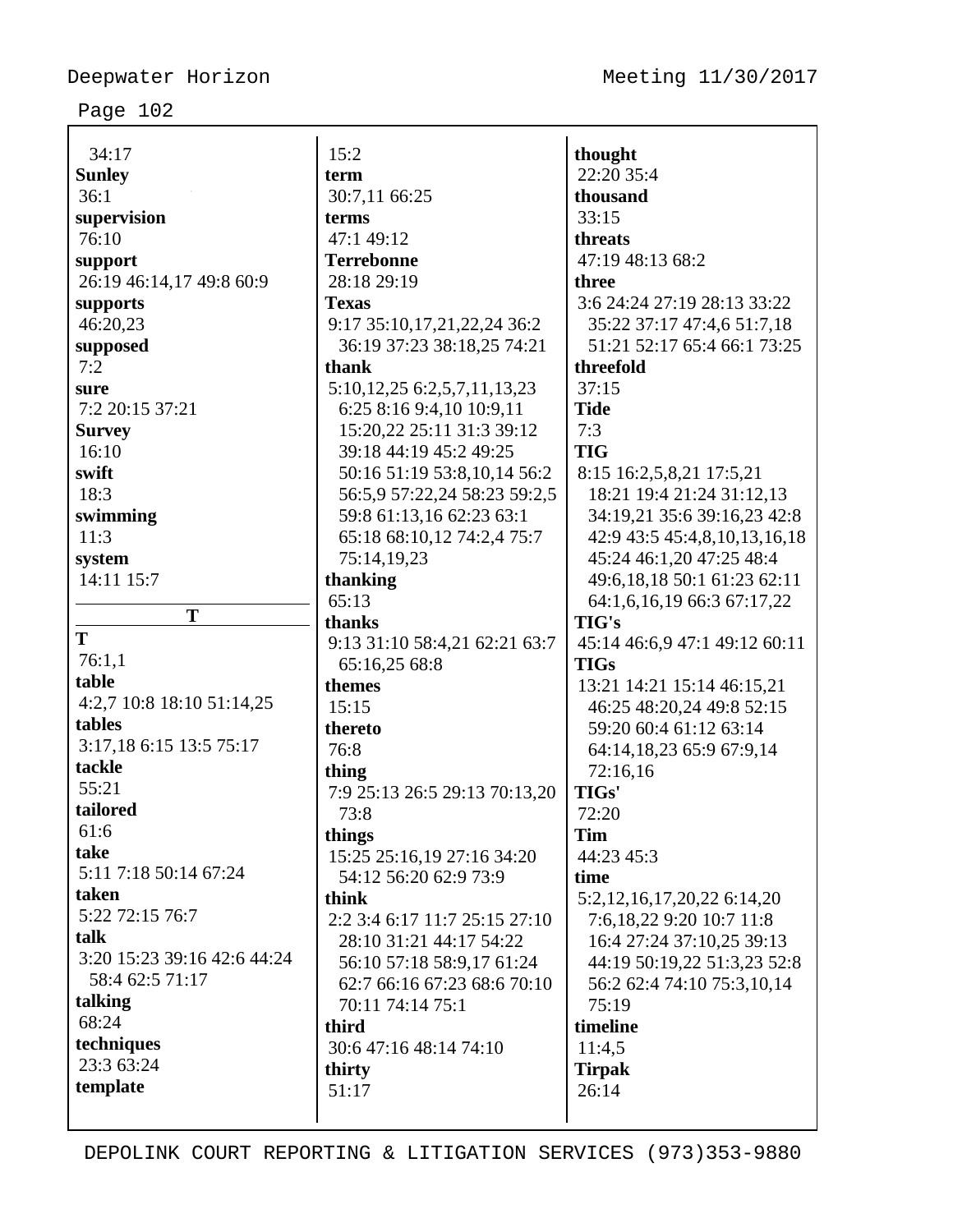| told                                   | 51:16                                                                          | turn                                                                           |
|----------------------------------------|--------------------------------------------------------------------------------|--------------------------------------------------------------------------------|
| 73:19                                  | transparency                                                                   | 6:20 15:19 21:16 35:9 51:18                                                    |
| tonight                                | 14:6 52:19 72:4,19 73:17,25                                                    | 75:10                                                                          |
| 2:17 3:8,22 6:13 7:6,10 9:21           | transparent                                                                    | turning                                                                        |
| 16:11 20:20 21:13 22:4 26:6            | 52:24                                                                          | 31:4                                                                           |
| 31:11,20,25 35:13,17 36:1,9            | tremendous                                                                     | turnover                                                                       |
| 39:13 44:20 45:14 51:9,12              | 68:9                                                                           | 22:1 73:2                                                                      |
| 59:6 66:1 68:22 69:25 75:9             | tremendously                                                                   | turtle                                                                         |
| 75:20                                  | 66:16                                                                          | 37:19,20 47:14,16,21                                                           |
| tonight's                              | <b>Tribal</b>                                                                  | turtles                                                                        |
| 2:25 3:2,4,19 4:10 5:1,3 50:12         | 3:24                                                                           | 20:5 30:22 37:24 39:11 40:10                                                   |
| 75:11                                  | <b>Trina</b>                                                                   | 41:3 46:5 47:19 48:3 49:15                                                     |
| tons                                   | 22:3                                                                           | 67:18 68:5                                                                     |
| 55:12                                  | trouble                                                                        | two                                                                            |
| tool                                   | 13:7                                                                           | 2:25 3:12 4:8 24:24 25:22                                                      |
| 58:10 62:12 67:19                      | <b>Troy</b>                                                                    | 28:7 33:12 37:17 42:16                                                         |
| top                                    | 31:24                                                                          | 51:15,17 56:25 58:6 73:25                                                      |
| 13:9 55:13                             | Troy's                                                                         | two-mile                                                                       |
| total                                  | 31:25                                                                          | 33:5                                                                           |
| 11:21 19:2 26:23 36:16 50:10           | true                                                                           | two-phase                                                                      |
| totaled                                | 14:5 67:16 73:24,25,25 76:11                                                   | 30:9                                                                           |
| 12:4                                   | truly                                                                          | type                                                                           |
| totally                                | 8:19                                                                           | 13:14 20:24 49:3 55:16 67:19                                                   |
| 71:10                                  | <b>Trust</b>                                                                   | types                                                                          |
| touch<br>27:9,13<br><b>Town</b><br>6:7 | 61:22<br>trustee<br>1:62:9,11,184:55:146:22<br>7:12, 14, 17 8:3 9:17, 17 10:13 | 12:23 17:6 19:25 20:25 24:15<br>30:20 35:3 36:24 38:10 41:1<br>43:7 44:7 63:19 |
| track                                  | 13:19,21 14:2,3,24 15:12                                                       | U                                                                              |
| 4:13 14:18 18:3                        | 21:8 24:8 31:15 35:22 42:4                                                     | U.S                                                                            |
| tracking                               | 46:15, 16, 17, 21 48:4 49:8                                                    | 8:13,19 9:13 36:10,14 40:3,4                                                   |
| 60:25 67:4                             | 60:23 64:8 67:2                                                                | uncertainty                                                                    |
| traditional                            | trustee's                                                                      | 66:22                                                                          |
| 23:4,6                                 | 43:22                                                                          | understand                                                                     |
| trail                                  | trustees                                                                       | 26:4 49:2                                                                      |
| 42:21                                  | 2:21,24 3:15 10:14 12:24 14:1                                                  | undertaken                                                                     |
| train                                  | 19:21 35:17 36:5 39:25 40:6                                                    | 65:3                                                                           |
| 35:4                                   | 40:18 42:2 45:18 64:2 75:16                                                    | underway                                                                       |
| <b>Transcribed</b>                     | 75:17                                                                          | 5:7 29:20 59:24 67:13                                                          |
| 1:23                                   | trustees'                                                                      | unforeseen                                                                     |
| transcribing                           | 3:11 50:8 53:4                                                                 | 23:13                                                                          |
| 52:2                                   | trying                                                                         | unfortunate                                                                    |
| transcript                             | 31:16 37:21                                                                    | 57:5                                                                           |
| 3:10 76:6,11                           | tuna                                                                           | unfortunately                                                                  |
| transition                             | 56:22                                                                          | 22:4                                                                           |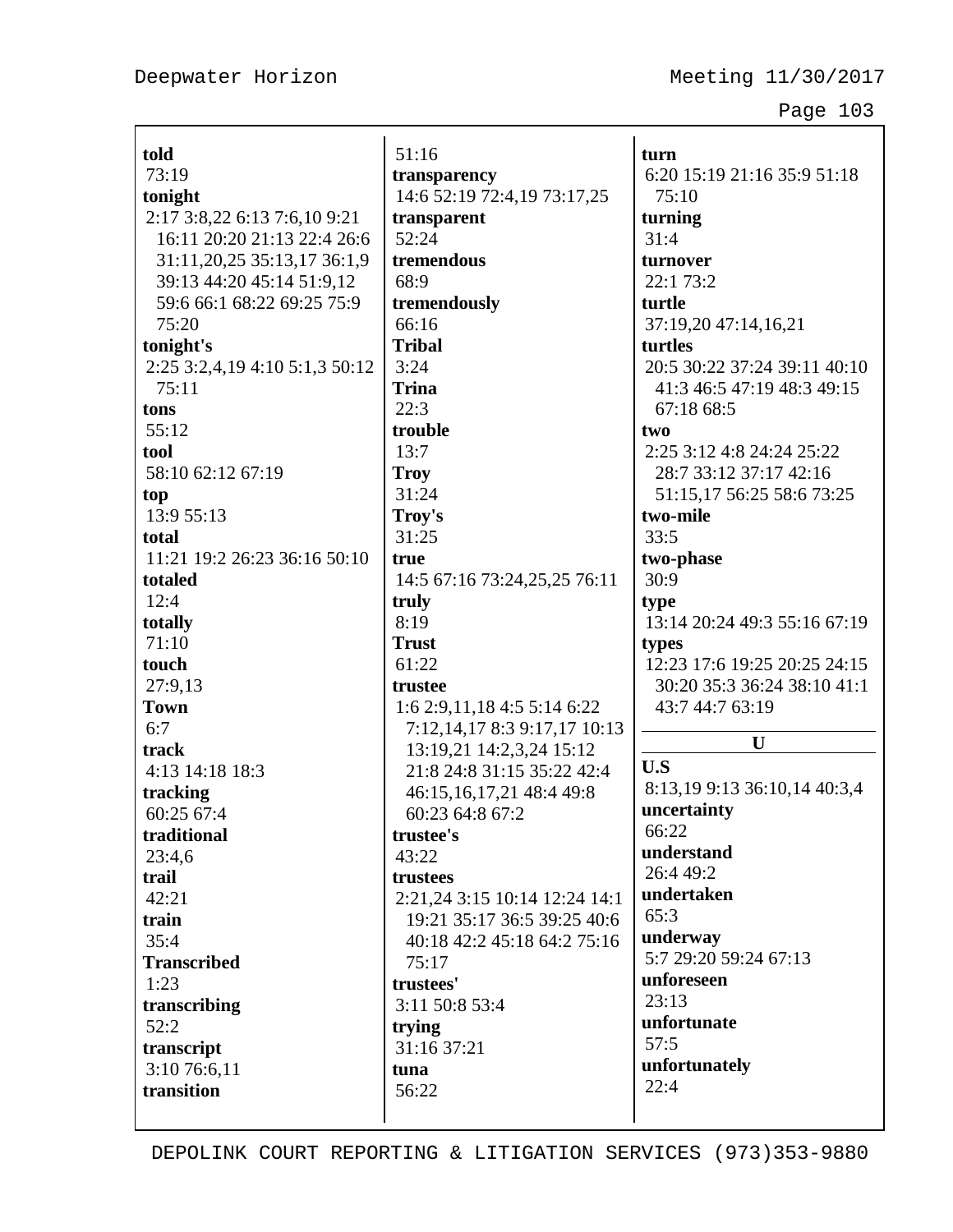| unintended                                                                                                                                                                                                               | 13:19 35:3 36:24 38:9,11 53:7                                                                                                                                                                               | 34:15                                                                                                                                                                                                           |
|--------------------------------------------------------------------------------------------------------------------------------------------------------------------------------------------------------------------------|-------------------------------------------------------------------------------------------------------------------------------------------------------------------------------------------------------------|-----------------------------------------------------------------------------------------------------------------------------------------------------------------------------------------------------------------|
| 55:16                                                                                                                                                                                                                    | vegetation                                                                                                                                                                                                  | way                                                                                                                                                                                                             |
| unique                                                                                                                                                                                                                   | 28:21                                                                                                                                                                                                       | 21:14 38:22 59:15,21 65:11                                                                                                                                                                                      |
| 22:14,16,25 62:3                                                                                                                                                                                                         | <b>Vielhauer</b>                                                                                                                                                                                            | ways                                                                                                                                                                                                            |
| <b>United</b>                                                                                                                                                                                                            | 22:3                                                                                                                                                                                                        | 74:24                                                                                                                                                                                                           |
| 53:12,16                                                                                                                                                                                                                 | visit                                                                                                                                                                                                       | we'll                                                                                                                                                                                                           |
| unknown                                                                                                                                                                                                                  | 5:17 9:21 36:4 45:23                                                                                                                                                                                        | 7:11, 13, 21 15:11 23:19 35:14                                                                                                                                                                                  |
| 12:11 54:12                                                                                                                                                                                                              | visitors'                                                                                                                                                                                                   | 40:17 42:24 50:25 73:6                                                                                                                                                                                          |
| unsuccessful                                                                                                                                                                                                             | 33:1                                                                                                                                                                                                        | 75:15                                                                                                                                                                                                           |
| 54:10                                                                                                                                                                                                                    | voluntarily                                                                                                                                                                                                 | we're                                                                                                                                                                                                           |
| update                                                                                                                                                                                                                   | 42:13                                                                                                                                                                                                       | 2:2,17 11:1 23:11 25:3,17,19                                                                                                                                                                                    |
| 7:16 10:12 15:20 31:12 39:20                                                                                                                                                                                             | vulnerable                                                                                                                                                                                                  | 29:3, 10, 20 30:4, 15, 22 33: 23                                                                                                                                                                                |
| 45:14                                                                                                                                                                                                                    | 69:7                                                                                                                                                                                                        | 37:11 39:1 41:25 43:1 44:5,7                                                                                                                                                                                    |
| updates                                                                                                                                                                                                                  | W                                                                                                                                                                                                           | 44:10 51:7 54:11 62:15 63:9                                                                                                                                                                                     |
| 15:12 21:10 34:20 59:6 66:3                                                                                                                                                                                              | wait                                                                                                                                                                                                        | 69:21 73:10 74:11                                                                                                                                                                                               |
| 75:20                                                                                                                                                                                                                    | 11:10                                                                                                                                                                                                       | we've                                                                                                                                                                                                           |
| uploaded                                                                                                                                                                                                                 | walkway                                                                                                                                                                                                     | 12:12 13:4 14:9,11 18:24                                                                                                                                                                                        |
| 50:7                                                                                                                                                                                                                     | 33:6                                                                                                                                                                                                        | 19:23 22:1 23:12 25:13                                                                                                                                                                                          |
| uploading<br>23:19<br><b>Upper</b><br>34:10<br><b>USDA</b><br>22:8<br><b>use</b><br>10:18 12:24 15:5 18:17,20<br>19:1 20:1 22:19 23:6 24:16<br>30:1,14 33:3 37:16 48:20<br>54:11,17 55:20 57:10 60:10<br>66:18<br>useful | <b>Walter</b><br>61:18,20<br>want<br>3:5,15 4:15 5:11 9:18 20:15<br>25:24 26:17 27:9 30:25<br>31:10 35:18 39:12 54:21<br>61:22 72:6,6,22<br>wanted<br>22:19 26:9 59:5,19 74:13 75:2<br>wants<br>73:7<br>War | 27:10,15 29:11 30:13 34:21<br>36:17 55:24 56:20 67:4<br>70:21 73:15<br>weaken<br>70:8<br>website<br>3:11 14:10,15 21:8,9 24:8<br>46:16 50:8 53:4 60:17<br>week<br>60:22<br>welcome<br>6:19 24:6<br><b>Wells</b> |
| 2:22 58:10,18<br><b>USEPA</b><br>26:15<br><b>USEPA's</b><br>45:4<br>uses<br>11:2 12:1<br>utilized<br>37:5,6 61:7 64:14<br>$\mathbf{V}$<br>van<br>16:13 31:21<br>various                                                  | 7:3<br>wasn't<br>71:4<br>watch<br>2:349:13<br>water<br>1:13 15:4 17:12 22:16,19,21<br>23:1 24:15 27:3 32:9 34:10<br>36:24 41:2<br>waters<br>71:7<br>watershed<br>58:7<br>watersheds                         | 25:8 31:6,7 45:7<br>west<br>69:2<br>western<br>33:16<br>wetland<br>20:2 38:11<br>wetlands<br>10:24 15:3 29:17 38:14 39:9<br><b>Whiskey</b><br>28:25<br>wide-ranging<br>40:7<br>wildlife                         |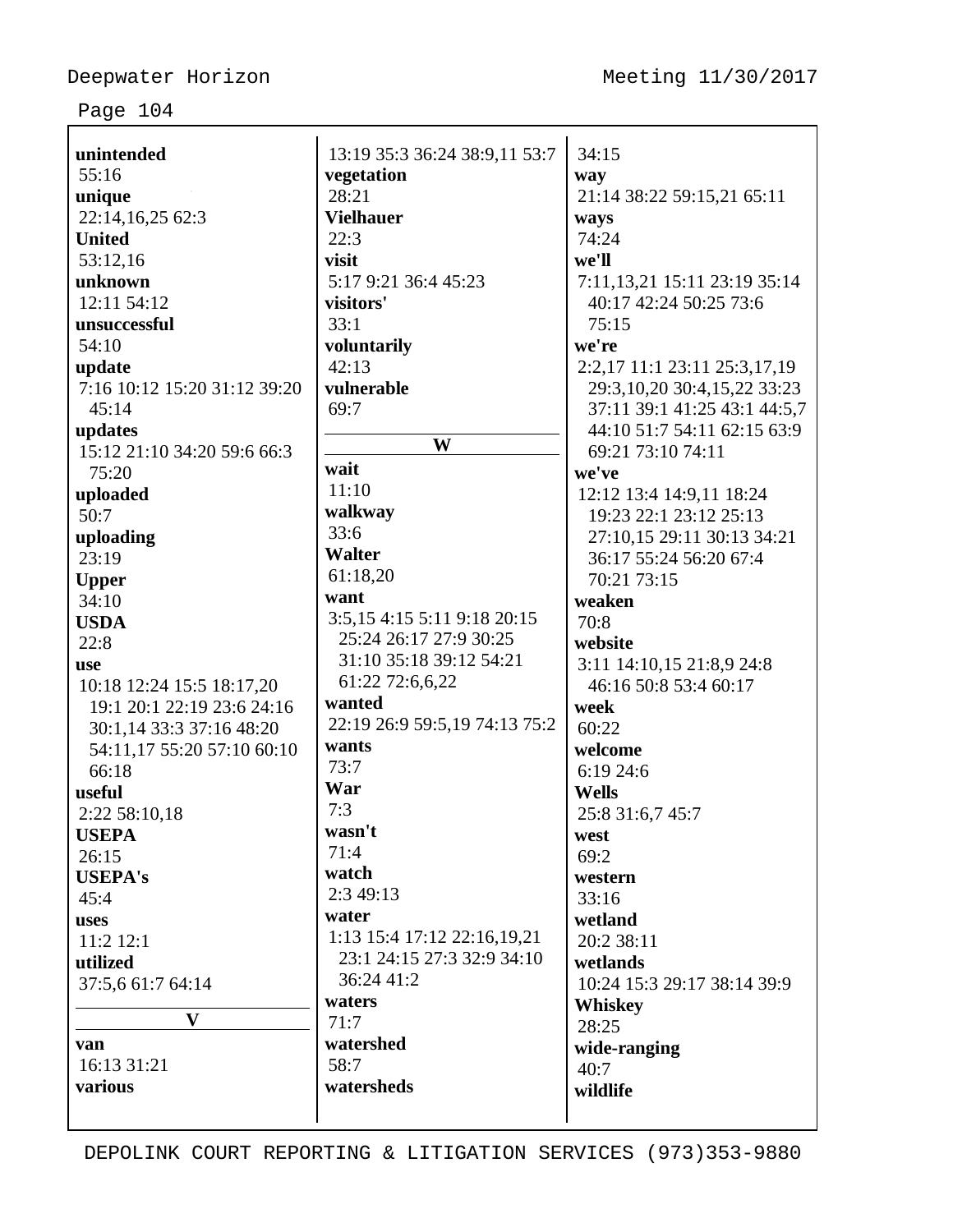| 11:25 21:22 34:3 35:22       | y'all                                                       | 13 <sub>th</sub>     |
|------------------------------|-------------------------------------------------------------|----------------------|
| 42:12,22 58:25 59:3,12 70:4  | 9:9 21:25 36:3 74:14,22 75:3                                | 76:17                |
| 74:19                        | y'all's                                                     | 1400                 |
| <b>Wilkes</b>                | 9:1 31:2                                                    | 34:8                 |
| 9:11,12 31:23 40:2           | year                                                        | 141<br>32:7          |
| winter<br>20:12              | 7:15 14:8 17:22 18:14,21 20:8<br>24:13,18,20 25:14 29:12,15 | 144                  |
| wisdom                       | 47:2,10,22 49:6 55:23 59:9                                  | 22:11                |
| 70:8                         | 59:18                                                       | 14 <sub>th</sub>     |
| wish                         | years                                                       | 34:16                |
| 4:20                         | 24:24 25:22 42:25 62:22 66:6                                | 15                   |
| withdraw                     | 69:17 71:7                                                  | 14:12 28:6 41:4 66:5 |
| 23:12                        | yellow                                                      | 150                  |
| withstand                    | 51:16                                                       | 42:1                 |
| 69:20                        | you-all                                                     | 16                   |
| witness                      | 9:19 72:22 73:9                                             | 11:20                |
| 76:12                        | young                                                       | 1600                 |
| wonderful                    | 58:19                                                       | 43:11                |
| 59:7                         |                                                             | 16th                 |
| <b>Wood</b>                  | Z                                                           | 24:6                 |
| 36:6                         | zone                                                        | 18                   |
| words                        | 55:22                                                       | 29:9 30:18           |
| 66:24                        | $\boldsymbol{0}$                                            | 19                   |
| work                         |                                                             | 37:3                 |
| 11:11 14:20,23 16:1,3,12     | 1                                                           | 1974                 |
| 17:21 20:19 22:23 29:11,12   | $\mathbf{1}$                                                | 53:18                |
| 30:24,25 35:20 40:6,16       | 12:7 18:15,18 19:20 52:18                                   |                      |
| 42:17,19 48:25 49:10 52:15   | 1.9                                                         | $\overline{2}$       |
| 56:3,12 58:20 59:8 60:23     | 19:18                                                       | $\overline{2}$       |
| 61:14 62:21 64:20 65:14      | 10-year                                                     | 19:24,24 29:22 73:5  |
| 68:9                         | 47:21                                                       | 2.6                  |
| worked                       | 10,000                                                      | 33:18                |
| 14:16 19:24 20:7             | 70:25                                                       | 20<br>27:241:9       |
| workgroup                    | 10.4                                                        | 20,000-acre          |
| 46:22 63:12                  | 32:21                                                       | 34:14                |
| working                      | 105                                                         | 20.8                 |
| 12:13 14:21 19:4 22:20 24:11 | 46:8                                                        | 12:5,5               |
| 25:17 35:1 40:17 59:11       | 11                                                          | 200                  |
| world                        | 33:14 34:6 54:6                                             | 41:23                |
| 25:18                        | 111                                                         | 2010                 |
| writing<br>76:9              | 17:8                                                        | 11:6,13              |
|                              | 13                                                          | 2011                 |
| $\mathbf X$                  | 38:7                                                        | 11:20                |
|                              | 13.2                                                        | 2016                 |
| $\mathbf Y$                  | 27:21                                                       |                      |
|                              |                                                             |                      |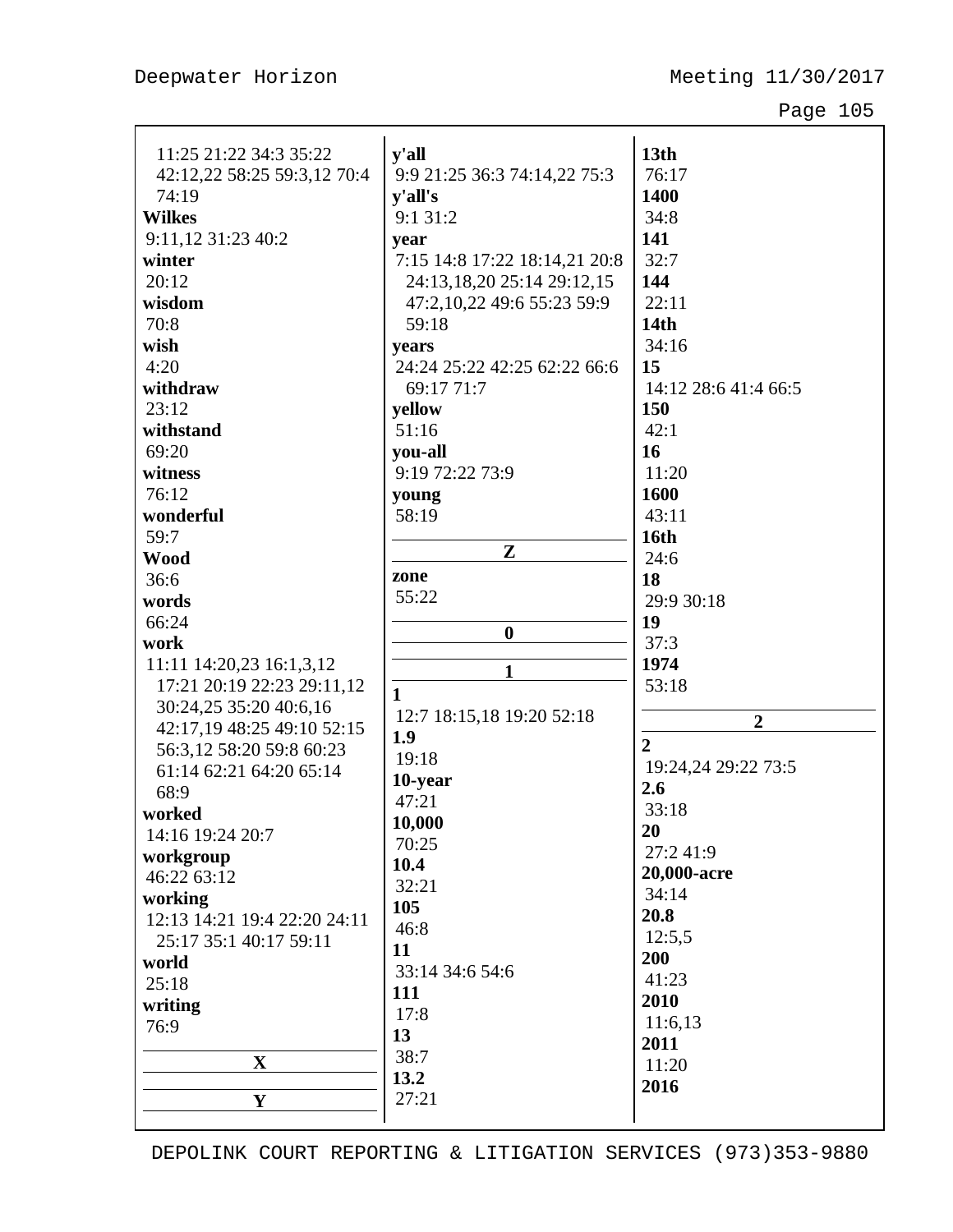| 12:2,19 38:1                  | 352                     | 6,000            |
|-------------------------------|-------------------------|------------------|
| 2017                          | 76:22                   | 69:16            |
| 1:10 28:21 29:8 30:19 38:3,6  | 36602                   | 6:30             |
| 59:13 76:17                   | 1:14                    | $1:11$ $2:3$     |
| 2018                          | 380                     | 60               |
| 23:16 24:22 25:5 28:22 29:2,2 | 41:2                    | 27:5             |
| 29:5 35:6                     |                         | 64               |
| 22                            | $\overline{\mathbf{4}}$ | 1:13             |
| 29:16 30:1 41:13              | $\overline{\mathbf{4}}$ | 65               |
| 23                            | 19:16 34:11             | 11:21            |
| 36:24                         | 4.2                     | 67               |
|                               | 33:4                    | 33:19            |
| 24                            | 4.3                     |                  |
| 32:12                         | 27:1                    | 680              |
| 240                           | 4.4                     | 22:10            |
| 36:20                         | 19:10                   | $\overline{7}$   |
| 245                           | 400                     | $\overline{7}$   |
| 46:5                          | 43:13                   | 37:8             |
| 250                           | 45                      | 7.1              |
| 34:19                         |                         |                  |
| 258                           | 38:7                    | 12:9             |
| 27:6                          | 4th                     | 70               |
| 273                           | 12:2                    | 41:5             |
| 41:6                          | 5                       | 70.7             |
| 28                            | 5                       | 19:3             |
| 23:14 32:9                    | 17:12 26:23             | 700              |
| 297                           |                         | 12:10            |
| 32:7                          | 50<br>32:19 59:14       | 74               |
|                               |                         | 32:10            |
| 3                             | 50-million-dollar       | 8                |
| $\mathbf{3}$                  | 55:11                   |                  |
| 19:8,9 73:6                   | 5200                    | 8.8              |
| 3.8                           | 70:5                    | 12:6             |
| 32:25                         | 536                     | 80               |
| 30                            | 22:13                   | 46:5             |
| 1:10 17:13 32:13 33:8         | 54                      | 866              |
| 300                           | 17:10                   | 11:22            |
| 22:15                         | 55                      | 868              |
| 318                           | 41:3,4                  | 40:23            |
| 28:16                         | 56                      | 87               |
| 33                            | 19:7                    | 11:6 57:9        |
| 23:8,10                       | 58                      | 8th              |
| 343                           | 69:12                   | 24:3,5           |
| 27:3                          |                         |                  |
| 350                           | 6                       | $\boldsymbol{9}$ |
| 41:20                         | 6                       | 9/30/17          |
|                               | 34:1                    | 76:22            |
|                               |                         |                  |